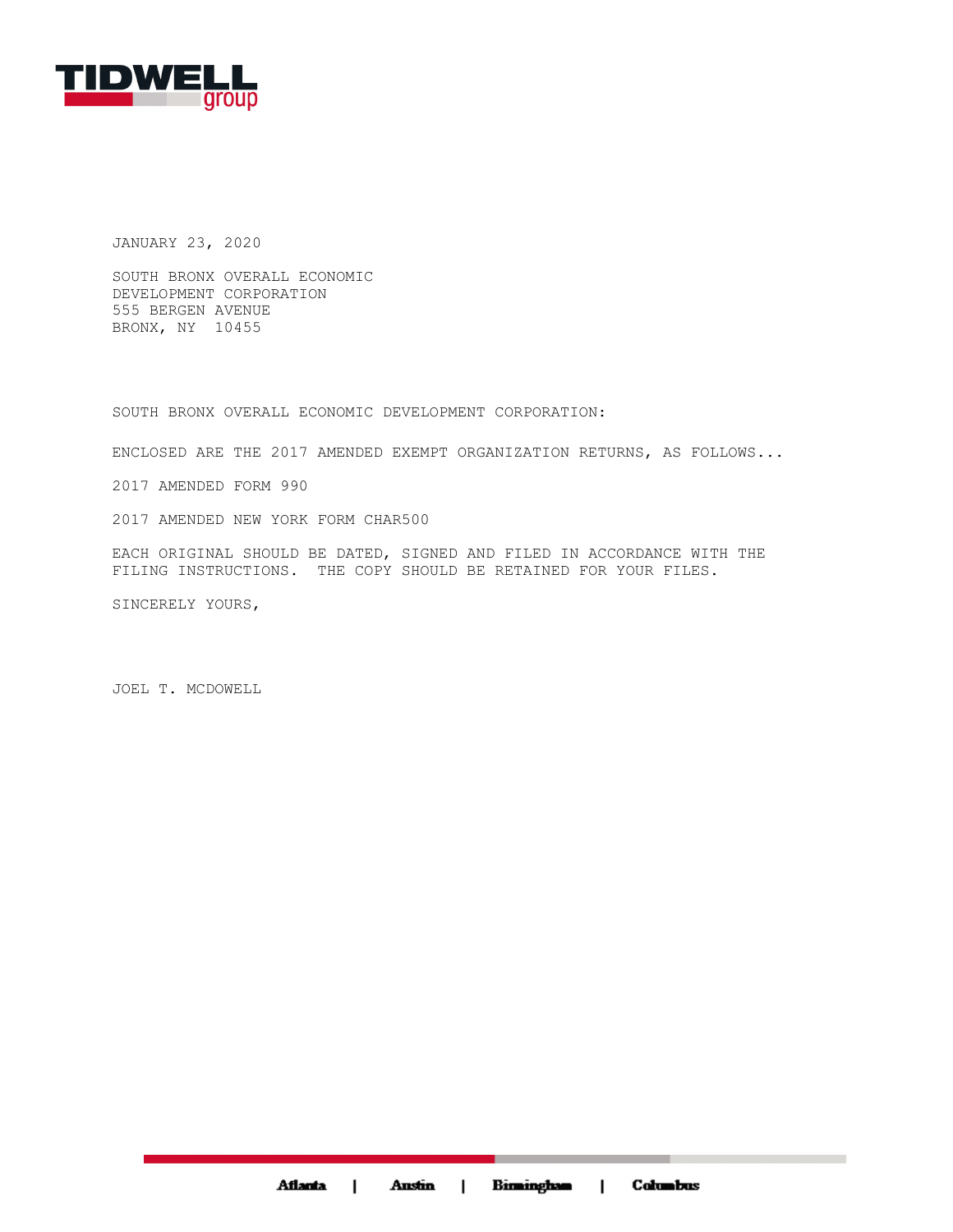# **Filing Instructions**

| <b>Prepared for:</b> | Prepared by: |
|----------------------|--------------|
|                      |              |

SOUTH BRONX OVERALL ECONOMIC DEVELOPMENT CORPORATION TIDWELL GROUP, LLC BRONX, NY 10455 BIRMINGHAM, AL 35203

555 BERGEN AVENUE 2001 PARK PLACE NORTH, SUITE 900

2017 AMENDED FORM 990

ELECTRONIC FILING:

THIS RETURN HAS QUALIFIED FOR ELECTRONIC FILING. AFTER YOU HAVE REVIEWED THE RETURN FOR COMPLETENESS AND ACCURACY, PLEASE SIGN, DATE AND RETURN FORM 8879-EO TO OUR OFFICE. WE WILL TRANSMIT THE RETURN ELECTRONICALLY TO THE IRS AND NO FURTHER ACTION IS REQUIRED. RETURN FORM 8879-EO TO US AS SOON AS POSSIBLE

2017 AMENDED NEW YORK FORM CHAR500

THE REPORT SHOULD BE SIGNED AND DATED BY THE AUTHORIZED INDIVIDUAL(S). THE ATTACHED COPY OF FEDERAL FORM 990 MUST BE PROPERLY SIGNED AND DATED. PLEASE MAIL AS SOON AS POSSIBLE.

MAIL TO - NYS OFFICE OF ATTORNEY GENERAL CHARITIES BUREAU REGISTRATION SECTION 28 LIBERTY STREET NEW YORK, NY 10005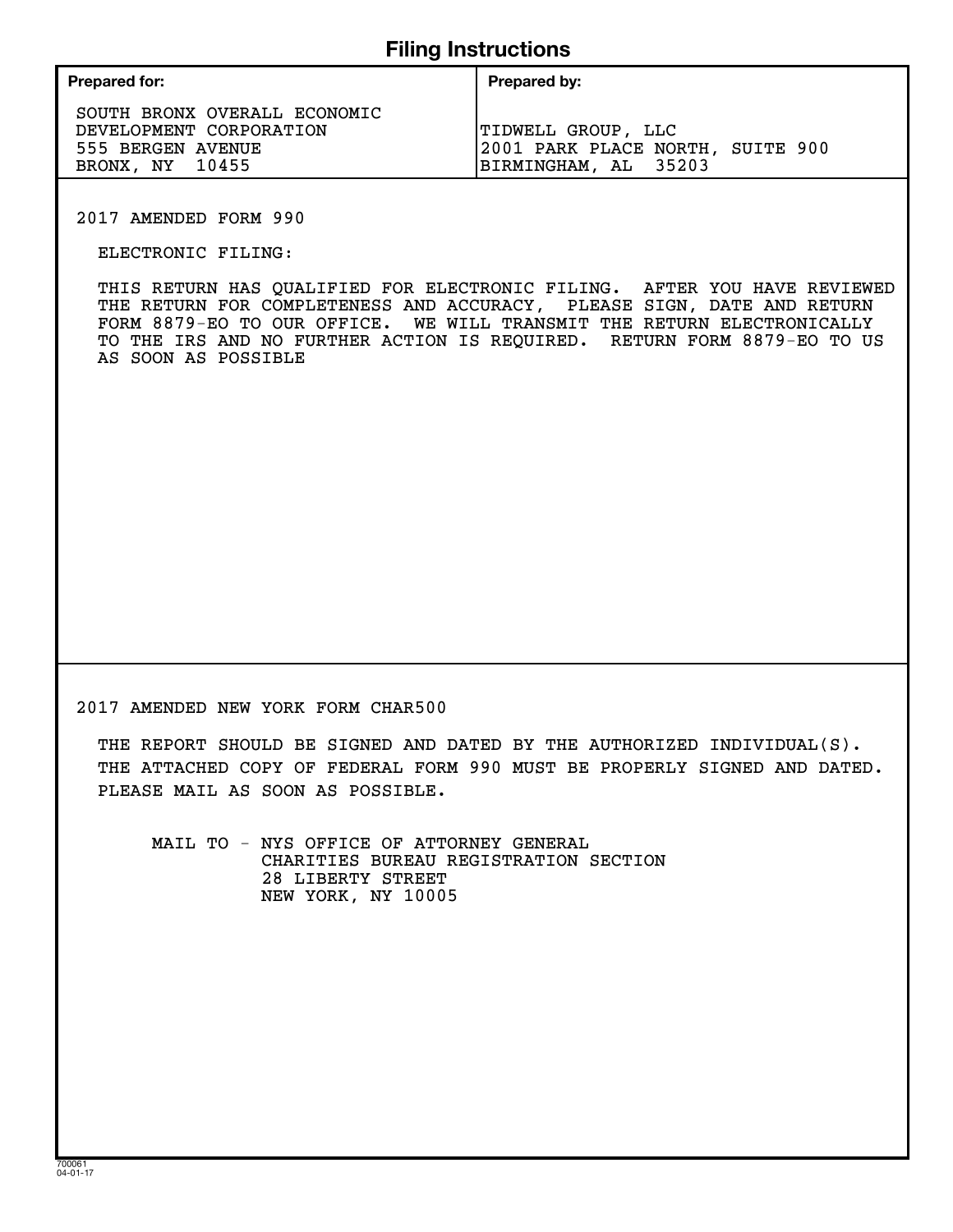Form**8879-EO**

Department of the Treasury Internal Revenue Service

# **IRS e-file Signature Authorization for an Exempt Organization**

For calendar year 2017, or fiscal year beginning  $\rm{\; APR}$  ,  $\rm{1}$  ,  $_{2017,}$  and ending  $\rm{\; MAR}$   $\rm{\; 31}$  ,  $_{20}18$ 

**| Do not send to the IRS. Keep for your records.**

| $\mathbf T$<br>J |  |
|------------------|--|
|------------------|--|

Name of exempt organization

**| Go to www.irs.gov/Form8879EO for the latest information.**

DEVELOPMENT CORPORATION 13-2736022

**Employer identification number**

Name and title of officer LOURDES ZAPATA

SOUTH BRONX OVERALL ECONOMIC

**Part I** | Type of Return and Return Information (Whole Dollars Only) PRESIDENT/CEO

on line **1a, 2a, 3a, 4a,** or **5a,** below, and the amount on that line for the return being filed with this form was blank, then leave line **1b, 2b, 3b, 4b,** or **5b,** whichever is applicable, blank (do not enter -0-). But, if you entered -0- on the return, then enter -0- on the applicable line below. **Do not** complete more Check the box for the return for which you are using this Form 8879-EO and enter the applicable amount, if any, from the return. If you check the box than 1 line in Part I.

| <b>1a</b> Form 990 check here $\blacktriangleright \begin{bmatrix} X \end{bmatrix}$                                          | 1b | 11, 284, 630. |
|------------------------------------------------------------------------------------------------------------------------------|----|---------------|
| 2a Form 990-EZ check here $\blacktriangleright$<br><b>b</b> Total revenue, if any (Form 990-EZ, line 9)                      | 2b |               |
| 3a Form 1120-POL check here $\blacktriangleright$  <br><b>b</b> Total tax (Form 1120-POL, line 22) <b>manual</b>             | 3b |               |
| 4a Form 990-PF check here $\blacktriangleright$<br><b>b</b> Tax based on investment income (Form 990-PF, Part VI, line 5) 4b |    |               |
| 5a Form 8868 check here $\blacktriangleright$<br><b>b</b> Balance Due (Form 8868, line 3c)                                   | 5b |               |
|                                                                                                                              |    |               |

### **Part II Declaration and Signature Authorization of Officer**

**(a)** an acknowledgement of receipt or reason for rejection of the transmission, (b) the reason for any delay in processing the return or refund, and (c) Under penalties of perjury, I declare that I am an officer of the above organization and that I have examined a copy of the organization's 2017 electronic return and accompanying schedules and statements and to the best of my knowledge and belief, they are true, correct, and complete. I further declare that the amount in Part I above is the amount shown on the copy of the organization's electronic return. I consent to allow my intermediate service provider, transmitter, or electronic return originator (ERO) to send the organization's return to the IRS and to receive from the IRS the date of any refund. If applicable, I authorize the U.S. Treasury and its designated Financial Agent to initiate an electronic funds withdrawal (direct debit) entry to the financial institution account indicated in the tax preparation software for payment of the organization's federal taxes owed on this return, and the financial institution to debit the entry to this account. To revoke a payment, I must contact the U.S. Treasury Financial Agent at 1-888-353-4537 no later than 2 business days prior to the payment (settlement) date. I also authorize the financial institutions involved in the processing of the electronic payment of taxes to receive confidential information necessary to answer inquiries and resolve issues related to the payment. I have selected a personal identification number (PIN) as my signature for the organization's electronic return and, if applicable, the organization's consent to electronic funds withdrawal.

### **Officer's PIN: check one box only**

| $\boxed{X}$   authorize TIDWELL GROUP, LLC                                                                                                                                                                                                                                                                                                                                       | to enter my PIN                       | 90225                                             |
|----------------------------------------------------------------------------------------------------------------------------------------------------------------------------------------------------------------------------------------------------------------------------------------------------------------------------------------------------------------------------------|---------------------------------------|---------------------------------------------------|
| ERO firm name                                                                                                                                                                                                                                                                                                                                                                    |                                       | Enter five numbers, but<br>do not enter all zeros |
| as my signature on the organization's tax year 2017 electronically filed return. If I have indicated within this return that a copy of the return<br>is being filed with a state agency(ies) regulating charities as part of the IRS Fed/State program, I also authorize the aforementioned ERO to<br>enter my PIN on the return's disclosure consent screen.                    |                                       |                                                   |
| As an officer of the organization, I will enter my PIN as my signature on the organization's tax year 2017 electronically filed return. If I have<br>indicated within this return that a copy of the return is being filed with a state agency(ies) regulating charities as part of the IRS Fed/State<br>program, I will enter my PIN on the return's disclosure consent screen. |                                       |                                                   |
| Officer's signature $\blacktriangleright$                                                                                                                                                                                                                                                                                                                                        | Date $\blacktriangleright$            |                                                   |
| <b>Certification and Authentication</b><br><b>Part III</b>                                                                                                                                                                                                                                                                                                                       |                                       |                                                   |
| <b>ERO's EFIN/PIN.</b> Enter your six-digit electronic filing identification<br>number (EFIN) followed by your five-digit self-selected PIN.                                                                                                                                                                                                                                     | 63686990225<br>Do not enter all zeros |                                                   |
| I certify that the above numeric entry is my PIN, which is my signature on the 2017 electronically filed return for the organization indicated above. I<br>confirm that I am submitting this return in accordance with the requirements of Pub. 4163, Modernized e-File (MeF) Information for Authorized IRS<br>e-file Providers for Business Returns.                           |                                       |                                                   |
| ERO's signature > JOEL MCDOWELL                                                                                                                                                                                                                                                                                                                                                  | Date $\triangleright$ 01/23/20        |                                                   |
| <b>ERO Must Retain This Form - See Instructions</b><br>Do Not Submit This Form to the IRS Unless Requested To Do So                                                                                                                                                                                                                                                              |                                       |                                                   |
| LHA For Paperwork Reduction Act Notice, see instructions.                                                                                                                                                                                                                                                                                                                        |                                       | Form 8879-EO (2017)                               |

723051 10-11-17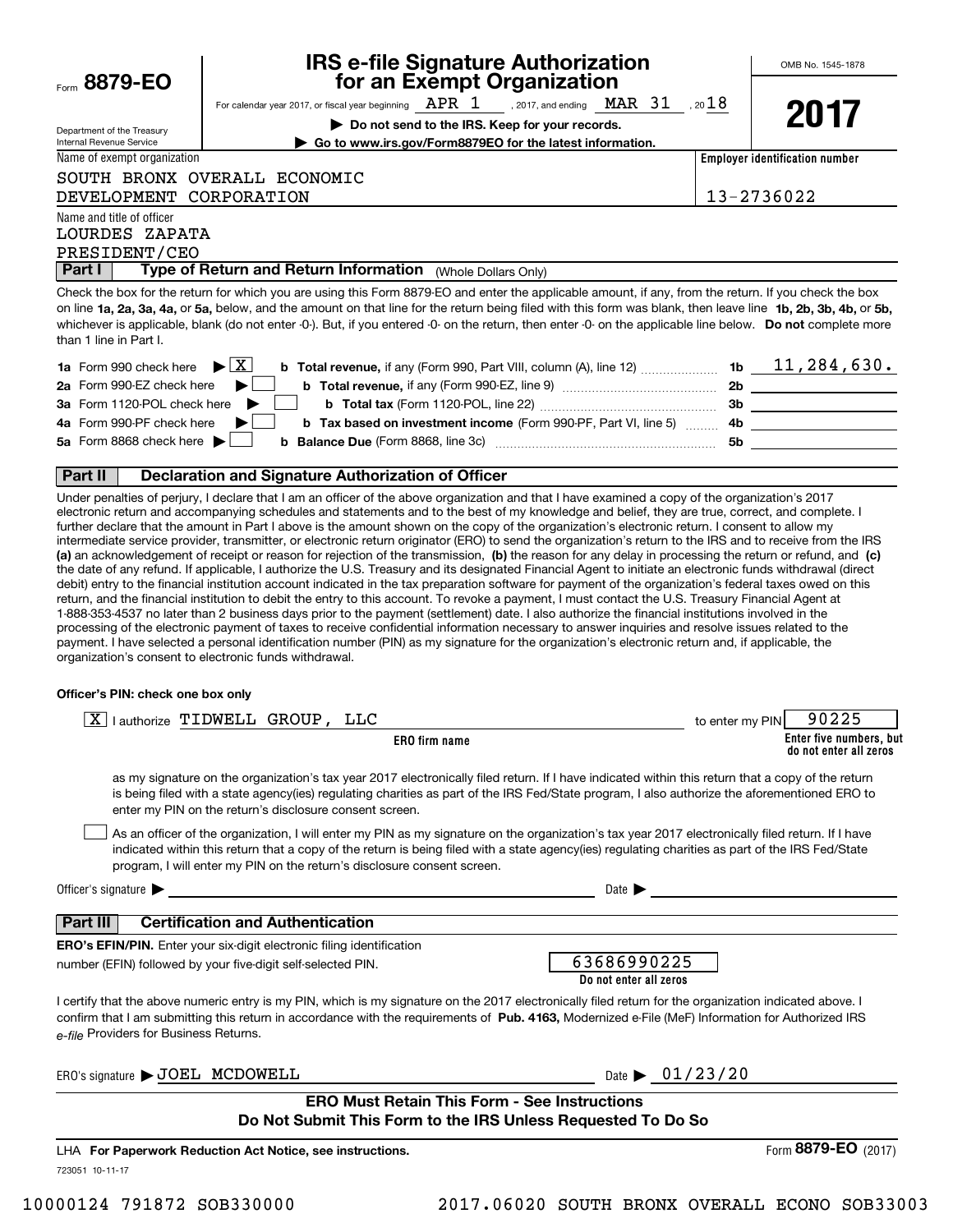|                                                                  | <b>Return of Organization Exempt From Income Tax</b>                                                                                        |                              |                                                            | OMB No. 1545-0047                                                                                                                                                                             |
|------------------------------------------------------------------|---------------------------------------------------------------------------------------------------------------------------------------------|------------------------------|------------------------------------------------------------|-----------------------------------------------------------------------------------------------------------------------------------------------------------------------------------------------|
| Form JY                                                          | Under section 501(c), 527, or 4947(a)(1) of the Internal Revenue Code (except private foundations)                                          |                              |                                                            |                                                                                                                                                                                               |
| Department of the Treasury                                       | Do not enter social security numbers on this form as it may be made public.                                                                 |                              |                                                            | Open to Public                                                                                                                                                                                |
| Internal Revenue Service                                         | Go to www.irs.gov/Form990 for instructions and the latest information.                                                                      |                              |                                                            | <b>Inspection</b>                                                                                                                                                                             |
|                                                                  | A For the 2017 calendar year, or tax year beginning $APR$ 1, $2017$                                                                         | and ending $\n  MAR\n  31$ , | 2018                                                       |                                                                                                                                                                                               |
| <b>B</b> Check if<br>applicable:                                 | <b>C</b> Name of organization                                                                                                               |                              | D Employer identification number                           |                                                                                                                                                                                               |
| Address                                                          | SOUTH BRONX OVERALL ECONOMIC                                                                                                                |                              |                                                            |                                                                                                                                                                                               |
| change<br>Name                                                   | DEVELOPMENT CORPORATION                                                                                                                     |                              |                                                            |                                                                                                                                                                                               |
| change<br>Initial                                                | Doing business as                                                                                                                           |                              |                                                            | 13-2736022                                                                                                                                                                                    |
| return<br> Final                                                 | Number and street (or P.O. box if mail is not delivered to street address)<br>555 BERGEN AVENUE                                             | Room/suite                   | E Telephone number                                         | $718 - 732 - 3113$                                                                                                                                                                            |
| return/<br>termin-                                               |                                                                                                                                             |                              | G Gross receipts \$                                        | 11, 284, 630.                                                                                                                                                                                 |
| ated<br>]Amended                                                 | City or town, state or province, country, and ZIP or foreign postal code<br>10455<br>BRONX, NY                                              |                              |                                                            |                                                                                                                                                                                               |
| X return<br>Applica-                                             | F Name and address of principal officer: LOURDES ZAPATA                                                                                     |                              | H(a) Is this a group return                                | $\sqrt{}$ Yes $\sqrt{}$ X $\sqrt{}$ No                                                                                                                                                        |
| tion<br>pending                                                  | 555 BERGEN AVE, BRONX, NY<br>10455                                                                                                          |                              | for subordinates?<br>$H(b)$ Are all subordinates included? | Yes <br>No                                                                                                                                                                                    |
|                                                                  | Tax-exempt status: $\boxed{\mathbf{X}}$ 501(c)(3)<br>$501(c)$ (<br>$\sqrt{\phantom{a}}$ (insert no.)<br>$4947(a)(1)$ or                     | 527                          |                                                            | If "No," attach a list. (see instructions)                                                                                                                                                    |
|                                                                  | J Website: WWW.SOBRO.ORG                                                                                                                    |                              | $H(c)$ Group exemption number $\blacktriangleright$        |                                                                                                                                                                                               |
|                                                                  | K Form of organization: X Corporation<br>Trust<br>Association<br>Other $\blacktriangleright$                                                |                              | L Year of formation: 1972 M State of legal domicile: NY    |                                                                                                                                                                                               |
| Part I<br><b>Summary</b>                                         |                                                                                                                                             |                              |                                                            |                                                                                                                                                                                               |
| 1.                                                               | Briefly describe the organization's mission or most significant activities: SBOEDC'S MISSION IS TO ENHANCE                                  |                              |                                                            |                                                                                                                                                                                               |
| Activities & Governance                                          | THE QUALITY OF LIFE IN THE SOUTH BRONX BY STRENGTHENING BUSINESSES                                                                          |                              |                                                            |                                                                                                                                                                                               |
| 2                                                                | Check this box $\blacktriangleright$ $\Box$ if the organization discontinued its operations or disposed of more than 25% of its net assets. |                              |                                                            |                                                                                                                                                                                               |
| З                                                                | Number of voting members of the governing body (Part VI, line 1a)                                                                           |                              | 3                                                          | 19                                                                                                                                                                                            |
| 4                                                                |                                                                                                                                             |                              | $\overline{\mathbf{4}}$                                    | 18                                                                                                                                                                                            |
| 5                                                                |                                                                                                                                             |                              | 5                                                          | 492                                                                                                                                                                                           |
|                                                                  |                                                                                                                                             |                              | 6                                                          | 5                                                                                                                                                                                             |
|                                                                  | 7 a Total unrelated business revenue from Part VIII, column (C), line 12 [11] [12] [11] [12] [11] [11] [12] [1                              |                              | 7a                                                         | 0.                                                                                                                                                                                            |
|                                                                  |                                                                                                                                             |                              | 7b                                                         |                                                                                                                                                                                               |
|                                                                  |                                                                                                                                             |                              |                                                            |                                                                                                                                                                                               |
| 8                                                                |                                                                                                                                             |                              |                                                            |                                                                                                                                                                                               |
|                                                                  |                                                                                                                                             |                              | <b>Prior Year</b>                                          | <b>Current Year</b>                                                                                                                                                                           |
|                                                                  | Contributions and grants (Part VIII, line 1h)                                                                                               |                              | 8, 223, 469.                                               |                                                                                                                                                                                               |
| 9                                                                | Program service revenue (Part VIII, line 2g)                                                                                                |                              | 4,425,302.                                                 |                                                                                                                                                                                               |
| 10                                                               |                                                                                                                                             |                              | 420.                                                       |                                                                                                                                                                                               |
| 11                                                               | Other revenue (Part VIII, column (A), lines 5, 6d, 8c, 9c, 10c, and 11e)                                                                    |                              | 43,107.                                                    |                                                                                                                                                                                               |
| 12                                                               | Total revenue - add lines 8 through 11 (must equal Part VIII, column (A), line 12)                                                          |                              | 12,692,298.<br>0.                                          |                                                                                                                                                                                               |
| 13<br>14                                                         | Grants and similar amounts paid (Part IX, column (A), lines 1-3)                                                                            |                              | 0.                                                         |                                                                                                                                                                                               |
|                                                                  | Benefits paid to or for members (Part IX, column (A), line 4)                                                                               |                              |                                                            |                                                                                                                                                                                               |
|                                                                  | 15 Salaries, other compensation, employee benefits (Part IX, column (A), lines 5-10)                                                        |                              | 8,989,332.<br>0.                                           |                                                                                                                                                                                               |
|                                                                  |                                                                                                                                             | υ.                           |                                                            |                                                                                                                                                                                               |
|                                                                  | <b>b</b> Total fundraising expenses (Part IX, column (D), line 25)                                                                          |                              |                                                            |                                                                                                                                                                                               |
| 17<br>18                                                         |                                                                                                                                             |                              | 3,942,817.<br>12,932,149.                                  |                                                                                                                                                                                               |
| 19                                                               | Total expenses. Add lines 13-17 (must equal Part IX, column (A), line 25)                                                                   |                              |                                                            |                                                                                                                                                                                               |
|                                                                  | Revenue less expenses. Subtract line 18 from line 12                                                                                        |                              | $-239,851.$                                                |                                                                                                                                                                                               |
| 20                                                               |                                                                                                                                             |                              | <b>Beginning of Current Year</b><br>7,886,378.             | <b>End of Year</b>                                                                                                                                                                            |
|                                                                  | Total assets (Part X, line 16)                                                                                                              |                              |                                                            | 0.<br>8,318,920.<br>2,836,263.<br>47.<br>129,400.<br>$\overline{11}$ , 284, 630.<br>0.<br>0.<br>8,521,430.<br>0.<br>5,506,915.<br>14,028,345.<br>$-2, 743, 715.$<br>$\overline{5,345}$ , 087. |
| Revenue<br>w<br>Expense<br>t Assets or<br>d Balances<br>21<br>22 | Total liabilities (Part X, line 26)                                                                                                         |                              | 5, 198, 316.<br>2,688,062.                                 | $\overline{5,921},409.$<br>$-576, 322.$                                                                                                                                                       |

true, correct, and complete. Declaration of preparer (other than officer) is based on all information of which preparer has any knowledge.

| Sign     | Signature of officer                                                                                                   |                        | Date     |                            |  |  |  |
|----------|------------------------------------------------------------------------------------------------------------------------|------------------------|----------|----------------------------|--|--|--|
| Here     | ZAPATA, PRESIDENT/CEO<br>LOURDES                                                                                       |                        |          |                            |  |  |  |
|          | Type or print name and title                                                                                           |                        |          |                            |  |  |  |
|          | Print/Type preparer's name                                                                                             | Preparer's signature   | Date     | <b>PTIN</b><br>Check       |  |  |  |
| Paid     | MCDOWELL<br>UOEL T.                                                                                                    | MCDOWELL<br>UOEL<br>т. | 01/23/20 | P00290225<br>self-emploved |  |  |  |
| Preparer | Firm's name $\blacktriangleright$ TIDWELL GROUP,                                                                       | LLC                    |          | 27-1490692<br>Firm's $EIN$ |  |  |  |
| Use Only | Firm's address $\blacktriangleright$ 2001 PARK PLACE NORTH,                                                            |                        |          |                            |  |  |  |
|          | Phone no. $205 - 822 - 1010$<br>BIRMINGHAM, AL 35203                                                                   |                        |          |                            |  |  |  |
|          | $\overline{\mathrm{X}}$ Yes<br>No<br>May the IRS discuss this return with the preparer shown above? (see instructions) |                        |          |                            |  |  |  |
|          | Form 990 (2017)<br>LHA For Paperwork Reduction Act Notice, see the separate instructions.<br>732001 11-28-17           |                        |          |                            |  |  |  |

SEE SCHEDULE O FOR ORGANIZATION MISSION STATEMENT CONTINUATION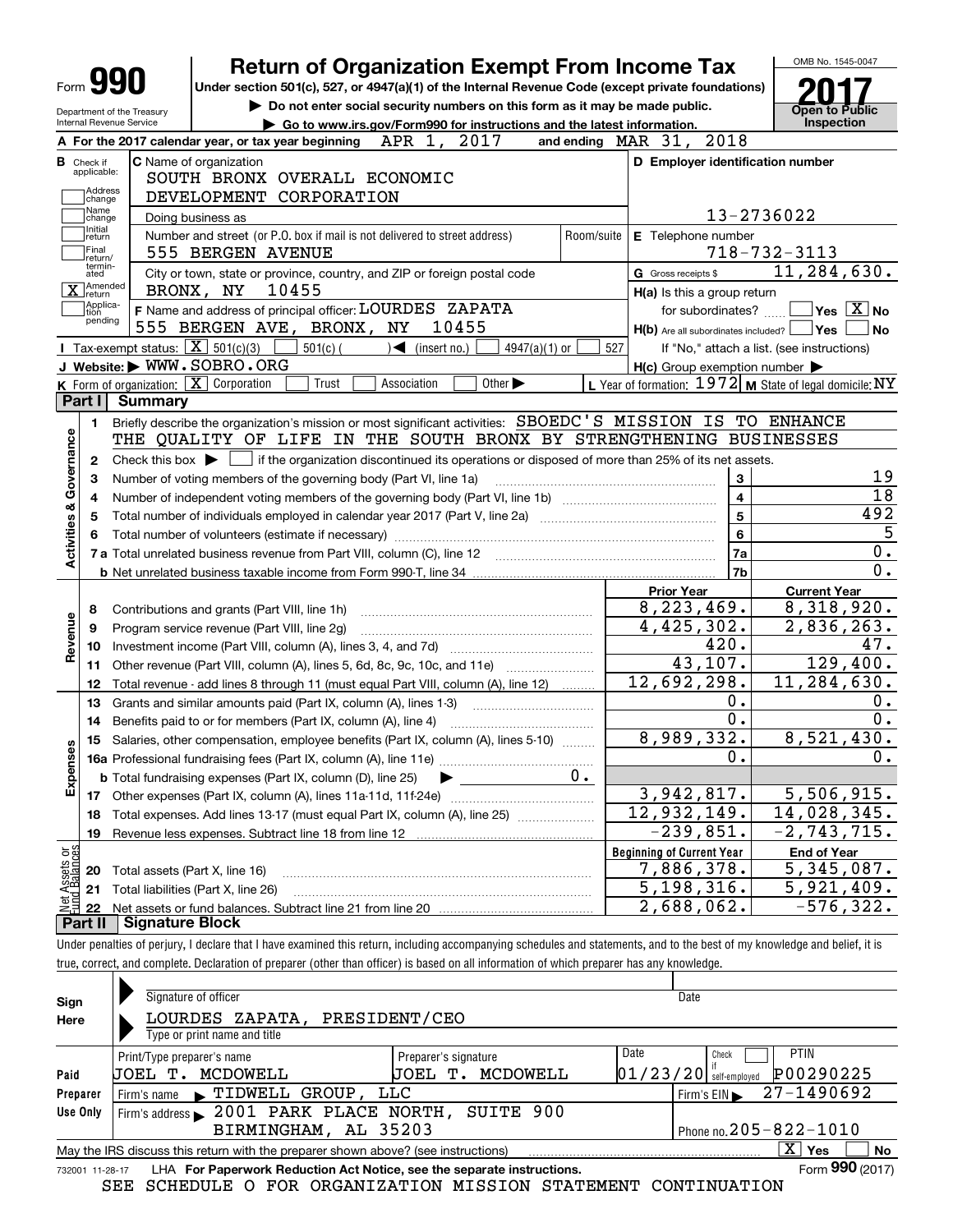|    | 13-2736022<br>DEVELOPMENT CORPORATION<br>Page 2<br>Form 990 (2017)<br><b>Statement of Program Service Accomplishments</b><br>Part III        |
|----|----------------------------------------------------------------------------------------------------------------------------------------------|
|    | $\overline{\mathbf{x}}$                                                                                                                      |
| 1  | Briefly describe the organization's mission:                                                                                                 |
|    | OUR MISSION IS TO ENHANCE THE QUALITY OF LIFE IN THE SOUTH BRONX BY                                                                          |
|    | STRENGTHENING BUSINESSES AND CREATING INNOVATIVE ECONOMIC, HOUSING,                                                                          |
|    | EDUCATIONAL, AND CAREER DEVELOPMENT PROGRAMS FOR YOUTH AND ADULTS.                                                                           |
|    |                                                                                                                                              |
|    | SOBRO WAS FOUNDED IN 1972 BY A GROUP OF BUSINESS EXECUTIVES AND                                                                              |
| 2  | Did the organization undertake any significant program services during the year which were not listed on the                                 |
|    | $Yes \quad X$ No<br>prior Form 990 or 990-EZ?                                                                                                |
|    | If "Yes," describe these new services on Schedule O.                                                                                         |
| 3  | $\overline{\mathsf{Yes}\mathrel{\hspace{0.05cm}\mathbf{X}}$ No                                                                               |
|    | If "Yes," describe these changes on Schedule O.                                                                                              |
| 4  | Describe the organization's program service accomplishments for each of its three largest program services, as measured by expenses.         |
|    | Section 501(c)(3) and 501(c)(4) organizations are required to report the amount of grants and allocations to others, the total expenses, and |
|    | revenue, if any, for each program service reported.                                                                                          |
| 4a | 3,382,505.<br>4, 350, 677. including grants of \$<br>) (Revenue \$<br>(Expenses \$<br>(Code:                                                 |
|    | THE YOUTH DEVELOPMENT AND EDUCATION DEPARTMENT PROVIDED AFTER-SCHOOL,                                                                        |
|    | SUMMER YOUTH EMPLOYMENT, AND OUT-OF-SCHOOL YOUTH SERVICES TO 1,955                                                                           |
|    | YOUNG PEOPLE BETWEEN THE AGES OF 5 AND 24. IN-SCHOOL AND AFTER-SCHOOL                                                                        |
|    | PROGRAMS ASSISTED A TOTAL OF 1258 ELEMENTARY, MIDDLE AND HIGH SCHOOL                                                                         |
|    | STUDENTS WITH HOMEWORK AND TUTORING, COLLEGE PREPARATION, ARTS AND                                                                           |
|    | CULTURAL ACTIVITIES, AND LEADERSHIP DEVELOPMENT. ADDITIONALLY,<br><b>SUMMER</b>                                                              |
|    | INTERNSHIPS WERE PROVIDED TO OVER 1163 YOUTH THROUGH OUR SYEP PROGRAM                                                                        |
|    |                                                                                                                                              |
|    | AND 148 FOR SYEP/WLH PROGRAM DURING THE WINTER. PARTICIPANTS WERE                                                                            |
|    | PROVIDED ACADEMIC SUPPORT, CAREER AWARENESS TRAINING, WORK SKILLS                                                                            |
|    | DEVELOPMENT, AND LEADERSHIP TRAINING.<br>THE SOBRO TRANSFORMATION                                                                            |
|    | ACADEMY, WHICH IS A COMBINATION OF THE<br>YOUTHBUILD PROGRAM AND YOUNG                                                                       |
|    | ADULT JUSTICE SCHOLARS PROGRAM, SERVES AT-RISK YOUNG ADULTS TO EARN                                                                          |
| 4b | 747,913.<br>1,188,876.<br>including grants of \$<br>) (Expenses \$<br>(Revenue \$<br>(Code:                                                  |
|    | SOBRO HAS MORE THAN A DECADE OF EXPERIENCE DEVELOPING AND MANAGING                                                                           |
|    | COMMERCIAL AND RESIDENTIAL PROPERTIES, EVIDENCED BY OUR PORTFOLIO OF                                                                         |
|    | OVER 700 UNITS OF AFFORDABLE AND MARKET RATE HOUSING AND OVER A HUNDRED                                                                      |
|    | THOUSAND SQUARE FEET OF COMMERCIAL,<br>INDUSTRIAL, AND OFFICE SPACE IN THE                                                                   |
|    | SOBRO'S HOUSING DEVELOPMENT EFFORTS INCLUDE<br>BRONX AND UPPER MANHATTAN.                                                                    |
|    | REHABILITATING EXISTING BUILDINGS AND CREATING NEW BUILDINGS IN VACANT                                                                       |
|    | SPACE TO TRANSFORM BLIGHTING INFLUENCES INTO BEAUTIFUL AND VIABLE                                                                            |
|    | SPACES FOR LIVING AND WORKING. ONE OF SOBRO'S GOALS AND PART OF OUR                                                                          |
|    | COMPREHENSIVE STRATEGY FOR COMMUNITY DEVELOMENT IS TO INCREASE THE                                                                           |
|    | AVAILABILITY OF RENTAL HOUSING FOR LOW- AND MODERATE-INCOME FAMILIES.                                                                        |
|    | TO THIS END, WE BUILD NEW HOUSING, REHABILITATE VACANT PROPERTIES, AND                                                                       |
|    | PREVENT DETERIORATING HOUSING STOCK FROM BECOMING ABANDONED. SOBRO                                                                           |
| 4с | $617,010$ . including grants of \$<br>529,501.<br>) (Expenses \$<br>) (Revenue \$<br>(Code:                                                  |
|    | N FY2018, SOBRO HAS PROVIDED CAREER DEVELOPMENT SERVICES TO HUNDREDS OF                                                                      |
|    | INDIVIDUALS, PLACING THEM INTO EMPLOYMENT AND DELIVERING JOB- READINESS                                                                      |
|    | TRAINING, WHICH INCLUDED A CUSTOMER SERVICE TRAINING COMPONENT AND                                                                           |
|    |                                                                                                                                              |
|    | NATIONALLY RECOGNIZED CERTIFICATION IN CUSTOMER SERVICE, SOBRO'S                                                                             |
|    | OUTCOMES FOR ADULT EDUCATION CLASSES HAVE CONSISTENTLY SURPASSED                                                                             |
|    | PROGRAM EVALUATION TARGETS.                                                                                                                  |
|    |                                                                                                                                              |
|    | DURING THE PAST CONTRACT PERIOD, SOBRO HAS ACHIEVED THE FOLLOWING:                                                                           |
|    | -HELD 2 ABE AND 1 HIGH SCHOOL EQUIVALENCY CLASSES SERVING 61 STUDENTS                                                                        |
|    | -HELD 2 ENGLISH AS A SECOND LANGUAGE CLASSES SERVING 43 STUDENTS                                                                             |
|    | -TUTORED 22 STUDENTS                                                                                                                         |
|    | -HELD 2 SPANISH CLASSES SERVING 37 STUDENTS                                                                                                  |
|    | 4d Other program services (Describe in Schedule O.)                                                                                          |
|    | 324,601.<br>$1,009,634$ . including grants of \$<br>Expenses \$<br>(Revenue \$                                                               |
|    | 6, 725, 234.<br>Total program service expenses                                                                                               |
|    |                                                                                                                                              |
|    | Form 990 (2017)                                                                                                                              |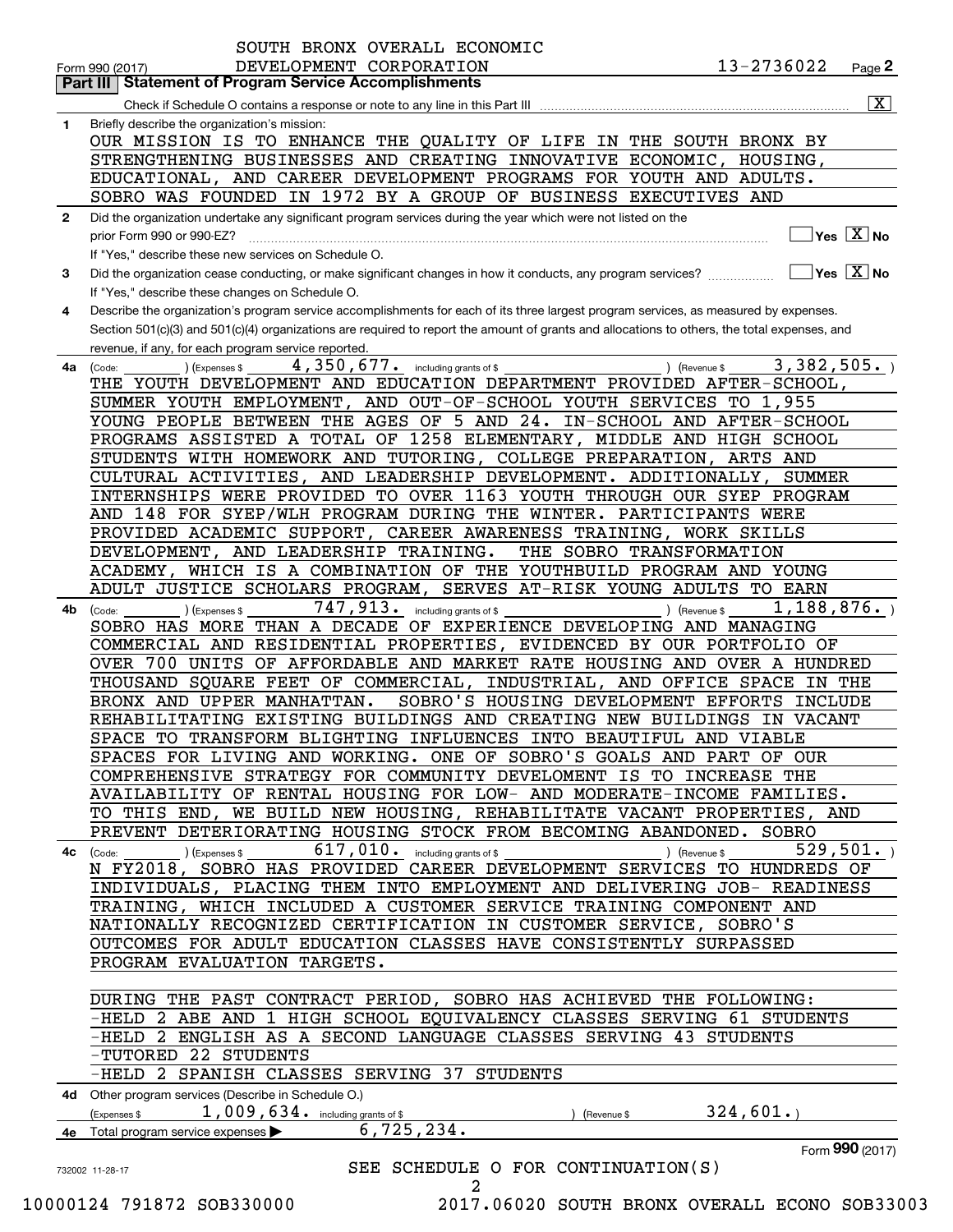SOUTH BRONX OVERALL ECONOMIC DEVELOPMENT CORPORATION

| Form 990 (2017) |                                                  | DEVELOPMENT CORPORATION | 13-2736022 | Page $3$ |
|-----------------|--------------------------------------------------|-------------------------|------------|----------|
|                 | <b>Part IV   Checklist of Required Schedules</b> |                         |            |          |

|     |                                                                                                                                      |                | Yes         | No |
|-----|--------------------------------------------------------------------------------------------------------------------------------------|----------------|-------------|----|
| 1.  | Is the organization described in section $501(c)(3)$ or $4947(a)(1)$ (other than a private foundation)?                              |                |             |    |
|     |                                                                                                                                      | 1              | х           |    |
| 2   |                                                                                                                                      | $\overline{2}$ | $\mathbf X$ |    |
| 3   | Did the organization engage in direct or indirect political campaign activities on behalf of or in opposition to candidates for      |                |             |    |
|     |                                                                                                                                      | 3              |             | X. |
| 4   | Section 501(c)(3) organizations. Did the organization engage in lobbying activities, or have a section 501(h) election in effect     |                |             |    |
|     |                                                                                                                                      | 4              |             | x  |
| 5   | Is the organization a section 501(c)(4), 501(c)(5), or 501(c)(6) organization that receives membership dues, assessments, or         |                |             |    |
|     |                                                                                                                                      | 5              |             | x  |
| 6   | Did the organization maintain any donor advised funds or any similar funds or accounts for which donors have the right to            |                |             |    |
|     | provide advice on the distribution or investment of amounts in such funds or accounts? If "Yes," complete Schedule D, Part I         | 6              |             | x  |
| 7   | Did the organization receive or hold a conservation easement, including easements to preserve open space,                            |                |             |    |
|     |                                                                                                                                      | $\overline{7}$ |             | x  |
| 8   | Did the organization maintain collections of works of art, historical treasures, or other similar assets? If "Yes," complete         |                |             |    |
|     |                                                                                                                                      | 8              |             | x  |
| 9   | Did the organization report an amount in Part X, line 21, for escrow or custodial account liability, serve as a custodian for        |                |             |    |
|     | amounts not listed in Part X; or provide credit counseling, debt management, credit repair, or debt negotiation services?            |                |             |    |
|     | If "Yes," complete Schedule D, Part IV                                                                                               | 9              |             | x  |
| 10  | Did the organization, directly or through a related organization, hold assets in temporarily restricted endowments, permanent        |                |             |    |
|     |                                                                                                                                      | 10             |             | x  |
| 11  | If the organization's answer to any of the following questions is "Yes," then complete Schedule D, Parts VI, VII, VIII, IX, or X     |                |             |    |
|     | as applicable.                                                                                                                       |                |             |    |
|     | a Did the organization report an amount for land, buildings, and equipment in Part X, line 10? If "Yes," complete Schedule D,        |                |             |    |
|     |                                                                                                                                      | 11a            | х           |    |
|     | <b>b</b> Did the organization report an amount for investments - other securities in Part X, line 12 that is 5% or more of its total |                |             |    |
|     |                                                                                                                                      | 11b            |             | x  |
|     | c Did the organization report an amount for investments - program related in Part X, line 13 that is 5% or more of its total         |                |             |    |
|     |                                                                                                                                      | 11c            |             | x  |
|     | d Did the organization report an amount for other assets in Part X, line 15 that is 5% or more of its total assets reported in       |                |             |    |
|     |                                                                                                                                      | 11d            | x           |    |
|     | e Did the organization report an amount for other liabilities in Part X, line 25? If "Yes," complete Schedule D, Part X              | 11e            | X           |    |
| f   | Did the organization's separate or consolidated financial statements for the tax year include a footnote that addresses              |                |             |    |
|     | the organization's liability for uncertain tax positions under FIN 48 (ASC 740)? If "Yes," complete Schedule D, Part X               | 11f            |             | x  |
|     | 12a Did the organization obtain separate, independent audited financial statements for the tax year? If "Yes," complete              |                |             |    |
|     | Schedule D, Parts XI and XII                                                                                                         | 12a            |             | x  |
|     | <b>b</b> Was the organization included in consolidated, independent audited financial statements for the tax year?                   |                |             |    |
|     | If "Yes," and if the organization answered "No" to line 12a, then completing Schedule D, Parts XI and XII is optional                | 12b            |             | х  |
| 13  |                                                                                                                                      | 13             |             | X  |
| 14a | Did the organization maintain an office, employees, or agents outside of the United States?                                          | 14a            |             | X  |
| b   | Did the organization have aggregate revenues or expenses of more than \$10,000 from grantmaking, fundraising, business,              |                |             |    |
|     | investment, and program service activities outside the United States, or aggregate foreign investments valued at \$100,000           |                |             |    |
|     |                                                                                                                                      | 14b            |             | x  |
| 15  | Did the organization report on Part IX, column (A), line 3, more than \$5,000 of grants or other assistance to or for any            |                |             |    |
|     |                                                                                                                                      | 15             |             | x  |
| 16  | Did the organization report on Part IX, column (A), line 3, more than \$5,000 of aggregate grants or other assistance to             |                |             |    |
|     |                                                                                                                                      | 16             |             | x  |
| 17  | Did the organization report a total of more than \$15,000 of expenses for professional fundraising services on Part IX,              |                |             |    |
|     |                                                                                                                                      | 17             | х           |    |
| 18  | Did the organization report more than \$15,000 total of fundraising event gross income and contributions on Part VIII, lines         |                |             |    |
|     |                                                                                                                                      | 18             | x           |    |
| 19  | Did the organization report more than \$15,000 of gross income from gaming activities on Part VIII, line 9a? If "Yes."               |                |             |    |
|     |                                                                                                                                      | 19             |             | X. |

Form (2017) **990**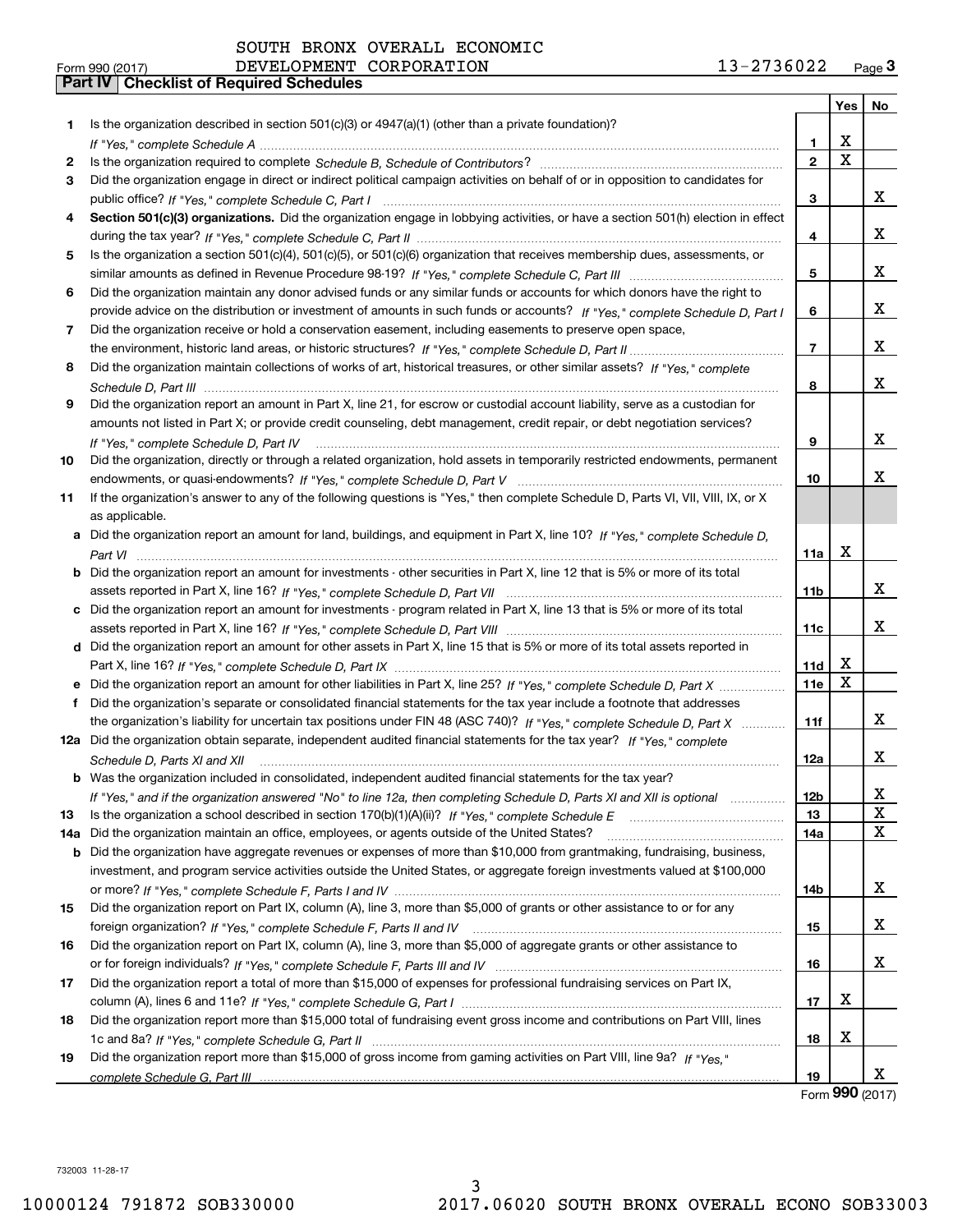| 13-2736022 | Page 4 |
|------------|--------|
|            |        |

|     | DEVELOPMENT CORPORATION<br>Form 990 (2017)                                                                                        | 13-2736022      |      | Page 4 |
|-----|-----------------------------------------------------------------------------------------------------------------------------------|-----------------|------|--------|
|     | Part IV   Checklist of Required Schedules (continued)                                                                             |                 |      |        |
|     |                                                                                                                                   |                 | Yes  | No     |
|     | 20a Did the organization operate one or more hospital facilities? If "Yes," complete Schedule H                                   | 20a             |      | x      |
| b   | If "Yes" to line 20a, did the organization attach a copy of its audited financial statements to this return?                      | 20 <sub>b</sub> |      |        |
| 21  | Did the organization report more than \$5,000 of grants or other assistance to any domestic organization or                       |                 |      |        |
|     |                                                                                                                                   | 21              |      | x      |
| 22  | Did the organization report more than \$5,000 of grants or other assistance to or for domestic individuals on                     |                 |      |        |
|     |                                                                                                                                   | 22              |      | x      |
|     |                                                                                                                                   |                 |      |        |
| 23  | Did the organization answer "Yes" to Part VII, Section A, line 3, 4, or 5 about compensation of the organization's current        |                 |      |        |
|     | and former officers, directors, trustees, key employees, and highest compensated employees? If "Yes," complete                    |                 |      |        |
|     |                                                                                                                                   | 23              | х    |        |
|     | 24a Did the organization have a tax-exempt bond issue with an outstanding principal amount of more than \$100,000 as of the       |                 |      |        |
|     | last day of the year, that was issued after December 31, 2002? If "Yes," answer lines 24b through 24d and complete                |                 |      |        |
|     | Schedule K. If "No", go to line 25a                                                                                               | 24a             |      | x      |
|     |                                                                                                                                   | 24b             |      |        |
|     | c Did the organization maintain an escrow account other than a refunding escrow at any time during the year to defease            |                 |      |        |
|     |                                                                                                                                   | 24c             |      |        |
|     |                                                                                                                                   | 24d             |      |        |
|     | 25a Section 501(c)(3), 501(c)(4), and 501(c)(29) organizations. Did the organization engage in an excess benefit                  |                 |      |        |
|     |                                                                                                                                   | 25a             |      | x      |
|     | b Is the organization aware that it engaged in an excess benefit transaction with a disqualified person in a prior year, and      |                 |      |        |
|     | that the transaction has not been reported on any of the organization's prior Forms 990 or 990-EZ? If "Yes," complete             |                 |      |        |
|     |                                                                                                                                   | 25b             |      | x      |
|     | Schedule L, Part I                                                                                                                |                 |      |        |
| 26  | Did the organization report any amount on Part X, line 5, 6, or 22 for receivables from or payables to any current or             |                 |      |        |
|     | former officers, directors, trustees, key employees, highest compensated employees, or disqualified persons? If "Yes."            |                 |      |        |
|     | complete Schedule L, Part II                                                                                                      | 26              |      | x      |
| 27  | Did the organization provide a grant or other assistance to an officer, director, trustee, key employee, substantial              |                 |      |        |
|     | contributor or employee thereof, a grant selection committee member, or to a 35% controlled entity or family member               |                 |      |        |
|     |                                                                                                                                   | 27              |      | x      |
| 28  | Was the organization a party to a business transaction with one of the following parties (see Schedule L, Part IV                 |                 |      |        |
|     | instructions for applicable filing thresholds, conditions, and exceptions):                                                       |                 |      |        |
|     | a A current or former officer, director, trustee, or key employee? If "Yes," complete Schedule L, Part IV                         | 28a             |      | x      |
|     | b A family member of a current or former officer, director, trustee, or key employee? If "Yes," complete Schedule L, Part IV      | 28 <sub>b</sub> |      | X      |
|     | c An entity of which a current or former officer, director, trustee, or key employee (or a family member thereof) was an officer, |                 |      |        |
|     |                                                                                                                                   | 28c             |      | x      |
| 29  |                                                                                                                                   | 29              |      | X      |
|     | Did the organization receive contributions of art, historical treasures, or other similar assets, or qualified conservation       |                 |      |        |
|     |                                                                                                                                   | 30              |      | x      |
| 31  | Did the organization liquidate, terminate, or dissolve and cease operations?                                                      |                 |      |        |
|     |                                                                                                                                   |                 |      | х      |
|     |                                                                                                                                   | 31              |      |        |
| 32  | Did the organization sell, exchange, dispose of, or transfer more than 25% of its net assets? If "Yes," complete                  |                 |      |        |
|     |                                                                                                                                   | 32              |      | х      |
| 33  | Did the organization own 100% of an entity disregarded as separate from the organization under Regulations                        |                 |      |        |
|     |                                                                                                                                   | 33              |      | x      |
| 34  | Was the organization related to any tax-exempt or taxable entity? If "Yes," complete Schedule R, Part II, III, or IV, and         |                 |      |        |
|     |                                                                                                                                   | 34              | х    |        |
| 35a |                                                                                                                                   | 35a             | X    |        |
|     | b If "Yes" to line 35a, did the organization receive any payment from or engage in any transaction with a controlled entity       |                 |      |        |
|     |                                                                                                                                   | 35b             |      | x      |
| 36  | Section 501(c)(3) organizations. Did the organization make any transfers to an exempt non-charitable related organization?        |                 |      |        |
|     |                                                                                                                                   | 36              |      | х      |
| 37  | Did the organization conduct more than 5% of its activities through an entity that is not a related organization                  |                 |      |        |
|     |                                                                                                                                   | 37              |      | х      |
| 38  | Did the organization complete Schedule O and provide explanations in Schedule O for Part VI, lines 11b and 19?                    |                 |      |        |
|     |                                                                                                                                   | 38              | х    |        |
|     |                                                                                                                                   |                 | nnn. |        |

Form (2017) **990**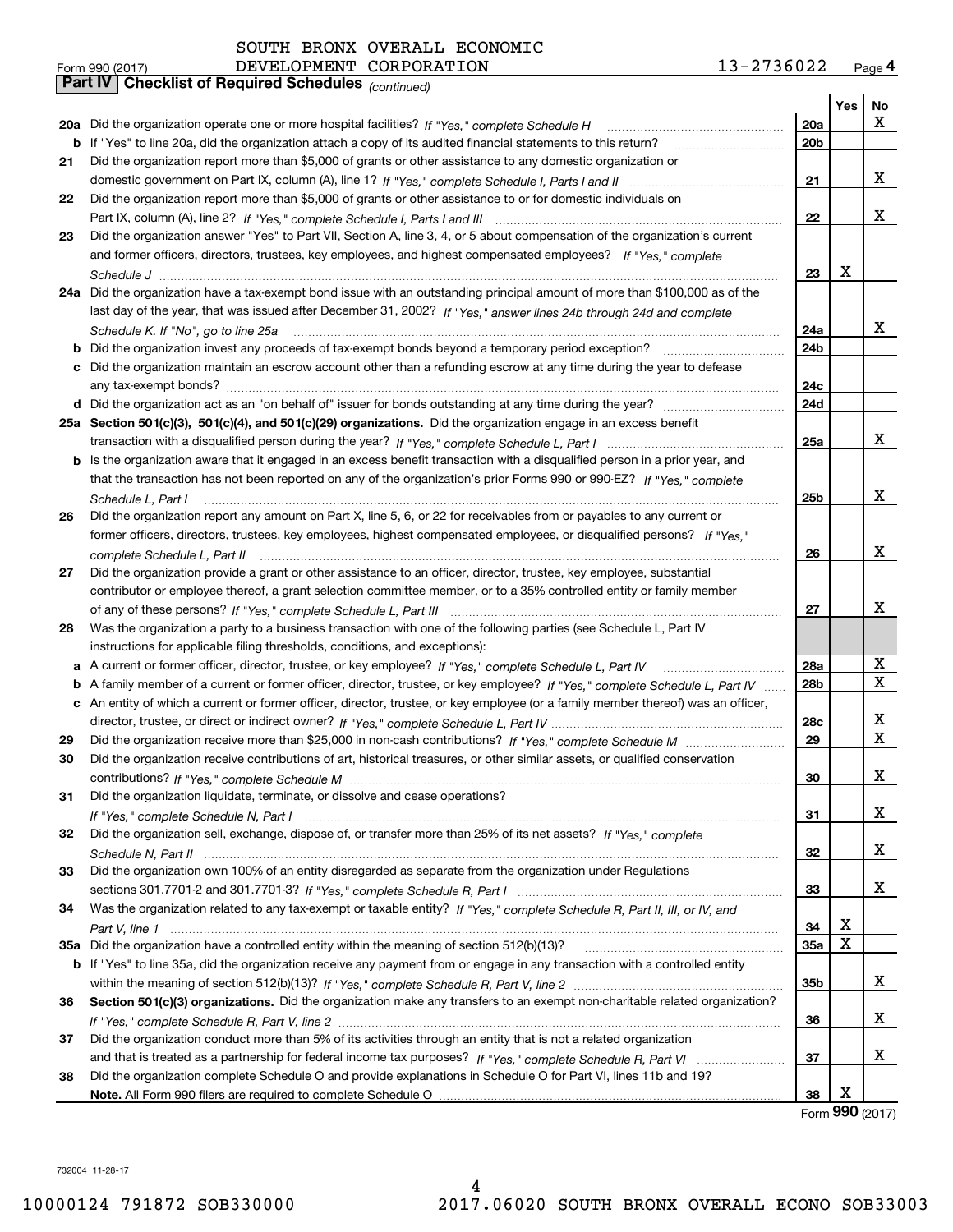|        | DEVELOPMENT CORPORATION<br>Form 990 (2017)                                                                                                                                                                                           | 13-2736022   |     | Page $5$           |
|--------|--------------------------------------------------------------------------------------------------------------------------------------------------------------------------------------------------------------------------------------|--------------|-----|--------------------|
| Part V | <b>Statements Regarding Other IRS Filings and Tax Compliance</b>                                                                                                                                                                     |              |     |                    |
|        | Check if Schedule O contains a response or note to any line in this Part V                                                                                                                                                           |              |     | $\boxed{\text{X}}$ |
|        |                                                                                                                                                                                                                                      |              | Yes | No                 |
| 1a     | Enter the number reported in Box 3 of Form 1096. Enter -0- if not applicable<br>1a                                                                                                                                                   | 16           |     |                    |
| b      | 1 <sub>b</sub><br>Enter the number of Forms W-2G included in line 1a. Enter -0- if not applicable                                                                                                                                    | $\mathbf{0}$ |     |                    |
| c      | Did the organization comply with backup withholding rules for reportable payments to vendors and reportable gaming                                                                                                                   |              |     |                    |
|        |                                                                                                                                                                                                                                      | 1c           | х   |                    |
|        | 2a Enter the number of employees reported on Form W-3, Transmittal of Wage and Tax Statements,                                                                                                                                       |              |     |                    |
|        | filed for the calendar year ending with or within the year covered by this return<br>2a                                                                                                                                              | 492          |     |                    |
| b      |                                                                                                                                                                                                                                      | 2b           | х   |                    |
|        |                                                                                                                                                                                                                                      |              |     |                    |
| За     | Did the organization have unrelated business gross income of \$1,000 or more during the year?                                                                                                                                        | 3a           |     | х                  |
|        |                                                                                                                                                                                                                                      | 3b           |     |                    |
|        | 4a At any time during the calendar year, did the organization have an interest in, or a signature or other authority over, a                                                                                                         |              |     |                    |
|        |                                                                                                                                                                                                                                      | 4a           |     | x                  |
|        | <b>b</b> If "Yes," enter the name of the foreign country: $\blacktriangleright$                                                                                                                                                      |              |     |                    |
|        | See instructions for filing requirements for FinCEN Form 114, Report of Foreign Bank and Financial Accounts (FBAR).                                                                                                                  |              |     |                    |
| 5a     |                                                                                                                                                                                                                                      | 5a           |     | х                  |
| b      |                                                                                                                                                                                                                                      | 5b           |     | х                  |
| с      | If "Yes," to line 5a or 5b, did the organization file Form 8886-T?                                                                                                                                                                   | 5c           |     |                    |
|        | 6a Does the organization have annual gross receipts that are normally greater than \$100,000, and did the organization solicit                                                                                                       |              |     |                    |
|        | any contributions that were not tax deductible as charitable contributions?                                                                                                                                                          | 6a           |     | X                  |
|        | <b>b</b> If "Yes," did the organization include with every solicitation an express statement that such contributions or gifts                                                                                                        |              |     |                    |
|        |                                                                                                                                                                                                                                      | 6b           |     |                    |
| 7      | Organizations that may receive deductible contributions under section 170(c).                                                                                                                                                        |              |     |                    |
| a      | Did the organization receive a payment in excess of \$75 made partly as a contribution and partly for goods and services provided to the payor?                                                                                      | 7a           | х   |                    |
| b      | If "Yes," did the organization notify the donor of the value of the goods or services provided?                                                                                                                                      | 7b           | X   |                    |
| с      | Did the organization sell, exchange, or otherwise dispose of tangible personal property for which it was required                                                                                                                    |              |     |                    |
|        |                                                                                                                                                                                                                                      | 7c           |     | x                  |
|        | 7d<br>d If "Yes," indicate the number of Forms 8282 filed during the year [11] [11] The System manuscription of Forms 8282 filed during the year [11] [12] The System manuscription of the Wales of the Wales of the Wales of the Wa |              |     |                    |
| е      |                                                                                                                                                                                                                                      | 7e           |     | х                  |
| f      | Did the organization, during the year, pay premiums, directly or indirectly, on a personal benefit contract?                                                                                                                         | 7f           |     | х                  |
| g      | If the organization received a contribution of qualified intellectual property, did the organization file Form 8899 as required?                                                                                                     | 7g           |     |                    |
| h      | If the organization received a contribution of cars, boats, airplanes, or other vehicles, did the organization file a Form 1098-C?                                                                                                   | 7h           |     |                    |
| 8      | Sponsoring organizations maintaining donor advised funds. Did a donor advised fund maintained by the                                                                                                                                 |              |     |                    |
|        | sponsoring organization have excess business holdings at any time during the year?                                                                                                                                                   | 8            |     |                    |
|        | Sponsoring organizations maintaining donor advised funds.                                                                                                                                                                            |              |     |                    |
| a      | Did the sponsoring organization make any taxable distributions under section 4966?                                                                                                                                                   | 9а           |     |                    |
| b      | Did the sponsoring organization make a distribution to a donor, donor advisor, or related person?                                                                                                                                    | 9b           |     |                    |
| 10     | Section 501(c)(7) organizations. Enter:                                                                                                                                                                                              |              |     |                    |
| a      | 10a<br>Initiation fees and capital contributions included on Part VIII, line 12 <i>manuarrouus</i> manuations of the late                                                                                                            |              |     |                    |
| b      | Gross receipts, included on Form 990, Part VIII, line 12, for public use of club facilities<br>10 <sub>b</sub>                                                                                                                       |              |     |                    |
| 11     | Section 501(c)(12) organizations. Enter:                                                                                                                                                                                             |              |     |                    |
| a      | 11a                                                                                                                                                                                                                                  |              |     |                    |
| b      | Gross income from other sources (Do not net amounts due or paid to other sources against                                                                                                                                             |              |     |                    |
|        | amounts due or received from them.)<br>11b                                                                                                                                                                                           |              |     |                    |
| 12a    | Section 4947(a)(1) non-exempt charitable trusts. Is the organization filing Form 990 in lieu of Form 1041?                                                                                                                           | 12a          |     |                    |
|        | <b>b</b> If "Yes," enter the amount of tax-exempt interest received or accrued during the year<br>12b                                                                                                                                |              |     |                    |
| 13     | Section 501(c)(29) qualified nonprofit health insurance issuers.                                                                                                                                                                     |              |     |                    |
| а      | Is the organization licensed to issue qualified health plans in more than one state?                                                                                                                                                 | 13а          |     |                    |
|        | Note. See the instructions for additional information the organization must report on Schedule O.                                                                                                                                    |              |     |                    |
| b      | Enter the amount of reserves the organization is required to maintain by the states in which the                                                                                                                                     |              |     |                    |
|        | 13b                                                                                                                                                                                                                                  |              |     |                    |
| c      | 13с                                                                                                                                                                                                                                  |              |     |                    |
|        | 14a Did the organization receive any payments for indoor tanning services during the tax year?                                                                                                                                       | 14a          |     | X                  |
|        |                                                                                                                                                                                                                                      | 14b          |     |                    |

5

SOUTH BRONX OVERALL ECONOMIC

|  | Form 990 (2017) |  |
|--|-----------------|--|
|--|-----------------|--|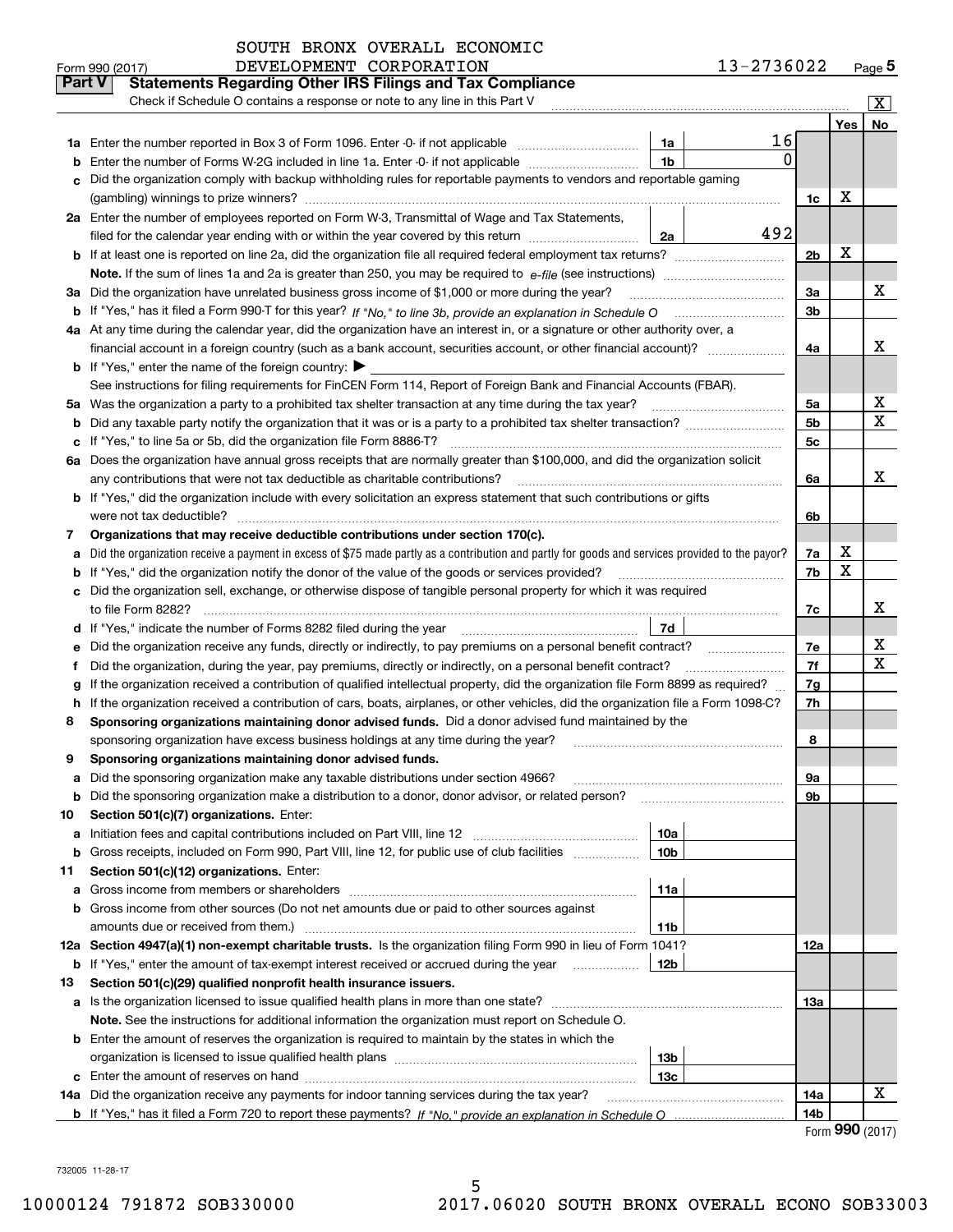Form 990 (2017) **13–2736022** DEVELOPMENT CORPORATION **13–2736022** Page 6<br>**Part VI Governance, Management, and Disclosure** For each "Yes" response to lines 2 through 7b below, and for a "No" response

DEVELOPMENT CORPORATION 13-2736022

*to line 8a, 8b, or 10b below, describe the circumstances, processes, or changes in Schedule O. See instructions.*

*For each "Yes" response to lines 2 through 7b below, and for a "No" response*

|    |                                                                                                                                                                               |                               |    |                         | Yes             | No                      |
|----|-------------------------------------------------------------------------------------------------------------------------------------------------------------------------------|-------------------------------|----|-------------------------|-----------------|-------------------------|
|    | <b>1a</b> Enter the number of voting members of the governing body at the end of the tax year                                                                                 | 1a                            | 19 |                         |                 |                         |
|    | If there are material differences in voting rights among members of the governing body, or if the governing                                                                   |                               |    |                         |                 |                         |
|    | body delegated broad authority to an executive committee or similar committee, explain in Schedule O.                                                                         |                               |    |                         |                 |                         |
|    | <b>b</b> Enter the number of voting members included in line 1a, above, who are independent <i>manumum</i>                                                                    | 1b                            | 18 |                         |                 |                         |
| 2  | Did any officer, director, trustee, or key employee have a family relationship or a business relationship with any other                                                      |                               |    |                         |                 |                         |
|    | officer, director, trustee, or key employee?                                                                                                                                  |                               |    | $\mathbf{2}$            |                 | X                       |
| 3  | Did the organization delegate control over management duties customarily performed by or under the direct supervision                                                         |                               |    |                         |                 |                         |
|    |                                                                                                                                                                               |                               |    | 3                       |                 | X                       |
| 4  | Did the organization make any significant changes to its governing documents since the prior Form 990 was filed?                                                              |                               |    | $\overline{\mathbf{4}}$ |                 | $\overline{\textbf{X}}$ |
| 5  | Did the organization become aware during the year of a significant diversion of the organization's assets? <i>marrouum</i> match                                              |                               |    | 5                       |                 | $\mathbf X$             |
| 6  |                                                                                                                                                                               |                               |    | 6                       |                 | $\mathbf x$             |
|    | 7a Did the organization have members, stockholders, or other persons who had the power to elect or appoint one or                                                             |                               |    |                         |                 |                         |
|    |                                                                                                                                                                               |                               |    | 7a                      |                 | x                       |
|    | <b>b</b> Are any governance decisions of the organization reserved to (or subject to approval by) members, stockholders, or                                                   |                               |    |                         |                 |                         |
|    |                                                                                                                                                                               |                               |    |                         |                 | х                       |
|    | persons other than the governing body?                                                                                                                                        |                               |    | 7b                      |                 |                         |
| 8  | Did the organization contemporaneously document the meetings held or written actions undertaken during the year by the following:                                             |                               |    |                         |                 |                         |
| a  |                                                                                                                                                                               |                               |    | 8a                      | X               |                         |
|    |                                                                                                                                                                               |                               |    | 8b                      | X               |                         |
| 9  | Is there any officer, director, trustee, or key employee listed in Part VII, Section A, who cannot be reached at the                                                          |                               |    |                         |                 |                         |
|    |                                                                                                                                                                               |                               |    | 9                       |                 | х                       |
|    | Section B. Policies (This Section B requests information about policies not required by the Internal Revenue Code.)                                                           |                               |    |                         |                 |                         |
|    |                                                                                                                                                                               |                               |    |                         | Yes             | No                      |
|    |                                                                                                                                                                               |                               |    | 10a                     |                 | X                       |
|    | <b>b</b> If "Yes," did the organization have written policies and procedures governing the activities of such chapters, affiliates,                                           |                               |    |                         |                 |                         |
|    |                                                                                                                                                                               |                               |    | 10 <sub>b</sub>         |                 |                         |
|    | 11a Has the organization provided a complete copy of this Form 990 to all members of its governing body before filing the form?                                               |                               |    | 11a                     | X               |                         |
|    | <b>b</b> Describe in Schedule O the process, if any, used by the organization to review this Form 990.                                                                        |                               |    |                         |                 |                         |
|    |                                                                                                                                                                               |                               |    | 12a                     | X               |                         |
| b  |                                                                                                                                                                               |                               |    | 12b                     | X               |                         |
|    | c Did the organization regularly and consistently monitor and enforce compliance with the policy? If "Yes," describe                                                          |                               |    |                         |                 |                         |
|    | in Schedule O how this was done manufactured and continuum control of the Schedule O how this was done manufactured and continuum control of the Schedule O how this was done |                               |    | 12c                     | х               |                         |
| 13 |                                                                                                                                                                               |                               |    | 13                      | X               |                         |
| 14 | Did the organization have a written document retention and destruction policy? manufactured and the organization have a written document retention and destruction policy?    |                               |    | 14                      | X               |                         |
| 15 |                                                                                                                                                                               |                               |    |                         |                 |                         |
|    | Did the process for determining compensation of the following persons include a review and approval by independent                                                            |                               |    |                         |                 |                         |
|    | persons, comparability data, and contemporaneous substantiation of the deliberation and decision?                                                                             |                               |    |                         | X               |                         |
|    |                                                                                                                                                                               |                               |    | 15a                     |                 | X                       |
|    |                                                                                                                                                                               |                               |    | 15 <sub>b</sub>         |                 |                         |
|    | If "Yes" to line 15a or 15b, describe the process in Schedule O (see instructions).                                                                                           |                               |    |                         |                 |                         |
|    | 16a Did the organization invest in, contribute assets to, or participate in a joint venture or similar arrangement with a                                                     |                               |    |                         |                 |                         |
|    | taxable entity during the year?                                                                                                                                               |                               |    | 16a                     |                 | X                       |
|    | b If "Yes," did the organization follow a written policy or procedure requiring the organization to evaluate its participation                                                |                               |    |                         |                 |                         |
|    | in joint venture arrangements under applicable federal tax law, and take steps to safequard the organization's                                                                |                               |    |                         |                 |                         |
|    | exempt status with respect to such arrangements?                                                                                                                              |                               |    | 16b                     |                 |                         |
|    | <b>Section C. Disclosure</b>                                                                                                                                                  |                               |    |                         |                 |                         |
| 17 | List the states with which a copy of this Form 990 is required to be filed $\blacktriangleright$ NY                                                                           |                               |    |                         |                 |                         |
| 18 | Section 6104 requires an organization to make its Forms 1023 (or 1024 if applicable), 990, and 990-T (Section 501(c)(3)s only) available                                      |                               |    |                         |                 |                         |
|    | for public inspection. Indicate how you made these available. Check all that apply.                                                                                           |                               |    |                         |                 |                         |
|    | $X$ Upon request<br>Another's website<br>Own website                                                                                                                          | Other (explain in Schedule O) |    |                         |                 |                         |
| 19 | Describe in Schedule O whether (and if so, how) the organization made its governing documents, conflict of interest policy, and financial                                     |                               |    |                         |                 |                         |
|    | statements available to the public during the tax year.                                                                                                                       |                               |    |                         |                 |                         |
| 20 | State the name, address, and telephone number of the person who possesses the organization's books and records:                                                               |                               |    |                         |                 |                         |
|    | KAREN MCGUINNESS - (718) 292-3113                                                                                                                                             |                               |    |                         |                 |                         |
|    | 555 BERGEN AVENUE, BRONX, NY<br>10455                                                                                                                                         |                               |    |                         |                 |                         |
|    |                                                                                                                                                                               |                               |    |                         | Form 990 (2017) |                         |
|    | 732006 11-28-17                                                                                                                                                               |                               |    |                         |                 |                         |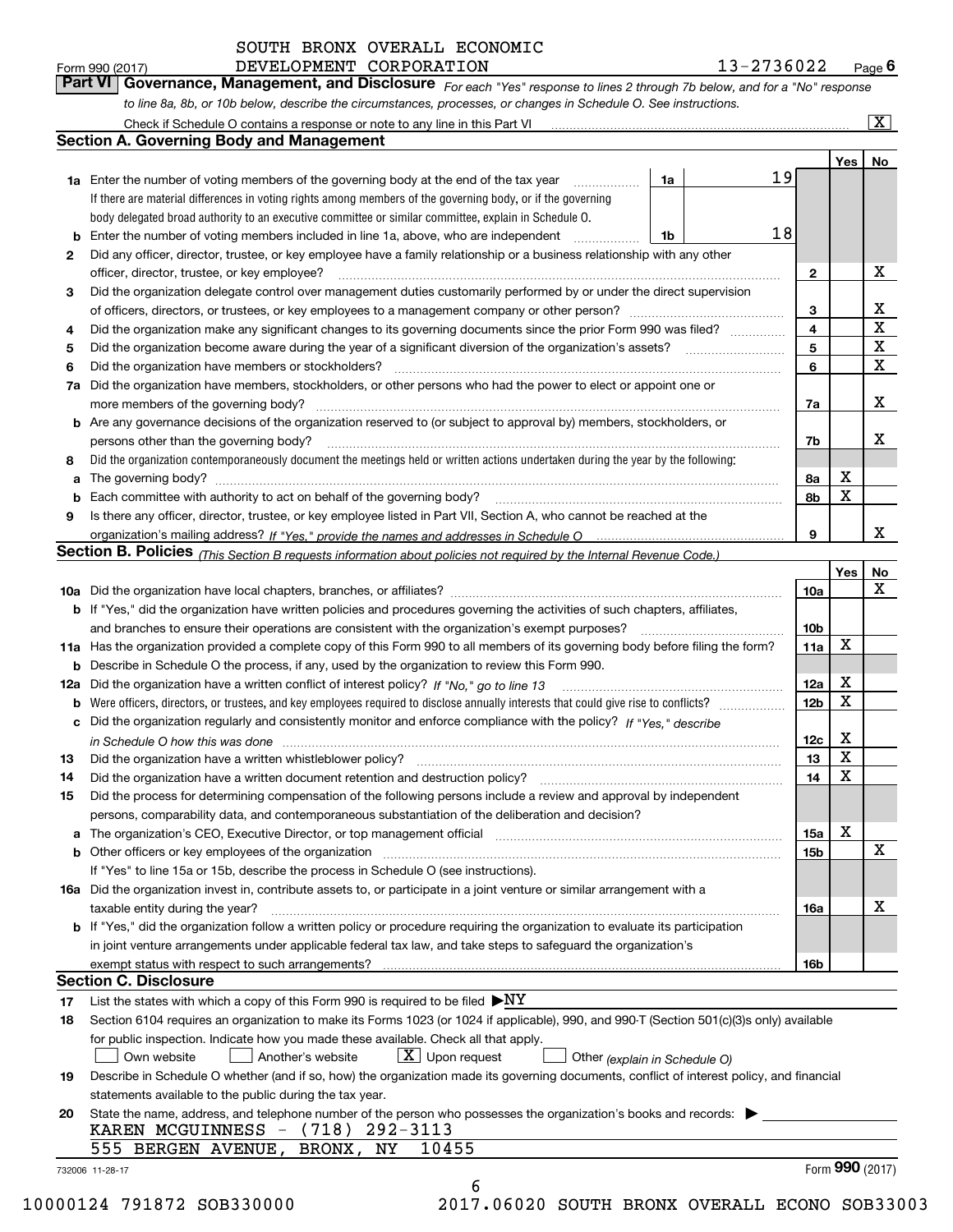|  | SOUTH BRONX OVERALL ECONOMIC |
|--|------------------------------|
|  |                              |

 $\mathcal{L}^{\text{max}}$ 

# **7Part VII Compensation of Officers, Directors, Trustees, Key Employees, Highest Compensated Employees, and Independent Contractors**

Check if Schedule O contains a response or note to any line in this Part VII

**Section A. Officers, Directors, Trustees, Key Employees, and Highest Compensated Employees**

**1a**  Complete this table for all persons required to be listed. Report compensation for the calendar year ending with or within the organization's tax year.

**•** List all of the organization's current officers, directors, trustees (whether individuals or organizations), regardless of amount of compensation.

● List all of the organization's **current** key employees, if any. See instructions for definition of "key employee." Enter -0- in columns  $(D)$ ,  $(E)$ , and  $(F)$  if no compensation was paid.

**•** List the organization's five current highest compensated employees (other than an officer, director, trustee, or key employee) who received report-

 $\bullet$  List all of the organization's **former** officers, key employees, and highest compensated employees who received more than \$100,000 of able compensation (Box 5 of Form W-2 and/or Box 7 of Form 1099-MISC) of more than \$100,000 from the organization and any related organizations.

reportable compensation from the organization and any related organizations.

**•** List all of the organization's former directors or trustees that received, in the capacity as a former director or trustee of the organization, more than \$10,000 of reportable compensation from the organization and any related organizations.

List persons in the following order: individual trustees or directors; institutional trustees; officers; key employees; highest compensated employees; and former such persons.

Check this box if neither the organization nor any related organization compensated any current officer, director, or trustee.  $\mathcal{L}^{\text{max}}$ 

| (A)                                     | (B)               |                                |                      | (C)      |              |                                                                  |                         | (D)             | (E)                           | (F)                   |
|-----------------------------------------|-------------------|--------------------------------|----------------------|----------|--------------|------------------------------------------------------------------|-------------------------|-----------------|-------------------------------|-----------------------|
| Name and Title                          | Average           |                                |                      | Position |              | (do not check more than one                                      |                         | Reportable      | Reportable                    | Estimated             |
|                                         | hours per         |                                |                      |          |              | box, unless person is both an<br>officer and a director/trustee) |                         | compensation    | compensation                  | amount of             |
|                                         | week<br>(list any |                                |                      |          |              |                                                                  |                         | from<br>the     | from related<br>organizations | other<br>compensation |
|                                         | hours for         |                                |                      |          |              |                                                                  |                         | organization    | (W-2/1099-MISC)               | from the              |
|                                         | related           |                                |                      |          |              |                                                                  |                         | (W-2/1099-MISC) |                               | organization          |
|                                         | organizations     |                                |                      |          |              |                                                                  |                         |                 |                               | and related           |
|                                         | below             | Individual trustee or director | nstitutional trustee | Officer  | key employee | Highest compensated<br> employee                                 | Former                  |                 |                               | organizations         |
|                                         | line)             |                                |                      |          |              |                                                                  |                         |                 |                               |                       |
| ANTHONY M. RICCIO, JR<br>(1)            | 1.00              |                                |                      |          |              |                                                                  |                         |                 |                               |                       |
| <b>SECRETARY</b><br>ARLINE PARKS<br>(2) | 1.00              | $\mathbf X$                    |                      | Χ        |              |                                                                  |                         | $\mathbf 0$ .   | $\mathbf 0$ .                 | $\mathbf 0$ .         |
|                                         | 1.00              |                                |                      |          |              |                                                                  |                         |                 |                               |                       |
| <b>BOARD MEMBER</b>                     | 1.00              | $\mathbf X$                    |                      |          |              |                                                                  |                         | $\mathbf 0$ .   | $\mathbf 0$ .                 | $\mathbf 0$ .         |
| (3)<br>AWILDA CORDERO                   | 1.00              |                                |                      |          |              |                                                                  |                         |                 |                               |                       |
| <b>BOARD MEMBER</b>                     | 1.00              | $\mathbf X$                    |                      |          |              |                                                                  |                         | $\mathbf 0$ .   | $\mathbf 0$ .                 | $0_{.}$               |
| DEMETRIC A. DUCKETT<br>(4)              | 1.00              |                                |                      |          |              |                                                                  |                         |                 |                               |                       |
| <b>BOARD MEMBER</b>                     | 1.00              | $\mathbf X$                    |                      |          |              |                                                                  |                         | $\mathbf 0$ .   | $\mathbf 0$ .                 | $0_{.}$               |
| DIANA HERNANDEZ<br>(5)                  | 1.00              |                                |                      |          |              |                                                                  |                         |                 |                               |                       |
| <b>BOARD MEMBER</b>                     | 1.00              | $\mathbf X$                    |                      |          |              |                                                                  |                         | 0.              | $\mathbf 0$ .                 | $0_{.}$               |
| HUGH GRANT<br>(6)                       | 1.00              |                                |                      |          |              |                                                                  |                         |                 |                               |                       |
| <b>BOARD MEMBER</b>                     | 1.00              | $\mathbf X$                    |                      |          |              |                                                                  |                         | $\mathbf 0$ .   | $\mathbf 0$ .                 | $\mathbf 0$ .         |
| <b>JEAN SMITH</b><br>(7)                | 1.00              |                                |                      |          |              |                                                                  |                         |                 |                               |                       |
| <b>CHAIRPERSON</b>                      | 1.00              | $\mathbf X$                    |                      |          |              |                                                                  |                         | $\mathbf 0$ .   | $\mathbf 0$ .                 | $0_{.}$               |
| KAREN MCGUINNESS<br>(8)                 | 39.00             |                                |                      |          |              |                                                                  |                         |                 |                               |                       |
| <b>TREASURER</b>                        | 2.30              | $\mathbf X$                    |                      | X        |              |                                                                  |                         | 0.              | 0.                            | $\mathbf 0$ .         |
| MARK L. CASTLE<br>(9)                   | 1.00              |                                |                      |          |              |                                                                  |                         |                 |                               |                       |
| <b>BOARD MEMBER</b>                     | 1.00              | $\mathbf X$                    |                      |          |              |                                                                  |                         | 0.              | 0.                            | $\mathbf 0$ .         |
| (10) MARK WILLIS                        | 1.00              |                                |                      |          |              |                                                                  |                         |                 |                               |                       |
| <b>BOARD MEMBER</b>                     | 1.00              | $\mathbf X$                    |                      |          |              |                                                                  |                         | $\mathbf 0$ .   | $\mathbf 0$ .                 | $\mathbf 0$ .         |
| (11) PHILLIP BANKS JR. III              | 1.00              |                                |                      |          |              |                                                                  |                         |                 |                               |                       |
| BOARD MEMBER                            | 1.00              | $\mathbf X$                    |                      |          |              |                                                                  |                         | $\mathbf 0$ .   | $\mathbf 0$ .                 | $\mathbf 0$ .         |
| (12) PHILLIP MORROW                     | 27.40             |                                |                      |          |              |                                                                  |                         |                 |                               |                       |
| PRESIDENT (FORMER)                      | 7.60              |                                |                      |          |              |                                                                  | X                       | 115,361.        | 32,003.                       | $\mathbf 0$ .         |
| (13) SIMON BERGSON                      | 1.00              |                                |                      |          |              |                                                                  |                         |                 |                               |                       |
| BOARD MEMBER                            | 1.00              | $\mathbf X$                    |                      |          |              |                                                                  |                         | $\mathbf 0$ .   | $\mathbf 0$ .                 | $\mathbf 0$ .         |
| (14) TRACY WOODALL                      | 1.00              |                                |                      |          |              |                                                                  |                         |                 |                               |                       |
| <b>BOARD MEMBER</b>                     | 1.00              | $\mathbf X$                    |                      |          |              |                                                                  |                         | $\mathbf 0$ .   | $\mathbf 0$ .                 | $0_{.}$               |
| (15) CHRISTIE ALCID                     | 24.38             |                                |                      |          |              |                                                                  |                         |                 |                               |                       |
| CFO (FORMER)                            | 10.62             |                                |                      |          |              |                                                                  | $\mathbf X$             | 59,762.         | 26,042.                       | $0_{.}$               |
| (16) NATHANIEL MONTGOMERY               | 22.92             |                                |                      |          |              |                                                                  |                         |                 |                               |                       |
| VICE PRESIDENT (FORMER)                 | 12.08             |                                |                      |          |              |                                                                  | $\overline{\textbf{X}}$ | 69,904.         | 36,836.                       | $0_{.}$               |
| (17) JOHANNA DEJESUS                    | 35.00             |                                |                      |          |              |                                                                  |                         |                 |                               |                       |
| <b>SECRETARY</b>                        | 0.00              | $\mathbf X$                    |                      | X        |              |                                                                  |                         | 102,400.        | $\mathbf 0$ .                 | $0_{.}$               |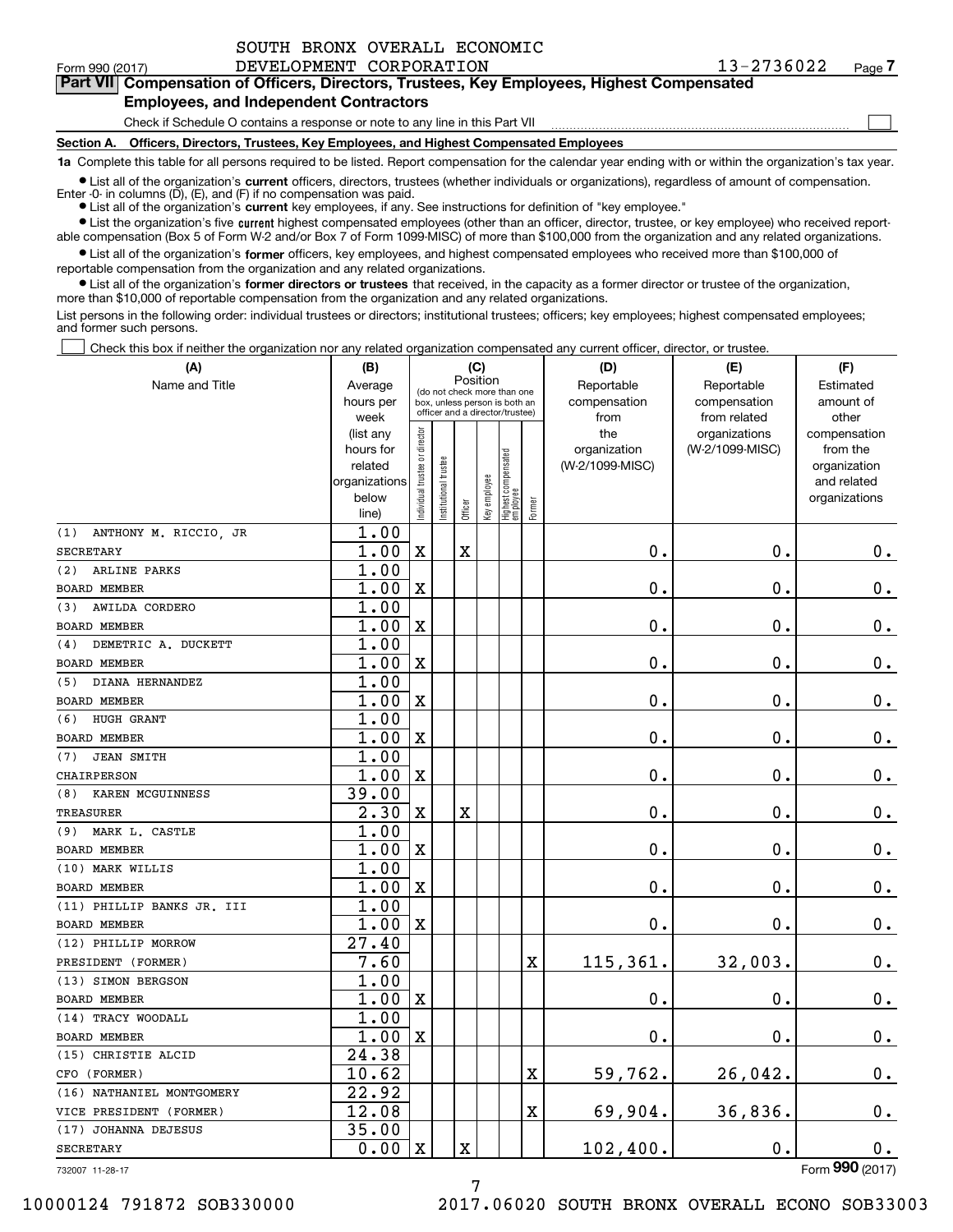| SOUTH BRONX OVERALL ECONOMIC                                                                                                                                                                                                                                                                             |                                                                      |                                |                       |          |              |                                                                                                 |        |                                           |                                                   |    |                     |                                                                          |                              |
|----------------------------------------------------------------------------------------------------------------------------------------------------------------------------------------------------------------------------------------------------------------------------------------------------------|----------------------------------------------------------------------|--------------------------------|-----------------------|----------|--------------|-------------------------------------------------------------------------------------------------|--------|-------------------------------------------|---------------------------------------------------|----|---------------------|--------------------------------------------------------------------------|------------------------------|
| DEVELOPMENT CORPORATION<br>Form 990 (2017)<br><b>Part VII</b>                                                                                                                                                                                                                                            |                                                                      |                                |                       |          |              |                                                                                                 |        |                                           | 13-2736022                                        |    |                     |                                                                          | Page 8                       |
| Section A. Officers, Directors, Trustees, Key Employees, and Highest Compensated Employees (continued)<br>(A)<br>Name and title                                                                                                                                                                          | (B)<br>Average<br>hours per<br>week                                  |                                |                       | Position | (C)          | (do not check more than one<br>box, unless person is both an<br>officer and a director/trustee) |        | (D)<br>Reportable<br>compensation<br>from | (E)<br>Reportable<br>compensation<br>from related |    |                     | (F)<br>Estimated<br>amount of<br>other                                   |                              |
|                                                                                                                                                                                                                                                                                                          | (list any<br>hours for<br>related<br>organizations<br>below<br>line) | Individual trustee or director | Institutional trustee | Officer  | Key employee | Highest compensated<br>employee                                                                 | Former | the<br>organization<br>(W-2/1099-MISC)    | organizations<br>(W-2/1099-MISC)                  |    |                     | compensation<br>from the<br>organization<br>and related<br>organizations |                              |
| (18) STEVEN BROWN<br>PRESIDENT                                                                                                                                                                                                                                                                           | 26.55<br>8.40                                                        | X                              |                       | X        |              |                                                                                                 |        | 36, 279.                                  | 11,456.                                           |    |                     |                                                                          | $0$ .                        |
|                                                                                                                                                                                                                                                                                                          |                                                                      |                                |                       |          |              |                                                                                                 |        |                                           |                                                   |    |                     |                                                                          |                              |
|                                                                                                                                                                                                                                                                                                          |                                                                      |                                |                       |          |              |                                                                                                 |        |                                           |                                                   |    |                     |                                                                          |                              |
|                                                                                                                                                                                                                                                                                                          |                                                                      |                                |                       |          |              |                                                                                                 |        |                                           |                                                   |    |                     |                                                                          |                              |
|                                                                                                                                                                                                                                                                                                          |                                                                      |                                |                       |          |              |                                                                                                 |        |                                           |                                                   |    |                     |                                                                          |                              |
|                                                                                                                                                                                                                                                                                                          |                                                                      |                                |                       |          |              |                                                                                                 |        |                                           |                                                   |    |                     |                                                                          |                              |
| Total from continuation sheets to Part VII, Section A [111] [12] Total from continuation sheets to Part VII, Section A                                                                                                                                                                                   |                                                                      |                                |                       |          |              |                                                                                                 |        | 383,706.<br>0.<br>383,706.                | 106, 337.<br>106, 337.                            | 0. |                     |                                                                          | 0.<br>0.<br>$\overline{0}$ . |
| Total number of individuals (including but not limited to those listed above) who received more than \$100,000 of reportable<br>2<br>compensation from the organization $\blacktriangleright$                                                                                                            |                                                                      |                                |                       |          |              |                                                                                                 |        |                                           |                                                   |    |                     | Yes                                                                      | $\boldsymbol{2}$<br>No       |
| Did the organization list any former officer, director, or trustee, key employee, or highest compensated employee on<br>з<br>line 1a? If "Yes," complete Schedule J for such individual                                                                                                                  |                                                                      |                                |                       |          |              |                                                                                                 |        |                                           |                                                   |    | з                   | X                                                                        |                              |
| For any individual listed on line 1a, is the sum of reportable compensation and other compensation from the organization<br>4<br>Did any person listed on line 1a receive or accrue compensation from any unrelated organization or individual for services<br>5                                         |                                                                      |                                |                       |          |              |                                                                                                 |        |                                           |                                                   |    | 4                   |                                                                          | x                            |
|                                                                                                                                                                                                                                                                                                          |                                                                      |                                |                       |          |              |                                                                                                 |        |                                           |                                                   |    | 5                   |                                                                          | X.                           |
| <b>Section B. Independent Contractors</b><br>Complete this table for your five highest compensated independent contractors that received more than \$100,000 of compensation from<br>1<br>the organization. Report compensation for the calendar year ending with or within the organization's tax year. |                                                                      |                                |                       |          |              |                                                                                                 |        |                                           |                                                   |    |                     |                                                                          |                              |
| (A)<br>Name and business address                                                                                                                                                                                                                                                                         |                                                                      |                                | <b>NONE</b>           |          |              |                                                                                                 |        | (B)<br>Description of services            |                                                   |    | (C)<br>Compensation |                                                                          |                              |
|                                                                                                                                                                                                                                                                                                          |                                                                      |                                |                       |          |              |                                                                                                 |        |                                           |                                                   |    |                     |                                                                          |                              |
|                                                                                                                                                                                                                                                                                                          |                                                                      |                                |                       |          |              |                                                                                                 |        |                                           |                                                   |    |                     |                                                                          |                              |
|                                                                                                                                                                                                                                                                                                          |                                                                      |                                |                       |          |              |                                                                                                 |        |                                           |                                                   |    |                     |                                                                          |                              |
|                                                                                                                                                                                                                                                                                                          |                                                                      |                                |                       |          |              |                                                                                                 |        |                                           |                                                   |    |                     |                                                                          |                              |
| Total number of independent contractors (including but not limited to those listed above) who received more than<br>2<br>\$100,000 of compensation from the organization                                                                                                                                 |                                                                      |                                |                       |          | 0            |                                                                                                 |        |                                           |                                                   |    |                     |                                                                          |                              |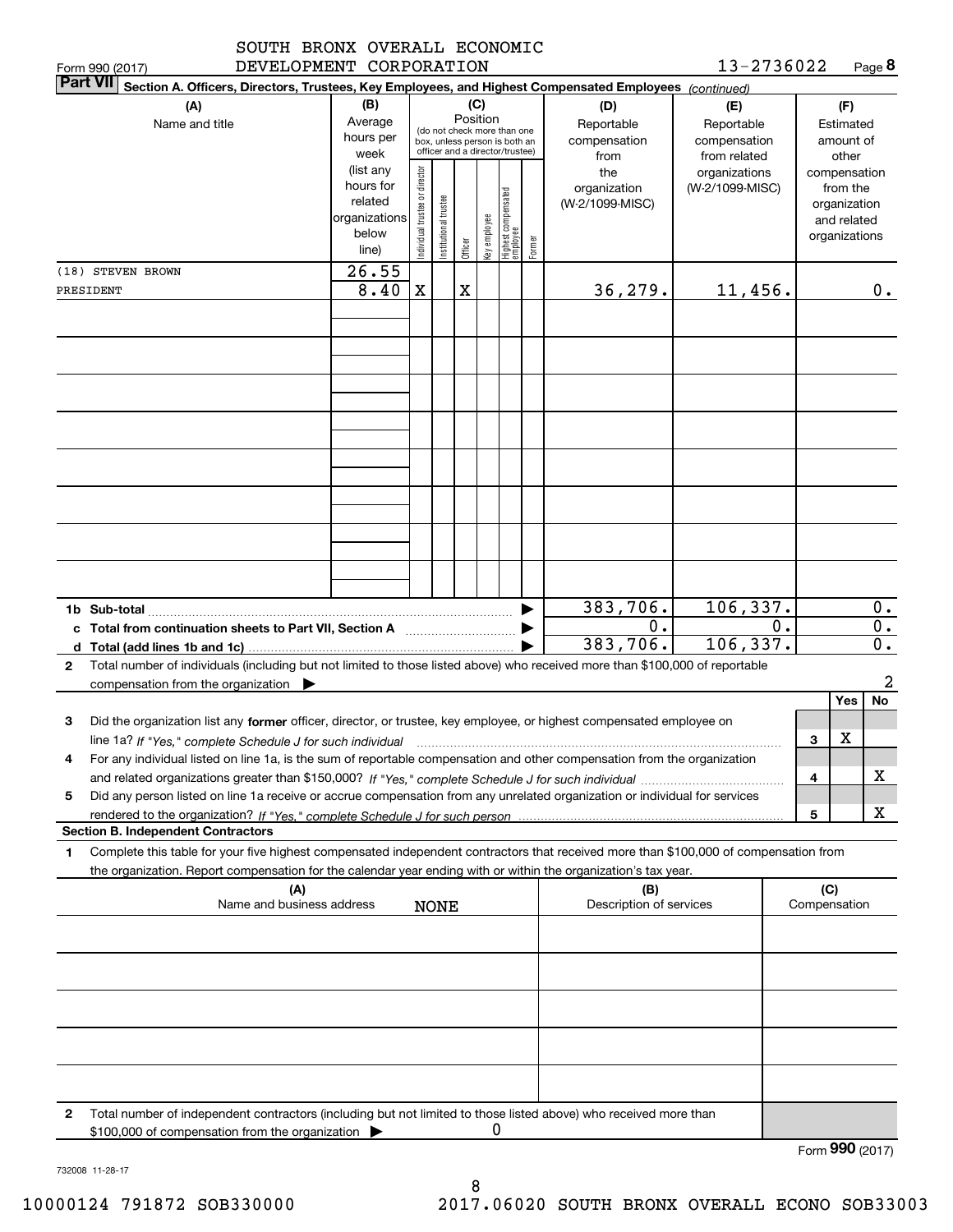Form 990 (2017) DEVELOPMENT CORPORATION 13-2736022 Page **9** 13-2736022

| Check if Schedule O contains a response or note to any line in this Part VIII<br>$\overline{(B)}$<br>(C)<br>(D)<br>(A)<br>Revenuè excluded<br>Related or<br>Unrelated<br>Total revenue<br>from tax under<br>exempt function<br>business<br>sections<br>512 - 514<br>revenue<br>revenue<br>1a<br>Contributions, Gifts, Grants<br>and Other Similar Amounts<br>1 a Federated campaigns<br>1 <sub>b</sub><br>1c<br>c Fundraising events<br>1 <sub>d</sub><br>d Related organizations<br>8,282,809.<br>1e<br>e Government grants (contributions)<br>f All other contributions, gifts, grants, and<br>36,111.<br>1f<br>similar amounts not included above<br><b>g</b> Noncash contributions included in lines 1a-1f: \$<br>8,318,920.<br><b>Business Code</b><br>531110<br>CONTRACTED SERVICES<br>1,577,270.<br>1,577,270.<br>2а<br>Program Service<br>Revenue<br>531110<br>600,623.<br>RENTAL INCOME<br>600,623.<br>b<br>531110<br>OTHER REVENUE<br>387,062.<br>387,062.<br>MANAGEMENT FEES<br>531110<br>271,308.<br>271,308.<br>d<br>е<br>f All other program service revenue<br>2,836,263.<br>Investment income (including dividends, interest, and<br>З<br>47.<br>47.<br>▶<br>Income from investment of tax-exempt bond proceeds<br>4<br>5<br>(i) Real<br>(ii) Personal<br>6 a Gross rents<br><b>b</b> Less: rental expenses<br>c Rental income or (loss)<br>▶<br>(i) Securities<br>7 a Gross amount from sales of<br>(ii) Other<br>assets other than inventory<br><b>b</b> Less: cost or other basis<br>and sales expenses<br>▶<br>8 a Gross income from fundraising events (not<br><b>Other Revenue</b><br>including \$<br><u>and the second second of</u><br>contributions reported on line 1c). See<br>129,400.<br>0.<br>129,400.<br>129,400.<br>c Net income or (loss) from fundraising events<br>9 a Gross income from gaming activities. See<br><b>b</b> Less: direct expenses <b>contained</b> b<br>c Net income or (loss) from gaming activities<br>▶<br>10 a Gross sales of inventory, less returns<br><b>b</b> Less: cost of goods sold $\ldots$ <b>b</b><br>c Net income or (loss) from sales of inventory<br>Miscellaneous Revenue<br><b>Business Code</b><br>b<br>c<br>▶<br>11,284,630.<br>2,836,263.<br>0.<br>129,447.<br>12<br>732009 11-28-17 |  | <b>Part VIII</b> | <b>Statement of Revenue</b> |  |  |  |                 |
|---------------------------------------------------------------------------------------------------------------------------------------------------------------------------------------------------------------------------------------------------------------------------------------------------------------------------------------------------------------------------------------------------------------------------------------------------------------------------------------------------------------------------------------------------------------------------------------------------------------------------------------------------------------------------------------------------------------------------------------------------------------------------------------------------------------------------------------------------------------------------------------------------------------------------------------------------------------------------------------------------------------------------------------------------------------------------------------------------------------------------------------------------------------------------------------------------------------------------------------------------------------------------------------------------------------------------------------------------------------------------------------------------------------------------------------------------------------------------------------------------------------------------------------------------------------------------------------------------------------------------------------------------------------------------------------------------------------------------------------------------------------------------------------------------------------------------------------------------------------------------------------------------------------------------------------------------------------------------------------------------------------------------------------------------------------------------------------------------------------------------------------------------------------------------------------------------------------------------------------------------------------|--|------------------|-----------------------------|--|--|--|-----------------|
|                                                                                                                                                                                                                                                                                                                                                                                                                                                                                                                                                                                                                                                                                                                                                                                                                                                                                                                                                                                                                                                                                                                                                                                                                                                                                                                                                                                                                                                                                                                                                                                                                                                                                                                                                                                                                                                                                                                                                                                                                                                                                                                                                                                                                                                               |  |                  |                             |  |  |  |                 |
|                                                                                                                                                                                                                                                                                                                                                                                                                                                                                                                                                                                                                                                                                                                                                                                                                                                                                                                                                                                                                                                                                                                                                                                                                                                                                                                                                                                                                                                                                                                                                                                                                                                                                                                                                                                                                                                                                                                                                                                                                                                                                                                                                                                                                                                               |  |                  |                             |  |  |  |                 |
|                                                                                                                                                                                                                                                                                                                                                                                                                                                                                                                                                                                                                                                                                                                                                                                                                                                                                                                                                                                                                                                                                                                                                                                                                                                                                                                                                                                                                                                                                                                                                                                                                                                                                                                                                                                                                                                                                                                                                                                                                                                                                                                                                                                                                                                               |  |                  |                             |  |  |  |                 |
|                                                                                                                                                                                                                                                                                                                                                                                                                                                                                                                                                                                                                                                                                                                                                                                                                                                                                                                                                                                                                                                                                                                                                                                                                                                                                                                                                                                                                                                                                                                                                                                                                                                                                                                                                                                                                                                                                                                                                                                                                                                                                                                                                                                                                                                               |  |                  |                             |  |  |  |                 |
|                                                                                                                                                                                                                                                                                                                                                                                                                                                                                                                                                                                                                                                                                                                                                                                                                                                                                                                                                                                                                                                                                                                                                                                                                                                                                                                                                                                                                                                                                                                                                                                                                                                                                                                                                                                                                                                                                                                                                                                                                                                                                                                                                                                                                                                               |  |                  |                             |  |  |  |                 |
|                                                                                                                                                                                                                                                                                                                                                                                                                                                                                                                                                                                                                                                                                                                                                                                                                                                                                                                                                                                                                                                                                                                                                                                                                                                                                                                                                                                                                                                                                                                                                                                                                                                                                                                                                                                                                                                                                                                                                                                                                                                                                                                                                                                                                                                               |  |                  |                             |  |  |  |                 |
|                                                                                                                                                                                                                                                                                                                                                                                                                                                                                                                                                                                                                                                                                                                                                                                                                                                                                                                                                                                                                                                                                                                                                                                                                                                                                                                                                                                                                                                                                                                                                                                                                                                                                                                                                                                                                                                                                                                                                                                                                                                                                                                                                                                                                                                               |  |                  |                             |  |  |  |                 |
|                                                                                                                                                                                                                                                                                                                                                                                                                                                                                                                                                                                                                                                                                                                                                                                                                                                                                                                                                                                                                                                                                                                                                                                                                                                                                                                                                                                                                                                                                                                                                                                                                                                                                                                                                                                                                                                                                                                                                                                                                                                                                                                                                                                                                                                               |  |                  |                             |  |  |  |                 |
|                                                                                                                                                                                                                                                                                                                                                                                                                                                                                                                                                                                                                                                                                                                                                                                                                                                                                                                                                                                                                                                                                                                                                                                                                                                                                                                                                                                                                                                                                                                                                                                                                                                                                                                                                                                                                                                                                                                                                                                                                                                                                                                                                                                                                                                               |  |                  |                             |  |  |  |                 |
|                                                                                                                                                                                                                                                                                                                                                                                                                                                                                                                                                                                                                                                                                                                                                                                                                                                                                                                                                                                                                                                                                                                                                                                                                                                                                                                                                                                                                                                                                                                                                                                                                                                                                                                                                                                                                                                                                                                                                                                                                                                                                                                                                                                                                                                               |  |                  |                             |  |  |  |                 |
|                                                                                                                                                                                                                                                                                                                                                                                                                                                                                                                                                                                                                                                                                                                                                                                                                                                                                                                                                                                                                                                                                                                                                                                                                                                                                                                                                                                                                                                                                                                                                                                                                                                                                                                                                                                                                                                                                                                                                                                                                                                                                                                                                                                                                                                               |  |                  |                             |  |  |  |                 |
|                                                                                                                                                                                                                                                                                                                                                                                                                                                                                                                                                                                                                                                                                                                                                                                                                                                                                                                                                                                                                                                                                                                                                                                                                                                                                                                                                                                                                                                                                                                                                                                                                                                                                                                                                                                                                                                                                                                                                                                                                                                                                                                                                                                                                                                               |  |                  |                             |  |  |  |                 |
|                                                                                                                                                                                                                                                                                                                                                                                                                                                                                                                                                                                                                                                                                                                                                                                                                                                                                                                                                                                                                                                                                                                                                                                                                                                                                                                                                                                                                                                                                                                                                                                                                                                                                                                                                                                                                                                                                                                                                                                                                                                                                                                                                                                                                                                               |  |                  |                             |  |  |  |                 |
|                                                                                                                                                                                                                                                                                                                                                                                                                                                                                                                                                                                                                                                                                                                                                                                                                                                                                                                                                                                                                                                                                                                                                                                                                                                                                                                                                                                                                                                                                                                                                                                                                                                                                                                                                                                                                                                                                                                                                                                                                                                                                                                                                                                                                                                               |  |                  |                             |  |  |  |                 |
|                                                                                                                                                                                                                                                                                                                                                                                                                                                                                                                                                                                                                                                                                                                                                                                                                                                                                                                                                                                                                                                                                                                                                                                                                                                                                                                                                                                                                                                                                                                                                                                                                                                                                                                                                                                                                                                                                                                                                                                                                                                                                                                                                                                                                                                               |  |                  |                             |  |  |  |                 |
|                                                                                                                                                                                                                                                                                                                                                                                                                                                                                                                                                                                                                                                                                                                                                                                                                                                                                                                                                                                                                                                                                                                                                                                                                                                                                                                                                                                                                                                                                                                                                                                                                                                                                                                                                                                                                                                                                                                                                                                                                                                                                                                                                                                                                                                               |  |                  |                             |  |  |  |                 |
|                                                                                                                                                                                                                                                                                                                                                                                                                                                                                                                                                                                                                                                                                                                                                                                                                                                                                                                                                                                                                                                                                                                                                                                                                                                                                                                                                                                                                                                                                                                                                                                                                                                                                                                                                                                                                                                                                                                                                                                                                                                                                                                                                                                                                                                               |  |                  |                             |  |  |  |                 |
|                                                                                                                                                                                                                                                                                                                                                                                                                                                                                                                                                                                                                                                                                                                                                                                                                                                                                                                                                                                                                                                                                                                                                                                                                                                                                                                                                                                                                                                                                                                                                                                                                                                                                                                                                                                                                                                                                                                                                                                                                                                                                                                                                                                                                                                               |  |                  |                             |  |  |  |                 |
|                                                                                                                                                                                                                                                                                                                                                                                                                                                                                                                                                                                                                                                                                                                                                                                                                                                                                                                                                                                                                                                                                                                                                                                                                                                                                                                                                                                                                                                                                                                                                                                                                                                                                                                                                                                                                                                                                                                                                                                                                                                                                                                                                                                                                                                               |  |                  |                             |  |  |  |                 |
|                                                                                                                                                                                                                                                                                                                                                                                                                                                                                                                                                                                                                                                                                                                                                                                                                                                                                                                                                                                                                                                                                                                                                                                                                                                                                                                                                                                                                                                                                                                                                                                                                                                                                                                                                                                                                                                                                                                                                                                                                                                                                                                                                                                                                                                               |  |                  |                             |  |  |  |                 |
|                                                                                                                                                                                                                                                                                                                                                                                                                                                                                                                                                                                                                                                                                                                                                                                                                                                                                                                                                                                                                                                                                                                                                                                                                                                                                                                                                                                                                                                                                                                                                                                                                                                                                                                                                                                                                                                                                                                                                                                                                                                                                                                                                                                                                                                               |  |                  |                             |  |  |  |                 |
|                                                                                                                                                                                                                                                                                                                                                                                                                                                                                                                                                                                                                                                                                                                                                                                                                                                                                                                                                                                                                                                                                                                                                                                                                                                                                                                                                                                                                                                                                                                                                                                                                                                                                                                                                                                                                                                                                                                                                                                                                                                                                                                                                                                                                                                               |  |                  |                             |  |  |  |                 |
|                                                                                                                                                                                                                                                                                                                                                                                                                                                                                                                                                                                                                                                                                                                                                                                                                                                                                                                                                                                                                                                                                                                                                                                                                                                                                                                                                                                                                                                                                                                                                                                                                                                                                                                                                                                                                                                                                                                                                                                                                                                                                                                                                                                                                                                               |  |                  |                             |  |  |  |                 |
|                                                                                                                                                                                                                                                                                                                                                                                                                                                                                                                                                                                                                                                                                                                                                                                                                                                                                                                                                                                                                                                                                                                                                                                                                                                                                                                                                                                                                                                                                                                                                                                                                                                                                                                                                                                                                                                                                                                                                                                                                                                                                                                                                                                                                                                               |  |                  |                             |  |  |  |                 |
|                                                                                                                                                                                                                                                                                                                                                                                                                                                                                                                                                                                                                                                                                                                                                                                                                                                                                                                                                                                                                                                                                                                                                                                                                                                                                                                                                                                                                                                                                                                                                                                                                                                                                                                                                                                                                                                                                                                                                                                                                                                                                                                                                                                                                                                               |  |                  |                             |  |  |  |                 |
|                                                                                                                                                                                                                                                                                                                                                                                                                                                                                                                                                                                                                                                                                                                                                                                                                                                                                                                                                                                                                                                                                                                                                                                                                                                                                                                                                                                                                                                                                                                                                                                                                                                                                                                                                                                                                                                                                                                                                                                                                                                                                                                                                                                                                                                               |  |                  |                             |  |  |  |                 |
|                                                                                                                                                                                                                                                                                                                                                                                                                                                                                                                                                                                                                                                                                                                                                                                                                                                                                                                                                                                                                                                                                                                                                                                                                                                                                                                                                                                                                                                                                                                                                                                                                                                                                                                                                                                                                                                                                                                                                                                                                                                                                                                                                                                                                                                               |  |                  |                             |  |  |  |                 |
|                                                                                                                                                                                                                                                                                                                                                                                                                                                                                                                                                                                                                                                                                                                                                                                                                                                                                                                                                                                                                                                                                                                                                                                                                                                                                                                                                                                                                                                                                                                                                                                                                                                                                                                                                                                                                                                                                                                                                                                                                                                                                                                                                                                                                                                               |  |                  |                             |  |  |  |                 |
|                                                                                                                                                                                                                                                                                                                                                                                                                                                                                                                                                                                                                                                                                                                                                                                                                                                                                                                                                                                                                                                                                                                                                                                                                                                                                                                                                                                                                                                                                                                                                                                                                                                                                                                                                                                                                                                                                                                                                                                                                                                                                                                                                                                                                                                               |  |                  |                             |  |  |  |                 |
|                                                                                                                                                                                                                                                                                                                                                                                                                                                                                                                                                                                                                                                                                                                                                                                                                                                                                                                                                                                                                                                                                                                                                                                                                                                                                                                                                                                                                                                                                                                                                                                                                                                                                                                                                                                                                                                                                                                                                                                                                                                                                                                                                                                                                                                               |  |                  |                             |  |  |  |                 |
|                                                                                                                                                                                                                                                                                                                                                                                                                                                                                                                                                                                                                                                                                                                                                                                                                                                                                                                                                                                                                                                                                                                                                                                                                                                                                                                                                                                                                                                                                                                                                                                                                                                                                                                                                                                                                                                                                                                                                                                                                                                                                                                                                                                                                                                               |  |                  |                             |  |  |  |                 |
|                                                                                                                                                                                                                                                                                                                                                                                                                                                                                                                                                                                                                                                                                                                                                                                                                                                                                                                                                                                                                                                                                                                                                                                                                                                                                                                                                                                                                                                                                                                                                                                                                                                                                                                                                                                                                                                                                                                                                                                                                                                                                                                                                                                                                                                               |  |                  |                             |  |  |  |                 |
|                                                                                                                                                                                                                                                                                                                                                                                                                                                                                                                                                                                                                                                                                                                                                                                                                                                                                                                                                                                                                                                                                                                                                                                                                                                                                                                                                                                                                                                                                                                                                                                                                                                                                                                                                                                                                                                                                                                                                                                                                                                                                                                                                                                                                                                               |  |                  |                             |  |  |  |                 |
|                                                                                                                                                                                                                                                                                                                                                                                                                                                                                                                                                                                                                                                                                                                                                                                                                                                                                                                                                                                                                                                                                                                                                                                                                                                                                                                                                                                                                                                                                                                                                                                                                                                                                                                                                                                                                                                                                                                                                                                                                                                                                                                                                                                                                                                               |  |                  |                             |  |  |  |                 |
|                                                                                                                                                                                                                                                                                                                                                                                                                                                                                                                                                                                                                                                                                                                                                                                                                                                                                                                                                                                                                                                                                                                                                                                                                                                                                                                                                                                                                                                                                                                                                                                                                                                                                                                                                                                                                                                                                                                                                                                                                                                                                                                                                                                                                                                               |  |                  |                             |  |  |  |                 |
|                                                                                                                                                                                                                                                                                                                                                                                                                                                                                                                                                                                                                                                                                                                                                                                                                                                                                                                                                                                                                                                                                                                                                                                                                                                                                                                                                                                                                                                                                                                                                                                                                                                                                                                                                                                                                                                                                                                                                                                                                                                                                                                                                                                                                                                               |  |                  |                             |  |  |  |                 |
|                                                                                                                                                                                                                                                                                                                                                                                                                                                                                                                                                                                                                                                                                                                                                                                                                                                                                                                                                                                                                                                                                                                                                                                                                                                                                                                                                                                                                                                                                                                                                                                                                                                                                                                                                                                                                                                                                                                                                                                                                                                                                                                                                                                                                                                               |  |                  |                             |  |  |  |                 |
|                                                                                                                                                                                                                                                                                                                                                                                                                                                                                                                                                                                                                                                                                                                                                                                                                                                                                                                                                                                                                                                                                                                                                                                                                                                                                                                                                                                                                                                                                                                                                                                                                                                                                                                                                                                                                                                                                                                                                                                                                                                                                                                                                                                                                                                               |  |                  |                             |  |  |  |                 |
|                                                                                                                                                                                                                                                                                                                                                                                                                                                                                                                                                                                                                                                                                                                                                                                                                                                                                                                                                                                                                                                                                                                                                                                                                                                                                                                                                                                                                                                                                                                                                                                                                                                                                                                                                                                                                                                                                                                                                                                                                                                                                                                                                                                                                                                               |  |                  |                             |  |  |  |                 |
|                                                                                                                                                                                                                                                                                                                                                                                                                                                                                                                                                                                                                                                                                                                                                                                                                                                                                                                                                                                                                                                                                                                                                                                                                                                                                                                                                                                                                                                                                                                                                                                                                                                                                                                                                                                                                                                                                                                                                                                                                                                                                                                                                                                                                                                               |  |                  |                             |  |  |  |                 |
|                                                                                                                                                                                                                                                                                                                                                                                                                                                                                                                                                                                                                                                                                                                                                                                                                                                                                                                                                                                                                                                                                                                                                                                                                                                                                                                                                                                                                                                                                                                                                                                                                                                                                                                                                                                                                                                                                                                                                                                                                                                                                                                                                                                                                                                               |  |                  |                             |  |  |  |                 |
|                                                                                                                                                                                                                                                                                                                                                                                                                                                                                                                                                                                                                                                                                                                                                                                                                                                                                                                                                                                                                                                                                                                                                                                                                                                                                                                                                                                                                                                                                                                                                                                                                                                                                                                                                                                                                                                                                                                                                                                                                                                                                                                                                                                                                                                               |  |                  |                             |  |  |  |                 |
|                                                                                                                                                                                                                                                                                                                                                                                                                                                                                                                                                                                                                                                                                                                                                                                                                                                                                                                                                                                                                                                                                                                                                                                                                                                                                                                                                                                                                                                                                                                                                                                                                                                                                                                                                                                                                                                                                                                                                                                                                                                                                                                                                                                                                                                               |  |                  |                             |  |  |  |                 |
|                                                                                                                                                                                                                                                                                                                                                                                                                                                                                                                                                                                                                                                                                                                                                                                                                                                                                                                                                                                                                                                                                                                                                                                                                                                                                                                                                                                                                                                                                                                                                                                                                                                                                                                                                                                                                                                                                                                                                                                                                                                                                                                                                                                                                                                               |  |                  |                             |  |  |  |                 |
|                                                                                                                                                                                                                                                                                                                                                                                                                                                                                                                                                                                                                                                                                                                                                                                                                                                                                                                                                                                                                                                                                                                                                                                                                                                                                                                                                                                                                                                                                                                                                                                                                                                                                                                                                                                                                                                                                                                                                                                                                                                                                                                                                                                                                                                               |  |                  |                             |  |  |  |                 |
|                                                                                                                                                                                                                                                                                                                                                                                                                                                                                                                                                                                                                                                                                                                                                                                                                                                                                                                                                                                                                                                                                                                                                                                                                                                                                                                                                                                                                                                                                                                                                                                                                                                                                                                                                                                                                                                                                                                                                                                                                                                                                                                                                                                                                                                               |  |                  |                             |  |  |  |                 |
|                                                                                                                                                                                                                                                                                                                                                                                                                                                                                                                                                                                                                                                                                                                                                                                                                                                                                                                                                                                                                                                                                                                                                                                                                                                                                                                                                                                                                                                                                                                                                                                                                                                                                                                                                                                                                                                                                                                                                                                                                                                                                                                                                                                                                                                               |  |                  |                             |  |  |  |                 |
|                                                                                                                                                                                                                                                                                                                                                                                                                                                                                                                                                                                                                                                                                                                                                                                                                                                                                                                                                                                                                                                                                                                                                                                                                                                                                                                                                                                                                                                                                                                                                                                                                                                                                                                                                                                                                                                                                                                                                                                                                                                                                                                                                                                                                                                               |  |                  |                             |  |  |  |                 |
|                                                                                                                                                                                                                                                                                                                                                                                                                                                                                                                                                                                                                                                                                                                                                                                                                                                                                                                                                                                                                                                                                                                                                                                                                                                                                                                                                                                                                                                                                                                                                                                                                                                                                                                                                                                                                                                                                                                                                                                                                                                                                                                                                                                                                                                               |  |                  |                             |  |  |  |                 |
|                                                                                                                                                                                                                                                                                                                                                                                                                                                                                                                                                                                                                                                                                                                                                                                                                                                                                                                                                                                                                                                                                                                                                                                                                                                                                                                                                                                                                                                                                                                                                                                                                                                                                                                                                                                                                                                                                                                                                                                                                                                                                                                                                                                                                                                               |  |                  |                             |  |  |  |                 |
|                                                                                                                                                                                                                                                                                                                                                                                                                                                                                                                                                                                                                                                                                                                                                                                                                                                                                                                                                                                                                                                                                                                                                                                                                                                                                                                                                                                                                                                                                                                                                                                                                                                                                                                                                                                                                                                                                                                                                                                                                                                                                                                                                                                                                                                               |  |                  |                             |  |  |  |                 |
|                                                                                                                                                                                                                                                                                                                                                                                                                                                                                                                                                                                                                                                                                                                                                                                                                                                                                                                                                                                                                                                                                                                                                                                                                                                                                                                                                                                                                                                                                                                                                                                                                                                                                                                                                                                                                                                                                                                                                                                                                                                                                                                                                                                                                                                               |  |                  |                             |  |  |  | Form 990 (2017) |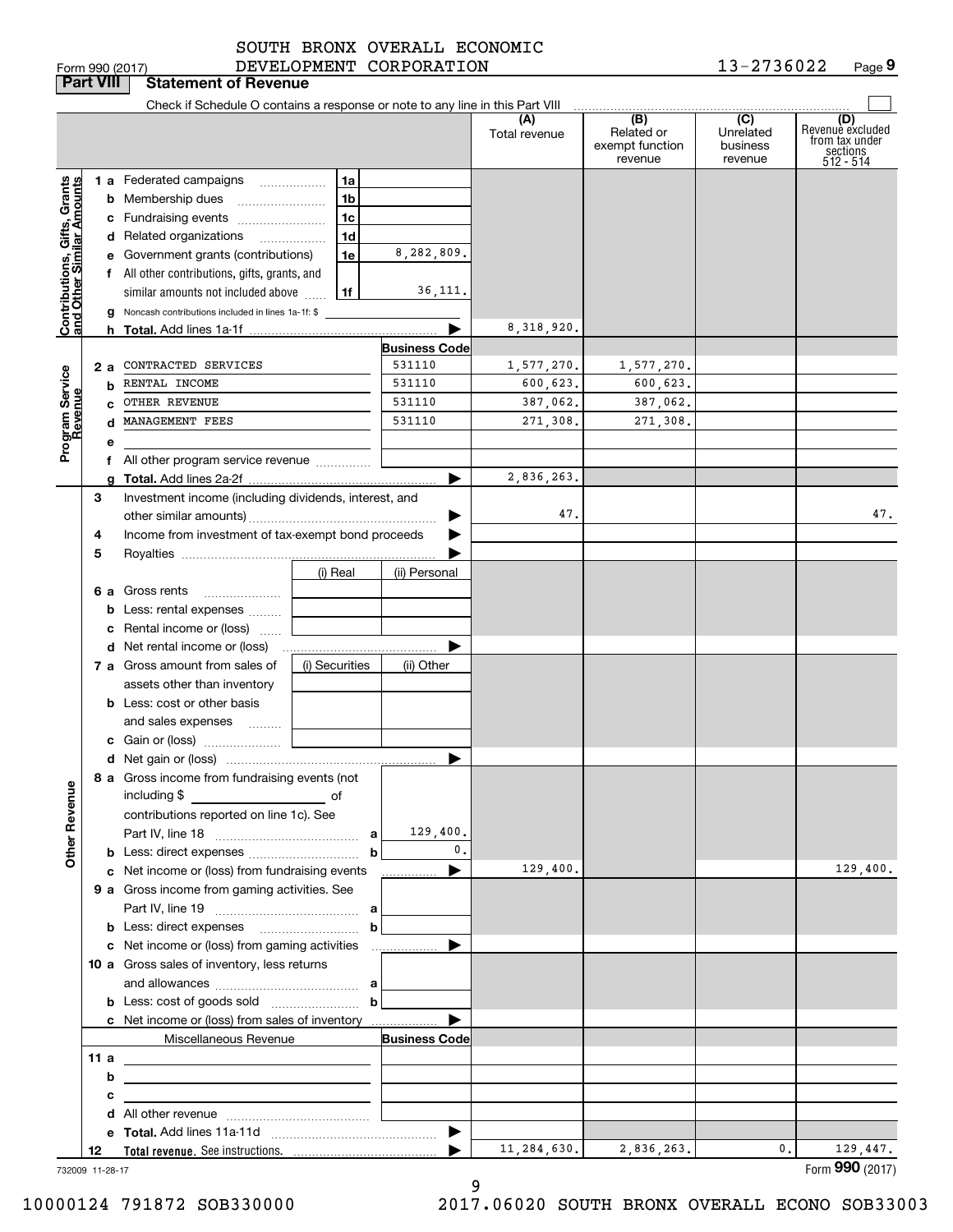Form 990 (2017) DEVELOPMENT CORPORATION 1 3 –  $27\,3\,6\,0\,2\,2$  <sub>Page</sub> SOUTH BRONX OVERALL ECONOMIC

|          | Part IX   Statement of Functional Expenses                                                                                 |                       |                                    |                                           |                                |  |  |  |  |
|----------|----------------------------------------------------------------------------------------------------------------------------|-----------------------|------------------------------------|-------------------------------------------|--------------------------------|--|--|--|--|
|          | Section 501(c)(3) and 501(c)(4) organizations must complete all columns. All other organizations must complete column (A). |                       |                                    |                                           |                                |  |  |  |  |
|          | Check if Schedule O contains a response or note to any line in this Part IX                                                |                       |                                    |                                           |                                |  |  |  |  |
|          | Do not include amounts reported on lines 6b,<br>7b, 8b, 9b, and 10b of Part VIII.                                          | (A)<br>Total expenses | (B)<br>Program service<br>expenses | (C)<br>Management and<br>general expenses | (D)<br>Fundraising<br>expenses |  |  |  |  |
| 1.       | Grants and other assistance to domestic organizations                                                                      |                       |                                    |                                           |                                |  |  |  |  |
|          | and domestic governments. See Part IV, line 21                                                                             |                       |                                    |                                           |                                |  |  |  |  |
| 2        | Grants and other assistance to domestic                                                                                    |                       |                                    |                                           |                                |  |  |  |  |
|          | individuals. See Part IV, line 22                                                                                          |                       |                                    |                                           |                                |  |  |  |  |
| 3        | Grants and other assistance to foreign                                                                                     |                       |                                    |                                           |                                |  |  |  |  |
|          | organizations, foreign governments, and foreign                                                                            |                       |                                    |                                           |                                |  |  |  |  |
|          | individuals. See Part IV, lines 15 and 16                                                                                  |                       |                                    |                                           |                                |  |  |  |  |
| 4        | Benefits paid to or for members                                                                                            |                       |                                    |                                           |                                |  |  |  |  |
| 5        | Compensation of current officers, directors,                                                                               |                       |                                    |                                           |                                |  |  |  |  |
|          | trustees, and key employees                                                                                                | 383,705.              | 120,319.                           | 263,386.                                  |                                |  |  |  |  |
| 6        | Compensation not included above, to disqualified                                                                           |                       |                                    |                                           |                                |  |  |  |  |
|          | persons (as defined under section 4958(f)(1)) and                                                                          |                       |                                    |                                           |                                |  |  |  |  |
|          | persons described in section 4958(c)(3)(B)                                                                                 | 6,887,097.            | 4,606,398.                         | 2,280,699.                                |                                |  |  |  |  |
| 7<br>8   | Pension plan accruals and contributions (include                                                                           |                       |                                    |                                           |                                |  |  |  |  |
|          | section 401(k) and 403(b) employer contributions)                                                                          | 76, 767.              | 16,260.                            | 60, 507.                                  |                                |  |  |  |  |
| 9        |                                                                                                                            | 510,079.              | 108,042.                           | 402,037.                                  |                                |  |  |  |  |
| 10       |                                                                                                                            | 663,782.              | 140,598.                           | 523, 184.                                 |                                |  |  |  |  |
| 11       | Fees for services (non-employees):                                                                                         |                       |                                    |                                           |                                |  |  |  |  |
| a        |                                                                                                                            |                       |                                    |                                           |                                |  |  |  |  |
|          |                                                                                                                            | 74,539.               |                                    | 74,539.                                   |                                |  |  |  |  |
| c        |                                                                                                                            | 36,367.               |                                    | 36, 367.                                  |                                |  |  |  |  |
|          |                                                                                                                            | 481,503.              |                                    | 481,503.                                  |                                |  |  |  |  |
| е        | Professional fundraising services. See Part IV, line 17                                                                    |                       |                                    |                                           |                                |  |  |  |  |
| f        | Investment management fees                                                                                                 |                       |                                    |                                           |                                |  |  |  |  |
| g        | Other. (If line 11g amount exceeds 10% of line 25,                                                                         |                       |                                    |                                           |                                |  |  |  |  |
|          | column (A) amount, list line 11g expenses on Sch O.)                                                                       |                       |                                    |                                           |                                |  |  |  |  |
| 12       |                                                                                                                            | 100,648.              | 99,905.                            | 743.                                      |                                |  |  |  |  |
| 13       |                                                                                                                            | 526, 338.             | 473,062.                           | 53,276.                                   |                                |  |  |  |  |
| 14       |                                                                                                                            | 7,384.                | 7,384.                             |                                           |                                |  |  |  |  |
| 15       |                                                                                                                            |                       |                                    |                                           |                                |  |  |  |  |
| 16       |                                                                                                                            | 3,049,206.            | 434,418.                           | 2,614,788.                                |                                |  |  |  |  |
| 17       | Travel                                                                                                                     | 60,929.               | 50, 715.                           | 10, 214.                                  |                                |  |  |  |  |
| 18       | Payments of travel or entertainment expenses                                                                               |                       |                                    |                                           |                                |  |  |  |  |
|          | for any federal, state, or local public officials                                                                          | 98,071.               | 95,322.                            |                                           |                                |  |  |  |  |
| 19       | Conferences, conventions, and meetings                                                                                     | 170,963.              |                                    | 2,749.<br>170,963.                        |                                |  |  |  |  |
| 20       | Interest                                                                                                                   |                       |                                    |                                           |                                |  |  |  |  |
| 21<br>22 | Depreciation, depletion, and amortization                                                                                  | 395,530.              | 357, 313.                          | 38, 217.                                  |                                |  |  |  |  |
| 23       | Insurance                                                                                                                  | 119,894.              | 8,707.                             | 111,187.                                  |                                |  |  |  |  |
| 24       | Other expenses. Itemize expenses not covered                                                                               |                       |                                    |                                           |                                |  |  |  |  |
|          | above. (List miscellaneous expenses in line 24e. If line                                                                   |                       |                                    |                                           |                                |  |  |  |  |
|          | 24e amount exceeds 10% of line 25, column (A)<br>amount, list line 24e expenses on Schedule O.)                            |                       |                                    |                                           |                                |  |  |  |  |
|          | a REPAIRS AND MAINTENANCE                                                                                                  | 240, 370.             | 166,757.                           | 73,613.                                   |                                |  |  |  |  |
|          | CATERING AND ENTERTAINM                                                                                                    | 88,915.               | 25,752.                            | 63, 163.                                  |                                |  |  |  |  |
| c        | PROPERTY TAXES                                                                                                             | 31,933.               | 0.                                 | 31,933.                                   |                                |  |  |  |  |
| d        | MISCELLANEOUS EXPENSES                                                                                                     | 24,013.               | 14,022.                            | 9,991.                                    |                                |  |  |  |  |
|          | e All other expenses                                                                                                       | 312.                  | 260.                               | 52.                                       |                                |  |  |  |  |
| 25       | Total functional expenses. Add lines 1 through 24e                                                                         | 14,028,345.           | 6,725,234.                         | 7,303,111.                                | 0.                             |  |  |  |  |
| 26       | Joint costs. Complete this line only if the organization                                                                   |                       |                                    |                                           |                                |  |  |  |  |
|          | reported in column (B) joint costs from a combined                                                                         |                       |                                    |                                           |                                |  |  |  |  |
|          | educational campaign and fundraising solicitation.                                                                         |                       |                                    |                                           |                                |  |  |  |  |
|          | Check here $\blacktriangleright$<br>if following SOP 98-2 (ASC 958-720)                                                    |                       |                                    |                                           |                                |  |  |  |  |

10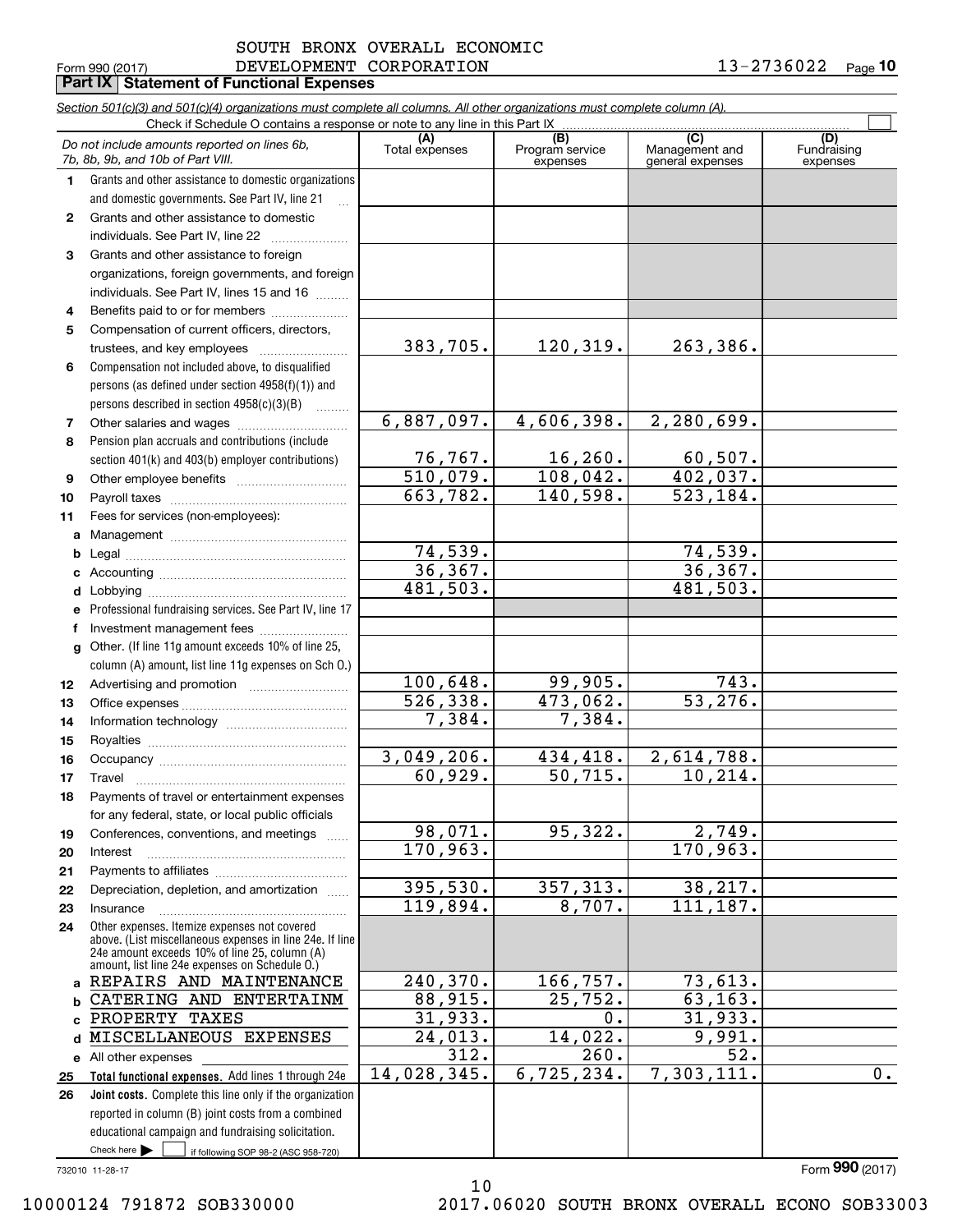Form (2017) **990**

# Form 990 (2017) DEVELOPMENT CORPORATION 1 3 –  $27\,3\,6\,0\,2\,2$  <sub>Page</sub> SOUTH BRONX OVERALL ECONOMIC

13-2736022 <sub>Page</sub> 11

 $\mathcal{L}^{\text{max}}$ Check if Schedule O contains a response or note to any line in this Part X **(A) (B)** Beginning of year | | End of year  $228,372.$  | 1 | 0. **11**Cash - non-interest-bearing ~~~~~~~~~~~~~~~~~~~~~~~~~ **22**Savings and temporary cash investments ~~~~~~~~~~~~~~~~~~1,856,351. 416,209. **33** Pledges and grants receivable, net  $\ldots$  **multimes contained and grants receivable**, net **multimes contained and grants receivable**, net **multimes contained and grants receivable** 679,259. 317,607. Accounts receivable, net ~~~~~~~~~~~~~~~~~~~~~~~~~~ **445**Loans and other receivables from current and former officers, directors, trustees, key employees, and highest compensated employees. Complete Part II of Schedule L ~~~~~~~~~~~~~~~~~~~~~~~~~~~~ **5**Loans and other receivables from other disqualified persons (as defined under **6**section 4958(f)(1)), persons described in section 4958(c)(3)(B), and contributing employers and sponsoring organizations of section 501(c)(9) voluntary employees' beneficiary organizations (see instr). Complete Part II of Sch L ...... **6Assets**  $2,769.$   $7$   $2,769.$ **77**Notes and loans receivable, net ~~~~~~~~~~~~~~~~~~~~~~~ **88**Inventories for sale or use ~~~~~~~~~~~~~~~~~~~~~~~~~~  $81,028.$  9  $80,794.$ **9**Prepaid expenses and deferred charges **910a**Land, buildings, and equipment: cost or other 8,165,036. basis. Complete Part VI of Schedule D will aller  $5,666,784.$  2,876,207. 10c 2,498,252. **10cb** Less: accumulated depreciation \_\_\_\_\_\_\_\_\_\_\_\_\_\_\_ Lub **1111**Investments - publicly traded securities ~~~~~~~~~~~~~~~~~~~ **1212**Investments - other securities. See Part IV, line 11 ~~~~~~~~~~~~~~**13**Investments - program-related. See Part IV, line 11 **131414**Intangible assets ……………………………………………………………………………………  $2,162,392.$   $15$   $2,029,456.$ Other assets. See Part IV, line 11 ~~~~~~~~~~~~~~~~~~~~~~ **1515** $7,886,378.$   $16$  5,345,087. **1616Total assets.**  Add lines 1 through 15 (must equal line 34)  $190,801.$  17  $1,265,250.$ **1717**Accounts payable and accrued expenses ~~~~~~~~~~~~~~~~~~**1818**Grants payable ~~~~~~~~~~~~~~~~~~~~~~~~~~~~~~~  $0.$  19 535,709. **1919**Deferred revenue et al. and the state of the state of the state of the state of the state of the state of the state of the state of the state of the state of the state of the state of the state of the state of the state of **2020**Tax-exempt bond liabilities …………………………………………………………… **21**Escrow or custodial account liability. Complete Part IV of Schedule D **21**Loans and other payables to current and former officers, directors, trustees, **22**Liabilities **Liabilities** key employees, highest compensated employees, and disqualified persons. Complete Part II of Schedule L <sub>…………………………………………………………</sub> **22** $4,342,776$ .  $23$  3,400,478. **23**Secured mortgages and notes payable to unrelated third parties **23**Unsecured notes and loans payable to unrelated third parties ~~~~~~~~~~~~~~~~~~~~ **242425**Other liabilities (including federal income tax, payables to related third parties, and other liabilities not included on lines 17-24). Complete Part X of  $664,739. |25 | 719,972.$ Schedule D ~~~~~~~~~~~~~~~~~~~~~~~~~~~~~~~~ **25** $5,198,316. |26 | 5,921,409.$ **2626Total liabilities.**  Add lines 17 through 25 Organizations that follow SFAS 117 (ASC 958), check here  $\blacktriangleright$   $\boxed{\text{X}}$  and **complete lines 27 through 29, and lines 33 and 34. Net Assets or Fund Balances Net Assets or Fund Balances**  $2,479,616$ .  $27$   $-594,822$ . **2727**Unrestricted net assets ~~~~~~~~~~~~~~~~~~~~~~~~~~~  $208,446. |28| 18,500.$ **2828**Temporarily restricted net assets ~~~~~~~~~~~~~~~~~~~~~~ **29**Permanently restricted net assets  $~\cdot$   $~\cdot$   $~\cdot$   $~\cdot$   $~\cdot$   $~\cdot$   $~\cdot$   $~\cdot$   $~\cdot$   $~\cdot$   $~\cdot$   $~\cdot$   $~\cdot$   $~\cdot$   $~\cdot$   $~\cdot$   $~\cdot$   $~\cdot$   $~\cdot$   $~\cdot$   $~\cdot$   $~\cdot$   $~\cdot$   $~\cdot$   $~\cdot$   $~\cdot$   $~\cdot$   $~\cdot$   $~\cdot$   $~\cdot$   $~\cdot$   $~\cdot$   $~\cdot$   $~\cdot$   $~\cdot$   $~\cdot$   $~\cdot$ **29Organizations that do not follow SFAS 117 (ASC 958), check here** | **and complete lines 30 through 34. 3030**Capital stock or trust principal, or current funds ~~~~~~~~~~~~~~~ **3131**Paid-in or capital surplus, or land, building, or equipment fund will concurred. **3232**Retained earnings, endowment, accumulated income, or other funds www.com  $2,688,062.$  33 - 576,322. **33**Total net assets or fund balances ~~~~~~~~~~~~~~~~~~~~~~ **33** $7,886,378.$   $34$  5,345,087. **34**Total liabilities and net assets/fund balances **34**

**Part X** Balance Sheet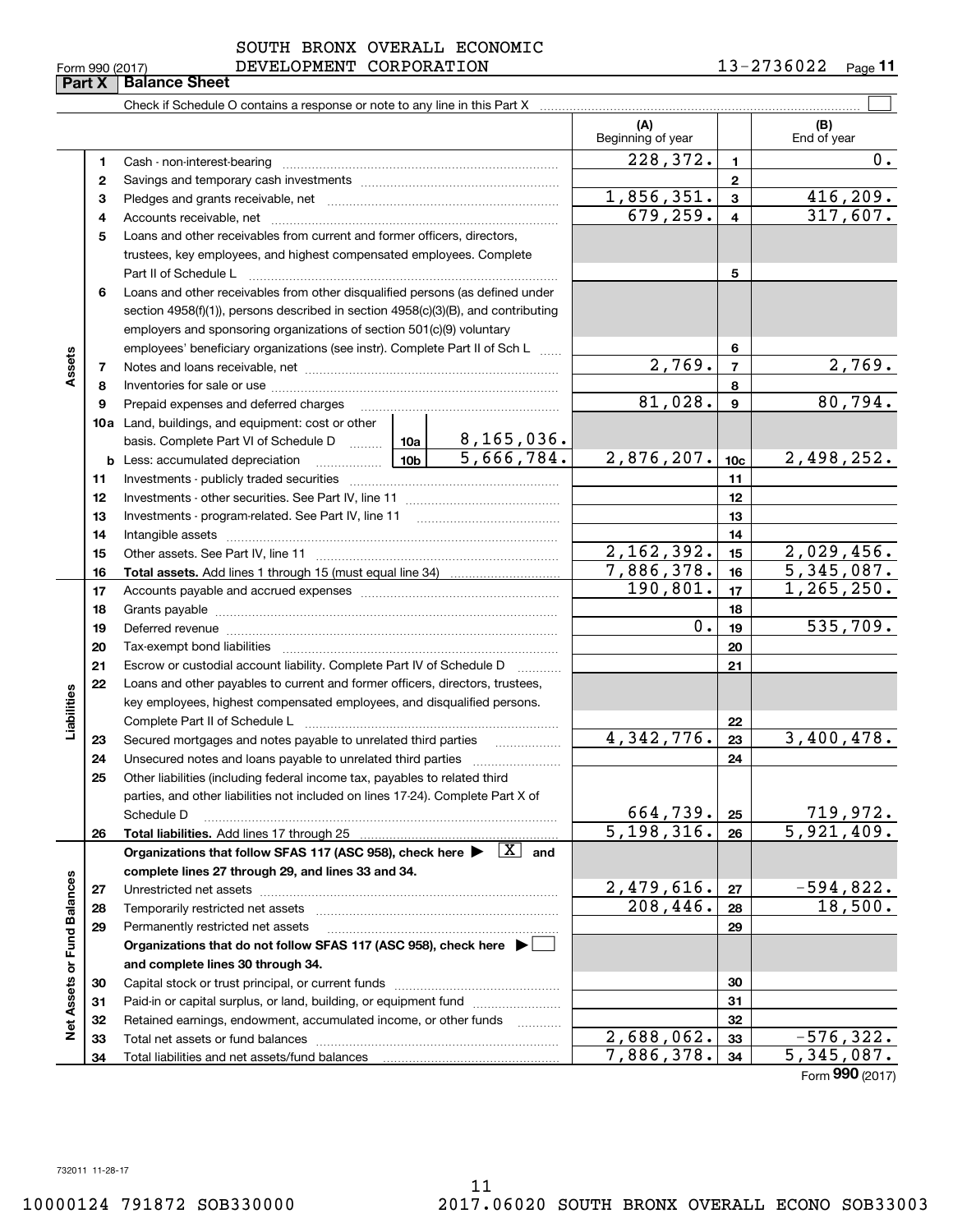|    | SOUTH BRONX OVERALL ECONOMIC                                                                                                         |                |                                   |     |                       |
|----|--------------------------------------------------------------------------------------------------------------------------------------|----------------|-----------------------------------|-----|-----------------------|
|    | DEVELOPMENT CORPORATION<br>Form 990 (2017)                                                                                           |                | 13-2736022                        |     | Page 12               |
|    | Part XI<br><b>Reconciliation of Net Assets</b>                                                                                       |                |                                   |     |                       |
|    | Check if Schedule O contains a response or note to any line in this Part XI                                                          |                |                                   |     | $\overline{\text{X}}$ |
|    |                                                                                                                                      |                |                                   |     |                       |
| 1  | Total revenue (must equal Part VIII, column (A), line 12)                                                                            | 1              | 11,284,630.                       |     |                       |
| 2  | Total expenses (must equal Part IX, column (A), line 25)                                                                             | $\mathbf{2}$   | 14,028,345.                       |     |                       |
| з  | Revenue less expenses. Subtract line 2 from line 1                                                                                   | 3              | $-2, 743, 715.$                   |     |                       |
| 4  |                                                                                                                                      | 4              | 2,688,062.                        |     |                       |
| 5  | Net unrealized gains (losses) on investments                                                                                         | 5              |                                   |     |                       |
| 6  | Donated services and use of facilities                                                                                               | 6              |                                   |     |                       |
| 7  | Investment expenses                                                                                                                  | $\overline{7}$ |                                   |     |                       |
| 8  | Prior period adjustments                                                                                                             | 8              | $-330, 723.$                      |     |                       |
| 9  | Other changes in net assets or fund balances (explain in Schedule O)                                                                 | 9              | $-189,946.$                       |     |                       |
| 10 | Net assets or fund balances at end of year. Combine lines 3 through 9 (must equal Part X, line 33,                                   |                |                                   |     |                       |
|    | column (B))                                                                                                                          | 10             | $-576, 322.$                      |     |                       |
|    | <b>Part XII</b> Financial Statements and Reporting                                                                                   |                |                                   |     |                       |
|    | Check if Schedule O contains a response or note to any line in this Part XII musules contains all the Contains                       |                |                                   |     | x                     |
|    |                                                                                                                                      |                |                                   | Yes | No                    |
| 1. | $\boxed{\mathbf{X}}$ Accrual<br>Cash<br>Accounting method used to prepare the Form 990:<br>Other                                     |                |                                   |     |                       |
|    | If the organization changed its method of accounting from a prior year or checked "Other," explain in Schedule O.                    |                |                                   |     |                       |
|    | 2a Were the organization's financial statements compiled or reviewed by an independent accountant?                                   |                | 2a                                |     | х                     |
|    | If "Yes," check a box below to indicate whether the financial statements for the year were compiled or reviewed on a                 |                |                                   |     |                       |
|    | separate basis, consolidated basis, or both:                                                                                         |                |                                   |     |                       |
|    | Separate basis<br>Consolidated basis<br>Both consolidated and separate basis                                                         |                |                                   |     |                       |
|    | <b>b</b> Were the organization's financial statements audited by an independent accountant?                                          |                | 2 <sub>b</sub>                    | Χ   |                       |
|    | If "Yes," check a box below to indicate whether the financial statements for the year were audited on a separate basis,              |                |                                   |     |                       |
|    | consolidated basis, or both:                                                                                                         |                |                                   |     |                       |
|    | $X$ Both consolidated and separate basis<br>Consolidated basis<br>Separate basis                                                     |                |                                   |     |                       |
|    | c If "Yes" to line 2a or 2b, does the organization have a committee that assumes responsibility for oversight of the audit,          |                |                                   |     |                       |
|    |                                                                                                                                      |                | 2c                                |     | х                     |
|    | If the organization changed either its oversight process or selection process during the tax year, explain in Schedule O.            |                |                                   |     |                       |
|    | 3a As a result of a federal award, was the organization required to undergo an audit or audits as set forth in the Single Audit      |                |                                   |     |                       |
|    |                                                                                                                                      |                | За                                |     | x                     |
|    | <b>b</b> If "Yes," did the organization undergo the required audit or audits? If the organization did not undergo the required audit |                |                                   |     |                       |
|    | or audits, explain why in Schedule O and describe any steps taken to undergo such audits                                             |                | 3b<br>$F_{\text{Orm}}$ 990 (2017) |     |                       |
|    |                                                                                                                                      |                |                                   |     |                       |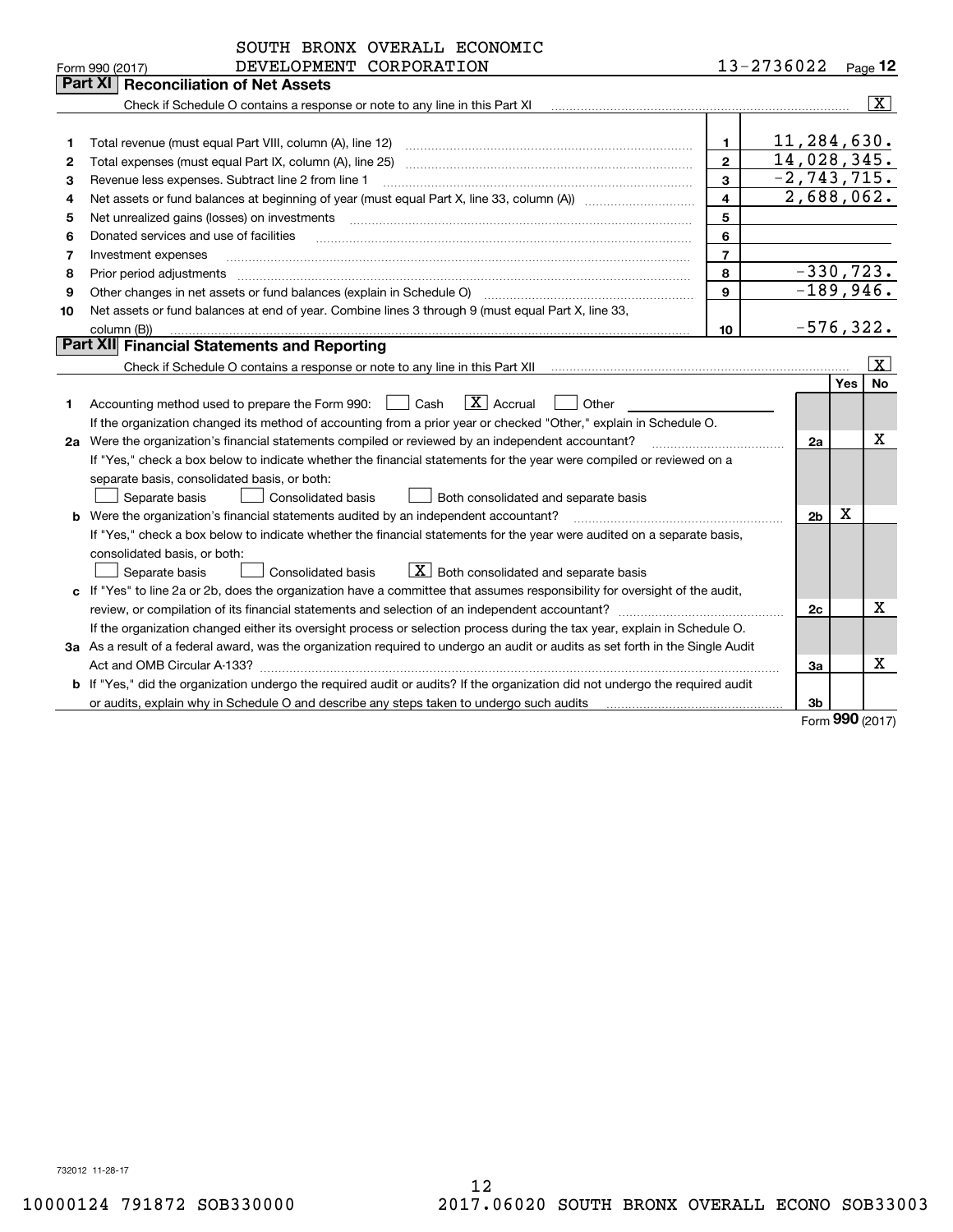| <b>SCHEDULE A</b><br>(Form 990 or 990-EZ)<br>Department of the Treasury                                                                                                                                                                              | <b>Public Charity Status and Public Support</b><br>Complete if the organization is a section 501(c)(3) organization or a section<br>4947(a)(1) nonexempt charitable trust.<br>Attach to Form 990 or Form 990-EZ. |                                                                        |                                                                |    |                            |  |                                       |  |
|------------------------------------------------------------------------------------------------------------------------------------------------------------------------------------------------------------------------------------------------------|------------------------------------------------------------------------------------------------------------------------------------------------------------------------------------------------------------------|------------------------------------------------------------------------|----------------------------------------------------------------|----|----------------------------|--|---------------------------------------|--|
| Internal Revenue Service                                                                                                                                                                                                                             |                                                                                                                                                                                                                  | Go to www.irs.gov/Form990 for instructions and the latest information. |                                                                |    |                            |  | <b>Open to Public</b><br>Inspection   |  |
| Name of the organization                                                                                                                                                                                                                             |                                                                                                                                                                                                                  | SOUTH BRONX OVERALL ECONOMIC                                           |                                                                |    |                            |  | <b>Employer identification number</b> |  |
|                                                                                                                                                                                                                                                      | DEVELOPMENT CORPORATION                                                                                                                                                                                          |                                                                        |                                                                |    |                            |  | 13-2736022                            |  |
| Part I<br>Reason for Public Charity Status (All organizations must complete this part.) See instructions.                                                                                                                                            |                                                                                                                                                                                                                  |                                                                        |                                                                |    |                            |  |                                       |  |
| The organization is not a private foundation because it is: (For lines 1 through 12, check only one box.)                                                                                                                                            |                                                                                                                                                                                                                  |                                                                        |                                                                |    |                            |  |                                       |  |
| 1<br>A church, convention of churches, or association of churches described in section 170(b)(1)(A)(i).                                                                                                                                              |                                                                                                                                                                                                                  |                                                                        |                                                                |    |                            |  |                                       |  |
| 2<br>A school described in section 170(b)(1)(A)(ii). (Attach Schedule E (Form 990 or 990-EZ).)<br>3                                                                                                                                                  |                                                                                                                                                                                                                  |                                                                        |                                                                |    |                            |  |                                       |  |
| A hospital or a cooperative hospital service organization described in section 170(b)(1)(A)(iii).<br>A medical research organization operated in conjunction with a hospital described in section 170(b)(1)(A)(iii). Enter the hospital's name,<br>4 |                                                                                                                                                                                                                  |                                                                        |                                                                |    |                            |  |                                       |  |
| city, and state:                                                                                                                                                                                                                                     |                                                                                                                                                                                                                  |                                                                        |                                                                |    |                            |  |                                       |  |
| An organization operated for the benefit of a college or university owned or operated by a governmental unit described in<br>5                                                                                                                       |                                                                                                                                                                                                                  |                                                                        |                                                                |    |                            |  |                                       |  |
| section 170(b)(1)(A)(iv). (Complete Part II.)                                                                                                                                                                                                        |                                                                                                                                                                                                                  |                                                                        |                                                                |    |                            |  |                                       |  |
| 6<br>A federal, state, or local government or governmental unit described in section 170(b)(1)(A)(v).                                                                                                                                                |                                                                                                                                                                                                                  |                                                                        |                                                                |    |                            |  |                                       |  |
| $\lfloor x \rfloor$<br>7<br>An organization that normally receives a substantial part of its support from a governmental unit or from the general public described in                                                                                |                                                                                                                                                                                                                  |                                                                        |                                                                |    |                            |  |                                       |  |
| section 170(b)(1)(A)(vi). (Complete Part II.)                                                                                                                                                                                                        |                                                                                                                                                                                                                  |                                                                        |                                                                |    |                            |  |                                       |  |
| 8<br>A community trust described in section 170(b)(1)(A)(vi). (Complete Part II.)                                                                                                                                                                    |                                                                                                                                                                                                                  |                                                                        |                                                                |    |                            |  |                                       |  |
| 9<br>An agricultural research organization described in section 170(b)(1)(A)(ix) operated in conjunction with a land-grant college                                                                                                                   |                                                                                                                                                                                                                  |                                                                        |                                                                |    |                            |  |                                       |  |
| or university or a non-land-grant college of agriculture (see instructions). Enter the name, city, and state of the college or                                                                                                                       |                                                                                                                                                                                                                  |                                                                        |                                                                |    |                            |  |                                       |  |
| university:<br>10<br>An organization that normally receives: (1) more than 33 1/3% of its support from contributions, membership fees, and gross receipts from                                                                                       |                                                                                                                                                                                                                  |                                                                        |                                                                |    |                            |  |                                       |  |
| activities related to its exempt functions - subject to certain exceptions, and (2) no more than 33 1/3% of its support from gross investment                                                                                                        |                                                                                                                                                                                                                  |                                                                        |                                                                |    |                            |  |                                       |  |
| income and unrelated business taxable income (less section 511 tax) from businesses acquired by the organization after June 30, 1975.                                                                                                                |                                                                                                                                                                                                                  |                                                                        |                                                                |    |                            |  |                                       |  |
| See section 509(a)(2). (Complete Part III.)                                                                                                                                                                                                          |                                                                                                                                                                                                                  |                                                                        |                                                                |    |                            |  |                                       |  |
| 11<br>An organization organized and operated exclusively to test for public safety. See section 509(a)(4).                                                                                                                                           |                                                                                                                                                                                                                  |                                                                        |                                                                |    |                            |  |                                       |  |
| 12<br>An organization organized and operated exclusively for the benefit of, to perform the functions of, or to carry out the purposes of one or                                                                                                     |                                                                                                                                                                                                                  |                                                                        |                                                                |    |                            |  |                                       |  |
| more publicly supported organizations described in section 509(a)(1) or section 509(a)(2). See section 509(a)(3). Check the box in                                                                                                                   |                                                                                                                                                                                                                  |                                                                        |                                                                |    |                            |  |                                       |  |
| lines 12a through 12d that describes the type of supporting organization and complete lines 12e, 12f, and 12g.                                                                                                                                       |                                                                                                                                                                                                                  |                                                                        |                                                                |    |                            |  |                                       |  |
| Type I. A supporting organization operated, supervised, or controlled by its supported organization(s), typically by giving<br>a                                                                                                                     |                                                                                                                                                                                                                  |                                                                        |                                                                |    |                            |  |                                       |  |
| the supported organization(s) the power to regularly appoint or elect a majority of the directors or trustees of the supporting                                                                                                                      |                                                                                                                                                                                                                  |                                                                        |                                                                |    |                            |  |                                       |  |
| organization. You must complete Part IV, Sections A and B.<br>Type II. A supporting organization supervised or controlled in connection with its supported organization(s), by having<br>b                                                           |                                                                                                                                                                                                                  |                                                                        |                                                                |    |                            |  |                                       |  |
| control or management of the supporting organization vested in the same persons that control or manage the supported                                                                                                                                 |                                                                                                                                                                                                                  |                                                                        |                                                                |    |                            |  |                                       |  |
| organization(s). You must complete Part IV, Sections A and C.                                                                                                                                                                                        |                                                                                                                                                                                                                  |                                                                        |                                                                |    |                            |  |                                       |  |
| Type III functionally integrated. A supporting organization operated in connection with, and functionally integrated with,                                                                                                                           |                                                                                                                                                                                                                  |                                                                        |                                                                |    |                            |  |                                       |  |
| its supported organization(s) (see instructions). You must complete Part IV, Sections A, D, and E.                                                                                                                                                   |                                                                                                                                                                                                                  |                                                                        |                                                                |    |                            |  |                                       |  |
| Type III non-functionally integrated. A supporting organization operated in connection with its supported organization(s)<br>d                                                                                                                       |                                                                                                                                                                                                                  |                                                                        |                                                                |    |                            |  |                                       |  |
| that is not functionally integrated. The organization generally must satisfy a distribution requirement and an attentiveness                                                                                                                         |                                                                                                                                                                                                                  |                                                                        |                                                                |    |                            |  |                                       |  |
| requirement (see instructions). You must complete Part IV, Sections A and D, and Part V.                                                                                                                                                             |                                                                                                                                                                                                                  |                                                                        |                                                                |    |                            |  |                                       |  |
| Check this box if the organization received a written determination from the IRS that it is a Type I, Type II, Type III<br>е                                                                                                                         |                                                                                                                                                                                                                  |                                                                        |                                                                |    |                            |  |                                       |  |
| functionally integrated, or Type III non-functionally integrated supporting organization.<br><b>f</b> Enter the number of supported organizations                                                                                                    |                                                                                                                                                                                                                  |                                                                        |                                                                |    |                            |  |                                       |  |
| g Provide the following information about the supported organization(s).                                                                                                                                                                             |                                                                                                                                                                                                                  |                                                                        |                                                                |    |                            |  |                                       |  |
| (i) Name of supported                                                                                                                                                                                                                                | (ii) EIN                                                                                                                                                                                                         | (iii) Type of organization                                             | (iv) Is the organization listed<br>in your governing document? |    | (v) Amount of monetary     |  | (vi) Amount of other                  |  |
| organization                                                                                                                                                                                                                                         |                                                                                                                                                                                                                  | (described on lines 1-10<br>above (see instructions))                  | Yes                                                            | No | support (see instructions) |  | support (see instructions)            |  |
|                                                                                                                                                                                                                                                      |                                                                                                                                                                                                                  |                                                                        |                                                                |    |                            |  |                                       |  |
|                                                                                                                                                                                                                                                      |                                                                                                                                                                                                                  |                                                                        |                                                                |    |                            |  |                                       |  |
|                                                                                                                                                                                                                                                      |                                                                                                                                                                                                                  |                                                                        |                                                                |    |                            |  |                                       |  |
|                                                                                                                                                                                                                                                      |                                                                                                                                                                                                                  |                                                                        |                                                                |    |                            |  |                                       |  |
|                                                                                                                                                                                                                                                      |                                                                                                                                                                                                                  |                                                                        |                                                                |    |                            |  |                                       |  |
|                                                                                                                                                                                                                                                      |                                                                                                                                                                                                                  |                                                                        |                                                                |    |                            |  |                                       |  |
|                                                                                                                                                                                                                                                      |                                                                                                                                                                                                                  |                                                                        |                                                                |    |                            |  |                                       |  |
|                                                                                                                                                                                                                                                      |                                                                                                                                                                                                                  |                                                                        |                                                                |    |                            |  |                                       |  |
|                                                                                                                                                                                                                                                      |                                                                                                                                                                                                                  |                                                                        |                                                                |    |                            |  |                                       |  |
| Total                                                                                                                                                                                                                                                |                                                                                                                                                                                                                  |                                                                        |                                                                |    |                            |  |                                       |  |
| $1 H\Delta$ For Panerwork Reduction Act Notice, see the Instructions for Form 990 or 990-FZ $7222221100647$ Schedule A (Form 990 or 990-FZ) 2017                                                                                                     |                                                                                                                                                                                                                  |                                                                        |                                                                |    |                            |  |                                       |  |

732021 10-06-17<br><mark>7</mark>32021 10-06 **For Paperwork Reduction Act Notice, see the Instructions for Form 990 or 990-EZ. Schedule A (Form 990 or 990-EZ) 2017** LHA 13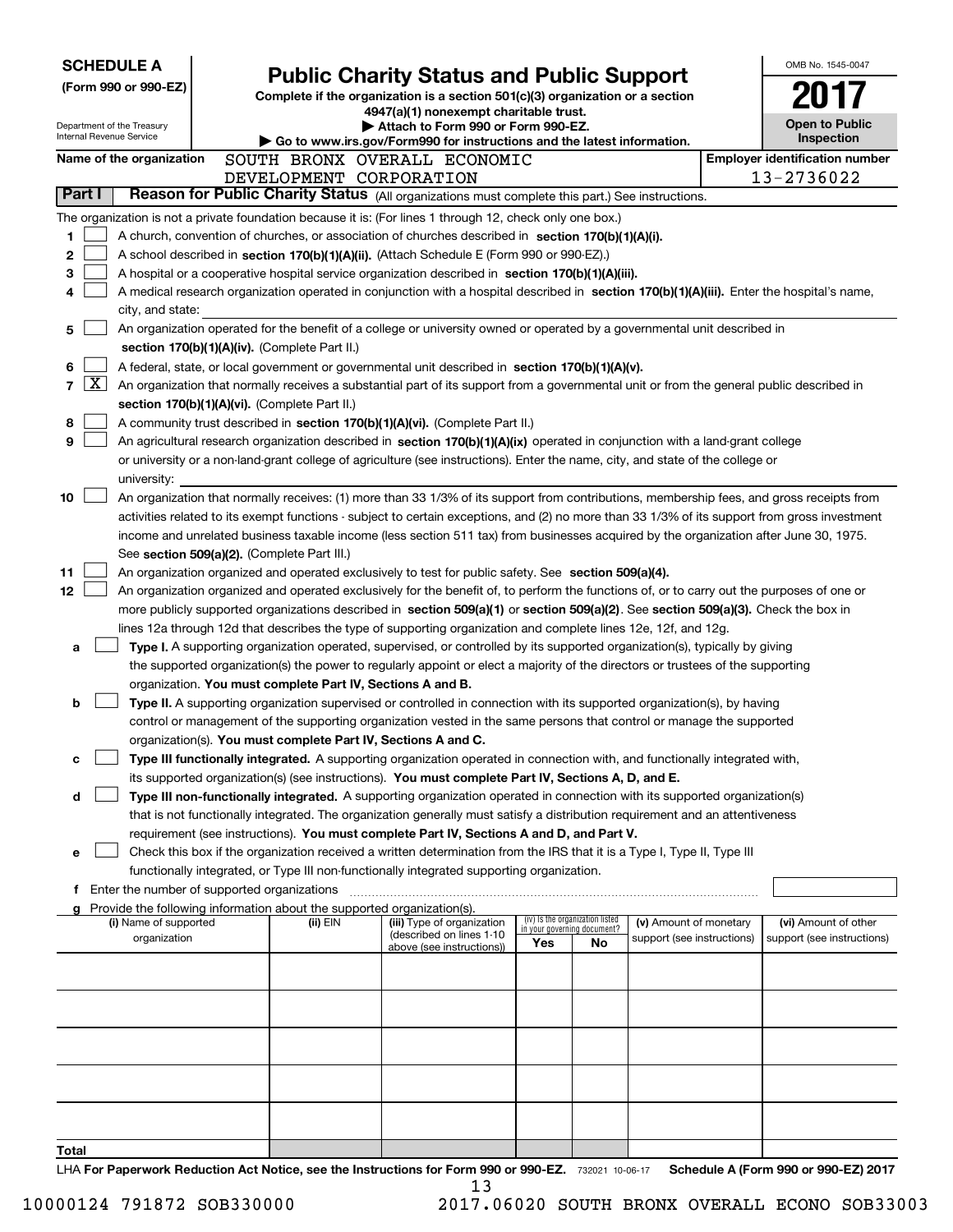# Schedule A (Form 990 or 990-EZ) 2017 Page DEVELOPMENT CORPORATION 13-2736022

**2**

(Complete only if you checked the box on line 5, 7, or 8 of Part I or if the organization failed to qualify under Part III. If the organization fails to qualify under the tests listed below, please complete Part III.) **Part II Support Schedule for Organizations Described in Sections 170(b)(1)(A)(iv) and 170(b)(1)(A)(vi)**

|    | <b>Section A. Public Support</b>                                                                                                           |          |          |                                 |            |          |                                         |
|----|--------------------------------------------------------------------------------------------------------------------------------------------|----------|----------|---------------------------------|------------|----------|-----------------------------------------|
|    | Calendar year (or fiscal year beginning in)                                                                                                | (a) 2013 | (b) 2014 | $(c)$ 2015                      | $(d)$ 2016 | (e) 2017 | (f) Total                               |
|    | 1 Gifts, grants, contributions, and                                                                                                        |          |          |                                 |            |          |                                         |
|    | membership fees received. (Do not                                                                                                          |          |          |                                 |            |          |                                         |
|    | include any "unusual grants.")                                                                                                             | 5027238. | 5479248. | 7202738.                        | 8223469.   |          | 8318920. 34251613.                      |
|    | 2 Tax revenues levied for the organ-                                                                                                       |          |          |                                 |            |          |                                         |
|    | ization's benefit and either paid to                                                                                                       |          |          |                                 |            |          |                                         |
|    | or expended on its behalf                                                                                                                  |          |          |                                 |            |          |                                         |
|    | 3 The value of services or facilities                                                                                                      |          |          |                                 |            |          |                                         |
|    | furnished by a governmental unit to                                                                                                        |          |          |                                 |            |          |                                         |
|    | the organization without charge                                                                                                            |          |          |                                 |            |          |                                         |
|    | Total. Add lines 1 through 3                                                                                                               | 5027238. | 5479248. | 7202738.                        | 8223469.   |          | 8318920.34251613.                       |
| 5. | The portion of total contributions                                                                                                         |          |          |                                 |            |          |                                         |
|    | by each person (other than a                                                                                                               |          |          |                                 |            |          |                                         |
|    | governmental unit or publicly                                                                                                              |          |          |                                 |            |          |                                         |
|    | supported organization) included                                                                                                           |          |          |                                 |            |          |                                         |
|    | on line 1 that exceeds 2% of the                                                                                                           |          |          |                                 |            |          |                                         |
|    | amount shown on line 11,                                                                                                                   |          |          |                                 |            |          |                                         |
|    | column (f)                                                                                                                                 |          |          |                                 |            |          |                                         |
|    | 6 Public support. Subtract line 5 from line 4.                                                                                             |          |          |                                 |            |          | 34251613.                               |
|    | <b>Section B. Total Support</b>                                                                                                            |          |          |                                 |            |          |                                         |
|    | Calendar year (or fiscal year beginning in)                                                                                                | (a) 2013 | (b) 2014 | $(c)$ 2015                      | $(d)$ 2016 | (e) 2017 | (f) Total                               |
|    | 7 Amounts from line 4                                                                                                                      | 5027238. | 5479248. | 7202738.                        | 8223469.   |          | 8318920.34251613.                       |
|    | 8 Gross income from interest,                                                                                                              |          |          |                                 |            |          |                                         |
|    | dividends, payments received on                                                                                                            |          |          |                                 |            |          |                                         |
|    | securities loans, rents, royalties,                                                                                                        |          |          |                                 |            |          |                                         |
|    | and income from similar sources                                                                                                            |          | 564.     | 147.                            | 420.       | 47.      | 1,178.                                  |
| 9. | Net income from unrelated business                                                                                                         |          |          |                                 |            |          |                                         |
|    | activities, whether or not the                                                                                                             |          |          |                                 |            |          |                                         |
|    | business is regularly carried on                                                                                                           |          |          |                                 |            |          |                                         |
|    | 10 Other income. Do not include gain                                                                                                       |          |          |                                 |            |          |                                         |
|    | or loss from the sale of capital                                                                                                           |          |          |                                 |            |          |                                         |
|    | assets (Explain in Part VI.)                                                                                                               |          |          | $286, 412.$ 271, 684. 123, 572. |            |          | $48,707.$ 129, 400. 859, 775.           |
|    | 11 Total support. Add lines 7 through 10                                                                                                   |          |          |                                 |            |          | 35112566.                               |
| 12 | Gross receipts from related activities, etc. (see instructions)                                                                            |          |          |                                 |            | 12       |                                         |
|    | 13 First five years. If the Form 990 is for the organization's first, second, third, fourth, or fifth tax year as a section 501(c)(3)      |          |          |                                 |            |          |                                         |
|    | organization, check this box and stop here                                                                                                 |          |          |                                 |            |          |                                         |
|    | Section C. Computation of Public Support Percentage                                                                                        |          |          |                                 |            |          |                                         |
|    |                                                                                                                                            |          |          |                                 |            | 14       | 97.55<br>%                              |
|    |                                                                                                                                            |          |          |                                 |            | 15       | 96.99<br>%                              |
|    | 16a 33 1/3% support test - 2017. If the organization did not check the box on line 13, and line 14 is 33 1/3% or more, check this box and  |          |          |                                 |            |          |                                         |
|    | stop here. The organization qualifies as a publicly supported organization                                                                 |          |          |                                 |            |          | $\blacktriangleright$ $\vert$ X $\vert$ |
|    | b 33 1/3% support test - 2016. If the organization did not check a box on line 13 or 16a, and line 15 is 33 1/3% or more, check this box   |          |          |                                 |            |          |                                         |
|    | and stop here. The organization qualifies as a publicly supported organization                                                             |          |          |                                 |            |          |                                         |
|    | 17a 10% -facts-and-circumstances test - 2017. If the organization did not check a box on line 13, 16a, or 16b, and line 14 is 10% or more, |          |          |                                 |            |          |                                         |
|    | and if the organization meets the "facts-and-circumstances" test, check this box and stop here. Explain in Part VI how the organization    |          |          |                                 |            |          |                                         |
|    | meets the "facts-and-circumstances" test. The organization qualifies as a publicly supported organization                                  |          |          |                                 |            |          |                                         |
|    | b 10% -facts-and-circumstances test - 2016. If the organization did not check a box on line 13, 16a, 16b, or 17a, and line 15 is 10% or    |          |          |                                 |            |          |                                         |
|    | more, and if the organization meets the "facts-and-circumstances" test, check this box and stop here. Explain in Part VI how the           |          |          |                                 |            |          |                                         |
|    | organization meets the "facts-and-circumstances" test. The organization qualifies as a publicly supported organization                     |          |          |                                 |            |          |                                         |
| 18 | Private foundation. If the organization did not check a box on line 13, 16a, 16b, 17a, or 17b, check this box and see instructions         |          |          |                                 |            |          |                                         |
|    |                                                                                                                                            |          |          |                                 |            |          | Schedule A (Form 990 or 990-EZ) 2017    |

732022 10-06-17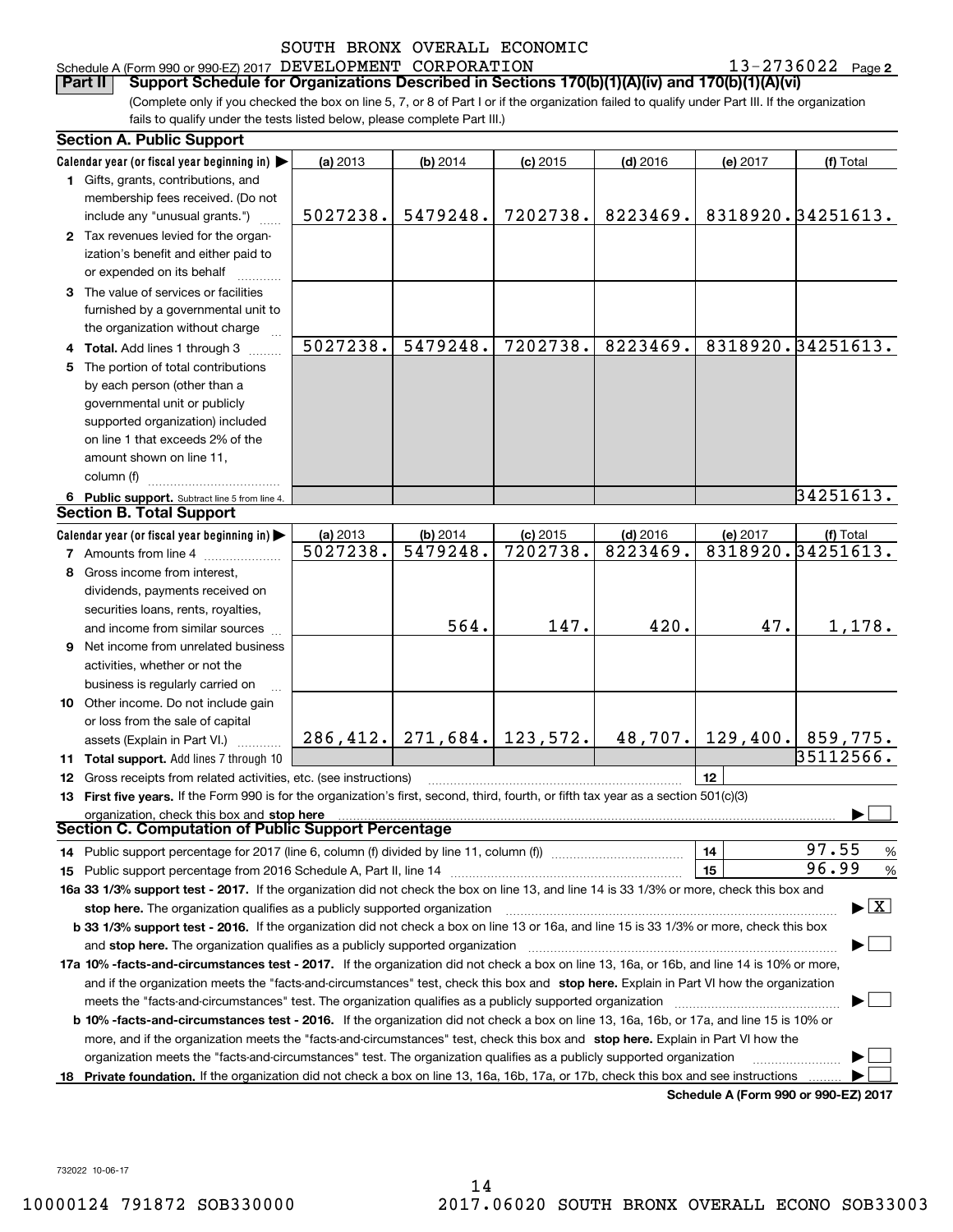|  | SOUTH BRONX OVERALL ECONOMIC |
|--|------------------------------|
|  |                              |

# **Part III Support Schedule for Organizations Described in Section 509(a)(2)**

(Complete only if you checked the box on line 10 of Part I or if the organization failed to qualify under Part II. If the organization fails to qualify under the tests listed below, please complete Part II.)

|    | <b>Section A. Public Support</b>                                                                                                                                                                                                     |          |          |            |            |                                      |           |
|----|--------------------------------------------------------------------------------------------------------------------------------------------------------------------------------------------------------------------------------------|----------|----------|------------|------------|--------------------------------------|-----------|
|    | Calendar year (or fiscal year beginning in) $\blacktriangleright$                                                                                                                                                                    | (a) 2013 | (b) 2014 | $(c)$ 2015 | $(d)$ 2016 | (e) 2017                             | (f) Total |
|    | 1 Gifts, grants, contributions, and                                                                                                                                                                                                  |          |          |            |            |                                      |           |
|    | membership fees received. (Do not                                                                                                                                                                                                    |          |          |            |            |                                      |           |
|    | include any "unusual grants.")                                                                                                                                                                                                       |          |          |            |            |                                      |           |
|    | 2 Gross receipts from admissions,<br>merchandise sold or services per-<br>formed, or facilities furnished in<br>any activity that is related to the<br>organization's tax-exempt purpose                                             |          |          |            |            |                                      |           |
|    | 3 Gross receipts from activities that<br>are not an unrelated trade or bus-<br>iness under section 513                                                                                                                               |          |          |            |            |                                      |           |
|    | 4 Tax revenues levied for the organ-                                                                                                                                                                                                 |          |          |            |            |                                      |           |
|    | ization's benefit and either paid to                                                                                                                                                                                                 |          |          |            |            |                                      |           |
|    | or expended on its behalf<br>.                                                                                                                                                                                                       |          |          |            |            |                                      |           |
|    | 5 The value of services or facilities<br>furnished by a governmental unit to<br>the organization without charge                                                                                                                      |          |          |            |            |                                      |           |
|    | <b>6 Total.</b> Add lines 1 through 5                                                                                                                                                                                                |          |          |            |            |                                      |           |
|    | 7a Amounts included on lines 1, 2, and                                                                                                                                                                                               |          |          |            |            |                                      |           |
|    | 3 received from disqualified persons                                                                                                                                                                                                 |          |          |            |            |                                      |           |
|    | <b>b</b> Amounts included on lines 2 and 3 received<br>from other than disqualified persons that<br>exceed the greater of \$5,000 or 1% of the                                                                                       |          |          |            |            |                                      |           |
|    | amount on line 13 for the year<br>c Add lines 7a and 7b                                                                                                                                                                              |          |          |            |            |                                      |           |
|    | 8 Public support. (Subtract line 7c from line 6.)                                                                                                                                                                                    |          |          |            |            |                                      |           |
|    | <b>Section B. Total Support</b>                                                                                                                                                                                                      |          |          |            |            |                                      |           |
|    | Calendar year (or fiscal year beginning in)                                                                                                                                                                                          | (a) 2013 | (b) 2014 | $(c)$ 2015 | $(d)$ 2016 | (e) 2017                             | (f) Total |
|    | 9 Amounts from line 6                                                                                                                                                                                                                |          |          |            |            |                                      |           |
|    | 10a Gross income from interest,<br>dividends, payments received on<br>securities loans, rents, royalties,<br>and income from similar sources                                                                                         |          |          |            |            |                                      |           |
|    | <b>b</b> Unrelated business taxable income                                                                                                                                                                                           |          |          |            |            |                                      |           |
|    | (less section 511 taxes) from businesses<br>acquired after June 30, 1975                                                                                                                                                             |          |          |            |            |                                      |           |
|    | c Add lines 10a and 10b                                                                                                                                                                                                              |          |          |            |            |                                      |           |
|    | <b>11</b> Net income from unrelated business<br>activities not included in line 10b.<br>whether or not the business is<br>regularly carried on                                                                                       |          |          |            |            |                                      |           |
|    | <b>12</b> Other income. Do not include gain<br>or loss from the sale of capital<br>assets (Explain in Part VI.)                                                                                                                      |          |          |            |            |                                      |           |
|    | <b>13 Total support.</b> (Add lines 9, 10c, 11, and 12.)                                                                                                                                                                             |          |          |            |            |                                      |           |
|    | 14 First five years. If the Form 990 is for the organization's first, second, third, fourth, or fifth tax year as a section 501(c)(3) organization,                                                                                  |          |          |            |            |                                      |           |
|    | check this box and stop here <b>with the contract of the contract of the state of the state of the state of the state of the state of the state of the state of the state of the state of the state of the state of the state of</b> |          |          |            |            |                                      |           |
|    | Section C. Computation of Public Support Percentage                                                                                                                                                                                  |          |          |            |            |                                      |           |
|    |                                                                                                                                                                                                                                      |          |          |            |            | 15                                   | %         |
|    | 16 Public support percentage from 2016 Schedule A, Part III, line 15                                                                                                                                                                 |          |          |            |            | 16                                   | %         |
|    | <b>Section D. Computation of Investment Income Percentage</b>                                                                                                                                                                        |          |          |            |            |                                      |           |
|    | 17 Investment income percentage for 2017 (line 10c, column (f) divided by line 13, column (f))                                                                                                                                       |          |          |            |            | 17                                   | %         |
|    | 18 Investment income percentage from 2016 Schedule A, Part III, line 17                                                                                                                                                              |          |          |            |            | 18                                   | %         |
|    | 19a 33 1/3% support tests - 2017. If the organization did not check the box on line 14, and line 15 is more than 33 1/3%, and line 17 is not                                                                                         |          |          |            |            |                                      |           |
|    | more than 33 1/3%, check this box and stop here. The organization qualifies as a publicly supported organization                                                                                                                     |          |          |            |            |                                      | ▶         |
|    | b 33 1/3% support tests - 2016. If the organization did not check a box on line 14 or line 19a, and line 16 is more than 33 1/3%, and                                                                                                |          |          |            |            |                                      |           |
|    | line 18 is not more than 33 1/3%, check this box and stop here. The organization qualifies as a publicly supported organization <i>machi</i> on                                                                                      |          |          |            |            |                                      |           |
| 20 | Private foundation. If the organization did not check a box on line 14, 19a, or 19b, check this box and see instructions                                                                                                             |          |          |            |            | .                                    |           |
|    | 732023 10-06-17                                                                                                                                                                                                                      |          |          |            |            | Schedule A (Form 990 or 990-EZ) 2017 |           |

15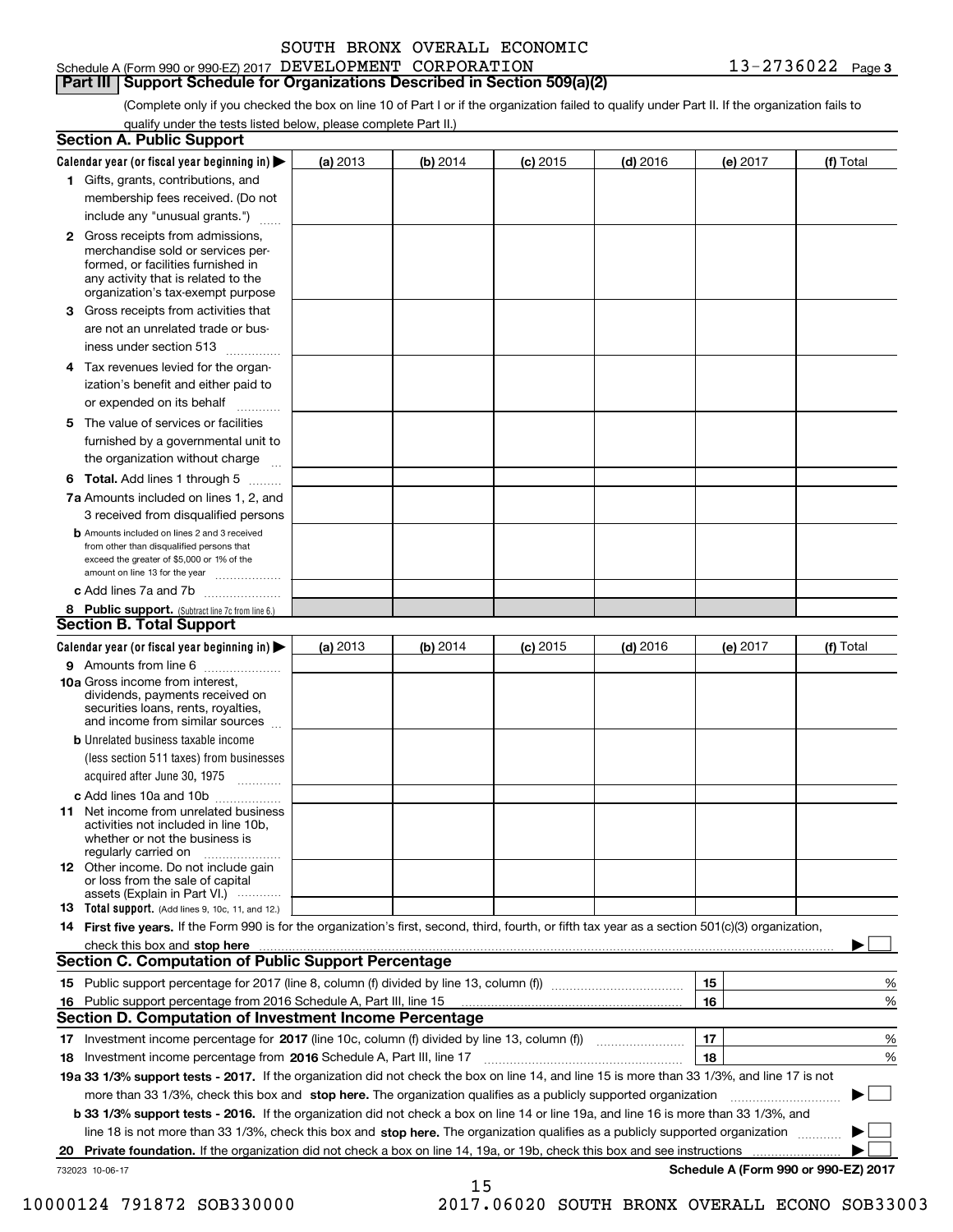Schedule A (Form 990 or 990-EZ) 2017 Page DEVELOPMENT CORPORATION 13-2736022

**1**

**2**

**3a**

**3b**

**3c**

**4a**

**4b**

**4c**

**5a**

**5b5c**

**6**

**7**

**8**

**9a**

**9b**

**9c**

**10a**

**10b**

**YesNo**

# **Part IV Supporting Organizations**

(Complete only if you checked a box in line 12 on Part I. If you checked 12a of Part I, complete Sections A and B. If you checked 12b of Part I, complete Sections A and C. If you checked 12c of Part I, complete Sections A, D, and E. If you checked 12d of Part I, complete Sections A and D, and complete Part V.)

### **Section A. All Supporting Organizations**

- **1** Are all of the organization's supported organizations listed by name in the organization's governing documents? If "No," describe in **Part VI** how the supported organizations are designated. If designated by *class or purpose, describe the designation. If historic and continuing relationship, explain.*
- **2** Did the organization have any supported organization that does not have an IRS determination of status under section 509(a)(1) or (2)? If "Yes," explain in Part VI how the organization determined that the supported *organization was described in section 509(a)(1) or (2).*
- **3a** Did the organization have a supported organization described in section 501(c)(4), (5), or (6)? If "Yes," answer *(b) and (c) below.*
- **b** Did the organization confirm that each supported organization qualified under section 501(c)(4), (5), or (6) and satisfied the public support tests under section 509(a)(2)? If "Yes," describe in **Part VI** when and how the *organization made the determination.*
- **c**Did the organization ensure that all support to such organizations was used exclusively for section 170(c)(2)(B) purposes? If "Yes," explain in **Part VI** what controls the organization put in place to ensure such use.
- **4a***If* Was any supported organization not organized in the United States ("foreign supported organization")? *"Yes," and if you checked 12a or 12b in Part I, answer (b) and (c) below.*
- **b** Did the organization have ultimate control and discretion in deciding whether to make grants to the foreign supported organization? If "Yes," describe in **Part VI** how the organization had such control and discretion *despite being controlled or supervised by or in connection with its supported organizations.*
- **c** Did the organization support any foreign supported organization that does not have an IRS determination under sections 501(c)(3) and 509(a)(1) or (2)? If "Yes," explain in **Part VI** what controls the organization used *to ensure that all support to the foreign supported organization was used exclusively for section 170(c)(2)(B) purposes.*
- **5a** Did the organization add, substitute, or remove any supported organizations during the tax year? If "Yes," answer (b) and (c) below (if applicable). Also, provide detail in **Part VI,** including (i) the names and EIN *numbers of the supported organizations added, substituted, or removed; (ii) the reasons for each such action; (iii) the authority under the organization's organizing document authorizing such action; and (iv) how the action was accomplished (such as by amendment to the organizing document).*
- **b** Type I or Type II only. Was any added or substituted supported organization part of a class already designated in the organization's organizing document?
- **cSubstitutions only.**  Was the substitution the result of an event beyond the organization's control?
- **6** Did the organization provide support (whether in the form of grants or the provision of services or facilities) to **Part VI.** *If "Yes," provide detail in* support or benefit one or more of the filing organization's supported organizations? anyone other than (i) its supported organizations, (ii) individuals that are part of the charitable class benefited by one or more of its supported organizations, or (iii) other supporting organizations that also
- **7**Did the organization provide a grant, loan, compensation, or other similar payment to a substantial contributor *If "Yes," complete Part I of Schedule L (Form 990 or 990-EZ).* regard to a substantial contributor? (defined in section 4958(c)(3)(C)), a family member of a substantial contributor, or a 35% controlled entity with
- **8** Did the organization make a loan to a disqualified person (as defined in section 4958) not described in line 7? *If "Yes," complete Part I of Schedule L (Form 990 or 990-EZ).*
- **9a** Was the organization controlled directly or indirectly at any time during the tax year by one or more in section 509(a)(1) or (2))? If "Yes," *provide detail in* <code>Part VI.</code> disqualified persons as defined in section 4946 (other than foundation managers and organizations described
- **b** Did one or more disqualified persons (as defined in line 9a) hold a controlling interest in any entity in which the supporting organization had an interest? If "Yes," provide detail in P**art VI**.
- **c**Did a disqualified person (as defined in line 9a) have an ownership interest in, or derive any personal benefit from, assets in which the supporting organization also had an interest? If "Yes," provide detail in P**art VI.**
- **10a** Was the organization subject to the excess business holdings rules of section 4943 because of section supporting organizations)? If "Yes," answer 10b below. 4943(f) (regarding certain Type II supporting organizations, and all Type III non-functionally integrated
- **b** Did the organization have any excess business holdings in the tax year? (Use Schedule C, Form 4720, to *determine whether the organization had excess business holdings.)*

16

732024 10-06-17

**Schedule A (Form 990 or 990-EZ) 2017**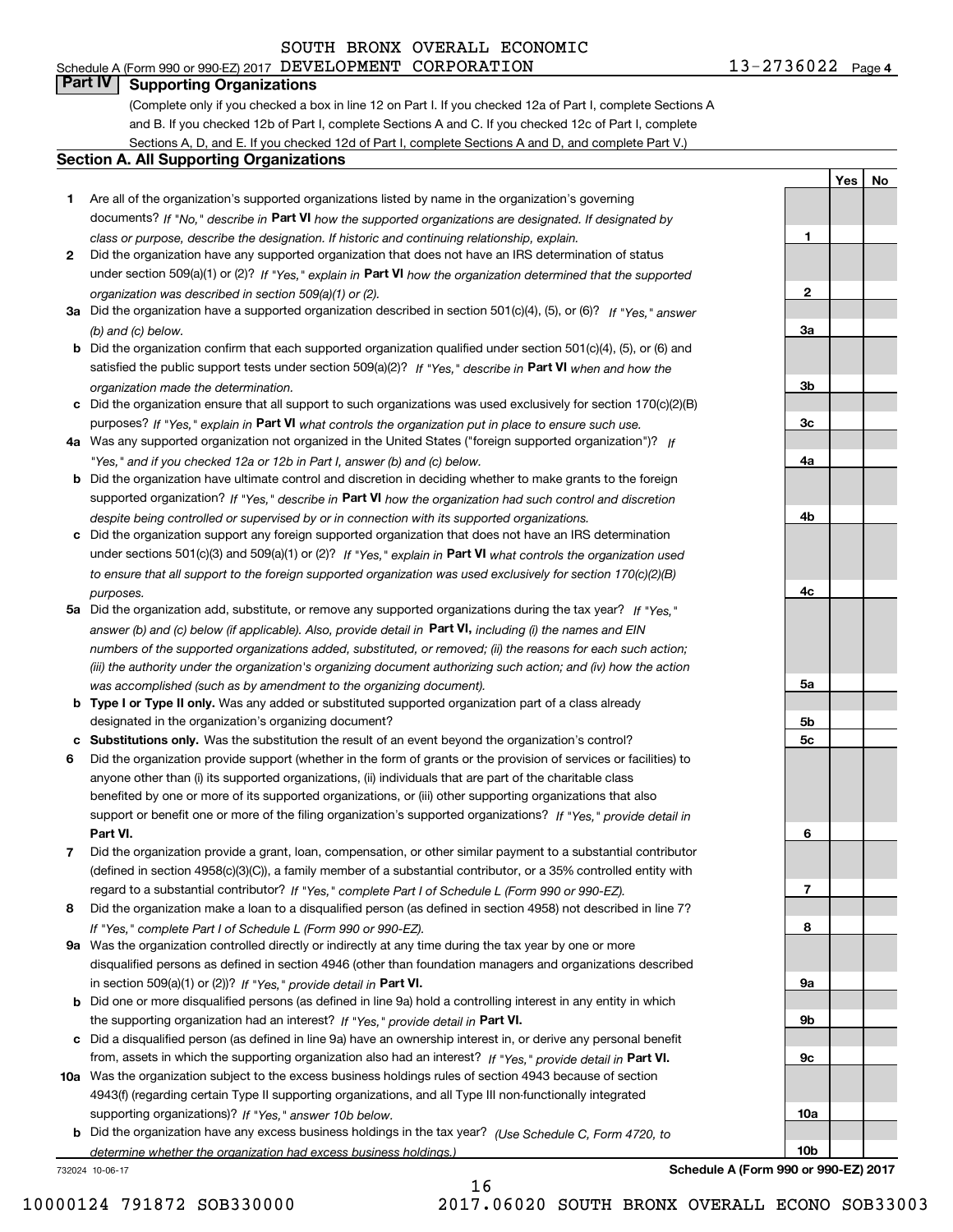**5** Schedule A (Form 990 or 990-EZ) 2017 Page DEVELOPMENT CORPORATION 13-2736022

|    | Part IV<br><b>Supporting Organizations (continued)</b>                                                                            |     |     |    |
|----|-----------------------------------------------------------------------------------------------------------------------------------|-----|-----|----|
|    |                                                                                                                                   |     | Yes | No |
| 11 | Has the organization accepted a gift or contribution from any of the following persons?                                           |     |     |    |
|    | a A person who directly or indirectly controls, either alone or together with persons described in (b) and (c)                    |     |     |    |
|    | below, the governing body of a supported organization?                                                                            | 11a |     |    |
|    | <b>b</b> A family member of a person described in (a) above?                                                                      | 11b |     |    |
|    | c A 35% controlled entity of a person described in (a) or (b) above? If "Yes" to a, b, or c, provide detail in Part VI.           | 11c |     |    |
|    | <b>Section B. Type I Supporting Organizations</b>                                                                                 |     |     |    |
|    |                                                                                                                                   |     | Yes | No |
|    |                                                                                                                                   |     |     |    |
| 1  | Did the directors, trustees, or membership of one or more supported organizations have the power to                               |     |     |    |
|    | regularly appoint or elect at least a majority of the organization's directors or trustees at all times during the                |     |     |    |
|    | tax year? If "No," describe in Part VI how the supported organization(s) effectively operated, supervised, or                     |     |     |    |
|    | controlled the organization's activities. If the organization had more than one supported organization,                           |     |     |    |
|    | describe how the powers to appoint and/or remove directors or trustees were allocated among the supported                         |     |     |    |
|    | organizations and what conditions or restrictions, if any, applied to such powers during the tax year.                            | 1   |     |    |
| 2  | Did the organization operate for the benefit of any supported organization other than the supported                               |     |     |    |
|    | organization(s) that operated, supervised, or controlled the supporting organization? If "Yes," explain in                        |     |     |    |
|    | Part VI how providing such benefit carried out the purposes of the supported organization(s) that operated,                       |     |     |    |
|    | supervised, or controlled the supporting organization.                                                                            | 2   |     |    |
|    | <b>Section C. Type II Supporting Organizations</b>                                                                                |     |     |    |
|    |                                                                                                                                   |     | Yes | No |
| 1  | Were a majority of the organization's directors or trustees during the tax year also a majority of the directors                  |     |     |    |
|    | or trustees of each of the organization's supported organization(s)? If "No," describe in Part VI how control                     |     |     |    |
|    | or management of the supporting organization was vested in the same persons that controlled or managed                            |     |     |    |
|    | the supported organization(s).                                                                                                    |     |     |    |
|    | <b>Section D. All Type III Supporting Organizations</b>                                                                           |     |     |    |
|    |                                                                                                                                   |     | Yes | No |
| 1  | Did the organization provide to each of its supported organizations, by the last day of the fifth month of the                    |     |     |    |
|    | organization's tax year, (i) a written notice describing the type and amount of support provided during the prior tax             |     |     |    |
|    | year, (ii) a copy of the Form 990 that was most recently filed as of the date of notification, and (iii) copies of the            |     |     |    |
|    | organization's governing documents in effect on the date of notification, to the extent not previously provided?                  | 1   |     |    |
|    |                                                                                                                                   |     |     |    |
| 2  | Were any of the organization's officers, directors, or trustees either (i) appointed or elected by the supported                  |     |     |    |
|    | organization(s) or (ii) serving on the governing body of a supported organization? If "No," explain in Part VI how                |     |     |    |
|    | the organization maintained a close and continuous working relationship with the supported organization(s).                       | 2   |     |    |
| з  | By reason of the relationship described in (2), did the organization's supported organizations have a                             |     |     |    |
|    | significant voice in the organization's investment policies and in directing the use of the organization's                        |     |     |    |
|    | income or assets at all times during the tax year? If "Yes," describe in Part VI the role the organization's                      |     |     |    |
|    | supported organizations played in this regard.                                                                                    | 3   |     |    |
|    | Section E. Type III Functionally Integrated Supporting Organizations                                                              |     |     |    |
| 1  | Check the box next to the method that the organization used to satisfy the Integral Part Test during the year (see instructions). |     |     |    |
| a  | The organization satisfied the Activities Test. Complete line 2 below.                                                            |     |     |    |
| b  | The organization is the parent of each of its supported organizations. Complete line 3 below.                                     |     |     |    |
| C  | The organization supported a governmental entity. Describe in Part VI how you supported a government entity (see instructions).   |     |     |    |
| 2  | Activities Test. Answer (a) and (b) below.                                                                                        |     | Yes | No |
| a  | Did substantially all of the organization's activities during the tax year directly further the exempt purposes of                |     |     |    |
|    | the supported organization(s) to which the organization was responsive? If "Yes," then in Part VI identify                        |     |     |    |
|    | those supported organizations and explain how these activities directly furthered their exempt purposes,                          |     |     |    |
|    | how the organization was responsive to those supported organizations, and how the organization determined                         |     |     |    |
|    | that these activities constituted substantially all of its activities.                                                            | 2a  |     |    |
|    | <b>b</b> Did the activities described in (a) constitute activities that, but for the organization's involvement, one or more      |     |     |    |
|    | of the organization's supported organization(s) would have been engaged in? If "Yes," explain in Part VI the                      |     |     |    |
|    |                                                                                                                                   |     |     |    |
|    | reasons for the organization's position that its supported organization(s) would have engaged in these                            | 2b  |     |    |
|    | activities but for the organization's involvement.                                                                                |     |     |    |
| з  | Parent of Supported Organizations. Answer (a) and (b) below.                                                                      |     |     |    |
| а  | Did the organization have the power to regularly appoint or elect a majority of the officers, directors, or                       |     |     |    |
|    | trustees of each of the supported organizations? Provide details in Part VI.                                                      | 3a  |     |    |
|    | <b>b</b> Did the organization exercise a substantial degree of direction over the policies, programs, and activities of each      |     |     |    |
|    | of its supported organizations? If "Yes," describe in Part VI the role played by the organization in this regard                  | Зb  |     |    |
|    | Schedule A (Form 990 or 990-EZ) 2017<br>732025 10-06-17                                                                           |     |     |    |

10000124 791872 SOB330000 2017.06020 SOUTH BRONX OVERALL ECONO SOB33003

17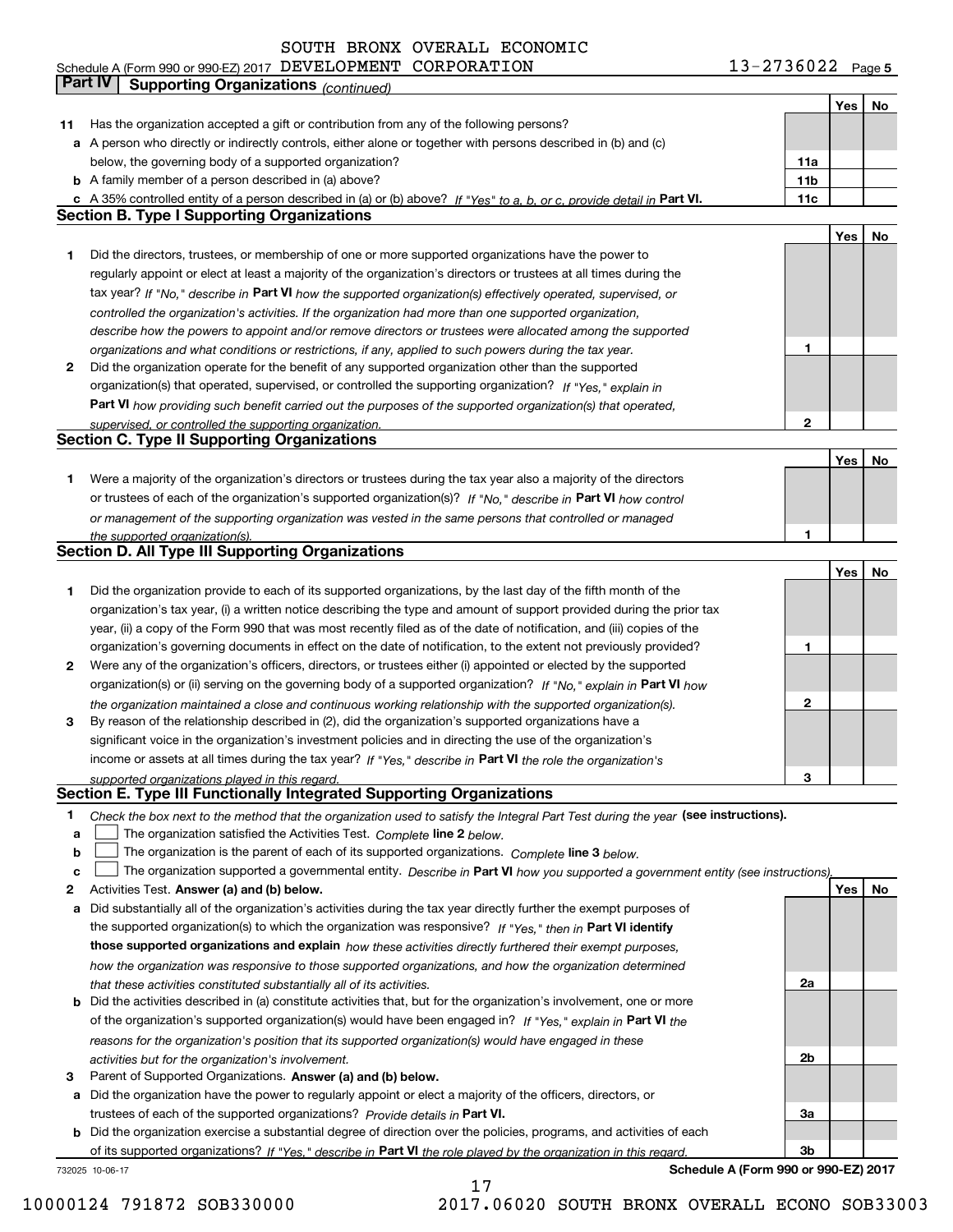#### $13 - 2736022$  Page 6 **1SEP 10. See instructions.** All antegral Part Test as a qualifying trust on Nov. 20, 1970 (explain in Part VI.) See instructions. All **Section A - Adjusted Net Income 123** Other gross income (see instructions) **4**Add lines 1 through 3 **56** Portion of operating expenses paid or incurred for production or **7** Other expenses (see instructions) **8** Adjusted Net Income (subtract lines 5, 6, and 7 from line 4) **8 8 1234567Section B - Minimum Asset Amount 1**Aggregate fair market value of all non-exempt-use assets (see **2**Acquisition indebtedness applicable to non-exempt-use assets **3** Subtract line 2 from line 1d **4**Cash deemed held for exempt use. Enter 1-1/2% of line 3 (for greater amount, **5** Net value of non-exempt-use assets (subtract line 4 from line 3) **678a** Average monthly value of securities **b** Average monthly cash balances **c**Fair market value of other non-exempt-use assets **dTotal**  (add lines 1a, 1b, and 1c) **eDiscount** claimed for blockage or other **1a1b1c1d2345678**factors (explain in detail in **Part VI**): **Minimum Asset Amount**  (add line 7 to line 6) **Section C - Distributable Amount 12345612345Distributable Amount.** Subtract line 5 from line 4, unless subject to Schedule A (Form 990 or 990-EZ) 2017 Page DEVELOPMENT CORPORATION 13-2736022 other Type III non-functionally integrated supporting organizations must complete Sections A through E. (B) Current Year (optional)(A) Prior Year Net short-term capital gain Recoveries of prior-year distributions Depreciation and depletion collection of gross income or for management, conservation, or maintenance of property held for production of income (see instructions) (B) Current Year (optional)(A) Prior Year instructions for short tax year or assets held for part of year): see instructions) Multiply line 5 by .035 Recoveries of prior-year distributions Current Year Adjusted net income for prior year (from Section A, line 8, Column A) Enter 85% of line 1 Minimum asset amount for prior year (from Section B, line 8, Column A) Enter greater of line 2 or line 3 Income tax imposed in prior year **Part V Type III Non-Functionally Integrated 509(a)(3) Supporting Organizations**   $\mathcal{L}^{\text{max}}$

emergency temporary reduction (see instructions)

**7**Check here if the current year is the organization's first as a non-functionally integrated Type III supporting organization (see instructions). $\mathcal{L}^{\text{max}}$ 

**6**

**Schedule A (Form 990 or 990-EZ) 2017**

732026 10-06-17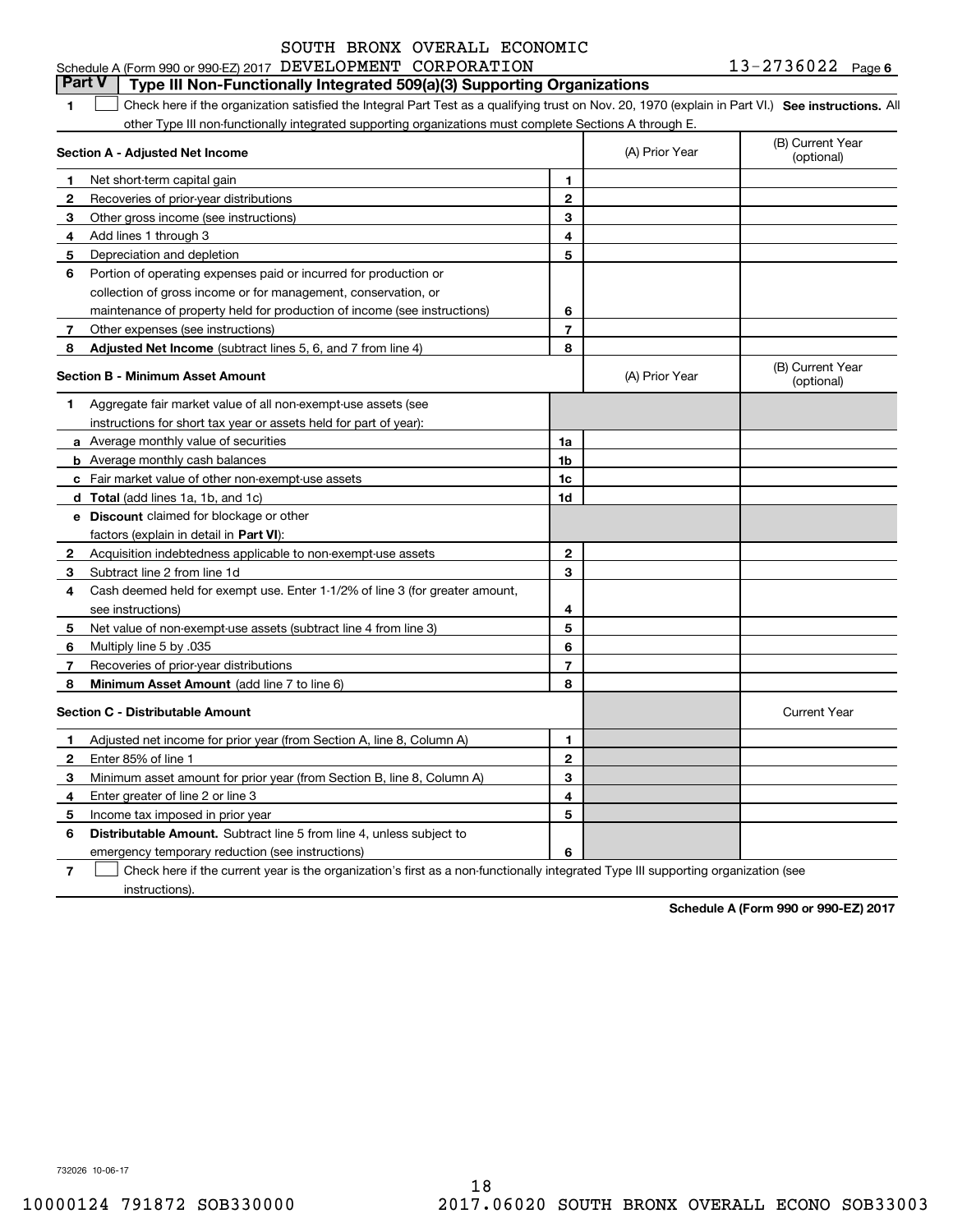|        | Schedule A (Form 990 or 990-EZ) 2017 DEVELOPMENT CORPORATION                               |                                    |                                                | $13 - 2736022$ Page 7                                   |  |
|--------|--------------------------------------------------------------------------------------------|------------------------------------|------------------------------------------------|---------------------------------------------------------|--|
| Part V | Type III Non-Functionally Integrated 509(a)(3) Supporting Organizations                    |                                    | (continued)                                    |                                                         |  |
|        | Section D - Distributions                                                                  | <b>Current Year</b>                |                                                |                                                         |  |
| 1.     | Amounts paid to supported organizations to accomplish exempt purposes                      |                                    |                                                |                                                         |  |
| 2      | Amounts paid to perform activity that directly furthers exempt purposes of supported       |                                    |                                                |                                                         |  |
|        | organizations, in excess of income from activity                                           |                                    |                                                |                                                         |  |
| 3      | Administrative expenses paid to accomplish exempt purposes of supported organizations      |                                    |                                                |                                                         |  |
| 4      | Amounts paid to acquire exempt-use assets                                                  |                                    |                                                |                                                         |  |
| 5      | Qualified set-aside amounts (prior IRS approval required)                                  |                                    |                                                |                                                         |  |
| 6      | Other distributions (describe in Part VI). See instructions.                               |                                    |                                                |                                                         |  |
| 7      | Total annual distributions. Add lines 1 through 6.                                         |                                    |                                                |                                                         |  |
| 8      | Distributions to attentive supported organizations to which the organization is responsive |                                    |                                                |                                                         |  |
|        | (provide details in Part VI). See instructions.                                            |                                    |                                                |                                                         |  |
| 9      | Distributable amount for 2017 from Section C, line 6                                       |                                    |                                                |                                                         |  |
| 10     | Line 8 amount divided by line 9 amount                                                     |                                    |                                                |                                                         |  |
|        | Section E - Distribution Allocations (see instructions)                                    | (i)<br><b>Excess Distributions</b> | (iii)<br><b>Underdistributions</b><br>Pre-2017 | (iii)<br><b>Distributable</b><br><b>Amount for 2017</b> |  |
| 1      | Distributable amount for 2017 from Section C, line 6                                       |                                    |                                                |                                                         |  |
| 2      | Underdistributions, if any, for years prior to 2017 (reason-                               |                                    |                                                |                                                         |  |
|        | able cause required-explain in Part VI). See instructions.                                 |                                    |                                                |                                                         |  |
| 3      | Excess distributions carryover, if any, to 2017                                            |                                    |                                                |                                                         |  |
| a      |                                                                                            |                                    |                                                |                                                         |  |
|        | $b$ From 2013                                                                              |                                    |                                                |                                                         |  |
|        | c From 2014                                                                                |                                    |                                                |                                                         |  |
|        | <b>d</b> From 2015                                                                         |                                    |                                                |                                                         |  |
|        | e From 2016                                                                                |                                    |                                                |                                                         |  |
|        | f Total of lines 3a through e                                                              |                                    |                                                |                                                         |  |
|        | g Applied to underdistributions of prior years                                             |                                    |                                                |                                                         |  |
|        | <b>h</b> Applied to 2017 distributable amount                                              |                                    |                                                |                                                         |  |
|        | i Carryover from 2012 not applied (see instructions)                                       |                                    |                                                |                                                         |  |
|        | Remainder. Subtract lines 3g, 3h, and 3i from 3f.                                          |                                    |                                                |                                                         |  |
| 4      | Distributions for 2017 from Section D.                                                     |                                    |                                                |                                                         |  |
|        | line $7:$<br>\$                                                                            |                                    |                                                |                                                         |  |
|        | a Applied to underdistributions of prior years                                             |                                    |                                                |                                                         |  |
|        | <b>b</b> Applied to 2017 distributable amount                                              |                                    |                                                |                                                         |  |
|        | <b>c</b> Remainder. Subtract lines 4a and 4b from 4.                                       |                                    |                                                |                                                         |  |
|        | Remaining underdistributions for years prior to 2017, if                                   |                                    |                                                |                                                         |  |
|        | any. Subtract lines 3g and 4a from line 2. For result greater                              |                                    |                                                |                                                         |  |
|        | than zero, explain in Part VI. See instructions.                                           |                                    |                                                |                                                         |  |
| 6      | Remaining underdistributions for 2017. Subtract lines 3h                                   |                                    |                                                |                                                         |  |
|        | and 4b from line 1. For result greater than zero, explain in                               |                                    |                                                |                                                         |  |
|        | <b>Part VI.</b> See instructions.                                                          |                                    |                                                |                                                         |  |
| 7      | Excess distributions carryover to 2018. Add lines 3j                                       |                                    |                                                |                                                         |  |
|        | and 4c.                                                                                    |                                    |                                                |                                                         |  |
| 8      | Breakdown of line 7:                                                                       |                                    |                                                |                                                         |  |
|        | a Excess from 2013                                                                         |                                    |                                                |                                                         |  |
|        | <b>b</b> Excess from 2014                                                                  |                                    |                                                |                                                         |  |
|        | c Excess from 2015                                                                         |                                    |                                                |                                                         |  |
|        | d Excess from 2016                                                                         |                                    |                                                |                                                         |  |
|        | e Excess from 2017                                                                         |                                    |                                                |                                                         |  |
|        |                                                                                            |                                    |                                                |                                                         |  |

**Schedule A (Form 990 or 990-EZ) 2017**

732027 10-06-17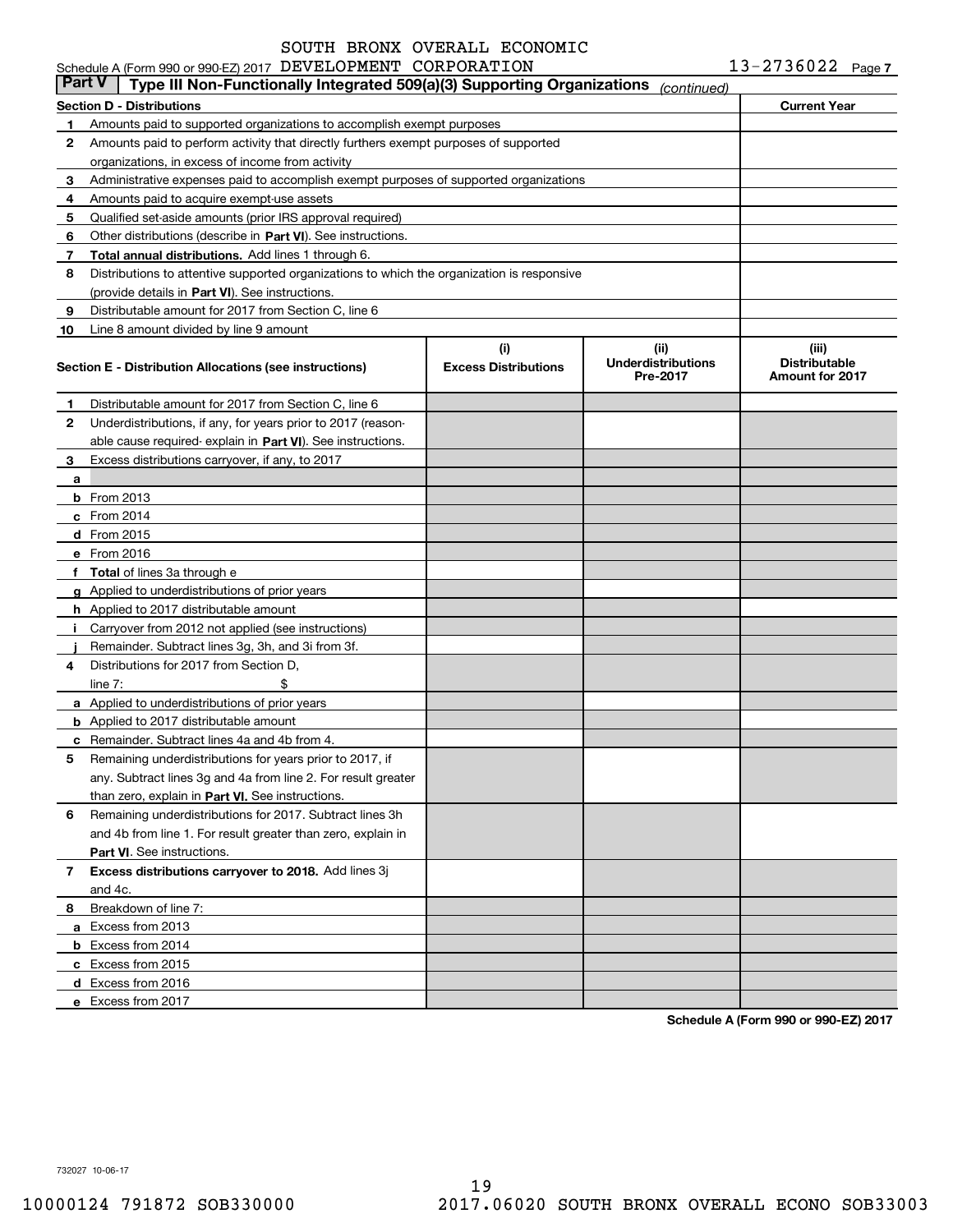**8** 13-2736022 Schedule A (Form 990 or 990-EZ) 2017 Page DEVELOPMENT CORPORATION

Part VI | Supplemental Information. Provide the explanations required by Part II, line 10; Part II, line 17a or 17b; Part III, line 12; Part IV, Section A, lines 1, 2, 3b, 3c, 4b, 4c, 5a, 6, 9a, 9b, 9c, 11a, 11b, and 11c; Part IV, Section B, lines 1 and 2; Part IV, Section C, line 1; Part IV, Section D, lines 2 and 3; Part IV, Section E, lines 1c, 2a, 2b, 3a, and 3b; Part V, line 1; Part V, Section B, line 1e; Part V, Section D, lines 5, 6, and 8; and Part V, Section E, lines 2, 5, and 6. Also complete this part for any additional information. (See instructions.)

SCHEDULE A, PART II, LINE 10, EXPLANATION FOR OTHER INCOME:

| FUNDRAISING                                  |             |                                                                                                                                                                                                                                      |
|----------------------------------------------|-------------|--------------------------------------------------------------------------------------------------------------------------------------------------------------------------------------------------------------------------------------|
| 2013 AMOUNT: \$                              | $91,207$ .  | <u> 1989 - John Stein, mars and de Britain and de Britain and de Britain and de Britain and de Britain and de Br</u>                                                                                                                 |
| 2014 AMOUNT:<br>\$                           | 95,040.     | <u> 1989 - Andrea Andrew Maria (h. 1989).</u>                                                                                                                                                                                        |
| 2015 AMOUNT:<br>\$                           | 67,998.     | <u> 1989 - Johann Barnett, fransk politiker (d. 1989)</u>                                                                                                                                                                            |
| 2016 AMOUNT:<br>\$                           | 43,107.     | <u> 1980 - Johann John Stein, markin film yn y brening yn y brening yn y brening yn y brening yn y brening yn y b</u>                                                                                                                |
| 2017 AMOUNT:<br>\$                           | 129,400.    |                                                                                                                                                                                                                                      |
| <b>OTHER REVENUE</b>                         |             |                                                                                                                                                                                                                                      |
| 2013 AMOUNT: \$                              | 188,655.    | <u> 1980 - Jan Samuel Barbara, martin a shekara tsara 1980 a Tarihin a Tarihin a Tarihin a Tarihin a Tarihin a T</u>                                                                                                                 |
| 2014 AMOUNT:<br>\$                           | $157,564$ . | <u> 1989 - Andrea State Barbara, amerikan personal di sebagai personal di sebagai personal di sebagai personal d</u>                                                                                                                 |
| $2015$ AMOUNT: $$$                           | 9,775.      | <u>and the state of the state of the state of the state of the state of the state of the state of the state of the state of the state of the state of the state of the state of the state of the state of the state of the state</u> |
| <b>EXPO</b>                                  |             |                                                                                                                                                                                                                                      |
| $2013$ AMOUNT: $$$                           | 6,550.      |                                                                                                                                                                                                                                      |
| IDAJCP LANDFILL DEVELOPMENT                  |             |                                                                                                                                                                                                                                      |
| $2014$ AMOUNT: $$$                           | 10,350.     | and the control of the control of the control of the control of the control of the control of the control of the                                                                                                                     |
| <b>BACKGROUND CHECKS</b>                     |             |                                                                                                                                                                                                                                      |
| 2014 AMOUNT: \$ 8,730.                       |             |                                                                                                                                                                                                                                      |
| REIMBURSEMENT                                |             |                                                                                                                                                                                                                                      |
| 2015 AMOUNT: \$                              | 27,724.     |                                                                                                                                                                                                                                      |
| MEDIA CENTER                                 |             |                                                                                                                                                                                                                                      |
| 2015 AMOUNT: \$                              | 18,075.     |                                                                                                                                                                                                                                      |
| 732028 10-06-17<br>10000124 791872 SOB330000 |             | Schedule A (Form 990 or 990-EZ) 2017<br>20<br>2017.06020 SOUTH BRONX OVERALL ECONO SOB33003                                                                                                                                          |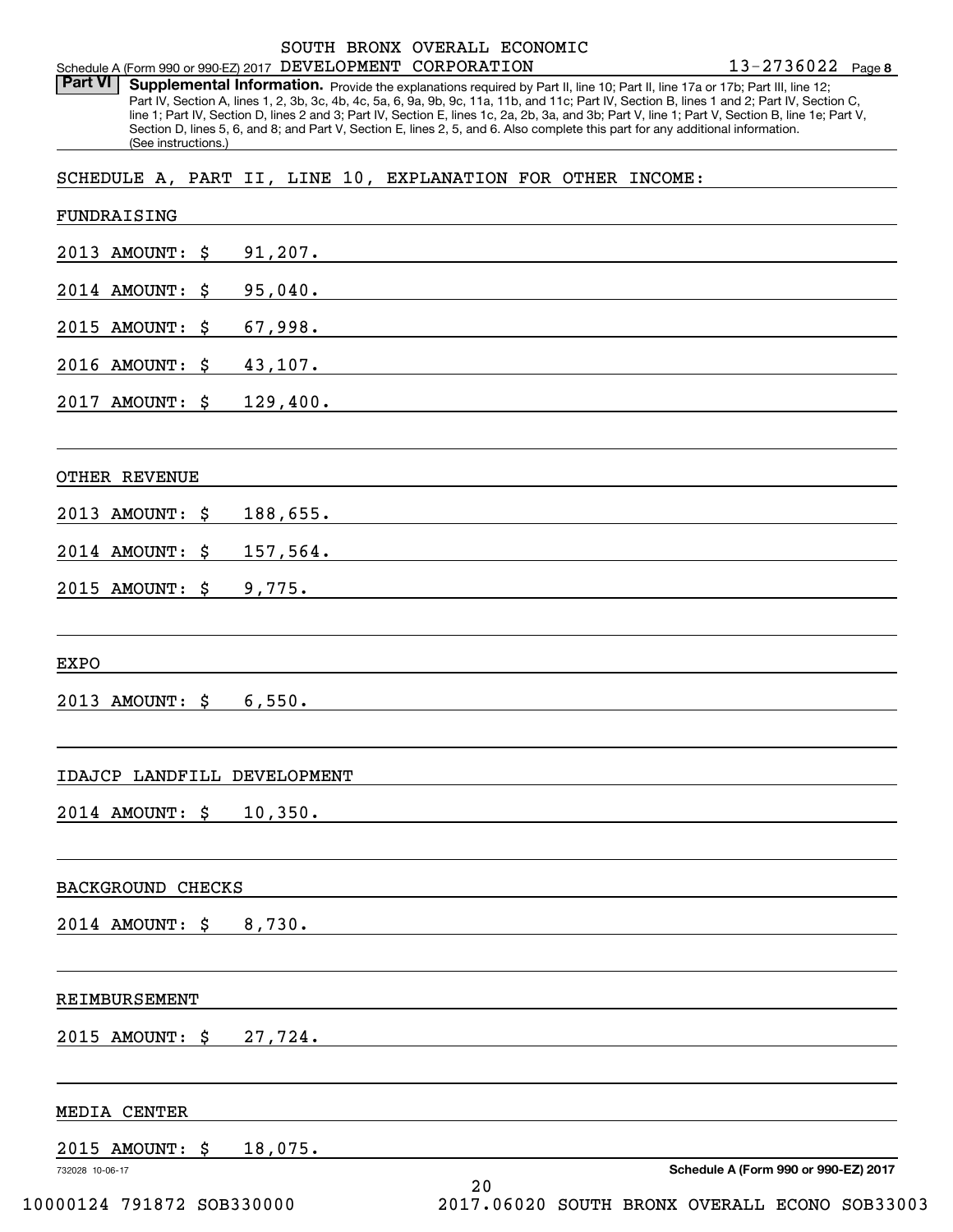|                 |                     |                                                                                                                                                                                                                                                                                                                                                                                                                                                                                                                                                                                                                                      |    | SOUTH BRONX OVERALL ECONOMIC |  | $13 - 2736022$ Page 8                |  |
|-----------------|---------------------|--------------------------------------------------------------------------------------------------------------------------------------------------------------------------------------------------------------------------------------------------------------------------------------------------------------------------------------------------------------------------------------------------------------------------------------------------------------------------------------------------------------------------------------------------------------------------------------------------------------------------------------|----|------------------------------|--|--------------------------------------|--|
| <b>Part VI</b>  | (See instructions.) | Schedule A (Form 990 or 990-EZ) 2017 DEVELOPMENT CORPORATION<br>Supplemental Information. Provide the explanations required by Part II, line 10; Part II, line 17a or 17b; Part III, line 12;<br>Part IV, Section A, lines 1, 2, 3b, 3c, 4b, 4c, 5a, 6, 9a, 9b, 9c, 11a, 11b, and 11c; Part IV, Section B, lines 1 and 2; Part IV, Section C,<br>line 1; Part IV, Section D, lines 2 and 3; Part IV, Section E, lines 1c, 2a, 2b, 3a, and 3b; Part V, line 1; Part V, Section B, line 1e; Part V,<br>Section D, lines 5, 6, and 8; and Part V, Section E, lines 2, 5, and 6. Also complete this part for any additional information. |    |                              |  |                                      |  |
|                 | 2016 AMOUNT: \$     | 5,600.                                                                                                                                                                                                                                                                                                                                                                                                                                                                                                                                                                                                                               |    |                              |  |                                      |  |
|                 |                     |                                                                                                                                                                                                                                                                                                                                                                                                                                                                                                                                                                                                                                      |    |                              |  |                                      |  |
|                 |                     |                                                                                                                                                                                                                                                                                                                                                                                                                                                                                                                                                                                                                                      |    |                              |  |                                      |  |
|                 |                     |                                                                                                                                                                                                                                                                                                                                                                                                                                                                                                                                                                                                                                      |    |                              |  |                                      |  |
|                 |                     |                                                                                                                                                                                                                                                                                                                                                                                                                                                                                                                                                                                                                                      |    |                              |  |                                      |  |
|                 |                     |                                                                                                                                                                                                                                                                                                                                                                                                                                                                                                                                                                                                                                      |    |                              |  |                                      |  |
|                 |                     |                                                                                                                                                                                                                                                                                                                                                                                                                                                                                                                                                                                                                                      |    |                              |  |                                      |  |
|                 |                     |                                                                                                                                                                                                                                                                                                                                                                                                                                                                                                                                                                                                                                      |    |                              |  |                                      |  |
|                 |                     |                                                                                                                                                                                                                                                                                                                                                                                                                                                                                                                                                                                                                                      |    |                              |  |                                      |  |
|                 |                     |                                                                                                                                                                                                                                                                                                                                                                                                                                                                                                                                                                                                                                      |    |                              |  |                                      |  |
|                 |                     |                                                                                                                                                                                                                                                                                                                                                                                                                                                                                                                                                                                                                                      |    |                              |  |                                      |  |
|                 |                     |                                                                                                                                                                                                                                                                                                                                                                                                                                                                                                                                                                                                                                      |    |                              |  |                                      |  |
|                 |                     |                                                                                                                                                                                                                                                                                                                                                                                                                                                                                                                                                                                                                                      |    |                              |  |                                      |  |
|                 |                     |                                                                                                                                                                                                                                                                                                                                                                                                                                                                                                                                                                                                                                      |    |                              |  |                                      |  |
|                 |                     |                                                                                                                                                                                                                                                                                                                                                                                                                                                                                                                                                                                                                                      |    |                              |  |                                      |  |
|                 |                     |                                                                                                                                                                                                                                                                                                                                                                                                                                                                                                                                                                                                                                      |    |                              |  |                                      |  |
|                 |                     |                                                                                                                                                                                                                                                                                                                                                                                                                                                                                                                                                                                                                                      |    |                              |  |                                      |  |
|                 |                     |                                                                                                                                                                                                                                                                                                                                                                                                                                                                                                                                                                                                                                      |    |                              |  |                                      |  |
|                 |                     |                                                                                                                                                                                                                                                                                                                                                                                                                                                                                                                                                                                                                                      |    |                              |  |                                      |  |
|                 |                     |                                                                                                                                                                                                                                                                                                                                                                                                                                                                                                                                                                                                                                      |    |                              |  |                                      |  |
|                 |                     |                                                                                                                                                                                                                                                                                                                                                                                                                                                                                                                                                                                                                                      |    |                              |  |                                      |  |
|                 |                     |                                                                                                                                                                                                                                                                                                                                                                                                                                                                                                                                                                                                                                      |    |                              |  |                                      |  |
|                 |                     |                                                                                                                                                                                                                                                                                                                                                                                                                                                                                                                                                                                                                                      |    |                              |  |                                      |  |
|                 |                     |                                                                                                                                                                                                                                                                                                                                                                                                                                                                                                                                                                                                                                      |    |                              |  |                                      |  |
|                 |                     |                                                                                                                                                                                                                                                                                                                                                                                                                                                                                                                                                                                                                                      |    |                              |  |                                      |  |
|                 |                     |                                                                                                                                                                                                                                                                                                                                                                                                                                                                                                                                                                                                                                      |    |                              |  |                                      |  |
|                 |                     |                                                                                                                                                                                                                                                                                                                                                                                                                                                                                                                                                                                                                                      |    |                              |  |                                      |  |
|                 |                     |                                                                                                                                                                                                                                                                                                                                                                                                                                                                                                                                                                                                                                      |    |                              |  |                                      |  |
|                 |                     |                                                                                                                                                                                                                                                                                                                                                                                                                                                                                                                                                                                                                                      |    |                              |  |                                      |  |
|                 |                     |                                                                                                                                                                                                                                                                                                                                                                                                                                                                                                                                                                                                                                      |    |                              |  |                                      |  |
| 732028 10-06-17 |                     |                                                                                                                                                                                                                                                                                                                                                                                                                                                                                                                                                                                                                                      | 21 |                              |  | Schedule A (Form 990 or 990-EZ) 2017 |  |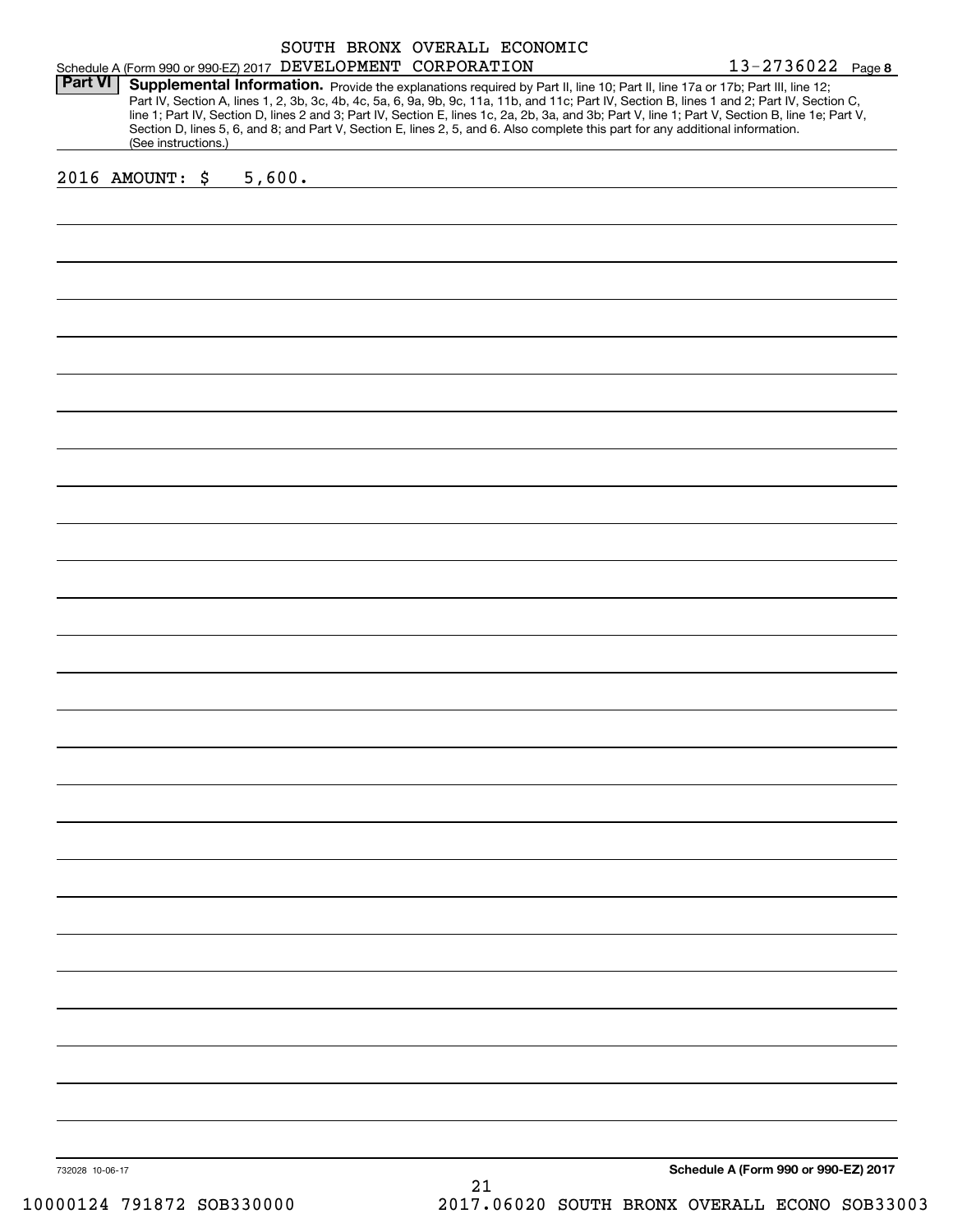| <b>Schedule B</b>  |  |
|--------------------|--|
| (Form 990, 990-EZ, |  |

Department of the Treasury Internal Revenue Service **or 990-PF)**

# **Schedule of Contributors**

**| Attach to Form 990, Form 990-EZ, or Form 990-PF. | Go to www.irs.gov/Form990 for the latest information.** OMB No. 1545-0047

**2017**

**Name of the organization Employer identification number**

|  | Name of the organization |  |  |
|--|--------------------------|--|--|
|  |                          |  |  |

|                                       |                         | SOUTH BRONX OVERALL ECONOMIC |
|---------------------------------------|-------------------------|------------------------------|
|                                       | DEVELOPMENT CORPORATION |                              |
| <b>Organization type</b> (check one): |                         |                              |

DEVELOPMENT CORPORATION 13-2736022

| Filers of:         | Section:                                                                    |
|--------------------|-----------------------------------------------------------------------------|
| Form 990 or 990-EZ | $\lfloor x \rfloor$ 501(c)( 3) (enter number) organization                  |
|                    | $4947(a)(1)$ nonexempt charitable trust not treated as a private foundation |
|                    | 527 political organization                                                  |
| Form 990-PF        | 501(c)(3) exempt private foundation                                         |
|                    | 4947(a)(1) nonexempt charitable trust treated as a private foundation       |
|                    | 501(c)(3) taxable private foundation                                        |

Check if your organization is covered by the **General Rule** or a **Special Rule. Note:**  Only a section 501(c)(7), (8), or (10) organization can check boxes for both the General Rule and a Special Rule. See instructions.

### **General Rule**

 $\mathcal{L}^{\text{max}}$ 

For an organization filing Form 990, 990-EZ, or 990-PF that received, during the year, contributions totaling \$5,000 or more (in money or property) from any one contributor. Complete Parts I and II. See instructions for determining a contributor's total contributions.

### **Special Rules**

 $\mathcal{L}^{\text{max}}$ 

any one contributor, during the year, total contributions of the greater of  $\,$  (1) \$5,000; or **(2)** 2% of the amount on (i) Form 990, Part VIII, line 1h;  $\boxed{\textbf{X}}$  For an organization described in section 501(c)(3) filing Form 990 or 990-EZ that met the 33 1/3% support test of the regulations under sections 509(a)(1) and 170(b)(1)(A)(vi), that checked Schedule A (Form 990 or 990-EZ), Part II, line 13, 16a, or 16b, and that received from or (ii) Form 990-EZ, line 1. Complete Parts I and II.

year, total contributions of more than \$1,000 *exclusively* for religious, charitable, scientific, literary, or educational purposes, or for For an organization described in section 501(c)(7), (8), or (10) filing Form 990 or 990-EZ that received from any one contributor, during the the prevention of cruelty to children or animals. Complete Parts I, II, and III.  $\mathcal{L}^{\text{max}}$ 

purpose. Don't complete any of the parts unless the **General Rule** applies to this organization because it received *nonexclusively* year, contributions <sub>exclusively</sub> for religious, charitable, etc., purposes, but no such contributions totaled more than \$1,000. If this box is checked, enter here the total contributions that were received during the year for an *exclusively* religious, charitable, etc., For an organization described in section 501(c)(7), (8), or (10) filing Form 990 or 990-EZ that received from any one contributor, during the religious, charitable, etc., contributions totaling \$5,000 or more during the year  $\ldots$  $\ldots$  $\ldots$  $\ldots$  $\ldots$  $\ldots$  $\ldots$ 

**Caution:**  An organization that isn't covered by the General Rule and/or the Special Rules doesn't file Schedule B (Form 990, 990-EZ, or 990-PF),  **must** but it answer "No" on Part IV, line 2, of its Form 990; or check the box on line H of its Form 990-EZ or on its Form 990-PF, Part I, line 2, to certify that it doesn't meet the filing requirements of Schedule B (Form 990, 990-EZ, or 990-PF).

**Schedule B (Form 990, 990-EZ, or 990-PF) (2017) For Paperwork Reduction Act Notice, see the instructions for Form 990, 990-EZ, or 990-PF.** LHA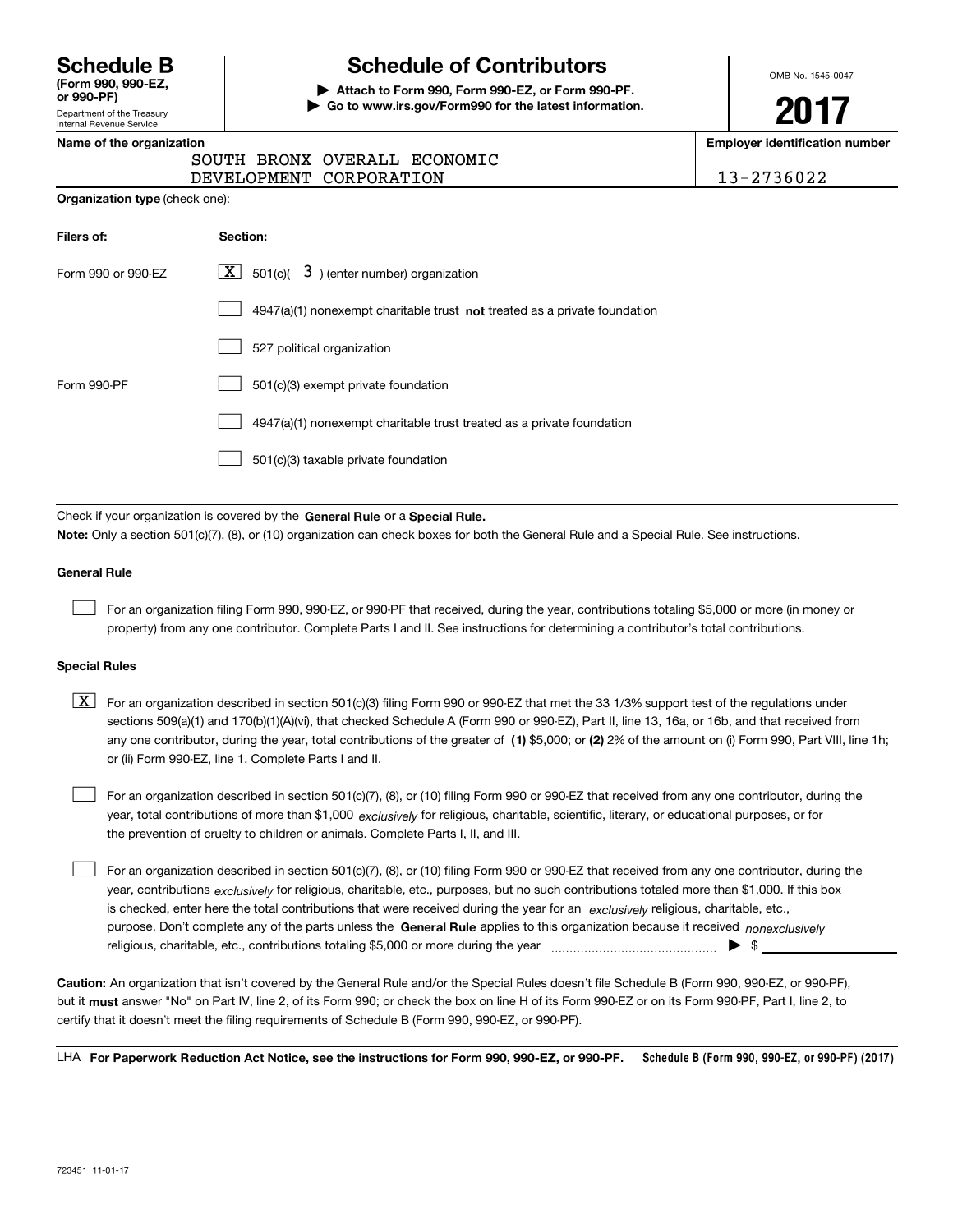# Schedule B (Form 990, 990-EZ, or 990-PF) (2017) **Page 2**

|                      | Schedule B (Form 990, 990-EZ, or 990-PF) (2017)                                                       |                                   |                                                                                                  | Page 2                                                                                                  |  |  |
|----------------------|-------------------------------------------------------------------------------------------------------|-----------------------------------|--------------------------------------------------------------------------------------------------|---------------------------------------------------------------------------------------------------------|--|--|
| Name of organization | SOUTH BRONX OVERALL ECONOMIC<br>DEVELOPMENT CORPORATION                                               |                                   |                                                                                                  | <b>Employer identification number</b><br>13-2736022                                                     |  |  |
| Part I               | <b>Contributors</b> (see instructions). Use duplicate copies of Part I if additional space is needed. |                                   |                                                                                                  |                                                                                                         |  |  |
| (a)<br>No.           | (b)<br>Name, address, and ZIP + 4                                                                     | (c)<br><b>Total contributions</b> |                                                                                                  | (d)<br>Type of contribution                                                                             |  |  |
| 1                    | NYC DEPARTMENT OF YOUTH & COMMUNITY<br>DEVELOPMENT<br>156 WILLIAM STREET<br>NEW YORK, NY 10038        | 2,917,692.<br>\$                  |                                                                                                  | $\mathbf{X}$<br>Person<br>Payroll<br>Noncash<br>(Complete Part II for<br>noncash contributions.)        |  |  |
| (a)<br>No.           | (b)<br>Name, address, and ZIP + 4                                                                     | (c)<br><b>Total contributions</b> |                                                                                                  | (d)<br>Type of contribution                                                                             |  |  |
| 2                    | DEPARTMENT OF LABOR<br>BUILDING 12, W.A. HARRIMAN CAMPUS<br>ALBANY, NY 12240                          | 479,823.                          | $\mathbf{X}$<br>Person<br>Payroll<br>Noncash<br>(Complete Part II for<br>noncash contributions.) |                                                                                                         |  |  |
| (a)<br>No.           | (b)<br>Name, address, and ZIP + 4                                                                     | (c)<br><b>Total contributions</b> | (d)<br>Type of contribution                                                                      |                                                                                                         |  |  |
| 3                    | U.S. DEPARTMENT OF COMMERCE<br>26 FEDERAL PLAZA<br>NEW YORK, NY 10278                                 | 441,653.<br>\$                    |                                                                                                  | $\mathbf{X}$<br>Person<br>Payroll<br>Noncash<br>(Complete Part II for<br>noncash contributions.)        |  |  |
| (a)<br>No.           | (b)<br>Name, address, and ZIP + 4                                                                     | (c)<br><b>Total contributions</b> |                                                                                                  | (d)<br>Type of contribution                                                                             |  |  |
| 4                    | NYS DEPARTMENT OF STATE<br>75 VARICK STREET<br>NEW YORK, NY 10013                                     | 380,250.<br>\$                    |                                                                                                  | $\mathbf{X}$<br>Person<br><b>Payroll</b><br>Noncash<br>(Complete Part II for<br>noncash contributions.) |  |  |
| (a)<br>No.           | (b)<br>Name, address, and ZIP + 4                                                                     | (c)<br><b>Total contributions</b> |                                                                                                  | (d)<br>Type of contribution                                                                             |  |  |
| 5                    | U.S. DEPARTMENT OF DEFENSE<br>207 NEW YORK AVENUE<br>NEW YORK, NY 10305                               | 314,898.<br>\$                    |                                                                                                  | $\boxed{\text{X}}$<br>Person<br>Payroll<br>Noncash<br>(Complete Part II for<br>noncash contributions.)  |  |  |
| (a)<br>No.           | (b)<br>Name, address, and ZIP + 4                                                                     | (c)<br><b>Total contributions</b> |                                                                                                  | (d)<br>Type of contribution                                                                             |  |  |
| 6                    | NYC DEPARTMENT OF EDUCATION<br>CHAMBERS STREET, ROOM 210<br>52<br>NEW YORK, NY 10007                  | 209,500.<br>\$                    |                                                                                                  | $\boxed{\text{X}}$<br>Person<br>Payroll<br>Noncash<br>(Complete Part II for<br>noncash contributions.)  |  |  |

23

**Schedule B (Form 990, 990-EZ, or 990-PF) (2017)**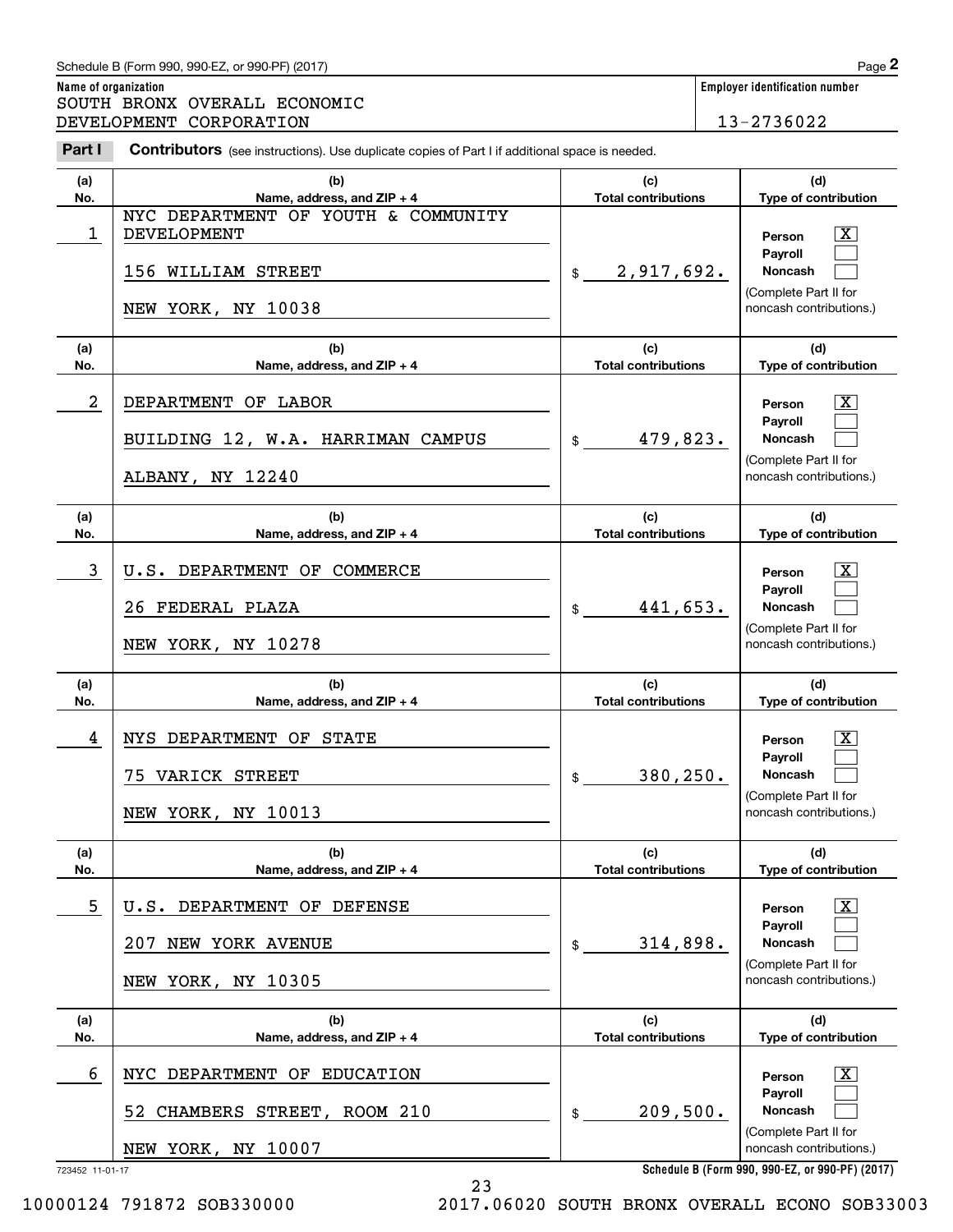#### **Name of organization Employer identification number (a)No.(b) Name, address, and ZIP + 4 (c)Total contributions (d)Type of contribution PersonPayrollNoncash (a)No.(b)Name, address, and ZIP + 4 (c)Total contributions (d)Type of contribution PersonPayrollNoncash (a)No.(b)Name, address, and ZIP + 4 (c)Total contributions (d)Type of contribution PersonPayrollNoncash (a) No.(b)Name, address, and ZIP + 4 (c) Total contributions (d)Type of contribution PersonPayrollNoncash (a) No.(b)Name, address, and ZIP + 4 (c)Total contributions (d)Type of contribution PersonPayrollNoncash(a)No.(b)Name, address, and ZIP + 4 (c)Total contributions (d)Type of contribution PersonPayrollNoncash Contributors** (see instructions). Use duplicate copies of Part I if additional space is needed. \$(Complete Part II for noncash contributions.) \$(Complete Part II for noncash contributions.) \$(Complete Part II for noncash contributions.) \$(Complete Part II for noncash contributions.) \$(Complete Part II for noncash contributions.) \$(Complete Part II for noncash contributions.) Chedule B (Form 990, 990-EZ, or 990-PF) (2017)<br> **2Part I 2Part I CONOMIC**<br> **2Part I Contributors** (see instructions). Use duplicate copies of Part I if additional space is needed.<br> **2Part I Contributors** (see instr  $\lceil \text{X} \rceil$  $\mathcal{L}^{\text{max}}$  $\mathcal{L}^{\text{max}}$  $\boxed{\text{X}}$  $\mathcal{L}^{\text{max}}$  $\mathcal{L}^{\text{max}}$  $|X|$  $\mathcal{L}^{\text{max}}$  $\mathcal{L}^{\text{max}}$  $|X|$  $\mathcal{L}^{\text{max}}$  $\mathcal{L}^{\text{max}}$  $|X|$  $\mathcal{L}^{\text{max}}$  $\mathcal{L}^{\text{max}}$  $\boxed{\text{X}}$  $\mathcal{L}^{\text{max}}$  $\mathcal{L}^{\text{max}}$ 7 CONSORTIUM FOR WORKER EDUCATION THE RESERVING RESONAL RESONAL TO RESONAL RESONAL T 161,463. 275 7TH AVENUE, #1801 NEW YORK, NY 10001 8 PROTECTION/TECHNICAL ASSISTANCE THE RESOLUTION OF RESOLUTION 151,362. DEPARTMENT OF ENVIRONMENTAL 59-17 JUNCTION BLVD QUEENS, NY 11373 9 X DEPARTMENT OF SMALL BUSINESS SERVICES 126,751. 110 WILLIAM ST, 2ND FLOOR NEW YORK, NY 10038 10 X SERVICES 64,951. DEPARTMENT OF HEALTH AND HUMAN 26 FEDERAL PLAZA NEW YORK, NY 10275 11 X NYC DEPARTMENT OF PROBATION 48,435. 33 BEAVER STREET, 23RD FLOOR NEW YORK, NY 10004  $12$  | CITY OF NEW YORK  $\overline{\text{X}}$ 2,618,156. 31 CHAMBERS STREET #103 NEW YORK, NY 10007 SOUTH BRONX OVERALL ECONOMIC DEVELOPMENT CORPORATION 13-2736022

723452 11-01-17

**Schedule B (Form 990, 990-EZ, or 990-PF) (2017)**

10000124 791872 SOB330000 2017.06020 SOUTH BRONX OVERALL ECONO SOB33003

24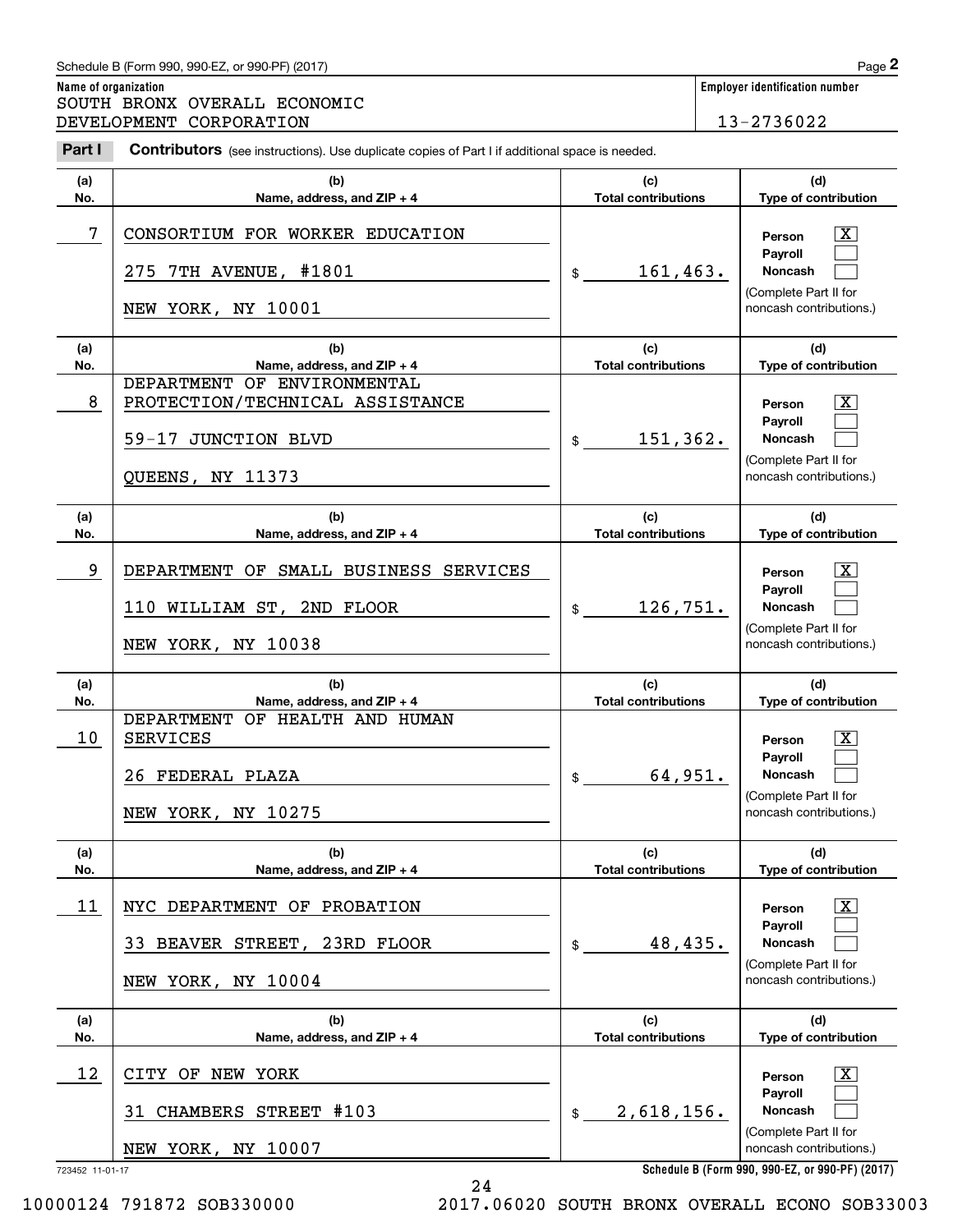|                              | Schedule B (Form 990, 990-EZ, or 990-PF) (2017)                                                     |                                                 | Page 3                                |
|------------------------------|-----------------------------------------------------------------------------------------------------|-------------------------------------------------|---------------------------------------|
| Name of organization         |                                                                                                     |                                                 | <b>Employer identification number</b> |
|                              | SOUTH BRONX OVERALL ECONOMIC<br>DEVELOPMENT CORPORATION                                             |                                                 | 13-2736022                            |
| Part II                      | Noncash Property (see instructions). Use duplicate copies of Part II if additional space is needed. |                                                 |                                       |
|                              |                                                                                                     |                                                 |                                       |
| (a)<br>No.<br>from<br>Part I | (b)<br>Description of noncash property given                                                        | (c)<br>FMV (or estimate)<br>(See instructions.) | (d)<br>Date received                  |
|                              |                                                                                                     |                                                 |                                       |
|                              |                                                                                                     | \$                                              |                                       |
| (a)<br>No.<br>from<br>Part I | (b)<br>Description of noncash property given                                                        | (c)<br>FMV (or estimate)<br>(See instructions.) | (d)<br>Date received                  |
|                              |                                                                                                     |                                                 |                                       |
|                              |                                                                                                     | \$                                              |                                       |
| (a)<br>No.<br>from<br>Part I | (b)<br>Description of noncash property given                                                        | (c)<br>FMV (or estimate)<br>(See instructions.) | (d)<br>Date received                  |
|                              |                                                                                                     |                                                 |                                       |
|                              |                                                                                                     | \$                                              |                                       |
| (a)<br>No.<br>from<br>Part I | (b)<br>Description of noncash property given                                                        | (c)<br>FMV (or estimate)<br>(See instructions.) | (d)<br>Date received                  |
|                              |                                                                                                     |                                                 |                                       |
|                              |                                                                                                     | \$                                              |                                       |
| (a)<br>No.<br>from<br>Part I | (b)<br>Description of noncash property given                                                        | (c)<br>FMV (or estimate)<br>(See instructions.) | (d)<br>Date received                  |
|                              |                                                                                                     |                                                 |                                       |
|                              |                                                                                                     | \$                                              |                                       |
| (a)<br>No.<br>from<br>Part I | (b)<br>Description of noncash property given                                                        | (c)<br>FMV (or estimate)<br>(See instructions.) | (d)<br>Date received                  |
|                              |                                                                                                     |                                                 |                                       |
|                              |                                                                                                     | \$                                              |                                       |

25

**Schedule B (Form 990, 990-EZ, or 990-PF) (2017)**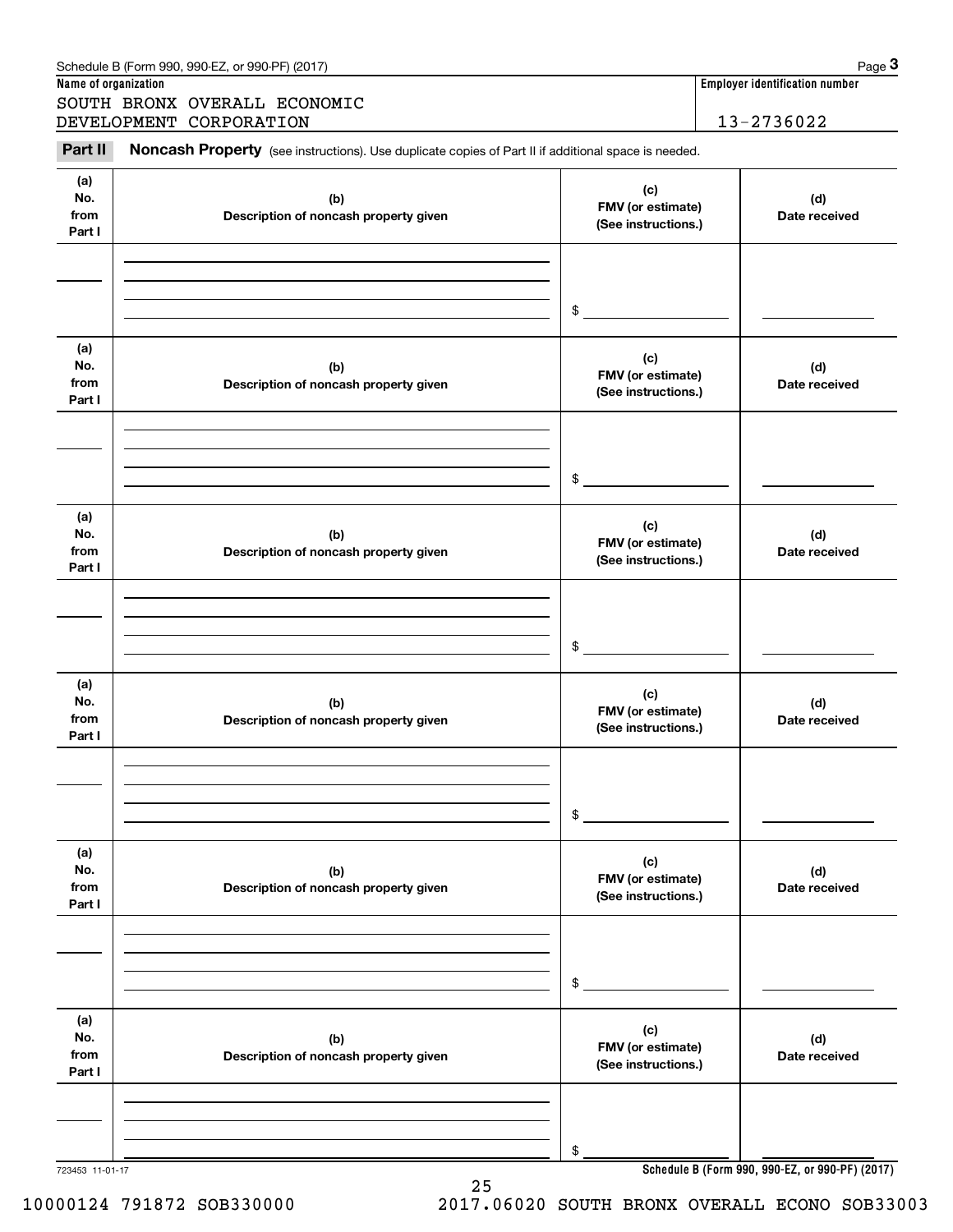|                           | Schedule B (Form 990, 990-EZ, or 990-PF) (2017)                                                                                                                              |                      | Page 4                                                                                                                                                   |  |  |  |  |  |  |
|---------------------------|------------------------------------------------------------------------------------------------------------------------------------------------------------------------------|----------------------|----------------------------------------------------------------------------------------------------------------------------------------------------------|--|--|--|--|--|--|
| Name of organization      |                                                                                                                                                                              |                      | <b>Employer identification number</b>                                                                                                                    |  |  |  |  |  |  |
|                           | SOUTH BRONX OVERALL ECONOMIC                                                                                                                                                 |                      |                                                                                                                                                          |  |  |  |  |  |  |
|                           | DEVELOPMENT CORPORATION                                                                                                                                                      |                      | 13-2736022                                                                                                                                               |  |  |  |  |  |  |
| <b>Part III</b>           | the year from any one contributor. Complete columns (a) through (e) and the following line entry. For organizations                                                          |                      | Exclusively religious, charitable, etc., contributions to organizations described in section $501(c)(7)$ , (8), or (10) that total more than \$1,000 for |  |  |  |  |  |  |
|                           | completing Part III, enter the total of exclusively religious, charitable, etc., contributions of \$1,000 or less for the year. (Enter this info. once.) $\triangleright$ \$ |                      |                                                                                                                                                          |  |  |  |  |  |  |
|                           | Use duplicate copies of Part III if additional space is needed.                                                                                                              |                      |                                                                                                                                                          |  |  |  |  |  |  |
| (a) No.<br>from<br>Part I | (b) Purpose of gift                                                                                                                                                          | (c) Use of gift      | (d) Description of how gift is held                                                                                                                      |  |  |  |  |  |  |
|                           |                                                                                                                                                                              |                      |                                                                                                                                                          |  |  |  |  |  |  |
|                           |                                                                                                                                                                              |                      |                                                                                                                                                          |  |  |  |  |  |  |
|                           |                                                                                                                                                                              |                      |                                                                                                                                                          |  |  |  |  |  |  |
|                           |                                                                                                                                                                              |                      |                                                                                                                                                          |  |  |  |  |  |  |
|                           |                                                                                                                                                                              | (e) Transfer of gift |                                                                                                                                                          |  |  |  |  |  |  |
|                           |                                                                                                                                                                              |                      |                                                                                                                                                          |  |  |  |  |  |  |
|                           | Transferee's name, address, and ZIP + 4                                                                                                                                      |                      | Relationship of transferor to transferee                                                                                                                 |  |  |  |  |  |  |
|                           |                                                                                                                                                                              |                      |                                                                                                                                                          |  |  |  |  |  |  |
|                           |                                                                                                                                                                              |                      |                                                                                                                                                          |  |  |  |  |  |  |
|                           |                                                                                                                                                                              |                      |                                                                                                                                                          |  |  |  |  |  |  |
| (a) No.<br>from           |                                                                                                                                                                              |                      |                                                                                                                                                          |  |  |  |  |  |  |
| Part I                    | (b) Purpose of gift                                                                                                                                                          | (c) Use of gift      | (d) Description of how gift is held                                                                                                                      |  |  |  |  |  |  |
|                           |                                                                                                                                                                              |                      |                                                                                                                                                          |  |  |  |  |  |  |
|                           |                                                                                                                                                                              |                      |                                                                                                                                                          |  |  |  |  |  |  |
|                           |                                                                                                                                                                              |                      |                                                                                                                                                          |  |  |  |  |  |  |
|                           |                                                                                                                                                                              | (e) Transfer of gift |                                                                                                                                                          |  |  |  |  |  |  |
|                           |                                                                                                                                                                              |                      |                                                                                                                                                          |  |  |  |  |  |  |
|                           | Transferee's name, address, and $ZIP + 4$                                                                                                                                    |                      | Relationship of transferor to transferee                                                                                                                 |  |  |  |  |  |  |
|                           |                                                                                                                                                                              |                      |                                                                                                                                                          |  |  |  |  |  |  |
|                           |                                                                                                                                                                              |                      |                                                                                                                                                          |  |  |  |  |  |  |
|                           |                                                                                                                                                                              |                      |                                                                                                                                                          |  |  |  |  |  |  |
| (a) No.                   |                                                                                                                                                                              |                      |                                                                                                                                                          |  |  |  |  |  |  |
| from<br>Part I            | (b) Purpose of gift                                                                                                                                                          | (c) Use of gift      | (d) Description of how gift is held                                                                                                                      |  |  |  |  |  |  |
|                           |                                                                                                                                                                              |                      |                                                                                                                                                          |  |  |  |  |  |  |
|                           |                                                                                                                                                                              |                      |                                                                                                                                                          |  |  |  |  |  |  |
|                           |                                                                                                                                                                              |                      |                                                                                                                                                          |  |  |  |  |  |  |
|                           |                                                                                                                                                                              |                      |                                                                                                                                                          |  |  |  |  |  |  |
|                           | (e) Transfer of gift                                                                                                                                                         |                      |                                                                                                                                                          |  |  |  |  |  |  |
|                           | Transferee's name, address, and ZIP + 4                                                                                                                                      |                      | Relationship of transferor to transferee                                                                                                                 |  |  |  |  |  |  |
|                           |                                                                                                                                                                              |                      |                                                                                                                                                          |  |  |  |  |  |  |
|                           |                                                                                                                                                                              |                      |                                                                                                                                                          |  |  |  |  |  |  |
|                           |                                                                                                                                                                              |                      |                                                                                                                                                          |  |  |  |  |  |  |
|                           |                                                                                                                                                                              |                      |                                                                                                                                                          |  |  |  |  |  |  |
| (a) No.<br>from           | (b) Purpose of gift                                                                                                                                                          | (c) Use of gift      | (d) Description of how gift is held                                                                                                                      |  |  |  |  |  |  |
| Part I                    |                                                                                                                                                                              |                      |                                                                                                                                                          |  |  |  |  |  |  |
|                           |                                                                                                                                                                              |                      |                                                                                                                                                          |  |  |  |  |  |  |
|                           |                                                                                                                                                                              |                      |                                                                                                                                                          |  |  |  |  |  |  |
|                           |                                                                                                                                                                              |                      |                                                                                                                                                          |  |  |  |  |  |  |
|                           |                                                                                                                                                                              | (e) Transfer of gift |                                                                                                                                                          |  |  |  |  |  |  |
|                           |                                                                                                                                                                              |                      |                                                                                                                                                          |  |  |  |  |  |  |
|                           | Transferee's name, address, and ZIP + 4                                                                                                                                      |                      | Relationship of transferor to transferee                                                                                                                 |  |  |  |  |  |  |
|                           |                                                                                                                                                                              |                      |                                                                                                                                                          |  |  |  |  |  |  |
|                           |                                                                                                                                                                              |                      |                                                                                                                                                          |  |  |  |  |  |  |
|                           |                                                                                                                                                                              |                      |                                                                                                                                                          |  |  |  |  |  |  |
| 723454 11-01-17           |                                                                                                                                                                              |                      | Schedule B (Form 990, 990-EZ, or 990-PF) (2017)                                                                                                          |  |  |  |  |  |  |
|                           |                                                                                                                                                                              | 26                   |                                                                                                                                                          |  |  |  |  |  |  |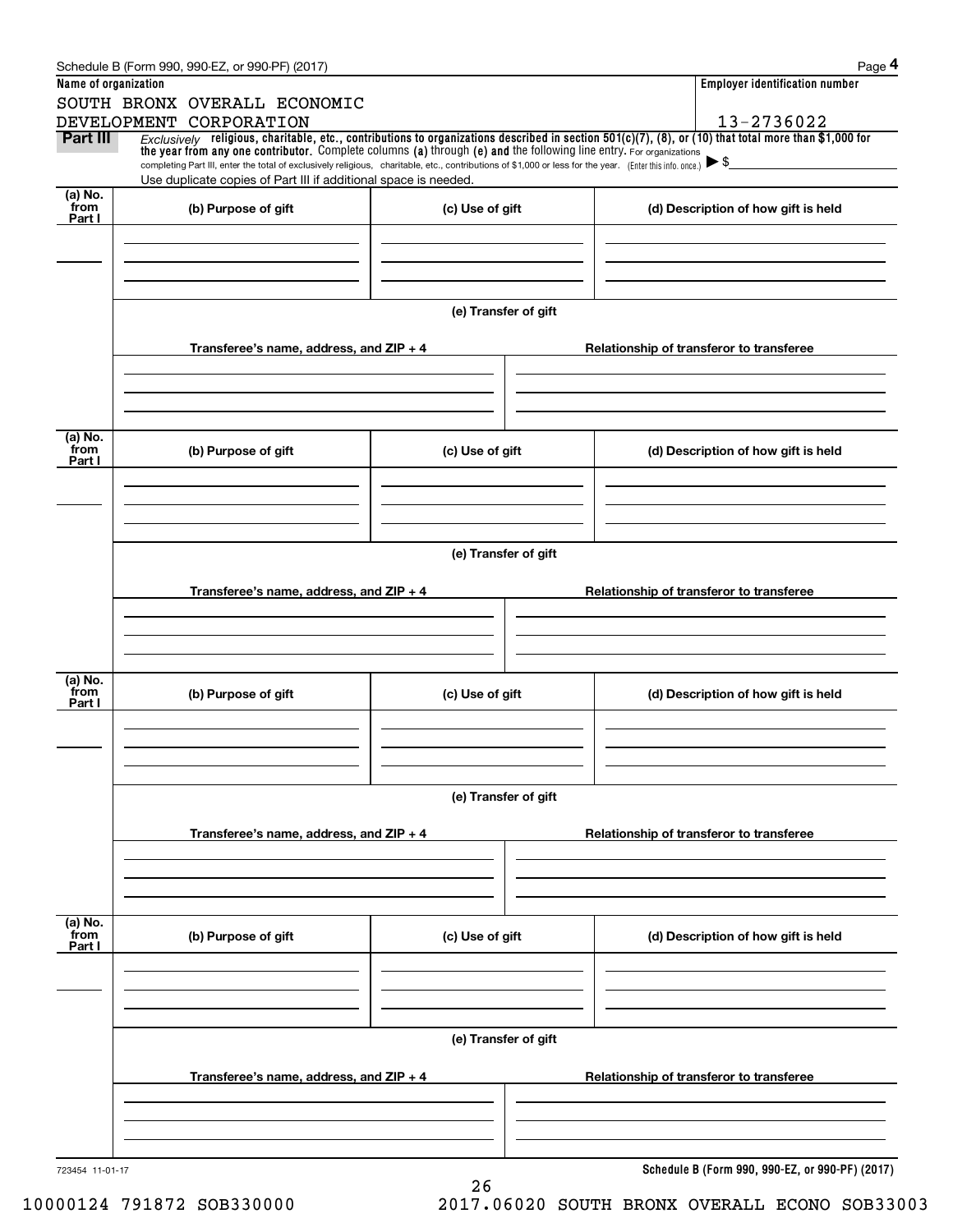|         | <b>SCHEDULE D</b>                                                                                 |                               |                                                                           |  |                     |                                                                        | <b>Supplemental Financial Statements</b>                                                                                                                                                                                       |  |                         | OMB No. 1545-0047                                                                                                                                                                                                                                                                                                   |    |
|---------|---------------------------------------------------------------------------------------------------|-------------------------------|---------------------------------------------------------------------------|--|---------------------|------------------------------------------------------------------------|--------------------------------------------------------------------------------------------------------------------------------------------------------------------------------------------------------------------------------|--|-------------------------|---------------------------------------------------------------------------------------------------------------------------------------------------------------------------------------------------------------------------------------------------------------------------------------------------------------------|----|
|         | (Form 990)                                                                                        |                               |                                                                           |  |                     |                                                                        | Complete if the organization answered "Yes" on Form 990,                                                                                                                                                                       |  |                         |                                                                                                                                                                                                                                                                                                                     |    |
|         | Department of the Treasury                                                                        |                               |                                                                           |  | Attach to Form 990. |                                                                        | Part IV, line 6, 7, 8, 9, 10, 11a, 11b, 11c, 11d, 11e, 11f, 12a, or 12b.                                                                                                                                                       |  |                         | <b>Open to Public</b><br><b>Inspection</b>                                                                                                                                                                                                                                                                          |    |
|         | Internal Revenue Service                                                                          |                               | SOUTH BRONX OVERALL ECONOMIC                                              |  |                     | Go to www.irs.gov/Form990 for instructions and the latest information. |                                                                                                                                                                                                                                |  |                         |                                                                                                                                                                                                                                                                                                                     |    |
|         | Name of the organization                                                                          |                               | DEVELOPMENT CORPORATION                                                   |  |                     |                                                                        |                                                                                                                                                                                                                                |  |                         | <b>Employer identification number</b><br>13-2736022                                                                                                                                                                                                                                                                 |    |
| Part I  |                                                                                                   |                               |                                                                           |  |                     |                                                                        | Organizations Maintaining Donor Advised Funds or Other Similar Funds or Accounts. Complete if the                                                                                                                              |  |                         |                                                                                                                                                                                                                                                                                                                     |    |
|         |                                                                                                   |                               | organization answered "Yes" on Form 990, Part IV, line 6.                 |  |                     |                                                                        |                                                                                                                                                                                                                                |  |                         |                                                                                                                                                                                                                                                                                                                     |    |
|         |                                                                                                   |                               |                                                                           |  |                     |                                                                        | (a) Donor advised funds                                                                                                                                                                                                        |  |                         | (b) Funds and other accounts                                                                                                                                                                                                                                                                                        |    |
| 1       |                                                                                                   |                               |                                                                           |  |                     |                                                                        |                                                                                                                                                                                                                                |  |                         |                                                                                                                                                                                                                                                                                                                     |    |
| 2       | Aggregate value of contributions to (during year)                                                 |                               |                                                                           |  |                     |                                                                        |                                                                                                                                                                                                                                |  |                         |                                                                                                                                                                                                                                                                                                                     |    |
| З       |                                                                                                   |                               |                                                                           |  |                     |                                                                        |                                                                                                                                                                                                                                |  |                         |                                                                                                                                                                                                                                                                                                                     |    |
| 4       |                                                                                                   |                               |                                                                           |  |                     |                                                                        | Did the organization inform all donors and donor advisors in writing that the assets held in donor advised funds                                                                                                               |  |                         |                                                                                                                                                                                                                                                                                                                     |    |
| 5       |                                                                                                   |                               |                                                                           |  |                     |                                                                        |                                                                                                                                                                                                                                |  |                         | Yes                                                                                                                                                                                                                                                                                                                 | No |
| 6       |                                                                                                   |                               |                                                                           |  |                     |                                                                        | Did the organization inform all grantees, donors, and donor advisors in writing that grant funds can be used only                                                                                                              |  |                         |                                                                                                                                                                                                                                                                                                                     |    |
|         |                                                                                                   |                               |                                                                           |  |                     |                                                                        | for charitable purposes and not for the benefit of the donor or donor advisor, or for any other purpose conferring                                                                                                             |  |                         |                                                                                                                                                                                                                                                                                                                     |    |
|         |                                                                                                   |                               |                                                                           |  |                     |                                                                        |                                                                                                                                                                                                                                |  |                         | Yes                                                                                                                                                                                                                                                                                                                 | No |
| Part II |                                                                                                   |                               |                                                                           |  |                     |                                                                        | Conservation Easements. Complete if the organization answered "Yes" on Form 990, Part IV, line 7.                                                                                                                              |  |                         |                                                                                                                                                                                                                                                                                                                     |    |
| 1       | Purpose(s) of conservation easements held by the organization (check all that apply).             |                               |                                                                           |  |                     |                                                                        |                                                                                                                                                                                                                                |  |                         |                                                                                                                                                                                                                                                                                                                     |    |
|         |                                                                                                   |                               | Preservation of land for public use (e.g., recreation or education)       |  |                     |                                                                        | Preservation of a historically important land area                                                                                                                                                                             |  |                         |                                                                                                                                                                                                                                                                                                                     |    |
|         |                                                                                                   | Protection of natural habitat |                                                                           |  |                     |                                                                        | Preservation of a certified historic structure                                                                                                                                                                                 |  |                         |                                                                                                                                                                                                                                                                                                                     |    |
|         |                                                                                                   | Preservation of open space    |                                                                           |  |                     |                                                                        |                                                                                                                                                                                                                                |  |                         |                                                                                                                                                                                                                                                                                                                     |    |
| 2       | day of the tax year.                                                                              |                               |                                                                           |  |                     |                                                                        | Complete lines 2a through 2d if the organization held a qualified conservation contribution in the form of a conservation easement on the last                                                                                 |  |                         | Held at the End of the Tax Year                                                                                                                                                                                                                                                                                     |    |
|         |                                                                                                   |                               |                                                                           |  |                     |                                                                        |                                                                                                                                                                                                                                |  | 2a                      |                                                                                                                                                                                                                                                                                                                     |    |
|         | Total acreage restricted by conservation easements                                                |                               |                                                                           |  |                     |                                                                        |                                                                                                                                                                                                                                |  | 2 <sub>b</sub>          |                                                                                                                                                                                                                                                                                                                     |    |
|         |                                                                                                   |                               |                                                                           |  |                     |                                                                        |                                                                                                                                                                                                                                |  | 2c                      |                                                                                                                                                                                                                                                                                                                     |    |
| d       |                                                                                                   |                               |                                                                           |  |                     |                                                                        | Number of conservation easements included in (c) acquired after 7/25/06, and not on a historic structure                                                                                                                       |  |                         |                                                                                                                                                                                                                                                                                                                     |    |
|         |                                                                                                   |                               |                                                                           |  |                     |                                                                        | listed in the National Register [111] increases: the National Register [11] increases: [11] increases: [11] increases: [11] increases: [11] increases: [11] increases: [11] increases: [11] increases: [11] increases: [11] in |  | 2d                      |                                                                                                                                                                                                                                                                                                                     |    |
| 3       |                                                                                                   |                               |                                                                           |  |                     |                                                                        | Number of conservation easements modified, transferred, released, extinguished, or terminated by the organization during the tax                                                                                               |  |                         |                                                                                                                                                                                                                                                                                                                     |    |
|         | $\vee$ ear                                                                                        |                               |                                                                           |  |                     |                                                                        |                                                                                                                                                                                                                                |  |                         |                                                                                                                                                                                                                                                                                                                     |    |
| 4       | Number of states where property subject to conservation easement is located $\blacktriangleright$ |                               |                                                                           |  |                     |                                                                        |                                                                                                                                                                                                                                |  |                         |                                                                                                                                                                                                                                                                                                                     |    |
| 5       | violations, and enforcement of the conservation easements it holds?                               |                               |                                                                           |  |                     |                                                                        | Does the organization have a written policy regarding the periodic monitoring, inspection, handling of                                                                                                                         |  |                         | Yes                                                                                                                                                                                                                                                                                                                 | No |
| 6       |                                                                                                   |                               |                                                                           |  |                     |                                                                        | Staff and volunteer hours devoted to monitoring, inspecting, handling of violations, and enforcing conservation easements during the year                                                                                      |  |                         |                                                                                                                                                                                                                                                                                                                     |    |
|         |                                                                                                   |                               |                                                                           |  |                     |                                                                        |                                                                                                                                                                                                                                |  |                         |                                                                                                                                                                                                                                                                                                                     |    |
| 7       |                                                                                                   |                               |                                                                           |  |                     |                                                                        | Amount of expenses incurred in monitoring, inspecting, handling of violations, and enforcing conservation easements during the year                                                                                            |  |                         |                                                                                                                                                                                                                                                                                                                     |    |
|         | $\blacktriangleright$ \$                                                                          |                               |                                                                           |  |                     |                                                                        |                                                                                                                                                                                                                                |  |                         |                                                                                                                                                                                                                                                                                                                     |    |
| 8       |                                                                                                   |                               |                                                                           |  |                     |                                                                        | Does each conservation easement reported on line 2(d) above satisfy the requirements of section 170(h)(4)(B)(i)                                                                                                                |  |                         |                                                                                                                                                                                                                                                                                                                     |    |
|         |                                                                                                   |                               |                                                                           |  |                     |                                                                        |                                                                                                                                                                                                                                |  |                         | Yes                                                                                                                                                                                                                                                                                                                 | No |
| 9       |                                                                                                   |                               |                                                                           |  |                     |                                                                        | In Part XIII, describe how the organization reports conservation easements in its revenue and expense statement, and balance sheet, and                                                                                        |  |                         |                                                                                                                                                                                                                                                                                                                     |    |
|         |                                                                                                   |                               |                                                                           |  |                     |                                                                        | include, if applicable, the text of the footnote to the organization's financial statements that describes the organization's accounting for                                                                                   |  |                         |                                                                                                                                                                                                                                                                                                                     |    |
|         | conservation easements.<br>Part III                                                               |                               |                                                                           |  |                     |                                                                        | Organizations Maintaining Collections of Art, Historical Treasures, or Other Similar Assets.                                                                                                                                   |  |                         |                                                                                                                                                                                                                                                                                                                     |    |
|         |                                                                                                   |                               | Complete if the organization answered "Yes" on Form 990, Part IV, line 8. |  |                     |                                                                        |                                                                                                                                                                                                                                |  |                         |                                                                                                                                                                                                                                                                                                                     |    |
|         |                                                                                                   |                               |                                                                           |  |                     |                                                                        | 1a If the organization elected, as permitted under SFAS 116 (ASC 958), not to report in its revenue statement and balance sheet works of art,                                                                                  |  |                         |                                                                                                                                                                                                                                                                                                                     |    |
|         |                                                                                                   |                               |                                                                           |  |                     |                                                                        | historical treasures, or other similar assets held for public exhibition, education, or research in furtherance of public service, provide, in Part XIII,                                                                      |  |                         |                                                                                                                                                                                                                                                                                                                     |    |
|         | the text of the footnote to its financial statements that describes these items.                  |                               |                                                                           |  |                     |                                                                        |                                                                                                                                                                                                                                |  |                         |                                                                                                                                                                                                                                                                                                                     |    |
| b       |                                                                                                   |                               |                                                                           |  |                     |                                                                        | If the organization elected, as permitted under SFAS 116 (ASC 958), to report in its revenue statement and balance sheet works of art, historical                                                                              |  |                         |                                                                                                                                                                                                                                                                                                                     |    |
|         |                                                                                                   |                               |                                                                           |  |                     |                                                                        | treasures, or other similar assets held for public exhibition, education, or research in furtherance of public service, provide the following amounts                                                                          |  |                         |                                                                                                                                                                                                                                                                                                                     |    |
|         | relating to these items:                                                                          |                               |                                                                           |  |                     |                                                                        |                                                                                                                                                                                                                                |  |                         |                                                                                                                                                                                                                                                                                                                     |    |
|         |                                                                                                   |                               |                                                                           |  |                     |                                                                        |                                                                                                                                                                                                                                |  |                         | $\frac{1}{2}$ $\frac{1}{2}$ $\frac{1}{2}$ $\frac{1}{2}$ $\frac{1}{2}$ $\frac{1}{2}$ $\frac{1}{2}$ $\frac{1}{2}$ $\frac{1}{2}$ $\frac{1}{2}$ $\frac{1}{2}$ $\frac{1}{2}$ $\frac{1}{2}$ $\frac{1}{2}$ $\frac{1}{2}$ $\frac{1}{2}$ $\frac{1}{2}$ $\frac{1}{2}$ $\frac{1}{2}$ $\frac{1}{2}$ $\frac{1}{2}$ $\frac{1}{2}$ |    |
| 2       | (ii) Assets included in Form 990, Part X                                                          |                               |                                                                           |  |                     |                                                                        | If the organization received or held works of art, historical treasures, or other similar assets for financial gain, provide                                                                                                   |  |                         | $\triangleright$ \$                                                                                                                                                                                                                                                                                                 |    |
|         | the following amounts required to be reported under SFAS 116 (ASC 958) relating to these items:   |                               |                                                                           |  |                     |                                                                        |                                                                                                                                                                                                                                |  |                         |                                                                                                                                                                                                                                                                                                                     |    |
| а       |                                                                                                   |                               |                                                                           |  |                     |                                                                        |                                                                                                                                                                                                                                |  | \$<br>▶                 |                                                                                                                                                                                                                                                                                                                     |    |
|         |                                                                                                   |                               |                                                                           |  |                     |                                                                        |                                                                                                                                                                                                                                |  | $\blacktriangleright$ s |                                                                                                                                                                                                                                                                                                                     |    |
|         | LHA For Paperwork Reduction Act Notice, see the Instructions for Form 990.                        |                               |                                                                           |  |                     |                                                                        |                                                                                                                                                                                                                                |  |                         | Schedule D (Form 990) 2017                                                                                                                                                                                                                                                                                          |    |
|         | 732051 10-09-17                                                                                   |                               |                                                                           |  | 27                  |                                                                        |                                                                                                                                                                                                                                |  |                         |                                                                                                                                                                                                                                                                                                                     |    |

| $\mathbf 1$ | 7 |  |  | <b>NENCA</b> |  |
|-------------|---|--|--|--------------|--|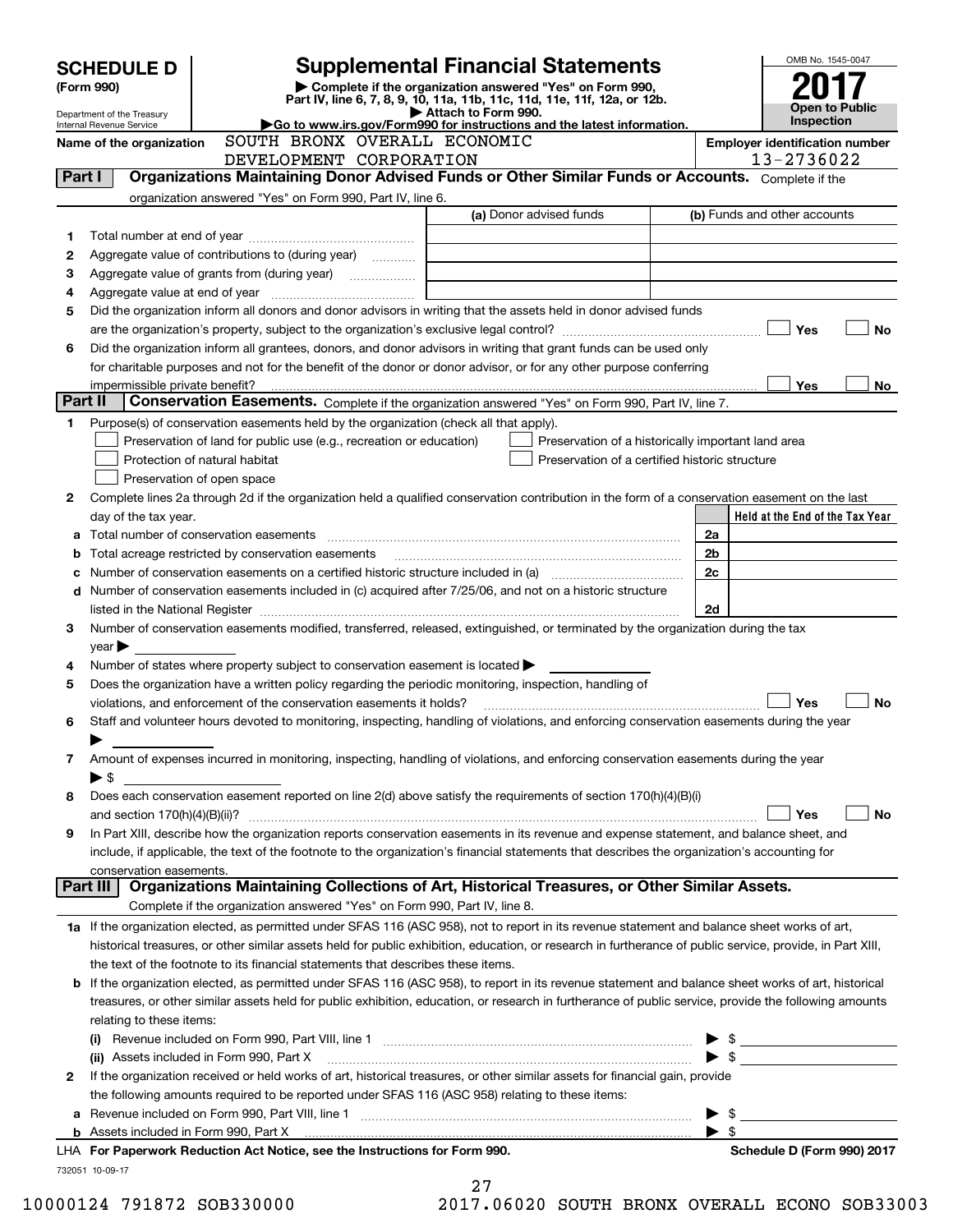|               |                                                                                                                                                                                                                                | SOUTH BRONX OVERALL ECONOMIC            |   |                |                                                                                                                                                                                                                               |                         |                                              |                       |
|---------------|--------------------------------------------------------------------------------------------------------------------------------------------------------------------------------------------------------------------------------|-----------------------------------------|---|----------------|-------------------------------------------------------------------------------------------------------------------------------------------------------------------------------------------------------------------------------|-------------------------|----------------------------------------------|-----------------------|
|               | Schedule D (Form 990) 2017                                                                                                                                                                                                     | DEVELOPMENT CORPORATION                 |   |                |                                                                                                                                                                                                                               |                         | 13-2736022 Page 2                            |                       |
|               | Organizations Maintaining Collections of Art, Historical Treasures, or Other Similar Assets (continued)<br>Part III                                                                                                            |                                         |   |                |                                                                                                                                                                                                                               |                         |                                              |                       |
| 3             | Using the organization's acquisition, accession, and other records, check any of the following that are a significant use of its collection items                                                                              |                                         |   |                |                                                                                                                                                                                                                               |                         |                                              |                       |
|               | (check all that apply):                                                                                                                                                                                                        |                                         |   |                |                                                                                                                                                                                                                               |                         |                                              |                       |
| a             | Public exhibition                                                                                                                                                                                                              | d                                       |   |                | Loan or exchange programs                                                                                                                                                                                                     |                         |                                              |                       |
| b             | Scholarly research                                                                                                                                                                                                             | е                                       |   |                | Other and the contract of the contract of the contract of the contract of the contract of the contract of the contract of the contract of the contract of the contract of the contract of the contract of the contract of the |                         |                                              |                       |
| c             | Preservation for future generations                                                                                                                                                                                            |                                         |   |                |                                                                                                                                                                                                                               |                         |                                              |                       |
| 4             | Provide a description of the organization's collections and explain how they further the organization's exempt purpose in Part XIII.                                                                                           |                                         |   |                |                                                                                                                                                                                                                               |                         |                                              |                       |
| 5             | During the year, did the organization solicit or receive donations of art, historical treasures, or other similar assets                                                                                                       |                                         |   |                |                                                                                                                                                                                                                               |                         |                                              |                       |
|               |                                                                                                                                                                                                                                |                                         |   |                |                                                                                                                                                                                                                               |                         | Yes                                          | No                    |
|               | Part IV<br>Escrow and Custodial Arrangements. Complete if the organization answered "Yes" on Form 990, Part IV, line 9, or                                                                                                     |                                         |   |                |                                                                                                                                                                                                                               |                         |                                              |                       |
|               | reported an amount on Form 990, Part X, line 21.                                                                                                                                                                               |                                         |   |                |                                                                                                                                                                                                                               |                         |                                              |                       |
|               | 1a Is the organization an agent, trustee, custodian or other intermediary for contributions or other assets not included                                                                                                       |                                         |   |                |                                                                                                                                                                                                                               |                         |                                              |                       |
|               | on Form 990, Part X? [11] matter and the contract of the contract of the contract of the contract of the contract of the contract of the contract of the contract of the contract of the contract of the contract of the contr |                                         |   |                |                                                                                                                                                                                                                               |                         | Yes                                          | No                    |
|               | b If "Yes," explain the arrangement in Part XIII and complete the following table:                                                                                                                                             |                                         |   |                |                                                                                                                                                                                                                               |                         |                                              |                       |
|               |                                                                                                                                                                                                                                |                                         |   |                |                                                                                                                                                                                                                               |                         | Amount                                       |                       |
|               |                                                                                                                                                                                                                                |                                         |   |                |                                                                                                                                                                                                                               | 1c                      |                                              |                       |
| c             | Beginning balance measurements are all the contract of the contract of the contract of the contract of the contract of the contract of the contract of the contract of the contract of the contract of the contract of the con |                                         |   |                |                                                                                                                                                                                                                               | 1d                      |                                              |                       |
|               |                                                                                                                                                                                                                                |                                         |   |                |                                                                                                                                                                                                                               |                         |                                              |                       |
| е             | Distributions during the year manufactured and continuum control of the year manufactured and continuum control of the year manufactured and control of the year manufactured and control of the year manufactured and control |                                         |   |                |                                                                                                                                                                                                                               | 1e                      |                                              |                       |
|               |                                                                                                                                                                                                                                |                                         |   |                |                                                                                                                                                                                                                               | 1f                      |                                              | $\boxed{\text{X}}$ No |
|               | 2a Did the organization include an amount on Form 990, Part X, line 21, for escrow or custodial account liability?                                                                                                             |                                         |   |                |                                                                                                                                                                                                                               |                         | <b>Yes</b>                                   |                       |
| <b>Part V</b> | b If "Yes," explain the arrangement in Part XIII. Check here if the explanation has been provided on Part XIII                                                                                                                 |                                         |   |                |                                                                                                                                                                                                                               |                         |                                              |                       |
|               | Endowment Funds. Complete if the organization answered "Yes" on Form 990, Part IV, line 10.                                                                                                                                    |                                         |   |                |                                                                                                                                                                                                                               |                         |                                              |                       |
|               |                                                                                                                                                                                                                                | (a) Current year                        |   | (b) Prior year | (c) Two years back                                                                                                                                                                                                            |                         | (d) Three years back $ $ (e) Four years back |                       |
|               | 1a Beginning of year balance                                                                                                                                                                                                   |                                         |   |                |                                                                                                                                                                                                                               |                         |                                              |                       |
| b             |                                                                                                                                                                                                                                |                                         |   |                |                                                                                                                                                                                                                               |                         |                                              |                       |
|               | Net investment earnings, gains, and losses                                                                                                                                                                                     |                                         |   |                |                                                                                                                                                                                                                               |                         |                                              |                       |
| d             | Grants or scholarships                                                                                                                                                                                                         |                                         |   |                |                                                                                                                                                                                                                               |                         |                                              |                       |
|               | <b>e</b> Other expenditures for facilities                                                                                                                                                                                     |                                         |   |                |                                                                                                                                                                                                                               |                         |                                              |                       |
|               | and programs                                                                                                                                                                                                                   |                                         |   |                |                                                                                                                                                                                                                               |                         |                                              |                       |
| Ť.            |                                                                                                                                                                                                                                |                                         |   |                |                                                                                                                                                                                                                               |                         |                                              |                       |
| g             | End of year balance                                                                                                                                                                                                            |                                         |   |                |                                                                                                                                                                                                                               |                         |                                              |                       |
| 2             | Provide the estimated percentage of the current year end balance (line 1g, column (a)) held as:                                                                                                                                |                                         |   |                |                                                                                                                                                                                                                               |                         |                                              |                       |
| a             | Board designated or quasi-endowment >                                                                                                                                                                                          |                                         | % |                |                                                                                                                                                                                                                               |                         |                                              |                       |
| b             | Permanent endowment >                                                                                                                                                                                                          | %                                       |   |                |                                                                                                                                                                                                                               |                         |                                              |                       |
| c             | Temporarily restricted endowment                                                                                                                                                                                               | %                                       |   |                |                                                                                                                                                                                                                               |                         |                                              |                       |
|               | The percentages on lines 2a, 2b, and 2c should equal 100%.                                                                                                                                                                     |                                         |   |                |                                                                                                                                                                                                                               |                         |                                              |                       |
|               | 3a Are there endowment funds not in the possession of the organization that are held and administered for the organization                                                                                                     |                                         |   |                |                                                                                                                                                                                                                               |                         |                                              |                       |
|               | by:                                                                                                                                                                                                                            |                                         |   |                |                                                                                                                                                                                                                               |                         |                                              | Yes<br>No             |
|               | (i)                                                                                                                                                                                                                            |                                         |   |                |                                                                                                                                                                                                                               |                         | 3a(i)                                        |                       |
|               | related organizations<br>(ii)                                                                                                                                                                                                  |                                         |   |                |                                                                                                                                                                                                                               |                         | 3a(ii)                                       |                       |
|               |                                                                                                                                                                                                                                |                                         |   |                |                                                                                                                                                                                                                               |                         | 3b                                           |                       |
| 4             | Describe in Part XIII the intended uses of the organization's endowment funds.                                                                                                                                                 |                                         |   |                |                                                                                                                                                                                                                               |                         |                                              |                       |
|               | Land, Buildings, and Equipment.<br><b>Part VI</b>                                                                                                                                                                              |                                         |   |                |                                                                                                                                                                                                                               |                         |                                              |                       |
|               | Complete if the organization answered "Yes" on Form 990, Part IV, line 11a. See Form 990, Part X, line 10.                                                                                                                     |                                         |   |                |                                                                                                                                                                                                                               |                         |                                              |                       |
|               |                                                                                                                                                                                                                                |                                         |   |                | (b) Cost or other                                                                                                                                                                                                             | (c) Accumulated         |                                              |                       |
|               | Description of property                                                                                                                                                                                                        | (a) Cost or other<br>basis (investment) |   |                | basis (other)                                                                                                                                                                                                                 | depreciation            | (d) Book value                               |                       |
|               |                                                                                                                                                                                                                                |                                         |   |                | 133,345.                                                                                                                                                                                                                      |                         |                                              | 133,345.              |
|               |                                                                                                                                                                                                                                |                                         |   |                |                                                                                                                                                                                                                               |                         |                                              |                       |
|               |                                                                                                                                                                                                                                |                                         |   |                | 7,393,727.                                                                                                                                                                                                                    | 5, 106, 185.            | 2,287,542.                                   |                       |
|               |                                                                                                                                                                                                                                |                                         |   |                | 12,350.                                                                                                                                                                                                                       | 7,834.                  |                                              | 4,516.                |
|               |                                                                                                                                                                                                                                |                                         |   |                | 625,614.                                                                                                                                                                                                                      | $\overline{552, 765}$ . |                                              | 72,849.               |
|               |                                                                                                                                                                                                                                |                                         |   |                |                                                                                                                                                                                                                               |                         |                                              |                       |
|               |                                                                                                                                                                                                                                |                                         |   |                |                                                                                                                                                                                                                               |                         | 2,498,252.                                   |                       |

**Schedule D (Form 990) 2017**

732052 10-09-17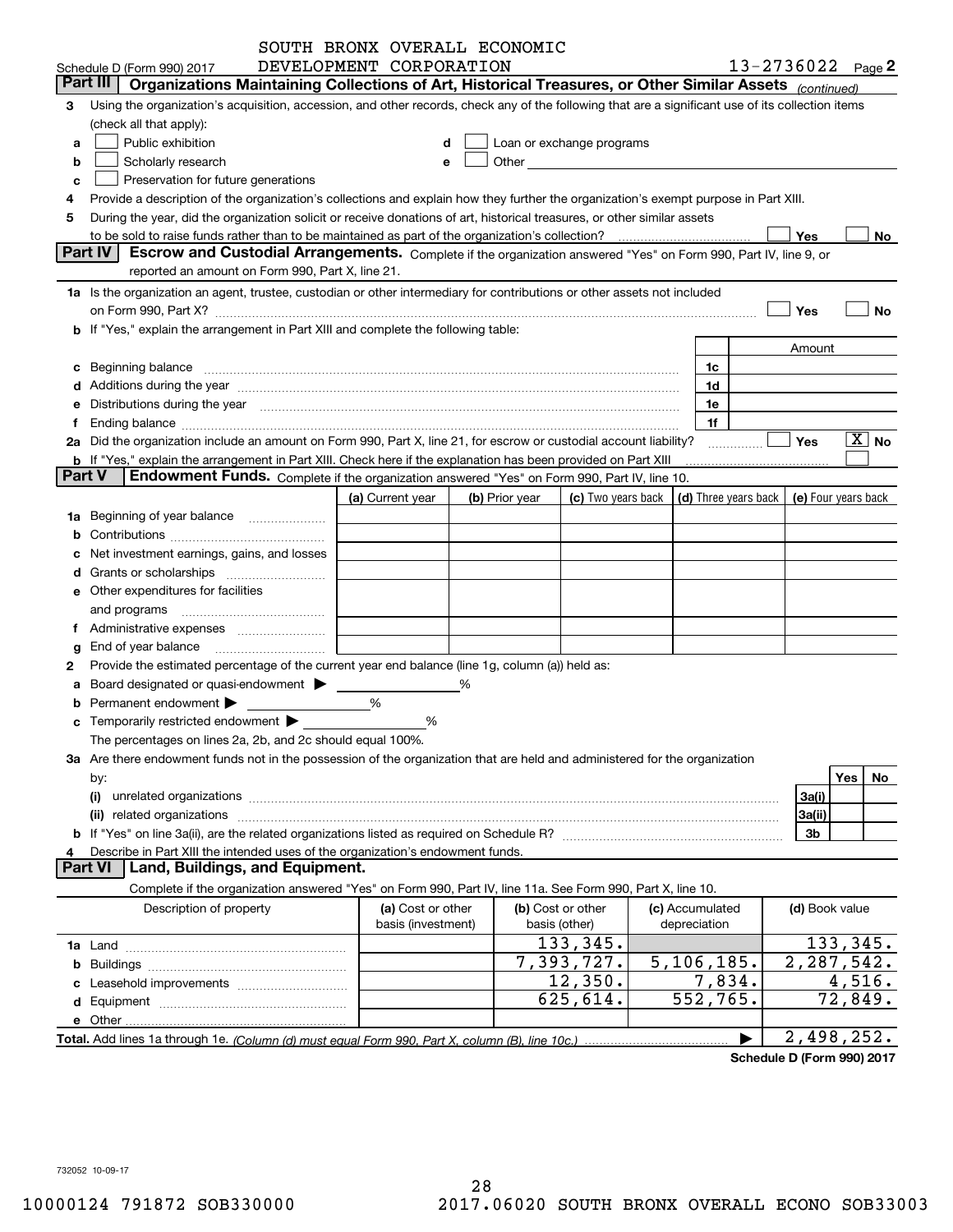|  | יט מאטמע וונטט   |  |
|--|------------------|--|
|  | $\sum_{i=1}^{n}$ |  |

| DEVELOPMENT CORPORATION<br>Schedule D (Form 990) 2017                                                             |                 |                                                           | 13-2736022<br>$Page$ <sup>3</sup> |
|-------------------------------------------------------------------------------------------------------------------|-----------------|-----------------------------------------------------------|-----------------------------------|
| <b>Part VII</b> Investments - Other Securities.                                                                   |                 |                                                           |                                   |
| Complete if the organization answered "Yes" on Form 990, Part IV, line 11b. See Form 990, Part X, line 12.        |                 |                                                           |                                   |
| (a) Description of security or category (including name of security)                                              | (b) Book value  | (c) Method of valuation: Cost or end-of-year market value |                                   |
|                                                                                                                   |                 |                                                           |                                   |
|                                                                                                                   |                 |                                                           |                                   |
| (3) Other                                                                                                         |                 |                                                           |                                   |
| (A)                                                                                                               |                 |                                                           |                                   |
| (B)                                                                                                               |                 |                                                           |                                   |
| (C)                                                                                                               |                 |                                                           |                                   |
| (D)                                                                                                               |                 |                                                           |                                   |
| (E)                                                                                                               |                 |                                                           |                                   |
| (F)                                                                                                               |                 |                                                           |                                   |
| (G)                                                                                                               |                 |                                                           |                                   |
| (H)                                                                                                               |                 |                                                           |                                   |
| Total. (Col. (b) must equal Form 990, Part X, col. (B) line 12.) $\blacktriangleright$                            |                 |                                                           |                                   |
| Part VIII Investments - Program Related.                                                                          |                 |                                                           |                                   |
| Complete if the organization answered "Yes" on Form 990, Part IV, line 11c. See Form 990, Part X, line 13.        |                 |                                                           |                                   |
| (a) Description of investment                                                                                     | (b) Book value  | (c) Method of valuation: Cost or end-of-year market value |                                   |
| (1)                                                                                                               |                 |                                                           |                                   |
| (2)                                                                                                               |                 |                                                           |                                   |
| (3)                                                                                                               |                 |                                                           |                                   |
| (4)                                                                                                               |                 |                                                           |                                   |
| (5)                                                                                                               |                 |                                                           |                                   |
| (6)                                                                                                               |                 |                                                           |                                   |
| (7)                                                                                                               |                 |                                                           |                                   |
| (8)                                                                                                               |                 |                                                           |                                   |
| (9)                                                                                                               |                 |                                                           |                                   |
| Total. (Col. (b) must equal Form 990, Part X, col. (B) line 13.) $\blacktriangleright$                            |                 |                                                           |                                   |
| <b>Other Assets.</b><br><b>Part IX</b>                                                                            |                 |                                                           |                                   |
| Complete if the organization answered "Yes" on Form 990, Part IV, line 11d. See Form 990, Part X, line 15.        |                 |                                                           |                                   |
|                                                                                                                   | (a) Description |                                                           | (b) Book value                    |
| SECURITY DEPOSITS<br>(1)                                                                                          |                 |                                                           | 45, 140.                          |
| RESTRICTED CASH<br>(2)                                                                                            |                 |                                                           | 25,324.                           |
| DEVELOPER FEES RECEIVABLE<br>(3)                                                                                  |                 |                                                           | 859,755.                          |
| DUE FROM AFFILIATES<br>(4)                                                                                        |                 |                                                           | 1,088,198.                        |
| STRAIGHT LINE RENTS RECEIVABLE<br>(5)                                                                             |                 |                                                           | 11,039.                           |
| (6)                                                                                                               |                 |                                                           |                                   |
| (7)                                                                                                               |                 |                                                           |                                   |
| (8)                                                                                                               |                 |                                                           |                                   |
| (9)                                                                                                               |                 |                                                           |                                   |
| Total. (Column (b) must equal Form 990. Part X, col. (B) line 15.)                                                |                 |                                                           | 2,029,456.                        |
| <b>Other Liabilities.</b><br><b>Part X</b>                                                                        |                 |                                                           |                                   |
| Complete if the organization answered "Yes" on Form 990, Part IV, line 11e or 11f. See Form 990, Part X, line 25. |                 |                                                           |                                   |
| (a) Description of liability<br>1.                                                                                |                 | (b) Book value                                            |                                   |
| (1)<br>Federal income taxes                                                                                       |                 |                                                           |                                   |
| ADVANCE FROM GOVERNMENT AGENCIES<br>(2)                                                                           |                 | 547,123.                                                  |                                   |
| SECURITY DEPOSITS<br>(3)                                                                                          |                 | 46,124.                                                   |                                   |
| OTHER PROGRAM LIABILITIES<br>(4)                                                                                  |                 | 126,725.                                                  |                                   |
| (5)                                                                                                               |                 |                                                           |                                   |
|                                                                                                                   |                 |                                                           |                                   |
| (6)                                                                                                               |                 |                                                           |                                   |
|                                                                                                                   |                 |                                                           |                                   |
| (7)                                                                                                               |                 |                                                           |                                   |
| (8)                                                                                                               |                 |                                                           |                                   |
| (9)<br>Total. (Column (b) must equal Form 990, Part X, col. (B) line 25.)                                         |                 | 719,972.                                                  |                                   |

organization's liability for uncertain tax positions under FIN 48 (ASC 740). Check here if the text of the footnote has been provided in Part XIII  $\Box$ 

**Schedule D (Form 990) 2017**

732053 10-09-17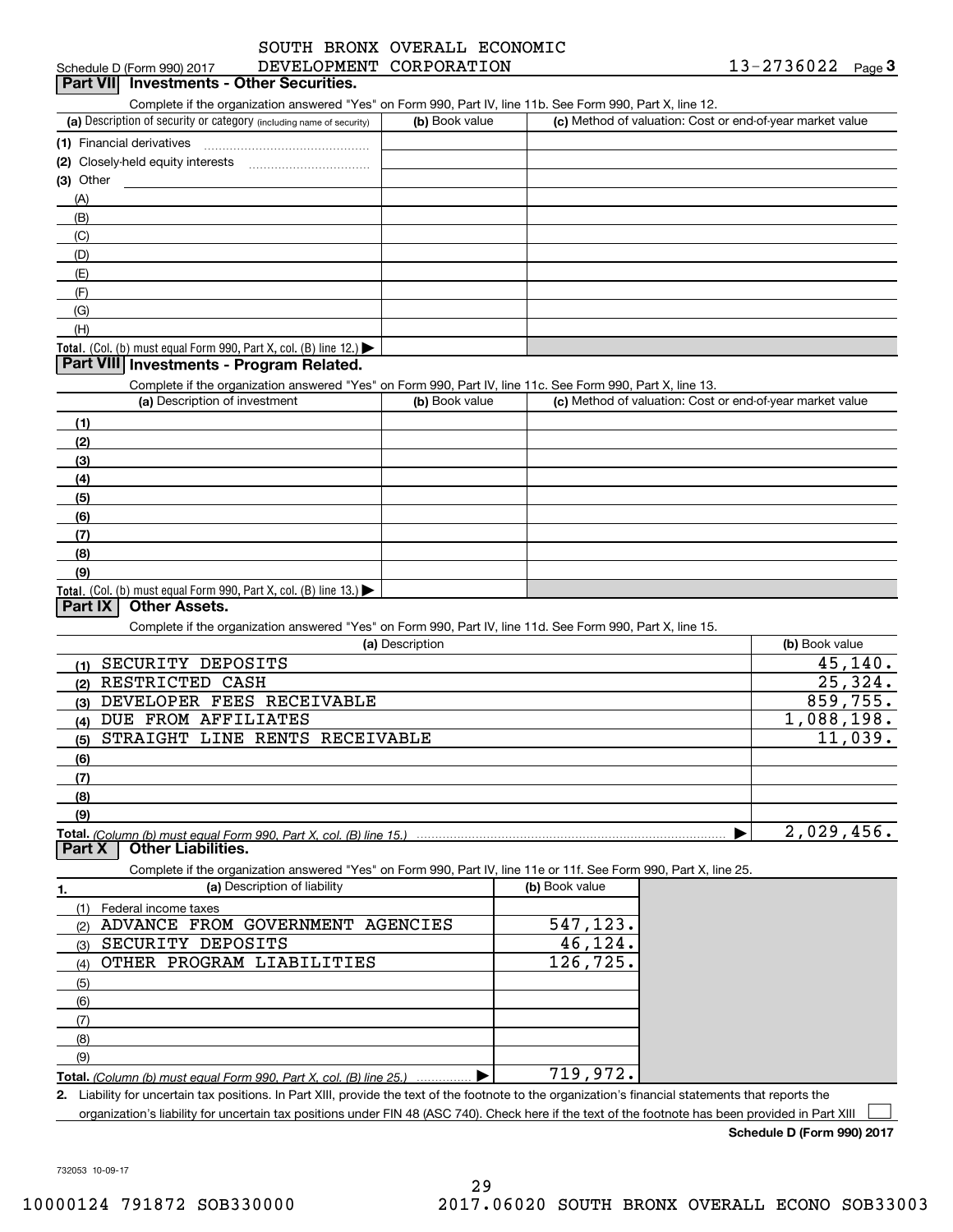|    | SOUTH BRONX OVERALL ECONOMIC                                                                                                                                                                                                         |                |                   |
|----|--------------------------------------------------------------------------------------------------------------------------------------------------------------------------------------------------------------------------------------|----------------|-------------------|
|    | DEVELOPMENT CORPORATION<br>Schedule D (Form 990) 2017                                                                                                                                                                                |                | 13-2736022 Page 4 |
|    | <b>Part XI</b><br>Reconciliation of Revenue per Audited Financial Statements With Revenue per Return.                                                                                                                                |                |                   |
|    | Complete if the organization answered "Yes" on Form 990, Part IV, line 12a.                                                                                                                                                          |                |                   |
| 1  | Total revenue, gains, and other support per audited financial statements                                                                                                                                                             |                | $\blacksquare$    |
| 2  | Amounts included on line 1 but not on Form 990, Part VIII, line 12:                                                                                                                                                                  |                |                   |
| a  | Net unrealized gains (losses) on investments [11] matter contracts and the unrealized gains (losses) on investments                                                                                                                  | 2a             |                   |
| b  |                                                                                                                                                                                                                                      | 2 <sub>b</sub> |                   |
|    | Recoveries of prior year grants entertainment control of the state of prior year grants                                                                                                                                              | 2c             |                   |
| d  | Other (Describe in Part XIII.) <b>Construction Contract Construction</b> Chern Construction Construction Construction                                                                                                                | 2d             |                   |
| е  | Add lines 2a through 2d                                                                                                                                                                                                              |                | <b>2e</b>         |
| 3  |                                                                                                                                                                                                                                      |                | 3                 |
| 4  | Amounts included on Form 990, Part VIII, line 12, but not on line 1:                                                                                                                                                                 |                |                   |
| a  | Investment expenses not included on Form 990, Part VIII, line 7b [1000000000000000000000000000000000                                                                                                                                 | 4a             |                   |
| b  | Other (Describe in Part XIII.) <b>Construction Contract Construction</b> Chern Construction Construction Construction                                                                                                                |                |                   |
|    | Add lines 4a and 4b                                                                                                                                                                                                                  |                | 4с                |
| 5  |                                                                                                                                                                                                                                      |                | 5                 |
|    | Part XII   Reconciliation of Expenses per Audited Financial Statements With Expenses per Return.                                                                                                                                     |                |                   |
|    | Complete if the organization answered "Yes" on Form 990, Part IV, line 12a.                                                                                                                                                          |                |                   |
| 1  |                                                                                                                                                                                                                                      |                | $\mathbf{1}$      |
| 2  | Amounts included on line 1 but not on Form 990, Part IX, line 25:                                                                                                                                                                    |                |                   |
|    |                                                                                                                                                                                                                                      | 2a             |                   |
|    |                                                                                                                                                                                                                                      | 2 <sub>b</sub> |                   |
| C. |                                                                                                                                                                                                                                      | 2c             |                   |
| d  |                                                                                                                                                                                                                                      | 2d             |                   |
| е  | Add lines 2a through 2d <b>contained a contained a contained a contained a contained a contained a contained a contained a contact a contact a contact a contact a contact a contact a contact a contact a contact a contact a c</b> |                | <b>2e</b>         |
| 3  |                                                                                                                                                                                                                                      |                | 3                 |
| 4  | Amounts included on Form 990, Part IX, line 25, but not on line 1:                                                                                                                                                                   |                |                   |
|    |                                                                                                                                                                                                                                      | 4a ∣           |                   |
| b  | Other (Describe in Part XIII.)                                                                                                                                                                                                       | 4 <sub>b</sub> |                   |
|    | c Add lines 4a and 4b                                                                                                                                                                                                                |                | 4c                |
|    |                                                                                                                                                                                                                                      |                | 5                 |
|    | Part XIII Supplemental Information.                                                                                                                                                                                                  |                |                   |

Provide the descriptions required for Part II, lines 3, 5, and 9; Part III, lines 1a and 4; Part IV, lines 1b and 2b; Part V, line 4; Part X, line 2; Part XI, lines 2d and 4b; and Part XII, lines 2d and 4b. Also complete this part to provide any additional information.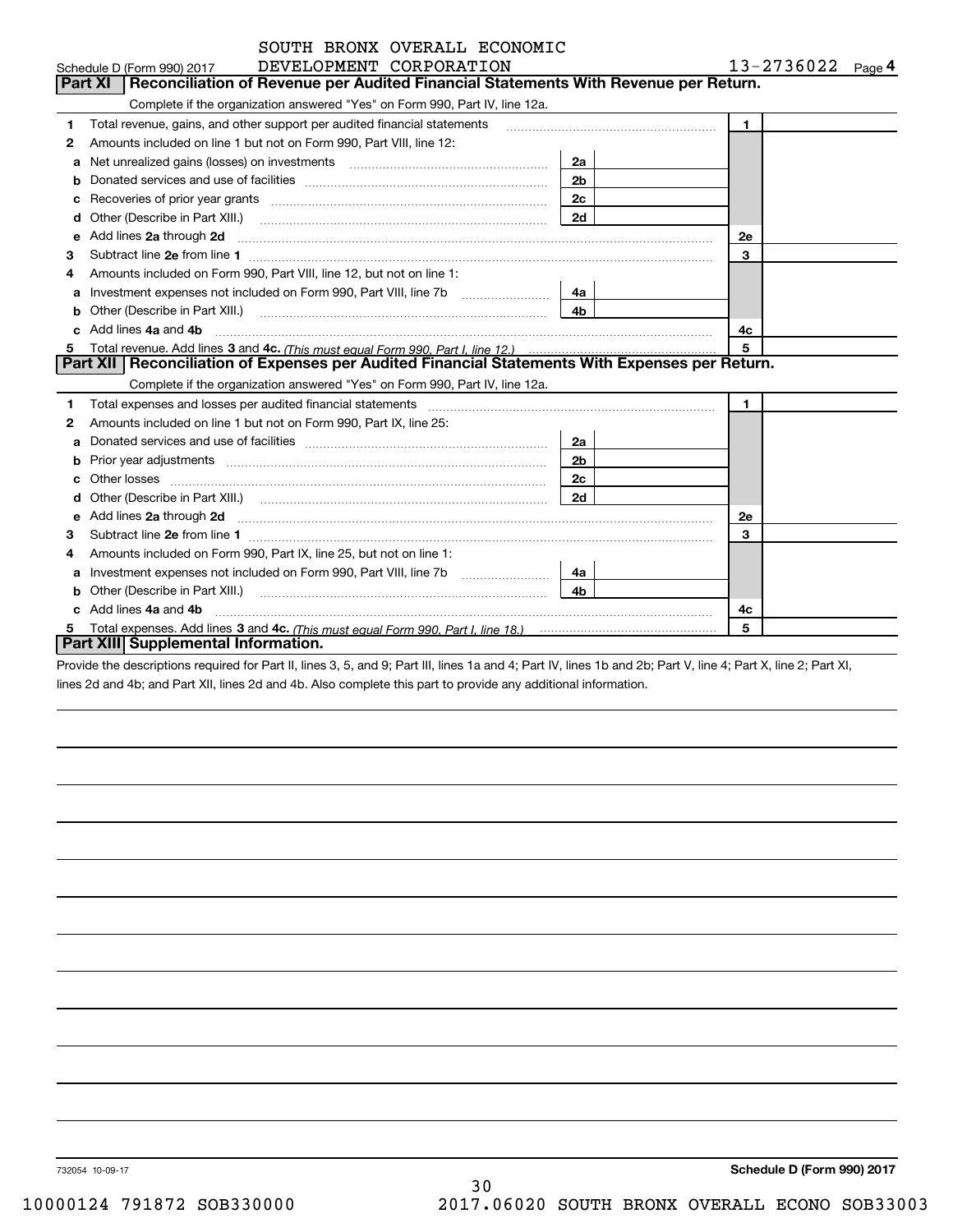| <b>SCHEDULE G</b>                                            |                                                                  | <b>Supplemental Information Regarding Fundraising or Gaming Activities</b>                                                                                                                                                                |                                             |    |                                                                                                         |  |                                   | OMB No. 1545-0047                     |  |
|--------------------------------------------------------------|------------------------------------------------------------------|-------------------------------------------------------------------------------------------------------------------------------------------------------------------------------------------------------------------------------------------|---------------------------------------------|----|---------------------------------------------------------------------------------------------------------|--|-----------------------------------|---------------------------------------|--|
| (Form 990 or 990-EZ)                                         |                                                                  | Complete if the organization answered "Yes" on Form 990, Part IV, line 17, 18, or 19, or if the                                                                                                                                           |                                             |    |                                                                                                         |  |                                   | 2017                                  |  |
| Department of the Treasury                                   | organization entered more than \$15,000 on Form 990-EZ, line 6a. |                                                                                                                                                                                                                                           |                                             |    |                                                                                                         |  |                                   | <b>Open to Public</b>                 |  |
| Internal Revenue Service                                     |                                                                  | Attach to Form 990 or Form 990-EZ.<br>Inspection<br>Go to www.irs.gov/Form990 for the latest instructions.                                                                                                                                |                                             |    |                                                                                                         |  |                                   |                                       |  |
| Name of the organization                                     |                                                                  | SOUTH BRONX OVERALL ECONOMIC                                                                                                                                                                                                              |                                             |    |                                                                                                         |  |                                   | <b>Employer identification number</b> |  |
| Part I                                                       |                                                                  | DEVELOPMENT CORPORATION<br>Fundraising Activities. Complete if the organization answered "Yes" on Form 990, Part IV, line 17. Form 990-EZ filers are not                                                                                  |                                             |    |                                                                                                         |  | 13-2736022                        |                                       |  |
|                                                              | required to complete this part.                                  |                                                                                                                                                                                                                                           |                                             |    |                                                                                                         |  |                                   |                                       |  |
|                                                              |                                                                  | 1 Indicate whether the organization raised funds through any of the following activities. Check all that apply.                                                                                                                           |                                             |    |                                                                                                         |  |                                   |                                       |  |
| X.<br>Mail solicitations<br>a<br>  X  <br>b                  | Internet and email solicitations                                 | f                                                                                                                                                                                                                                         |                                             |    | $\mathbf{e} \mid \mathbf{X}$ Solicitation of non-government grants<br>Solicitation of government grants |  |                                   |                                       |  |
| X  <br>Phone solicitations<br>c                              |                                                                  | $\overline{X}$ Special fundraising events<br>g l                                                                                                                                                                                          |                                             |    |                                                                                                         |  |                                   |                                       |  |
| $\boxed{\textbf{X}}$ In-person solicitations<br>d            |                                                                  |                                                                                                                                                                                                                                           |                                             |    |                                                                                                         |  |                                   |                                       |  |
|                                                              |                                                                  | 2 a Did the organization have a written or oral agreement with any individual (including officers, directors, trustees, or<br>key employees listed in Form 990, Part VII) or entity in connection with professional fundraising services? |                                             |    |                                                                                                         |  | Yes                               | $\overline{X}$ No                     |  |
|                                                              |                                                                  | <b>b</b> If "Yes," list the 10 highest paid individuals or entities (fundraisers) pursuant to agreements under which the fundraiser is to be                                                                                              |                                             |    |                                                                                                         |  |                                   |                                       |  |
| compensated at least \$5,000 by the organization.            |                                                                  |                                                                                                                                                                                                                                           |                                             |    |                                                                                                         |  |                                   |                                       |  |
|                                                              |                                                                  |                                                                                                                                                                                                                                           | (iii) Did                                   |    |                                                                                                         |  | (v) Amount paid                   | (vi) Amount paid                      |  |
| (i) Name and address of individual<br>or entity (fundraiser) |                                                                  | (ii) Activity                                                                                                                                                                                                                             | fundraiser<br>have custody<br>or control of |    | (iv) Gross receipts<br>from activity                                                                    |  | to (or retained by)<br>fundraiser | to (or retained by)<br>organization   |  |
|                                                              |                                                                  |                                                                                                                                                                                                                                           | contributions?                              |    |                                                                                                         |  | listed in col. (i)                |                                       |  |
|                                                              |                                                                  |                                                                                                                                                                                                                                           | Yes                                         | No |                                                                                                         |  |                                   |                                       |  |
|                                                              |                                                                  |                                                                                                                                                                                                                                           |                                             |    |                                                                                                         |  |                                   |                                       |  |
|                                                              |                                                                  |                                                                                                                                                                                                                                           |                                             |    |                                                                                                         |  |                                   |                                       |  |
|                                                              |                                                                  |                                                                                                                                                                                                                                           |                                             |    |                                                                                                         |  |                                   |                                       |  |
|                                                              |                                                                  |                                                                                                                                                                                                                                           |                                             |    |                                                                                                         |  |                                   |                                       |  |
|                                                              |                                                                  |                                                                                                                                                                                                                                           |                                             |    |                                                                                                         |  |                                   |                                       |  |
|                                                              |                                                                  |                                                                                                                                                                                                                                           |                                             |    |                                                                                                         |  |                                   |                                       |  |
|                                                              |                                                                  |                                                                                                                                                                                                                                           |                                             |    |                                                                                                         |  |                                   |                                       |  |
|                                                              |                                                                  |                                                                                                                                                                                                                                           |                                             |    |                                                                                                         |  |                                   |                                       |  |
|                                                              |                                                                  |                                                                                                                                                                                                                                           |                                             |    |                                                                                                         |  |                                   |                                       |  |
|                                                              |                                                                  |                                                                                                                                                                                                                                           |                                             |    |                                                                                                         |  |                                   |                                       |  |
|                                                              |                                                                  |                                                                                                                                                                                                                                           |                                             |    |                                                                                                         |  |                                   |                                       |  |
|                                                              |                                                                  |                                                                                                                                                                                                                                           |                                             |    |                                                                                                         |  |                                   |                                       |  |
|                                                              |                                                                  |                                                                                                                                                                                                                                           |                                             |    |                                                                                                         |  |                                   |                                       |  |
|                                                              |                                                                  |                                                                                                                                                                                                                                           |                                             |    |                                                                                                         |  |                                   |                                       |  |
| Total                                                        |                                                                  |                                                                                                                                                                                                                                           |                                             |    |                                                                                                         |  |                                   |                                       |  |
|                                                              |                                                                  | 3 List all states in which the organization is registered or licensed to solicit contributions or has been notified it is exempt from registration                                                                                        |                                             |    |                                                                                                         |  |                                   |                                       |  |
| or licensing.<br>NY                                          |                                                                  |                                                                                                                                                                                                                                           |                                             |    |                                                                                                         |  |                                   |                                       |  |
|                                                              |                                                                  |                                                                                                                                                                                                                                           |                                             |    |                                                                                                         |  |                                   |                                       |  |
|                                                              |                                                                  |                                                                                                                                                                                                                                           |                                             |    |                                                                                                         |  |                                   |                                       |  |
|                                                              |                                                                  |                                                                                                                                                                                                                                           |                                             |    |                                                                                                         |  |                                   |                                       |  |
|                                                              |                                                                  |                                                                                                                                                                                                                                           |                                             |    |                                                                                                         |  |                                   |                                       |  |
|                                                              |                                                                  |                                                                                                                                                                                                                                           |                                             |    |                                                                                                         |  |                                   |                                       |  |
|                                                              |                                                                  |                                                                                                                                                                                                                                           |                                             |    |                                                                                                         |  |                                   |                                       |  |
|                                                              |                                                                  |                                                                                                                                                                                                                                           |                                             |    |                                                                                                         |  |                                   |                                       |  |
|                                                              |                                                                  | LHA For Paperwork Reduction Act Notice, see the Instructions for Form 990 or 990-EZ.                                                                                                                                                      |                                             |    |                                                                                                         |  |                                   | Schedule G (Form 990 or 990-EZ) 2017  |  |
|                                                              |                                                                  |                                                                                                                                                                                                                                           |                                             |    |                                                                                                         |  |                                   |                                       |  |

732081 09-13-17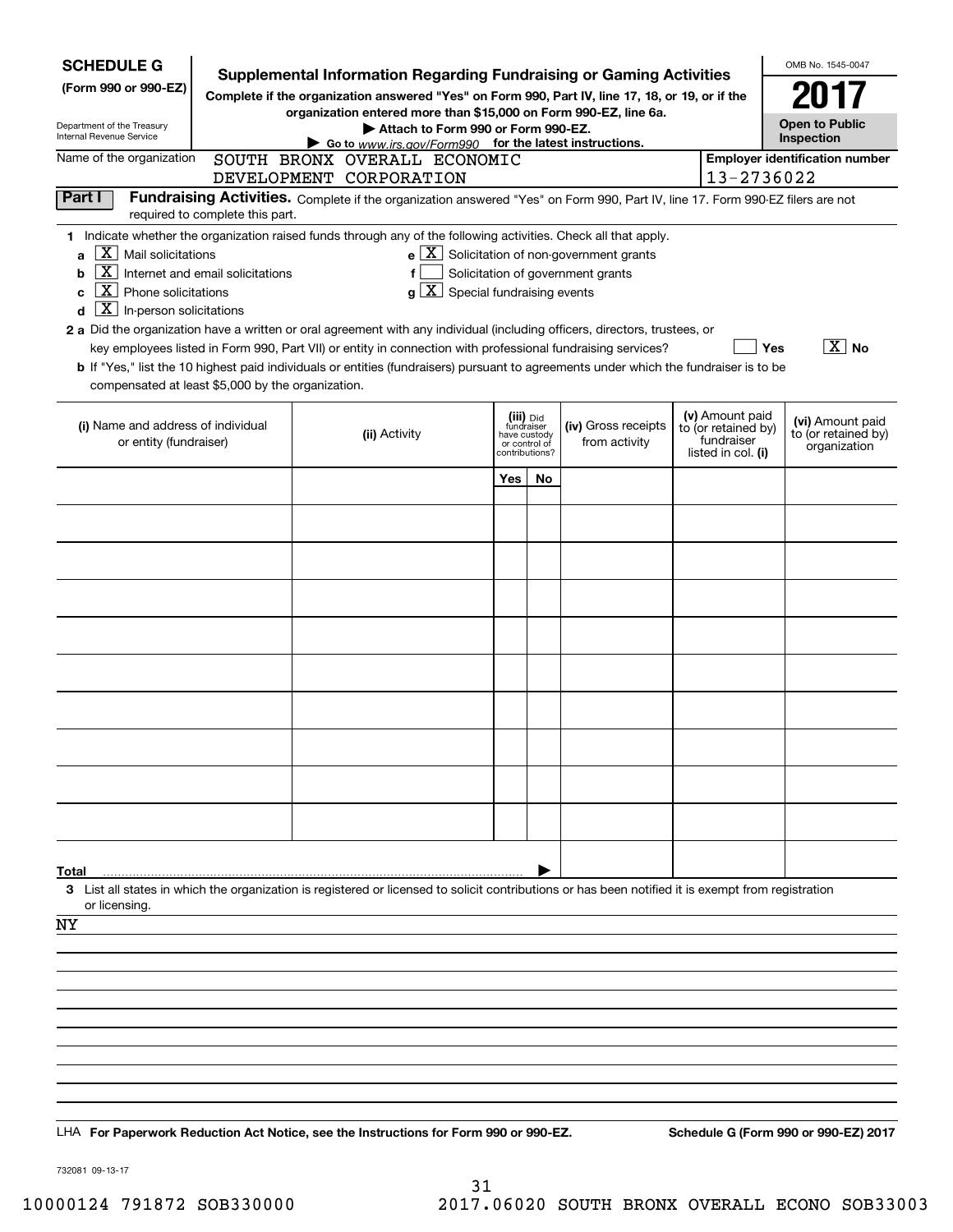## Schedule G (Form 990 or 990-EZ) 2017 Page DEVELOPMENT CORPORATION 13-2736022 SOUTH BRONX OVERALL ECONOMIC

**2**

**Part II** | Fundraising Events. Complete if the organization answered "Yes" on Form 990, Part IV, line 18, or reported more than \$15,000

|                 |          | of fundraising event contributions and gross income on Form 990-EZ, lines 1 and 6b. List events with gross receipts greater than \$5,000. |                   |                                                  |                                 |                                                     |
|-----------------|----------|-------------------------------------------------------------------------------------------------------------------------------------------|-------------------|--------------------------------------------------|---------------------------------|-----------------------------------------------------|
|                 |          |                                                                                                                                           | (a) Event #1      | (b) Event #2                                     | (c) Other events<br><b>NONE</b> | (d) Total events<br>(add col. (a) through           |
|                 |          |                                                                                                                                           | GALA              | SOBRO EXPO                                       |                                 | col. (c)                                            |
|                 |          |                                                                                                                                           | (event type)      | (event type)                                     | (total number)                  |                                                     |
| Revenue         | 1.       |                                                                                                                                           | 86,275.           | 11,425.                                          |                                 | 97,700.                                             |
|                 |          |                                                                                                                                           |                   |                                                  |                                 |                                                     |
|                 |          |                                                                                                                                           |                   |                                                  |                                 |                                                     |
|                 | 3        | Gross income (line 1 minus line 2)                                                                                                        | 86,275.           | 11,425.                                          |                                 | 97,700.                                             |
|                 |          |                                                                                                                                           |                   |                                                  |                                 |                                                     |
|                 | 5        |                                                                                                                                           |                   |                                                  |                                 |                                                     |
| Direct Expenses | 6        |                                                                                                                                           |                   |                                                  |                                 |                                                     |
|                 |          | 7 Food and beverages                                                                                                                      |                   |                                                  |                                 |                                                     |
|                 | 8        |                                                                                                                                           |                   |                                                  |                                 |                                                     |
|                 | 9        |                                                                                                                                           |                   |                                                  |                                 |                                                     |
|                 |          | 10 Direct expense summary. Add lines 4 through 9 in column (d)                                                                            |                   |                                                  |                                 |                                                     |
|                 |          | 11 Net income summary. Subtract line 10 from line 3, column (d)                                                                           |                   |                                                  |                                 | 97,700.                                             |
|                 | Part III | Gaming. Complete if the organization answered "Yes" on Form 990, Part IV, line 19, or reported more than                                  |                   |                                                  |                                 |                                                     |
|                 |          | \$15,000 on Form 990-EZ, line 6a.                                                                                                         |                   |                                                  |                                 |                                                     |
| Revenue         |          |                                                                                                                                           | (a) Bingo         | (b) Pull tabs/instant<br>bingo/progressive bingo | (c) Other gaming                | (d) Total gaming (add<br>col. (a) through col. (c)) |
|                 | 1        |                                                                                                                                           |                   |                                                  |                                 |                                                     |
|                 |          |                                                                                                                                           |                   |                                                  |                                 |                                                     |
| Expenses        |          |                                                                                                                                           |                   |                                                  |                                 |                                                     |
| Direct          | 4        |                                                                                                                                           |                   |                                                  |                                 |                                                     |
|                 |          | Other direct expenses                                                                                                                     |                   |                                                  |                                 |                                                     |
|                 | 6        | Volunteer labor                                                                                                                           | Yes<br>$\%$<br>No | Yes<br>%<br>No                                   | Yes<br>%<br>No                  |                                                     |
|                 | 7        | Direct expense summary. Add lines 2 through 5 in column (d)                                                                               |                   |                                                  |                                 |                                                     |
|                 | 8        |                                                                                                                                           |                   |                                                  |                                 |                                                     |
|                 |          | 9 Enter the state(s) in which the organization conducts gaming activities:                                                                |                   |                                                  |                                 |                                                     |
|                 |          |                                                                                                                                           |                   |                                                  |                                 | Yes<br>No                                           |
|                 |          | <b>b</b> If "No," explain:                                                                                                                |                   |                                                  |                                 |                                                     |
|                 |          |                                                                                                                                           |                   |                                                  |                                 | Yes<br>No                                           |
|                 |          |                                                                                                                                           |                   |                                                  |                                 |                                                     |

732082 09-13-17

**Schedule G (Form 990 or 990-EZ) 2017**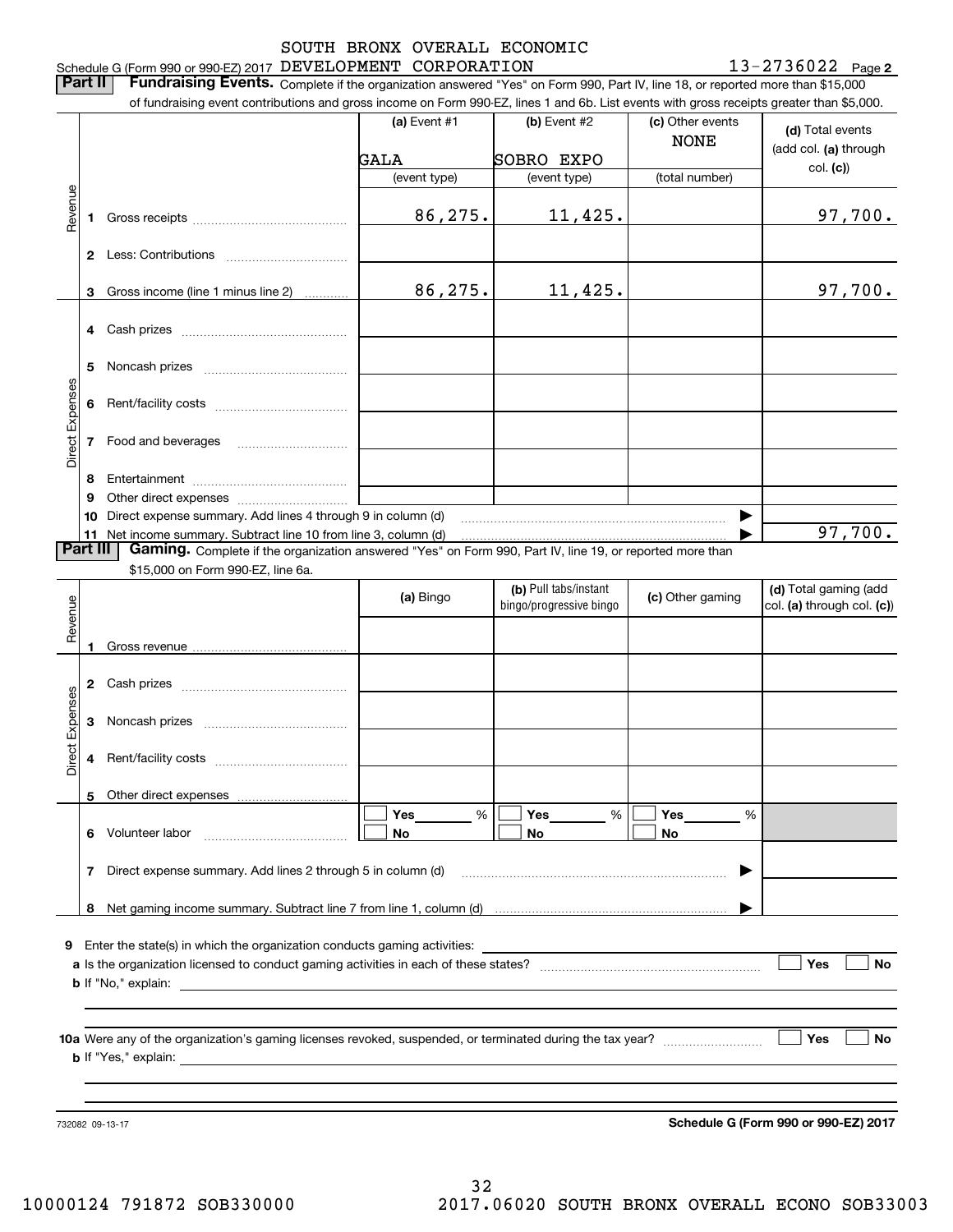| SOUTH BRONX OVERALL ECONOMIC                                                                                                                           |                                      |
|--------------------------------------------------------------------------------------------------------------------------------------------------------|--------------------------------------|
| Schedule G (Form 990 or 990-EZ) 2017 DEVELOPMENT CORPORATION                                                                                           | $13 - 2736022$ Page 3                |
| 11.                                                                                                                                                    | Yes<br>No                            |
| 12 Is the organization a grantor, beneficiary or trustee of a trust, or a member of a partnership or other entity formed                               | Yes<br>No                            |
| 13 Indicate the percentage of gaming activity conducted in:                                                                                            |                                      |
|                                                                                                                                                        | %<br>13а                             |
|                                                                                                                                                        | 13 <sub>b</sub><br>%                 |
| 14 Enter the name and address of the person who prepares the organization's gaming/special events books and records:                                   |                                      |
|                                                                                                                                                        |                                      |
|                                                                                                                                                        |                                      |
|                                                                                                                                                        | Yes<br>No                            |
|                                                                                                                                                        |                                      |
|                                                                                                                                                        |                                      |
| c If "Yes," enter name and address of the third party:                                                                                                 |                                      |
|                                                                                                                                                        |                                      |
| Name $\blacktriangleright$ $\lrcorner$                                                                                                                 |                                      |
|                                                                                                                                                        |                                      |
| Gaming manager information:<br>16                                                                                                                      |                                      |
| Name $\blacktriangleright$ $\lrcorner$                                                                                                                 |                                      |
| Gaming manager compensation > \$                                                                                                                       |                                      |
|                                                                                                                                                        |                                      |
|                                                                                                                                                        |                                      |
|                                                                                                                                                        |                                      |
|                                                                                                                                                        |                                      |
| Director/officer<br>Employee<br>Independent contractor                                                                                                 |                                      |
|                                                                                                                                                        |                                      |
| 17 Mandatory distributions:                                                                                                                            |                                      |
| a Is the organization required under state law to make charitable distributions from the gaming proceeds to<br>retain the state gaming license?        | Yes<br>No                            |
| <b>b</b> Enter the amount of distributions required under state law to be distributed to other exempt organizations or spent in the                    |                                      |
| organization's own exempt activities during the tax year $\triangleright$ \$                                                                           |                                      |
| Part IV<br>Supplemental Information. Provide the explanations required by Part I, line 2b, columns (iii) and (v); and Part III, lines 9, 9b, 10b, 15b, |                                      |
| 15c, 16, and 17b, as applicable. Also provide any additional information. See instructions.                                                            |                                      |
|                                                                                                                                                        |                                      |
|                                                                                                                                                        |                                      |
|                                                                                                                                                        |                                      |
|                                                                                                                                                        |                                      |
|                                                                                                                                                        |                                      |
|                                                                                                                                                        |                                      |
|                                                                                                                                                        |                                      |
|                                                                                                                                                        |                                      |
|                                                                                                                                                        |                                      |
| 732083 09-13-17                                                                                                                                        | Schedule G (Form 990 or 990-EZ) 2017 |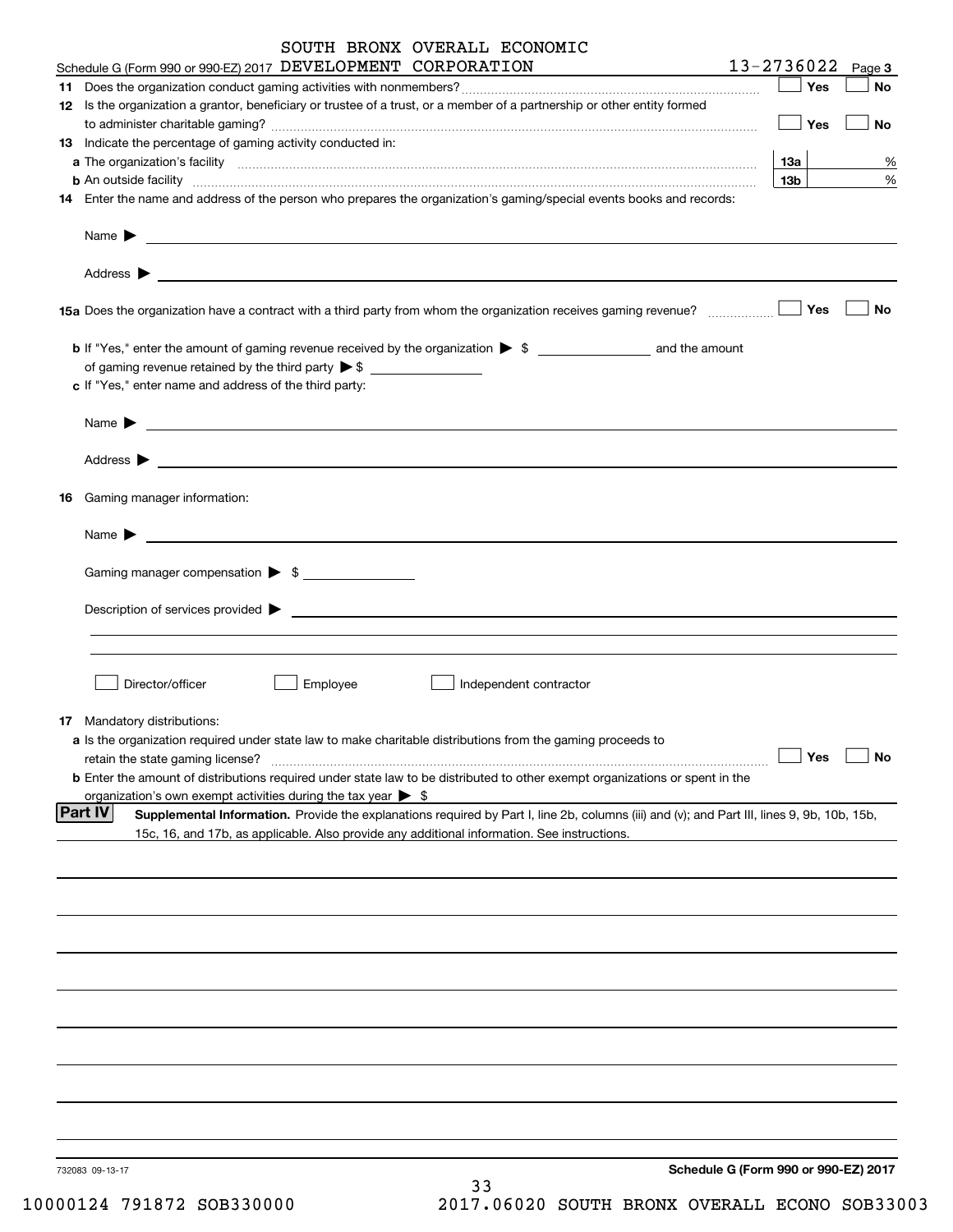|                                                                                                               | DEVELOPMENT CORPORATION | 13-2736022 Page 4               |  |
|---------------------------------------------------------------------------------------------------------------|-------------------------|---------------------------------|--|
| Schedule G (Form 990 or 990-EZ) DEVELOPMEN'<br><b>Part IV</b> Supplemental Information <sub>(continued)</sub> |                         |                                 |  |
|                                                                                                               |                         |                                 |  |
|                                                                                                               |                         |                                 |  |
|                                                                                                               |                         |                                 |  |
|                                                                                                               |                         |                                 |  |
|                                                                                                               |                         |                                 |  |
|                                                                                                               |                         |                                 |  |
|                                                                                                               |                         |                                 |  |
|                                                                                                               |                         |                                 |  |
|                                                                                                               |                         |                                 |  |
|                                                                                                               |                         |                                 |  |
|                                                                                                               |                         |                                 |  |
|                                                                                                               |                         |                                 |  |
|                                                                                                               |                         |                                 |  |
|                                                                                                               |                         |                                 |  |
|                                                                                                               |                         |                                 |  |
|                                                                                                               |                         |                                 |  |
|                                                                                                               |                         |                                 |  |
|                                                                                                               |                         |                                 |  |
|                                                                                                               |                         |                                 |  |
|                                                                                                               |                         |                                 |  |
|                                                                                                               |                         |                                 |  |
|                                                                                                               |                         |                                 |  |
|                                                                                                               |                         |                                 |  |
|                                                                                                               |                         |                                 |  |
|                                                                                                               |                         |                                 |  |
|                                                                                                               |                         |                                 |  |
|                                                                                                               |                         |                                 |  |
|                                                                                                               |                         |                                 |  |
|                                                                                                               |                         |                                 |  |
|                                                                                                               |                         |                                 |  |
|                                                                                                               |                         |                                 |  |
|                                                                                                               |                         |                                 |  |
|                                                                                                               |                         |                                 |  |
|                                                                                                               |                         |                                 |  |
|                                                                                                               |                         |                                 |  |
|                                                                                                               |                         |                                 |  |
|                                                                                                               |                         |                                 |  |
|                                                                                                               |                         |                                 |  |
|                                                                                                               |                         |                                 |  |
|                                                                                                               |                         |                                 |  |
|                                                                                                               |                         |                                 |  |
|                                                                                                               |                         |                                 |  |
|                                                                                                               |                         |                                 |  |
|                                                                                                               |                         |                                 |  |
|                                                                                                               |                         |                                 |  |
|                                                                                                               |                         |                                 |  |
|                                                                                                               |                         |                                 |  |
|                                                                                                               |                         |                                 |  |
|                                                                                                               |                         |                                 |  |
|                                                                                                               |                         |                                 |  |
|                                                                                                               |                         |                                 |  |
|                                                                                                               |                         |                                 |  |
|                                                                                                               |                         | Schedule G (Form 990 or 990-EZ) |  |

732084 04-01-17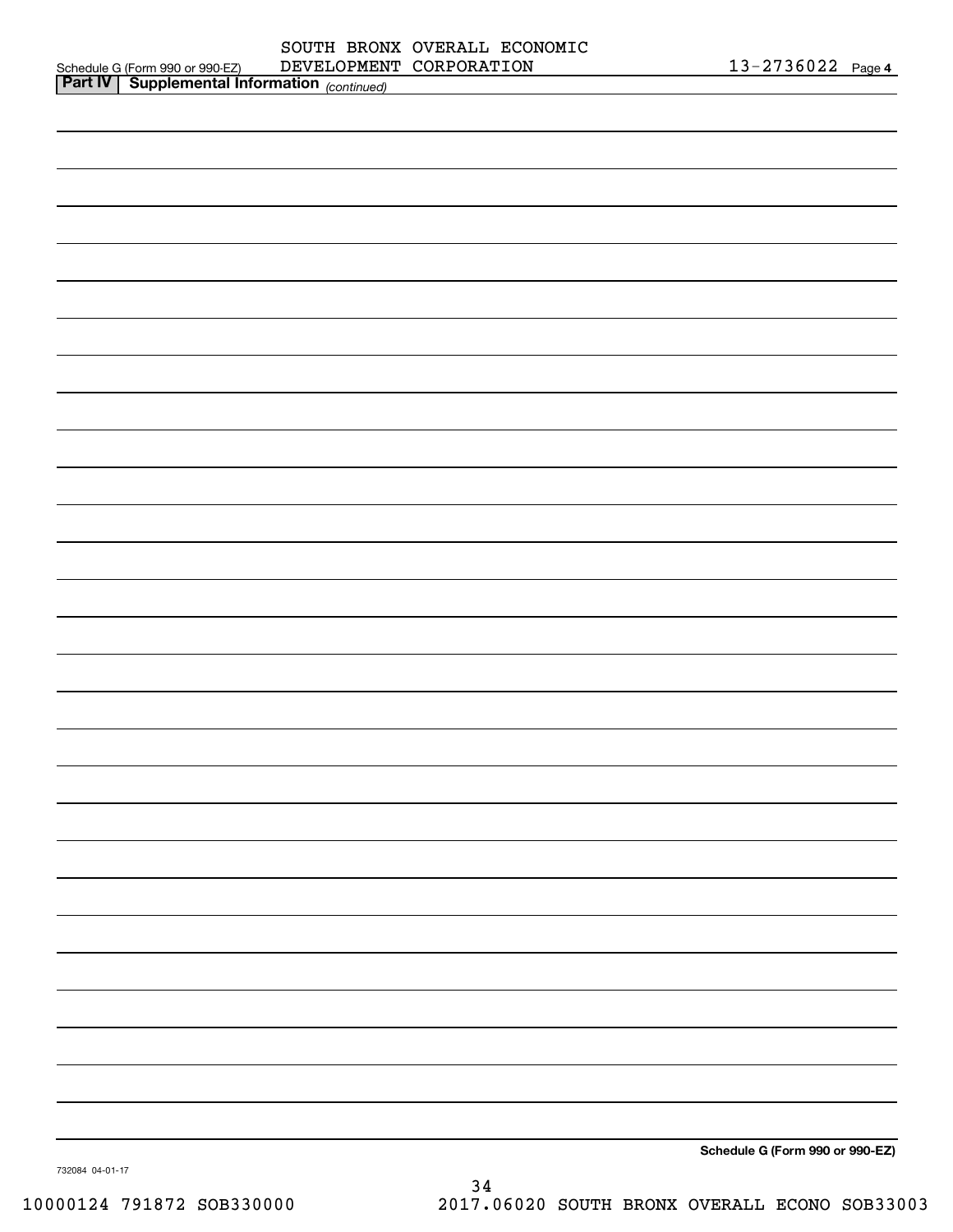| <b>SCHEDULE J</b>                                                                   | <b>Compensation Information</b>                                                                                                  |                                       | OMB No. 1545-0047          |     |                         |
|-------------------------------------------------------------------------------------|----------------------------------------------------------------------------------------------------------------------------------|---------------------------------------|----------------------------|-----|-------------------------|
| (Form 990)<br>For certain Officers, Directors, Trustees, Key Employees, and Highest |                                                                                                                                  |                                       |                            |     |                         |
| 201<br><b>Compensated Employees</b>                                                 |                                                                                                                                  |                                       |                            |     |                         |
|                                                                                     | Complete if the organization answered "Yes" on Form 990, Part IV, line 23.                                                       |                                       | <b>Open to Public</b>      |     |                         |
| Department of the Treasury<br>Internal Revenue Service                              | Attach to Form 990.<br>Go to www.irs.gov/Form990 for instructions and the latest information.                                    |                                       | Inspection                 |     |                         |
| Name of the organization                                                            | SOUTH BRONX OVERALL ECONOMIC                                                                                                     | <b>Employer identification number</b> |                            |     |                         |
|                                                                                     | DEVELOPMENT CORPORATION                                                                                                          |                                       | 13-2736022                 |     |                         |
| Part I                                                                              | <b>Questions Regarding Compensation</b>                                                                                          |                                       |                            |     |                         |
|                                                                                     |                                                                                                                                  |                                       |                            | Yes | No                      |
|                                                                                     | <b>1a</b> Check the appropriate box(es) if the organization provided any of the following to or for a person listed on Form 990, |                                       |                            |     |                         |
|                                                                                     | Part VII, Section A, line 1a. Complete Part III to provide any relevant information regarding these items.                       |                                       |                            |     |                         |
|                                                                                     | First-class or charter travel<br>Housing allowance or residence for personal use                                                 |                                       |                            |     |                         |
| Travel for companions                                                               | Payments for business use of personal residence                                                                                  |                                       |                            |     |                         |
|                                                                                     | Tax indemnification and gross-up payments<br>Health or social club dues or initiation fees                                       |                                       |                            |     |                         |
|                                                                                     | Discretionary spending account<br>Personal services (such as, maid, chauffeur, chef)                                             |                                       |                            |     |                         |
|                                                                                     |                                                                                                                                  |                                       |                            |     |                         |
|                                                                                     | <b>b</b> If any of the boxes on line 1a are checked, did the organization follow a written policy regarding payment or           |                                       |                            |     |                         |
|                                                                                     | reimbursement or provision of all of the expenses described above? If "No," complete Part III to explain                         |                                       | 1b                         |     |                         |
| 2                                                                                   | Did the organization require substantiation prior to reimbursing or allowing expenses incurred by all directors,                 |                                       |                            |     |                         |
|                                                                                     |                                                                                                                                  |                                       | $\overline{2}$             |     |                         |
|                                                                                     |                                                                                                                                  |                                       |                            |     |                         |
| З                                                                                   | Indicate which, if any, of the following the filing organization used to establish the compensation of the organization's        |                                       |                            |     |                         |
|                                                                                     | CEO/Executive Director. Check all that apply. Do not check any boxes for methods used by a related organization to               |                                       |                            |     |                         |
|                                                                                     | establish compensation of the CEO/Executive Director, but explain in Part III.                                                   |                                       |                            |     |                         |
|                                                                                     | Compensation committee<br>Written employment contract                                                                            |                                       |                            |     |                         |
|                                                                                     | Independent compensation consultant<br>Compensation survey or study                                                              |                                       |                            |     |                         |
|                                                                                     | $\lfloor$ X Form 990 of other organizations<br>Approval by the board or compensation committee                                   |                                       |                            |     |                         |
|                                                                                     |                                                                                                                                  |                                       |                            |     |                         |
|                                                                                     | During the year, did any person listed on Form 990, Part VII, Section A, line 1a, with respect to the filing                     |                                       |                            |     |                         |
|                                                                                     | organization or a related organization:                                                                                          |                                       |                            |     |                         |
|                                                                                     | a Receive a severance payment or change-of-control payment?                                                                      |                                       | 4a                         |     | х                       |
|                                                                                     |                                                                                                                                  |                                       | 4b                         |     | $\overline{\mathbf{x}}$ |
|                                                                                     |                                                                                                                                  |                                       | 4c                         |     | $\mathbf x$             |
|                                                                                     | If "Yes" to any of lines 4a-c, list the persons and provide the applicable amounts for each item in Part III.                    |                                       |                            |     |                         |
|                                                                                     |                                                                                                                                  |                                       |                            |     |                         |
|                                                                                     | Only section 501(c)(3), 501(c)(4), and 501(c)(29) organizations must complete lines 5-9.                                         |                                       |                            |     |                         |
| 5                                                                                   | For persons listed on Form 990, Part VII, Section A, line 1a, did the organization pay or accrue any compensation                |                                       |                            |     |                         |
| contingent on the revenues of:                                                      |                                                                                                                                  |                                       |                            |     |                         |
|                                                                                     | a The organization? <b>Manual Community Community</b> Community Community Community Community Community Community Community      |                                       | 5a                         |     | x                       |
|                                                                                     |                                                                                                                                  |                                       | 5b                         |     | $\overline{\mathbf{x}}$ |
|                                                                                     | If "Yes" on line 5a or 5b, describe in Part III.                                                                                 |                                       |                            |     |                         |
|                                                                                     | 6 For persons listed on Form 990, Part VII, Section A, line 1a, did the organization pay or accrue any compensation              |                                       |                            |     |                         |
|                                                                                     | contingent on the net earnings of:                                                                                               |                                       |                            |     |                         |
|                                                                                     |                                                                                                                                  |                                       | 6a                         |     | x                       |
|                                                                                     |                                                                                                                                  |                                       | 6b                         |     | $\mathbf X$             |
|                                                                                     | If "Yes" on line 6a or 6b, describe in Part III.                                                                                 |                                       |                            |     |                         |
|                                                                                     | 7 For persons listed on Form 990, Part VII, Section A, line 1a, did the organization provide any nonfixed payments               |                                       |                            |     |                         |
|                                                                                     |                                                                                                                                  |                                       | 7                          |     | x                       |
|                                                                                     | 8 Were any amounts reported on Form 990, Part VII, paid or accrued pursuant to a contract that was subject to the                |                                       |                            |     |                         |
|                                                                                     |                                                                                                                                  |                                       | 8                          |     | х                       |
| 9                                                                                   | If "Yes" on line 8, did the organization also follow the rebuttable presumption procedure described in                           |                                       |                            |     |                         |
|                                                                                     |                                                                                                                                  |                                       | 9                          |     |                         |
|                                                                                     | LHA For Paperwork Reduction Act Notice, see the Instructions for Form 990.                                                       |                                       | Schedule J (Form 990) 2017 |     |                         |

732111 10-17-17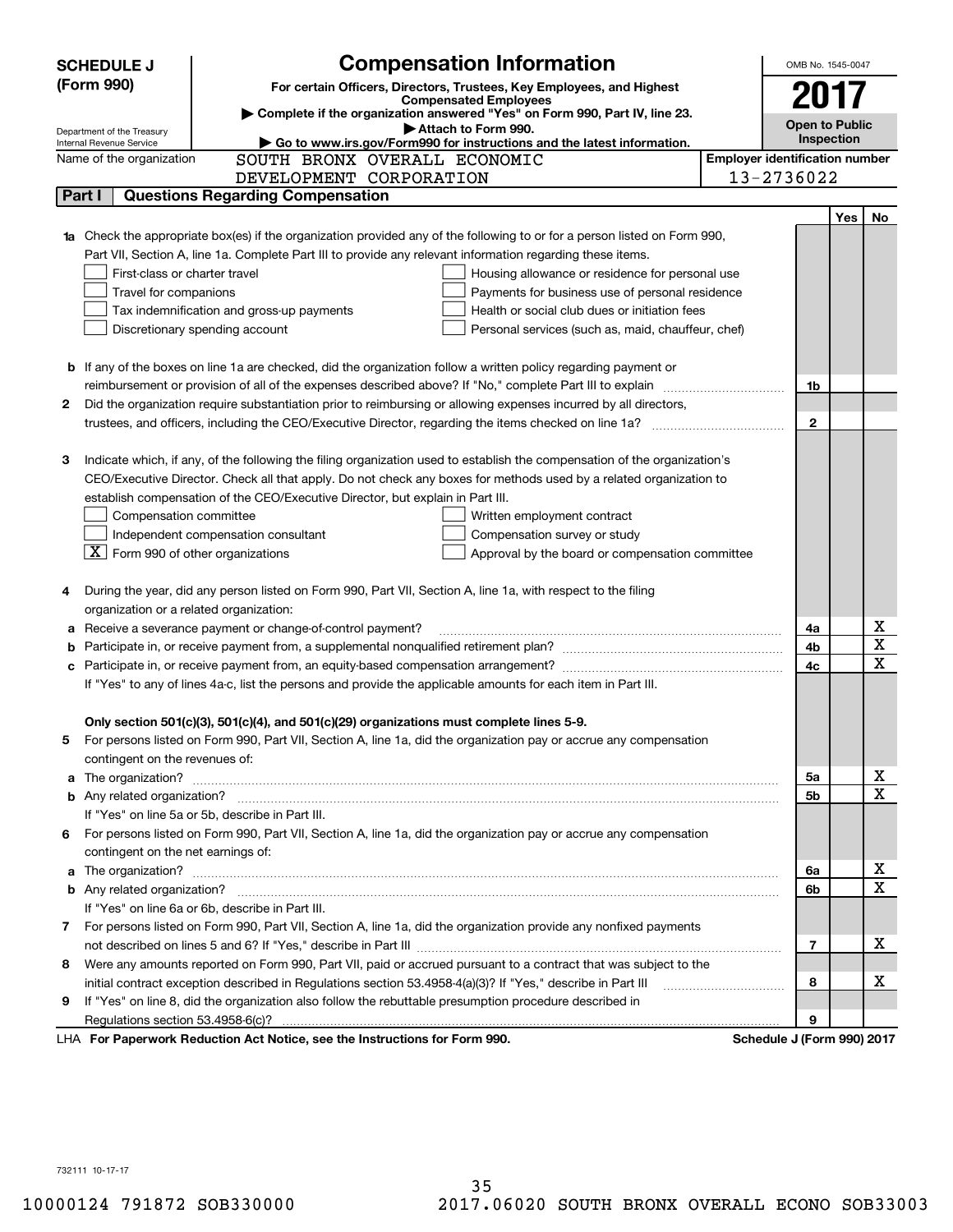### DEVELOPMENT CORPORATION 13-2736022

**Part II Officers, Directors, Trustees, Key Employees, and Highest Compensated Employees.**  Schedule J (Form 990) 2017 Page Use duplicate copies if additional space is needed.

For each individual whose compensation must be reported on Schedule J, report compensation from the organization on row (i) and from related organizations, described in the instructions, on row (ii). Do not list any individuals that aren't listed on Form 990, Part VII.

**Note:**  The sum of columns (B)(i)-(iii) for each listed individual must equal the total amount of Form 990, Part VII, Section A, line 1a, applicable column (D) and (E) amounts for that individual.

| (A) Name and Title          |      | (B) Breakdown of W-2 and/or 1099-MISC compensation |                                           |                                           | (C) Retirement and<br>other deferred | (D) Nontaxable<br>benefits | (E) Total of columns<br>$(B)(i)-(D)$ | (F) Compensation<br>in column (B)         |  |
|-----------------------------|------|----------------------------------------------------|-------------------------------------------|-------------------------------------------|--------------------------------------|----------------------------|--------------------------------------|-------------------------------------------|--|
|                             |      | (i) Base<br>compensation                           | (ii) Bonus &<br>incentive<br>compensation | (iii) Other<br>reportable<br>compensation | compensation                         |                            |                                      | reported as deferred<br>on prior Form 990 |  |
| PHILLIP MORROW<br>(1)       | (i)  | 115, 361.                                          | $\overline{0}$ .                          | $\overline{0}$ .                          | $\overline{0}$ .                     | $\overline{0}$ .           | 115, 361.                            | 0.                                        |  |
| PRESIDENT (FORMER)          | (ii) | 32,003.                                            | $\overline{0}$ .                          | $\overline{0}$ .                          | $\overline{0}$ .                     | $\overline{0}$ .           | 32,003.                              | $\overline{0}$ .                          |  |
| CHRISTIE ALCID<br>(2)       | (i)  | 59,762.                                            | $\overline{0}$ .                          | $\overline{0}$ .                          | $\overline{0}$ .                     | $\overline{0}$ .           | 59,762.                              | $\overline{\mathbf{0}}$ .                 |  |
| CFO (FORMER)                | (ii) | 26,042.                                            | $\overline{0}$ .                          | $\overline{0}$ .                          | $\overline{0}$ .                     | $\overline{0}$ .           | 26,042.                              | $\overline{0}$ .                          |  |
| NATHANIEL MONTGOMERY<br>(3) | (i)  | 69,904.                                            | $\overline{0}$ .                          | $\overline{0}$ .                          | $\overline{0}$ .                     | $\overline{0}$ .           | 69,904.                              | $\overline{0}$ .                          |  |
| VICE PRESIDENT (FORMER)     | (ii) | 36,836.                                            | $\overline{0}$ .                          | $\overline{0}$ .                          | $\overline{0}$ .                     | $\overline{0}$ .           | 36,836.                              | $\overline{0}$ .                          |  |
|                             | (i)  |                                                    |                                           |                                           |                                      |                            |                                      |                                           |  |
|                             | (ii) |                                                    |                                           |                                           |                                      |                            |                                      |                                           |  |
|                             | (i)  |                                                    |                                           |                                           |                                      |                            |                                      |                                           |  |
|                             | (ii) |                                                    |                                           |                                           |                                      |                            |                                      |                                           |  |
|                             | (i)  |                                                    |                                           |                                           |                                      |                            |                                      |                                           |  |
|                             | (ii) |                                                    |                                           |                                           |                                      |                            |                                      |                                           |  |
|                             | (i)  |                                                    |                                           |                                           |                                      |                            |                                      |                                           |  |
|                             | (ii) |                                                    |                                           |                                           |                                      |                            |                                      |                                           |  |
|                             | (i)  |                                                    |                                           |                                           |                                      |                            |                                      |                                           |  |
|                             | (ii) |                                                    |                                           |                                           |                                      |                            |                                      |                                           |  |
|                             | (i)  |                                                    |                                           |                                           |                                      |                            |                                      |                                           |  |
|                             | (ii) |                                                    |                                           |                                           |                                      |                            |                                      |                                           |  |
|                             | (i)  |                                                    |                                           |                                           |                                      |                            |                                      |                                           |  |
|                             | (ii) |                                                    |                                           |                                           |                                      |                            |                                      |                                           |  |
|                             | (i)  |                                                    |                                           |                                           |                                      |                            |                                      |                                           |  |
|                             | (ii) |                                                    |                                           |                                           |                                      |                            |                                      |                                           |  |
|                             | (i)  |                                                    |                                           |                                           |                                      |                            |                                      |                                           |  |
|                             | (ii) |                                                    |                                           |                                           |                                      |                            |                                      |                                           |  |
|                             | (i)  |                                                    |                                           |                                           |                                      |                            |                                      |                                           |  |
|                             | (ii) |                                                    |                                           |                                           |                                      |                            |                                      |                                           |  |
|                             | (i)  |                                                    |                                           |                                           |                                      |                            |                                      |                                           |  |
|                             | (ii) |                                                    |                                           |                                           |                                      |                            |                                      |                                           |  |
|                             | (i)  |                                                    |                                           |                                           |                                      |                            |                                      |                                           |  |
|                             | (ii) |                                                    |                                           |                                           |                                      |                            |                                      |                                           |  |
|                             | (i)  |                                                    |                                           |                                           |                                      |                            |                                      |                                           |  |
|                             | (ii) |                                                    |                                           |                                           |                                      |                            |                                      |                                           |  |
|                             |      |                                                    |                                           |                                           |                                      |                            |                                      |                                           |  |

**Schedule J (Form 990) 2017**

**2**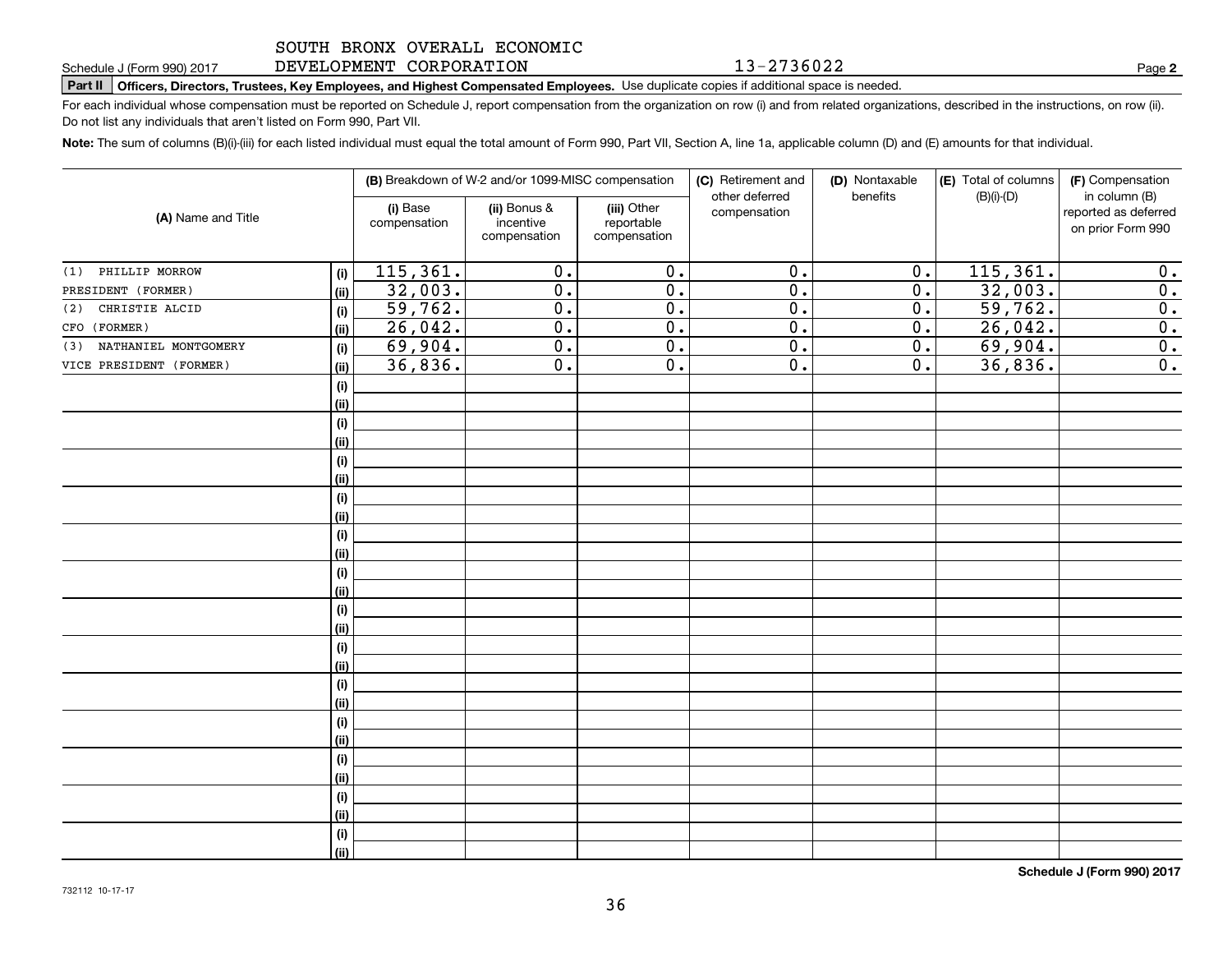DEVELOPMENT CORPORATION

### **Part III Supplemental Information**

Schedule J (Form 990) 2017 DEVELOPMENT CORPORATION<br>Part III Supplemental Information<br>Provide the information, explanation, or descriptions required for Part I, lines 1a, 1b, 3, 4a, 4b, 4c, 5a, 5b, 6a, 6b, 7, and 8, and for

PART I, LINE 3:

1) IN LINE WITH THE SALARIES BEING PAID TO THE HEADS OF NEW YORK-AREA

NOT-FOR-PROFITS WITH SIMILAR MISSION-RELATED COMPLEXITIES, BUDGETS AND

NUMBERS OF EMPLOYEES, AND

2) WITHIN THE RANGES OF REFERENCE SOURCES SUCH AS THE MOST-RECENT GUIDESTAR

NONPROFIT COMPENSATION REPORT. THE REPORT SUMMARIZES COMPENSATION DATA FROM

OTHER ORGANIZATIONS IRS FOR 990 FILINGS BY CATEGORIES OF NOT-FOR-PROFIT

OFFICERS.

**Schedule J (Form 990) 2017**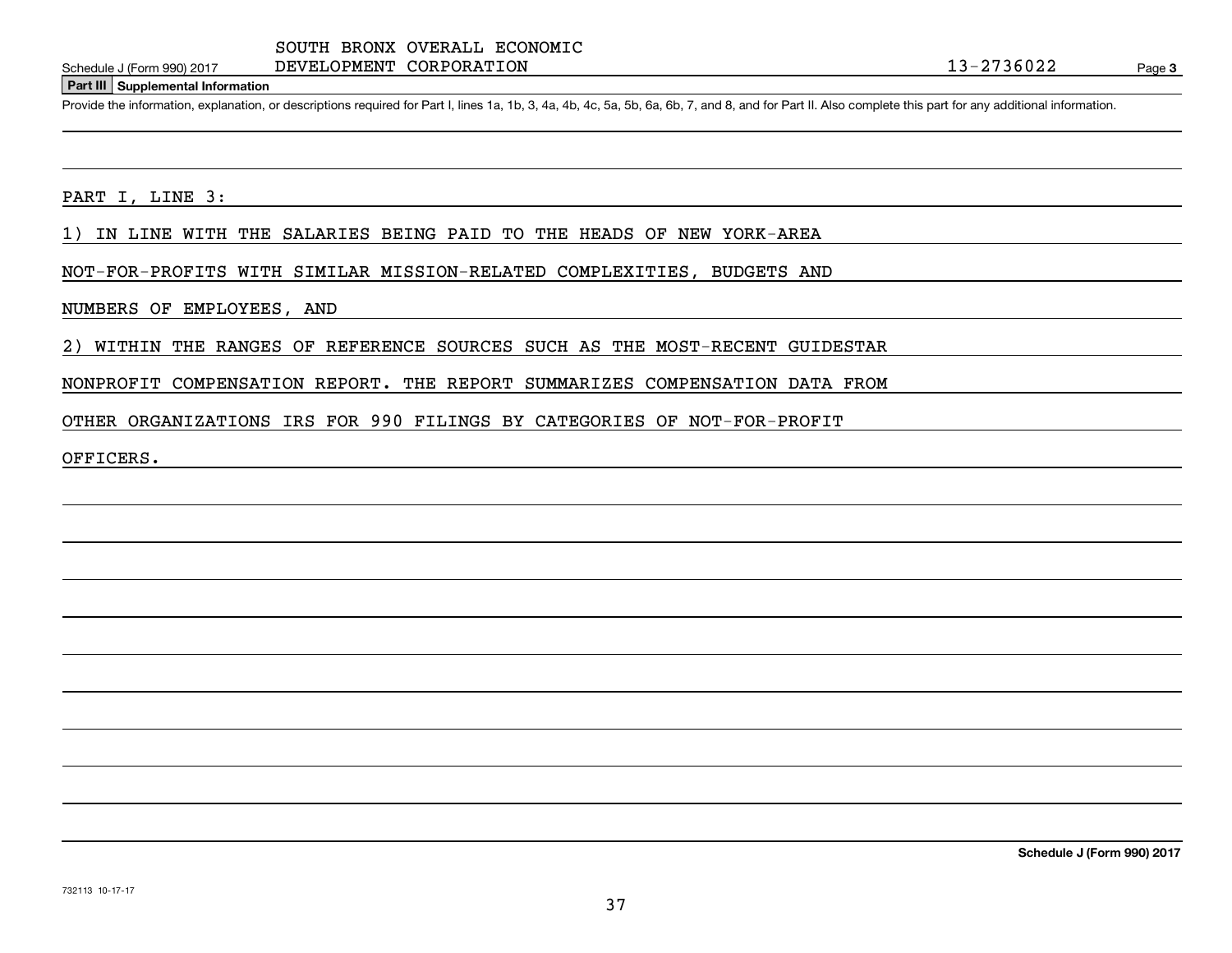**(Form 990 or 990-EZ)**

**Complete to provide information for responses to specific questions on Form 990 or 990-EZ or to provide any additional information. | Attach to Form 990 or 990-EZ. | Go to www.irs.gov/Form990 for the latest information. SCHEDULE O Supplemental Information to Form 990 or 990-EZ**

**Open to Public InspectionEmployer identification number 2017**

OMB No. 1545-0047

Department of the Treasury Internal Revenue Service Name of the organization DEVELOPMENT CORPORATION 13-2736022 SOUTH BRONX OVERALL ECONOMIC

# FORM 990, PART I, LINE 1, DESCRIPTION OF ORGANIZATION MISSION:

AND CREATING INNOVATIVE ECONOMIC, HOUSING, EDUCATIONAL AND CAREER

DEVELOPMENT PROGRAMS FOR YOUTH AND ADULTS.

FORM 990, PART III, LINE 1, DESCRIPTION OF ORGANIZATION MISSION:

COMMUNITY LEADERS. OUR TASK WAS URGENT: REVERSE THE FLIGHT OF

BUSINESSES AND JOBS FROM THE SOUTH BRONX. IT WAS THE FIRST AND MOST

FUNDAMENTAL STEP TOWARD REBUILDING A COMMUNITY WHOSE NAME EVOKED IMAGES

OF BURNED BUILDINGS, CRIME, POVERTY AND DRUGS. BUT AS SOBRO BEGAN TO

EVOLVE, IT BECAME CLEARER THAT COMMUNITY REVITALIZATION REQUIRED A

MULTI-FACETED EFFORT. TODAY, WE ADDRESS ALL ASPECTS OF COMMUNITY

DEVELOPMENT: ASSISTING BUSINESSES TO GET STARTED AND GROW, TRAINING

RESIDENTS ACCORDING TO THE NEEDS OF EMPLOYERS, OFFERING OPPORTUNITIES

FOR YOUTH TO LEARN AND DEVELOP, AND CREATING AFFORDABLE HOUSING AND

COMMERCIAL SPACES THAT REVERSE BLIGHT IN THE COMMUNITY.

FORM 990, PART III, LINE 4A, PROGRAM SERVICE ACCOMPLISHMENTS: THEIR HIGH SCHOOL EQUIVALENCY (HSE) DIPLOMA, LEARN CONSTRUCTION AND JOB-READINESS SKILLS, AND RESOLVE PERSONAL BARRIERS TO SUCCESS WITH OUR MASTER SOCIAL WORKER. WE HAVE ALSO ACQUIRED A YOUTHBUILD SITE IN HARLEM AS WE AS A STARBUCKS FOUNDATION AND YOUTHBUILD USA FUNDED BARISTA TRAINING PROGRAM, WHICH WILL PROVIDE ADDITIONAL VOCATIONAL TRAINING OPPORTUNITIES FOR THE OUT-OF-SCHOOL YOUTH. SOBRO SERVED 89 PARTICIPANTS LAST YEAR. YOUNG ADULTS PARTICIPATING IN THE TRANSFORMATION ACADEMY CONTINUE TO BE OFFERED ENTREPRENEURIAL AND VOCATIONAL TRAINING OPPURTUNITIES, THROUGH OUR INNOVATIVE SOCIAL ENTERPRISES: SOBROX GRO

732211 09-07-17 LHA For Paperwork Reduction Act Notice, see the Instructions for Form 990 or 990-EZ. Schedule O (Form 990 or 990-EZ) (2017)

38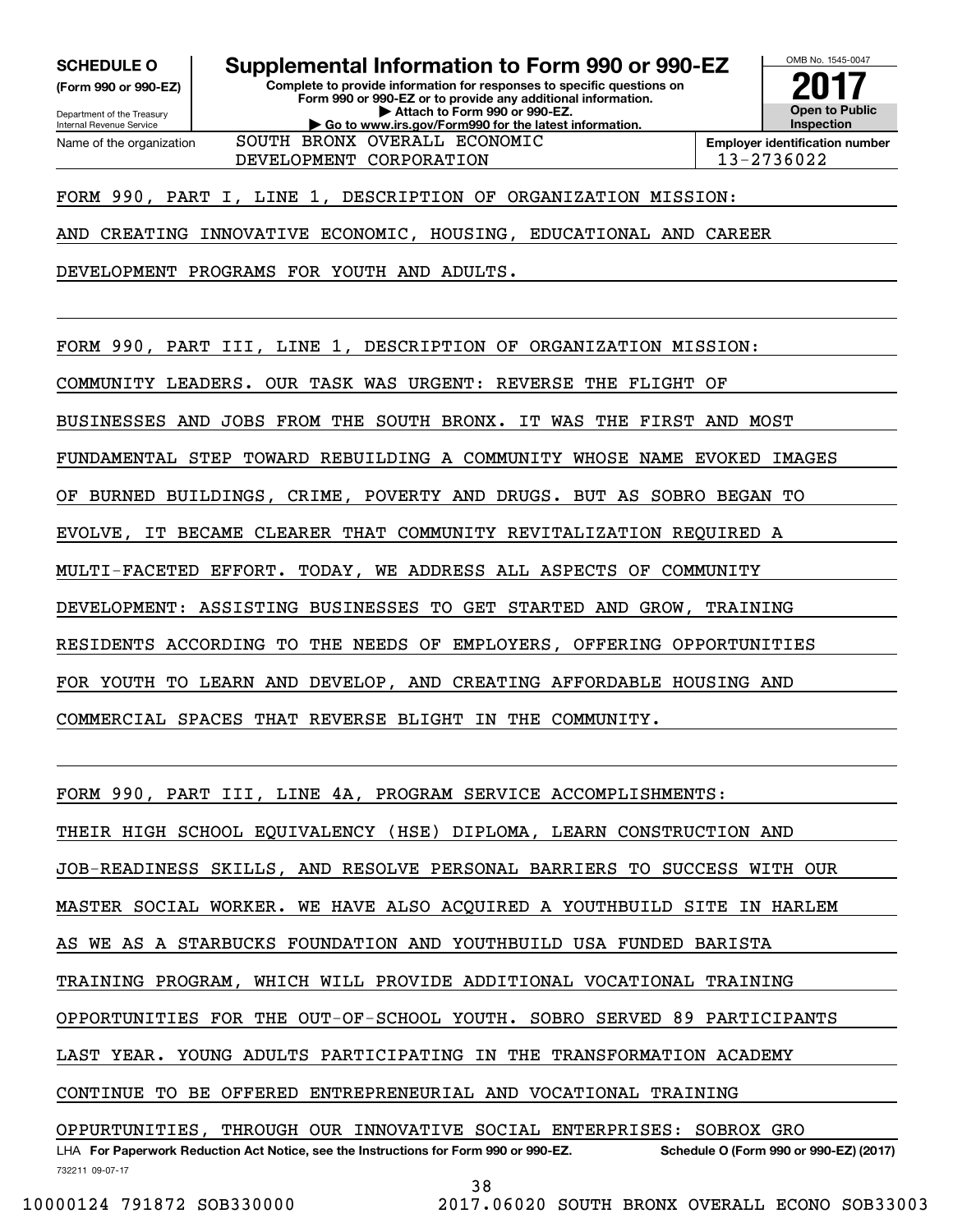| Schedule O (Form 990 or 990-EZ) (2017)                                              | Page 2                                              |
|-------------------------------------------------------------------------------------|-----------------------------------------------------|
| SOUTH BRONX OVERALL ECONOMIC<br>Name of the organization<br>DEVELOPMENT CORPORATION | <b>Employer identification number</b><br>13-2736022 |
| URBAN FARM: WHERE YOU LEARN ABOUT THE BASICS OF URBAN FARMING                       | THROUGH                                             |
| THE OPERATION OF A HYDROPONIC ROOFTOP FARM AND<br>THE<br>SOBRONX                    | PRINT<br>SHOP:                                      |
| WHERE THE YOUTH LEARN SCREEN PRINTING AND ENTREPRENEURIAL CONCEPTS                  |                                                     |
| THROUGH THE OPERATION OF A BUSINESS LOCATED IN THE BASEMENT OF                      | VENTURE                                             |
| CENTER, SOBRO'S SMALL BUSINESS INCUBATOR.                                           |                                                     |

FORM 990, PART III, LINE 4B, PROGRAM SERVICE ACCOMPLISHMENTS:

CURRENTLY HAS APPROXIMATELY 350 UNITS IN ITS PIPELINE AT VARIOUS STAGES

OF DEVELOPMENT, WITH PROJECTED TOTAL DEVELOPMENT COSTS OF \$250 MILLION.

SOBRO BUILDS ATTRACTIVE, HIGH-QUALITY, AFFORDABLE APARTMENTS THAT

OFFER RESIDENTS A PLEASANT LIVING ENVIRONMENT OF WHICH THEY CAN FEEL

PROUD. OUR HIGH PERFORMANCE BUILDINGS ARE CONSTRUCTED TO NYSERDA AND

ENTERPRISE GREEN COMMUNITIES SPECIFICATIONS, MAKING THEM AFFORDABLE AND

ENVIRONMENTALLY SOUND.

FORM 990, PART III, LINE 4C, PROGRAM SERVICE ACCOMPLISHMENTS:

-280 PARTICIPANTS RECEIVED THE SERVICES OF OUR WORKFORCE DEVELOPMENT

DIVISION

-177 SUCCESSFULLY RECEIVED CREDENTIALS

-204 RECEIVED JOB ENTRIES (TRAINING AND DIRECT)

FORM 990, PART III, LINE 4D, OTHER PROGRAM SERVICES:

THE COMMUNITY AND ECONOMIC DEVELOPMENT DEPARTMENT (CED) ADMINISTERS AN

ARRAY OF PROGRAMS THAT SEEK TO MAKE A LASTING IMPACT ON THE ECONOMIC,

PHYSICAL, AND SOCIAL FABRIC OF OUR COMMUNITY. CED PROVIDED PROPERTY

MANAGEMENT SERVICES IN THE BRONX AND UPPER MANHATTAN, AND BUSINESS

ASSISTANCE SERVICES TO HUNDREDS OF NEW AND EXISTING CLIENTS. SOBRO'S

BUSINESS INCUBATOR, THE VENTURE CENTER, HAS ALSO PROVIDED AN AFFORDABLE

**Schedule O (Form 990 or 990-EZ) (2017)**

732212 09-07-17

39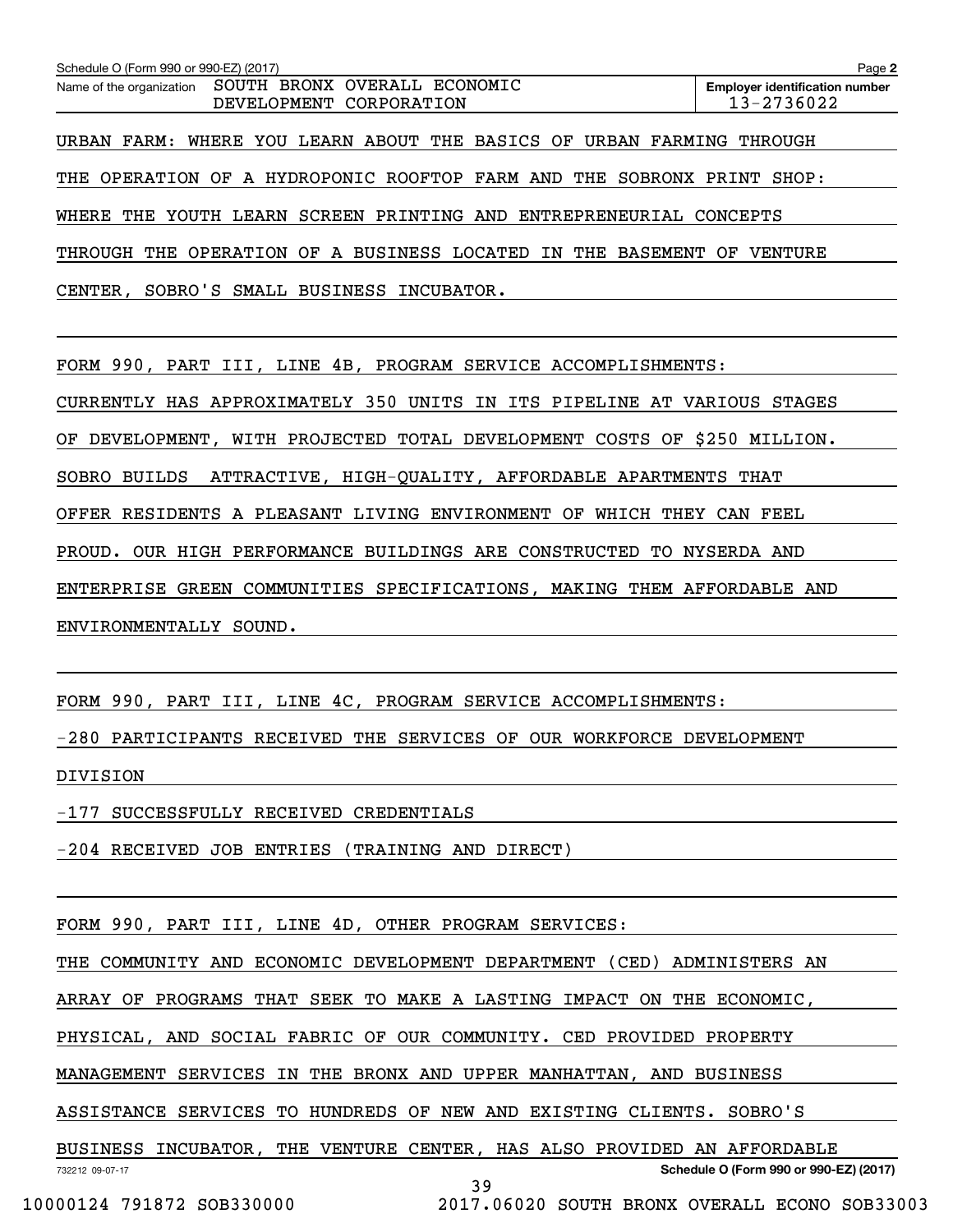| Schedule O (Form 990 or 990-EZ) (2017)<br>Name of the organization | SOUTH BRONX OVERALL ECONOMIC<br>DEVELOPMENT CORPORATION               | Page 2<br><b>Employer identification number</b><br>13-2736022 |
|--------------------------------------------------------------------|-----------------------------------------------------------------------|---------------------------------------------------------------|
|                                                                    | WORKING SPACE FOR BUSINESSES TO OPERATE AND GROW AND HAS AN OCCUPANCY |                                                               |
| RATE OF 98%.                                                       |                                                                       |                                                               |
|                                                                    |                                                                       |                                                               |

INDUSTRIAL BUSINESS INCENTIVES THROUGH PARTNERSHIPS WITH GOVERNMENT AGENCIES TO ATTRACT INVESTMENT AND ENSURE THAT EXISTING BUSINESSES CAN THRIVE. THE DEPARTMENT CONTINUED TO SUCCESSFULLY OPERATE MANY PROGRAMS THAT HAVE ATTRACTED THOUSANDS OF JOBS, HUNDREDS OF BUSINESSES, AND HUNDREDS OF MILLIONS OF DOLLARS IN INVESTMENT TO THE SOUTH BRONX THROUGHOUT SOBRO'S HISTORY.

EXPENSES \$ 382,614. INCLUDING GRANTS OF \$ 0. REVENUE \$ 150,225.

THE PROCUREMENT AND TECHNICAL ASSISTANCE (PTAC) PROGRAM HELPED LOCAL

BUSINESSES TO SECURE LUCRATIVE GOVERNMENT CONTRACTS. SOBRO'S

PROCUREMENT AND MINORITY BUSINESS PROGRAMS MAINTAINS 197 ACTIVE

BUSINESS CLIENTS, RECRUITED 264 NEW CLIENTS, PROVIDED 58 WORKSHOPS AND

SPECIAL EVENTS, 219 ONE ON ONE SESSIONS, 6 RECERTIFICATIONS, 23

REFERRALS, AND HELPED CLIENTS SECURE \$14.3 MILLION WORTH OF CONTRACTS.

IN FY2017, THE M/WBE TEAM (WHICH INCLUDES MWBE LEADERSHIP ASSISTANCE

AND TECHNICAL ASSISTANCE) HELD 220 ONE-ON-ONE SESSIONS, 30 WORKSHOPS,

29 STANDARD M/WBE CERTIFICATION SUBMISSIONS, ASSISTED WITH 10

RECERTIFICATION APPLICATIONS, AND FACILITATED 33 REFERRALS.

THE MINORITY BUSINESS CENTER BRONX PROVIDES CORE BUSINESS SERVICES SUCH

AS GLOBAL BUSINESS DEVELOPMENT, ACCESS TO CAPITAL, ACCESS TO CONTRACTS,

ACCESS TO MARKETS, AND STRATEGIC BUSINESS CONSULTING. OVER THE

732212 09-07-17 **Schedule O (Form 990 or 990-EZ) (2017)** THREE-YEAR PERIOD, THE CENTER ASSISTED CLIENTS WITH ACCESSING: \$348 40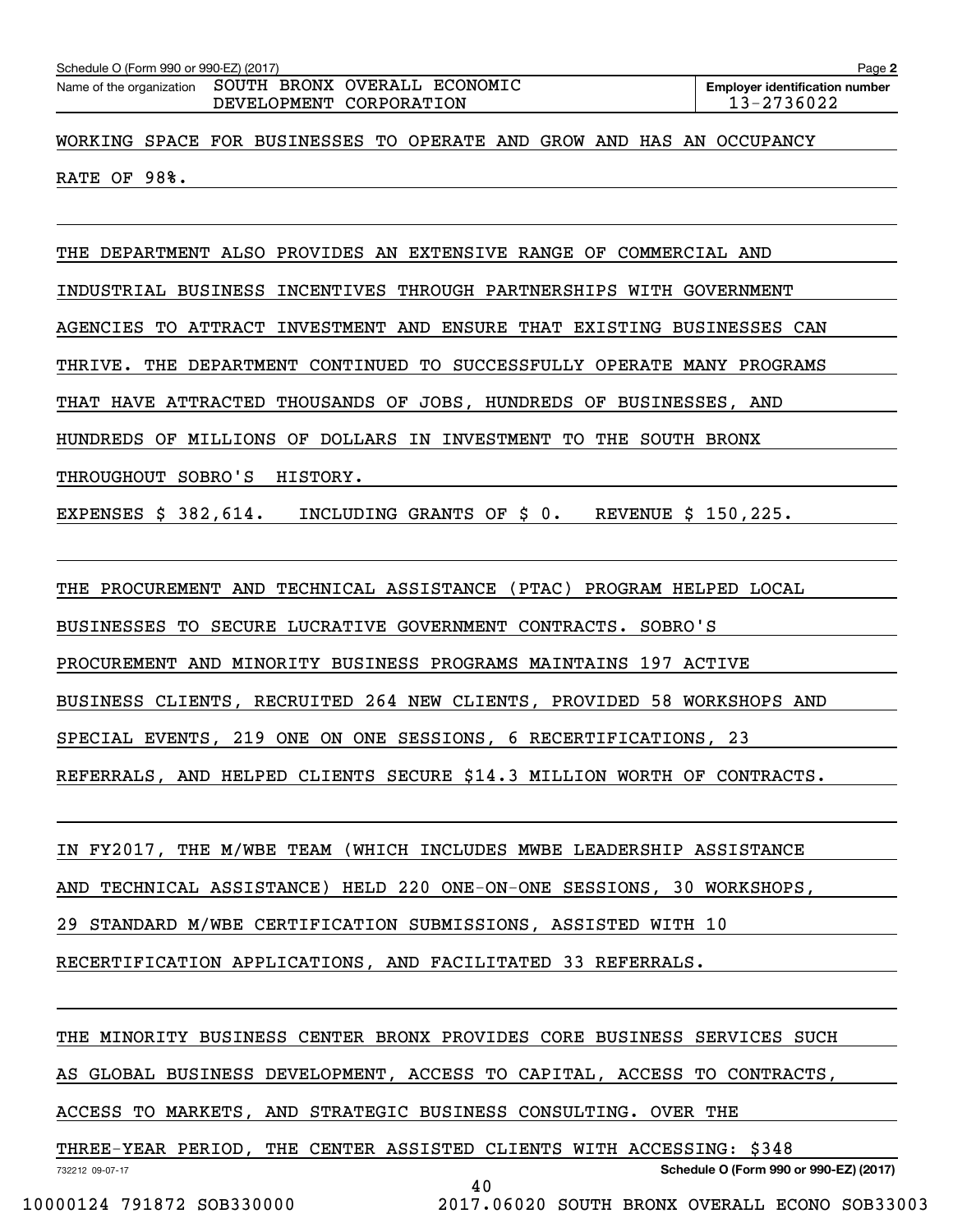| Schedule O (Form 990 or 990-EZ) (2017)<br>Page 2                        |  |  |  |  |  |            |                                       |  |  |  |
|-------------------------------------------------------------------------|--|--|--|--|--|------------|---------------------------------------|--|--|--|
| Name of the organization SOUTH BRONX OVERALL ECONOMIC                   |  |  |  |  |  |            | <b>Employer identification number</b> |  |  |  |
| DEVELOPMENT CORPORATION                                                 |  |  |  |  |  | 13-2736022 |                                       |  |  |  |
|                                                                         |  |  |  |  |  |            |                                       |  |  |  |
| MILLION IN FINANCING TRANSACTIONS, \$82 MILLION IN CONTRACTING AND      |  |  |  |  |  |            |                                       |  |  |  |
|                                                                         |  |  |  |  |  |            |                                       |  |  |  |
| PROCUREMENT OPPORTUNITIES, SERVED OVER 348 CUSTOMERS, REFERRED 157      |  |  |  |  |  |            |                                       |  |  |  |
|                                                                         |  |  |  |  |  |            |                                       |  |  |  |
| CLIENTS TO OTHER SERVICES, IMPACTED 532 NEW JOBS, AND RETAINED 765 JOBS |  |  |  |  |  |            |                                       |  |  |  |
|                                                                         |  |  |  |  |  |            |                                       |  |  |  |
| AS A RESULT OF IT SERVICES, AND FACILITATED OVER NINE STRATEGIC         |  |  |  |  |  |            |                                       |  |  |  |
|                                                                         |  |  |  |  |  |            |                                       |  |  |  |
| BUSINESS TRANSACTIONS.                                                  |  |  |  |  |  |            |                                       |  |  |  |

OUR INDUSTRIAL BUSINESS ZONE PROGRAMS HELPED FIVE CLIENTS SECURE \$210,000 IN FINANCING, WE HOSTED EVENTS FOR 50 ATTENDEES, HELPED 11 CLIENTS ACCESS INCENTIVES, AND WE ASSISTED 17 CLIENTS WITH THE STARTUP AND LAUNCH OF PROJECTS.

SOBRO SERVICES THREE BROWNFIELD OPPORTUNITY AREA CONTRACTS (PORT MORRIS HARLEM RIVER, PORT MORRIS EAST RIVER, AND EASTCHESTER) AND THE EPA BRONX RIVER-SHERIDAN EXPRESSWAY CORRIDOR. THE PROGRAMS CONTINUE TO SURVEY THOUSANDS OF RESIDENTS, CATALOG AND INVENTORY PROPERTIES (61), HOLD COMMUNITY VISIONING SESSIONS (7), AND INTERVIEW HUNDREDS OF RESIDENTS. ADDITIONALLY, 43 SMALL GROUP MEETINGS WERE HELD, 11 STEERING COMMITTEE MEEETINGS, AND ENGAGED OFVER 60,000 THROUGH DIGITAL COMMUNICATIONS.

732212 09-07-17 **Schedule O (Form 990 or 990-EZ) (2017)** OTHER PROJECTS INCLUDE A NEW OCS FUNDING TO LEVERAGE OUR PARTNERSHIPS WITH THE SOUTH BRONX BUSINESS COMMUNITY THAT HELP TO INCREASE ACCESS TO HEALTHIER FOOD OPTIONS AND CREATE EMPLOYMENT OPPORTUNITIES. THE INITIATIVE CONSISTS OF A COLLABORATION BETWEEN SOBRO, THE SOUTH BRONX BASED UNITED BUSINESS COOPERATIVE (UBC), AND BORN CORP., THE FIRST COLD-PRESSED JUICE BAR AND HEALTH FOOD EATERY IN THE SOUTH BRONX. THIS INITIATIVE EMPLOYS AN HOLISTIC APPROACH THAT INCORPORATES COMMUNITY ENGAGEMENT, TECHNICAL ASSISTANCE TO PARTNER BUSINESSES, AND JOB 41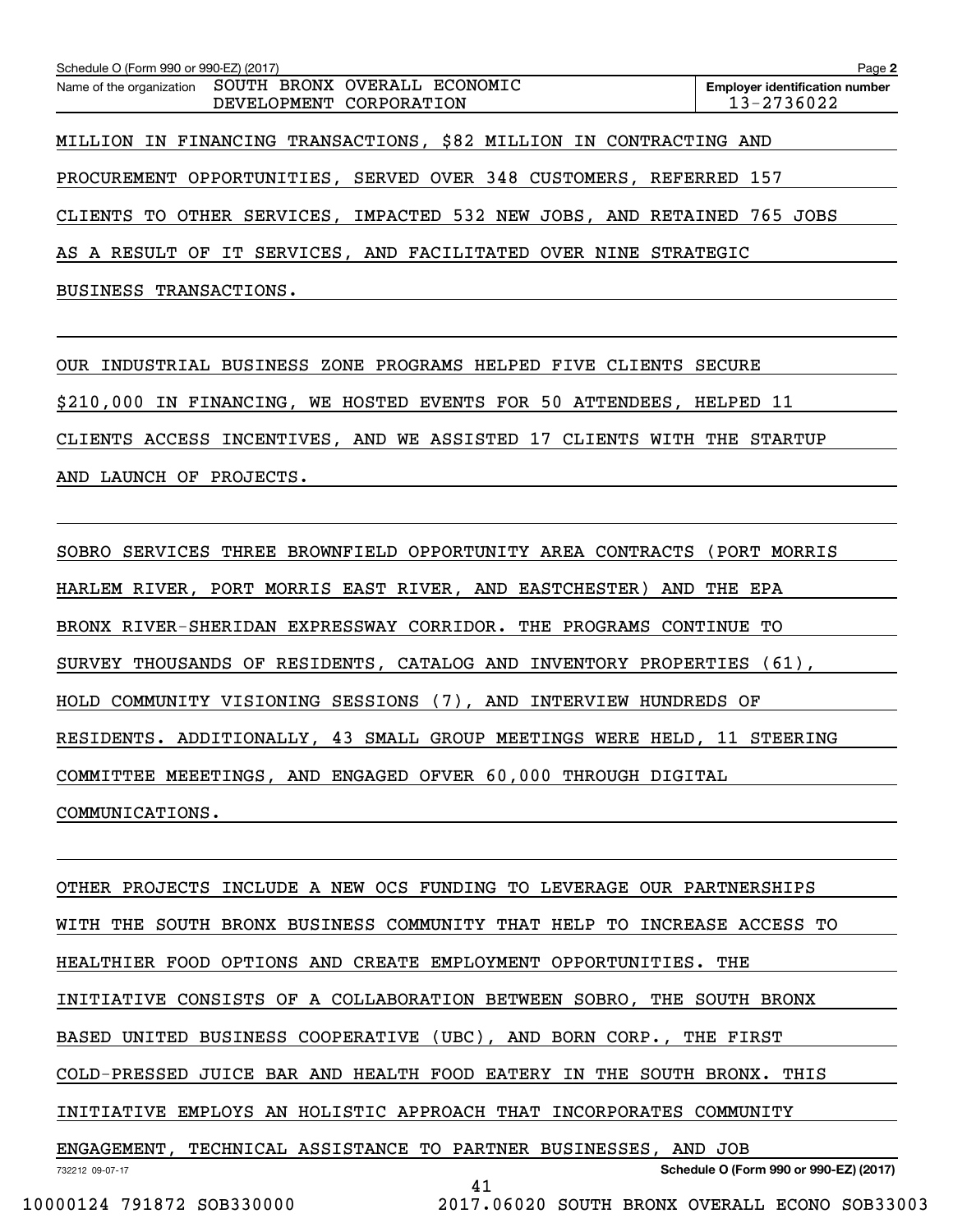| Schedule O (Form 990 or 990-EZ) (2017)                                                        | Page 2                                              |
|-----------------------------------------------------------------------------------------------|-----------------------------------------------------|
| SOUTH BRONX OVERALL ECONOMIC<br>Name of the organization<br><b>DEVELOPMENT</b><br>CORPORATION | <b>Employer identification number</b><br>13-2736022 |
| CREATION. ADDITIONALLY, SOBRO IS STILL INVOLVED INTHE PROTECTION                              | GREEN                                               |
| PROGRAM AND<br>THE<br>ONGOING<br>DEVELOPMENT<br>INFRASTRUCTURE<br>OF<br>THE                   | ROBERTO                                             |
| CLEMENTE PLAZA.                                                                               |                                                     |
| EXPENSES \$ 209,442.<br>INCLUDING GRANTS OF \$0.<br>REVENUE \$ 146,381.                       |                                                     |
| JOB<br>CREATION<br>INDUSTRIAL DEVELOPMENT AND<br>PROGRAM HELPED<br>THE                        | <b>JOBSEEKERS</b>                                   |
| IN HIGH-DEMAND INDUSTRIES THROUGH JOB PLACEMENT<br>EMPLOYMENT<br>SECURE                       | AND                                                 |
| TRAINING OPPORTUNITIES.<br>VOCATIONAL                                                         |                                                     |
| EXPENSES $$417,578.$<br>INCLUDING GRANTS OF \$ 0.<br><b>REVENUE</b><br>\$_                    | 27,995.                                             |

FORM 990, PART V, LINE 2B:

EMPLOYEES ARE PAID THROUGH A THIRD-PARTY COMMON EMPLOYER, CHECKPOINT,

AND DID NOT RECEIVE A W-2 FROM SOUTH BRONX OVERALL ECONOMIC DEVELOPMENT CORPORATION.

FORM 990, PART VI, SECTION B, LINE 11B:

A DRAFT COPY OF THE 990 IS PROVIDED TO THE ORGANIZATION'S GOVERNING BOARD. THE BOARD REVIEWS THE 990 AND MAKES RECOMMENDATIONS FOR CHANGES. THE BOARD THEN APPROVES THE FINAL RETURN BEFORE IT IS SUBMITTED TO THE IRS.

FORM 990, PART VI, SECTION B, LINE 12C:

ANNUALLY THE PRESIDENT REVIEWS THE CONFLICT OF INTEREST POLICY AND

QUESTIONAIRES WHICH ARE REQUIRED TO BE SIGNED BY ALL BOARD MEMBERS AND

EMPLOYEES INCLUDING DIRECTORS, KEY EMPLOYEES AND OFFICERS. IF ANY CONFLICTS

42

ESIXT, THE PRESIDENT REPORTS ANY CONFLICTS TO THE BOARD CHAIRMAN. IF A

CONFLICT EXISTS THE PARTY MUST EXCUSE THEMSELVES FROM DELIBERATIONS.

732212 09-07-17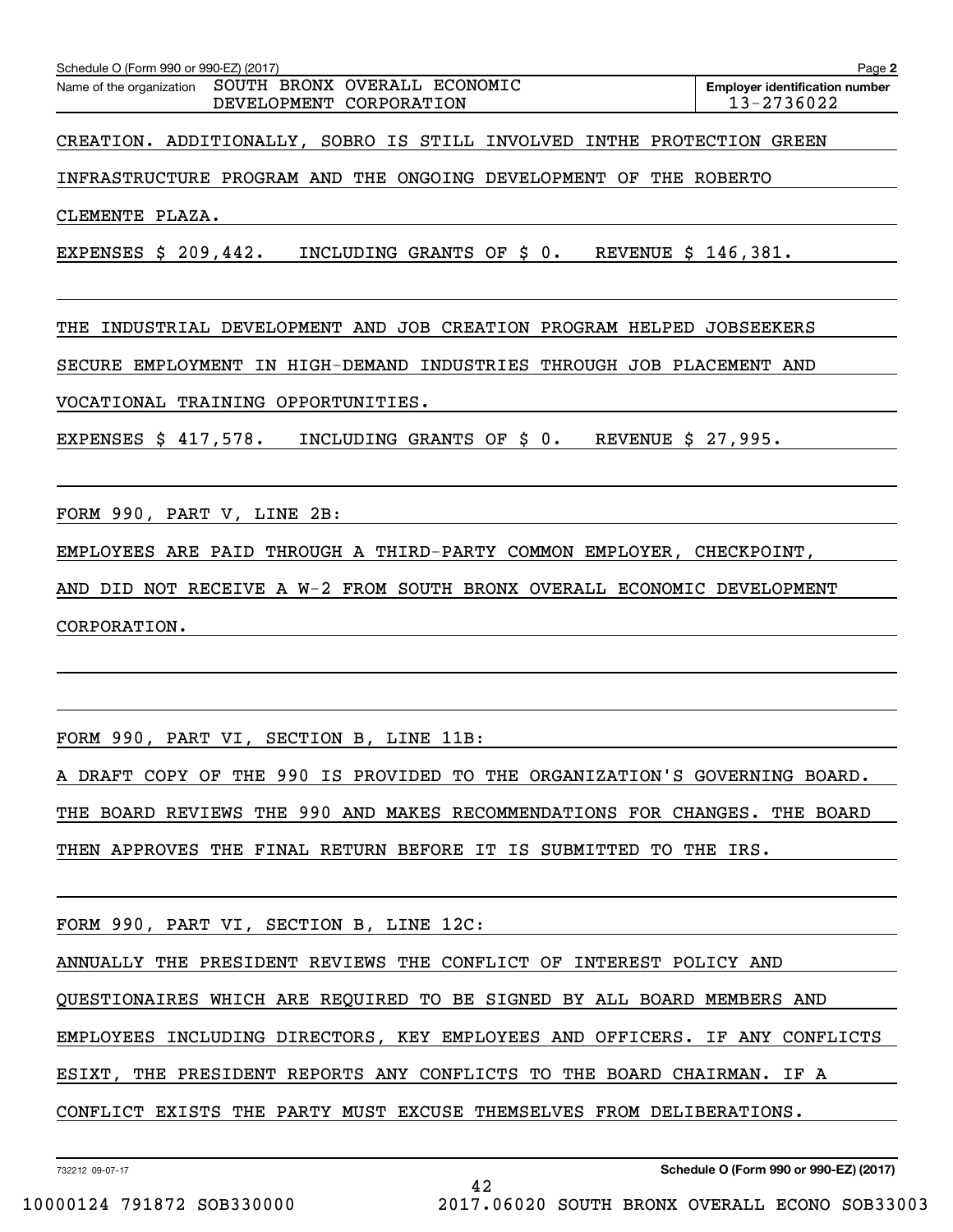| Schedule O (Form 990 or 990-EZ) (2017)                                           | Page 2                                              |
|----------------------------------------------------------------------------------|-----------------------------------------------------|
| Name of the organization SOUTH BRONX OVERALL ECONOMIC<br>DEVELOPMENT CORPORATION | <b>Employer identification number</b><br>13-2736022 |
| FORM 990, PART VI, SECTION B, LINE 15A:                                          |                                                     |
| THROUGHTOUT SOBRO, COMPENSATION IS MARKET-BASED AND SET AT LEVELS THAT           |                                                     |
| ATTRACT QUALIFIED CANDIDATES FOR ANY GIVEN POSITION, AND ENCOURAGE TOP           |                                                     |
| PERFORMERS TO STAY.                                                              |                                                     |
|                                                                                  |                                                     |
| FORM 990, PART VI, SECTION C, LINE 18:                                           |                                                     |
| THE DOCUMENTS ARE AVAILABLE UPON REQUEST.                                        |                                                     |
|                                                                                  |                                                     |
| FORM 990, PART VI, SECTION C, LINE 19:                                           |                                                     |
| THE DOCUMENTS ARE AVAILABLE UPON REQUEST.                                        |                                                     |
|                                                                                  |                                                     |
| FORM 990, PART XI, LINE 9, CHANGES IN NET ASSETS:                                |                                                     |
| TEMPORARILY RESTRICTED NET ASSETS RELEASED FROM RESTRICTION $-189,946$ .         |                                                     |
|                                                                                  |                                                     |
| FORM 990, PART XII, LINE 2C:                                                     |                                                     |
| THERE ARE NO CHANGES TO THE PROCESS FROM PRIOR YEAR.                             |                                                     |
|                                                                                  |                                                     |
|                                                                                  |                                                     |
| AMENDED RETURN: EXPLANATION OF CHANGES                                           |                                                     |
| THIS RETURN WAS ORGINALLY FILED BEFORE THE AUDIT WAS COMPLETED. THIS             |                                                     |
| RETURN IS BEING AMENDED TO CORRECTLY REPORT INCOME AND EXPENSES.                 |                                                     |
| ADDITIONALLY, ALL SUPPLEMENTAL SCHEDULES HAVE BEEN UPDATED TO AGREE              |                                                     |
| WITH ALL OF THE BELOW ENUMERATED CHANGES FROM THE ORIGINALLY FILED               |                                                     |
| RETURN.                                                                          |                                                     |
|                                                                                  |                                                     |
| AS ORIGINALLY FILED:                                                             |                                                     |
| PAGE 1, PART I, LINE 12, TOTAL REVENUE: \$10,866,144                             |                                                     |
| PAGE 1, PART I, LINE 28, TOTAL EXPENSES: \$11,657,311                            |                                                     |
| 732212 09-07-17<br>43                                                            | Schedule O (Form 990 or 990-EZ) (2017)              |

 <sup>10000124 791872</sup> SOB330000 2017.06020 SOUTH BRONX OVERALL ECONO SOB33003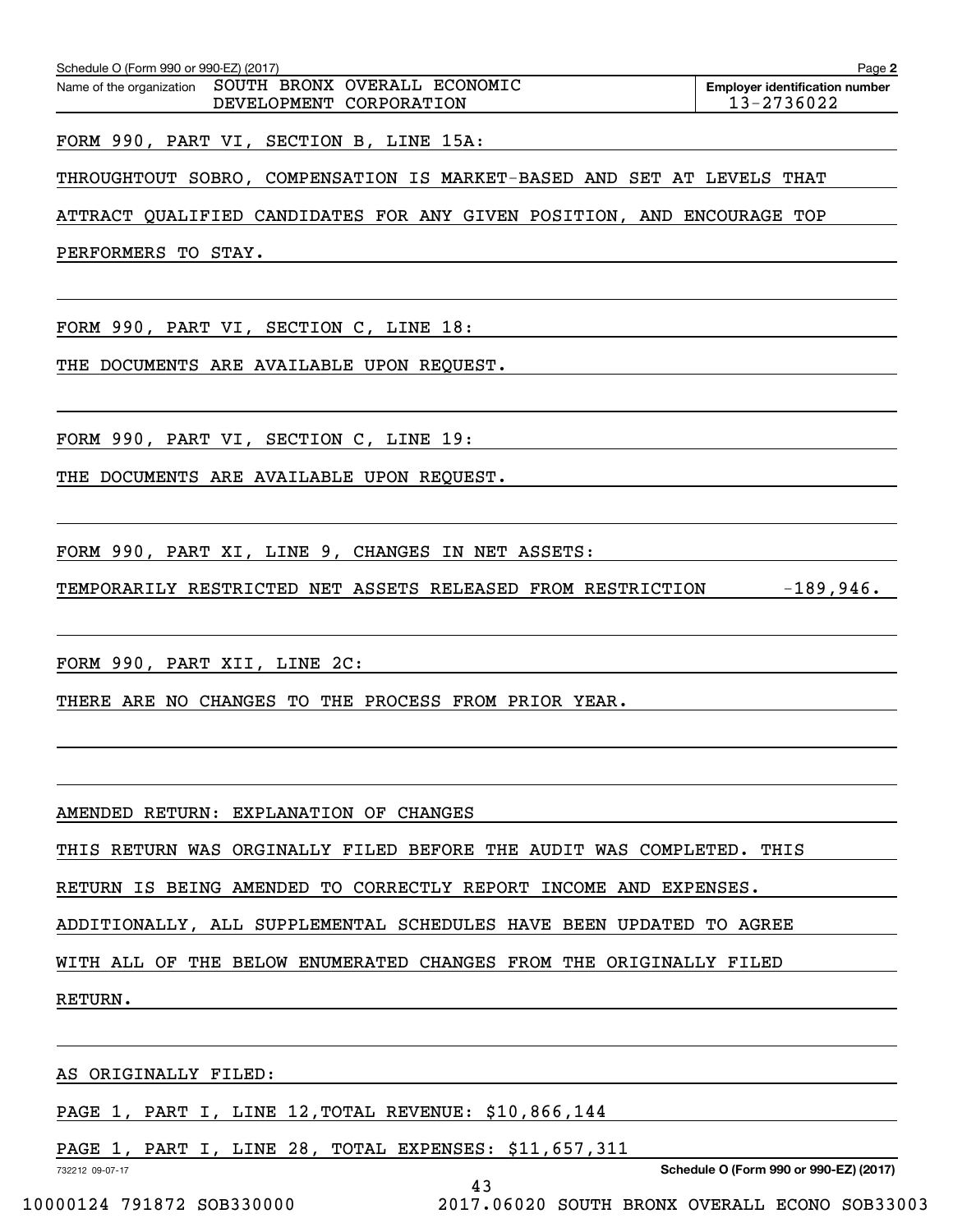|                 | Schedule O (Form 990 or 990-EZ) (2017) |                         | Name of the organization SOUTH BRONX OVERALL ECONOMIC |  | Page 2<br><b>Employer identification number</b>                   |
|-----------------|----------------------------------------|-------------------------|-------------------------------------------------------|--|-------------------------------------------------------------------|
|                 |                                        | DEVELOPMENT CORPORATION |                                                       |  | 13-2736022                                                        |
|                 |                                        |                         |                                                       |  | PAGE 1, PART I, LINE 20, TOTAL ASSETS: \$11,675,328               |
|                 |                                        |                         |                                                       |  | PAGE 1, PART 1, LINE 21, TOTAL LIABILITIES: \$7,846,637           |
|                 |                                        |                         |                                                       |  | PAGE 1, PART 1, LINE 22, NET ASSETS OR FUND BALANCES: \$3,828,691 |
|                 |                                        |                         |                                                       |  | PAGE 12, PART XI, LINE 8, PRIOR PERIOD ADJUSTMENTS: \$0           |
|                 |                                        |                         | AS AMENDED:                                           |  |                                                                   |
|                 |                                        |                         |                                                       |  | PAGE 1, PART I, LINE 12, TOTAL REVENUE: \$11, 284, 630            |
|                 |                                        |                         |                                                       |  | PAGE 1, PART I, LINE 28, TOTAL EXPENSES: 14, 028, 345             |
|                 |                                        |                         |                                                       |  | PAGE 1, PART I, LINE 20, TOTAL ASSETS: \$5,345,087                |
|                 |                                        |                         |                                                       |  | PAGE 1, PART 1, LINE 21, TOTAL LIABILITIES: \$5,921,409           |
|                 |                                        |                         |                                                       |  | PAGE 1, PART 1, LINE 22, NET ASSETS OR FUND BALANCES: (\$576,322) |
|                 |                                        |                         |                                                       |  | PAGE 12, PART XI, LINE 8, PRIOR PERIOD ADJUSTMENTS: 330,723       |
|                 |                                        |                         |                                                       |  |                                                                   |
|                 |                                        |                         |                                                       |  |                                                                   |
|                 |                                        |                         |                                                       |  |                                                                   |
|                 |                                        |                         |                                                       |  |                                                                   |
|                 |                                        |                         |                                                       |  |                                                                   |
|                 |                                        |                         |                                                       |  |                                                                   |
|                 |                                        |                         |                                                       |  |                                                                   |
|                 |                                        |                         |                                                       |  |                                                                   |
|                 |                                        |                         |                                                       |  |                                                                   |
|                 |                                        |                         |                                                       |  |                                                                   |
|                 |                                        |                         |                                                       |  |                                                                   |
|                 |                                        |                         |                                                       |  |                                                                   |
|                 |                                        |                         |                                                       |  |                                                                   |
|                 |                                        |                         |                                                       |  |                                                                   |
|                 |                                        |                         |                                                       |  |                                                                   |
|                 |                                        |                         |                                                       |  |                                                                   |
| 732212 09-07-17 |                                        |                         |                                                       |  | Schedule O (Form 990 or 990-EZ) (2017)                            |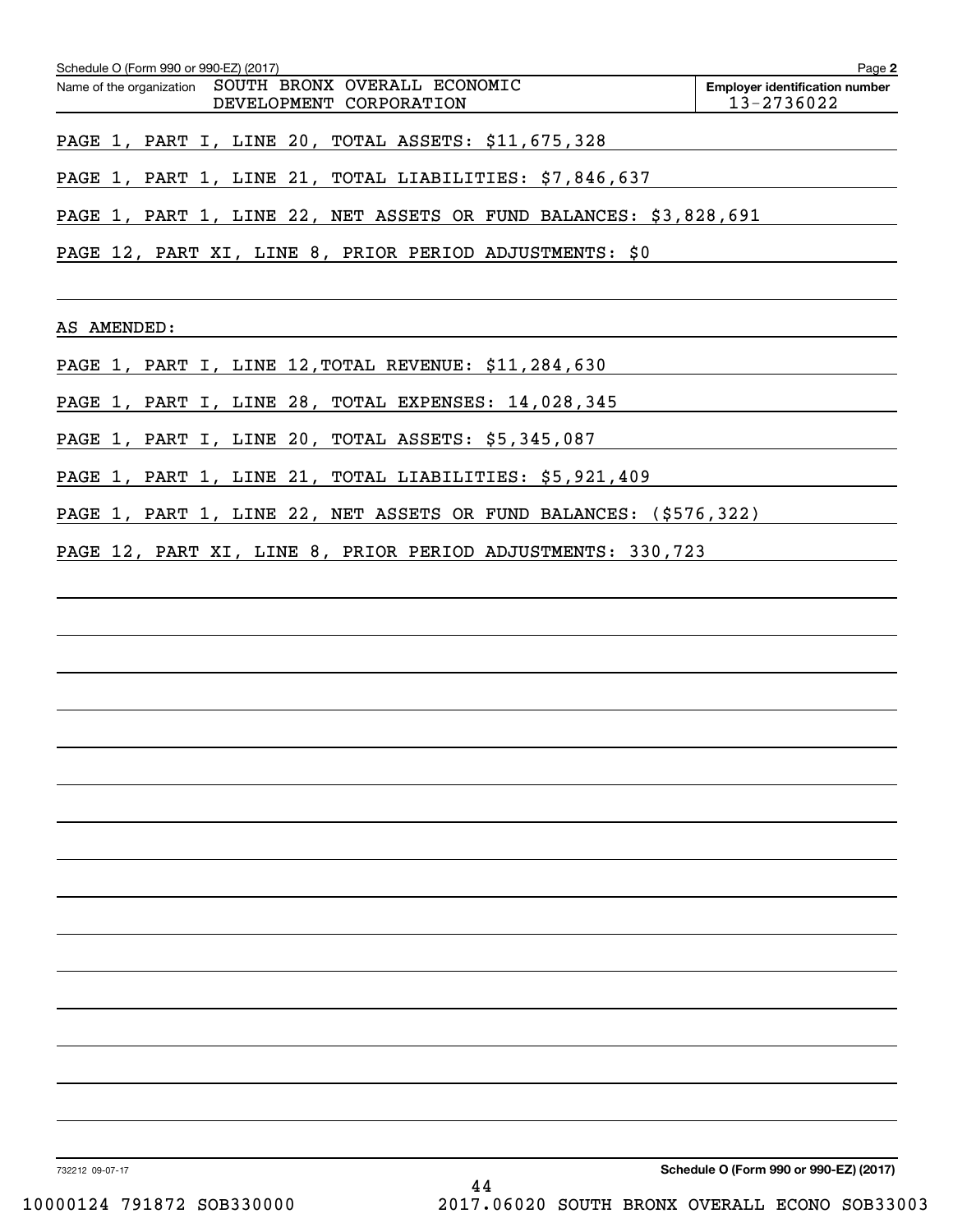| <b>Related Organizations and Unrelated Partnerships</b><br><b>SCHEDULE R</b><br>(Form 990)<br>> Complete if the organization answered "Yes" on Form 990, Part IV, line 33, 34, 35b, 36, or 37.<br>Attach to Form 990.<br>Department of the Treasury |                                                                                                                                                                                                                    |                              |                                                                                         |                                      |                                             |                                                     |                                     |                                                      |  |  |
|-----------------------------------------------------------------------------------------------------------------------------------------------------------------------------------------------------------------------------------------------------|--------------------------------------------------------------------------------------------------------------------------------------------------------------------------------------------------------------------|------------------------------|-----------------------------------------------------------------------------------------|--------------------------------------|---------------------------------------------|-----------------------------------------------------|-------------------------------------|------------------------------------------------------|--|--|
| Internal Revenue Service                                                                                                                                                                                                                            |                                                                                                                                                                                                                    |                              | $\triangleright$ Go to www.irs.gov/Form990 for instructions and the latest information. |                                      |                                             |                                                     | <b>Open to Public</b><br>Inspection |                                                      |  |  |
| Name of the organization                                                                                                                                                                                                                            | DEVELOPMENT CORPORATION                                                                                                                                                                                            | SOUTH BRONX OVERALL ECONOMIC |                                                                                         |                                      |                                             | <b>Employer identification number</b><br>13-2736022 |                                     |                                                      |  |  |
| Part I                                                                                                                                                                                                                                              | Identification of Disregarded Entities. Complete if the organization answered "Yes" on Form 990, Part IV, line 33.                                                                                                 |                              |                                                                                         |                                      |                                             |                                                     |                                     |                                                      |  |  |
| (a)<br>Name, address, and EIN (if applicable)<br>of disregarded entity                                                                                                                                                                              |                                                                                                                                                                                                                    | (b)<br>Primary activity      | (c)<br>Legal domicile (state or<br>foreign country)                                     | (d)<br>Total income                  | (e)<br>End-of-year assets                   |                                                     | (f)<br>Direct controlling<br>entity |                                                      |  |  |
|                                                                                                                                                                                                                                                     |                                                                                                                                                                                                                    |                              |                                                                                         |                                      |                                             |                                                     |                                     |                                                      |  |  |
|                                                                                                                                                                                                                                                     |                                                                                                                                                                                                                    |                              |                                                                                         |                                      |                                             |                                                     |                                     |                                                      |  |  |
|                                                                                                                                                                                                                                                     |                                                                                                                                                                                                                    |                              |                                                                                         |                                      |                                             |                                                     |                                     |                                                      |  |  |
| Part II                                                                                                                                                                                                                                             | Identification of Related Tax-Exempt Organizations. Complete if the organization answered "Yes" on Form 990, Part IV, line 34, because it had one or more related tax-exempt<br>organizations during the tax year. |                              |                                                                                         |                                      |                                             |                                                     |                                     |                                                      |  |  |
|                                                                                                                                                                                                                                                     | (a)<br>Name, address, and EIN<br>of related organization                                                                                                                                                           | (b)<br>Primary activity      | (c)<br>Legal domicile (state or<br>foreign country)                                     | (d)<br><b>Exempt Code</b><br>section | (e)<br>Public charity<br>status (if section | (f)<br>Direct controlling<br>entity                 |                                     | $(g)$<br>Section 512(b)(13)<br>controlled<br>entity? |  |  |
|                                                                                                                                                                                                                                                     |                                                                                                                                                                                                                    |                              |                                                                                         |                                      | 501(c)(3)                                   |                                                     | Yes                                 | No                                                   |  |  |
| CREDIT INC. - 13-3790222                                                                                                                                                                                                                            |                                                                                                                                                                                                                    |                              |                                                                                         |                                      |                                             | SOUTH BRONX                                         |                                     |                                                      |  |  |
| 555 BERGEN AVENUE                                                                                                                                                                                                                                   |                                                                                                                                                                                                                    |                              |                                                                                         |                                      |                                             | OVERALL ECONOMIC                                    |                                     |                                                      |  |  |
| BRONX, NY 10455                                                                                                                                                                                                                                     |                                                                                                                                                                                                                    | FINANCIAL SERVICES           | NEW YORK                                                                                | 501(C)(3)                            | LINE 7                                      | <b>DEVELOPMENT</b>                                  | х                                   |                                                      |  |  |
|                                                                                                                                                                                                                                                     | SOBRO DEVELOPMENT CORPORATION - 13-3157572                                                                                                                                                                         |                              |                                                                                         |                                      |                                             | SOUTH BRONX                                         |                                     |                                                      |  |  |
| 555 BERGEN AVENUE                                                                                                                                                                                                                                   |                                                                                                                                                                                                                    |                              |                                                                                         |                                      |                                             | OVERALL ECONOMIC                                    |                                     |                                                      |  |  |
| BRONX, NY 10455                                                                                                                                                                                                                                     |                                                                                                                                                                                                                    | <b>DEVELOPMENT</b>           | NEW YORK                                                                                | 501(C)(3)                            | LINE 10                                     | <b>DEVELOPMENT</b>                                  | X                                   |                                                      |  |  |
|                                                                                                                                                                                                                                                     | SOBRO LOCAL DEVELOPMENT CORPORATION -                                                                                                                                                                              |                              |                                                                                         |                                      |                                             | SOUTH BRONX                                         |                                     |                                                      |  |  |
|                                                                                                                                                                                                                                                     | 13-2943228, 555 BERGEN AVENUE, BRONX, NY                                                                                                                                                                           |                              |                                                                                         |                                      |                                             | OVERALL ECONOMIC                                    |                                     |                                                      |  |  |
| 10455                                                                                                                                                                                                                                               |                                                                                                                                                                                                                    | <b>DEVELOPMENT</b>           | NEW YORK                                                                                | 501(C)(3)                            | LINE 10                                     | <b>DEVELOPMENT</b>                                  | X                                   |                                                      |  |  |
|                                                                                                                                                                                                                                                     |                                                                                                                                                                                                                    |                              |                                                                                         |                                      |                                             |                                                     |                                     |                                                      |  |  |

**For Paperwork Reduction Act Notice, see the Instructions for Form 990.** *Schedule R* **(Form 990) 2017 <b>***Schedule R (Form 990) 2017* 

OMB No. 1545-0047

 $\mathbf{I}$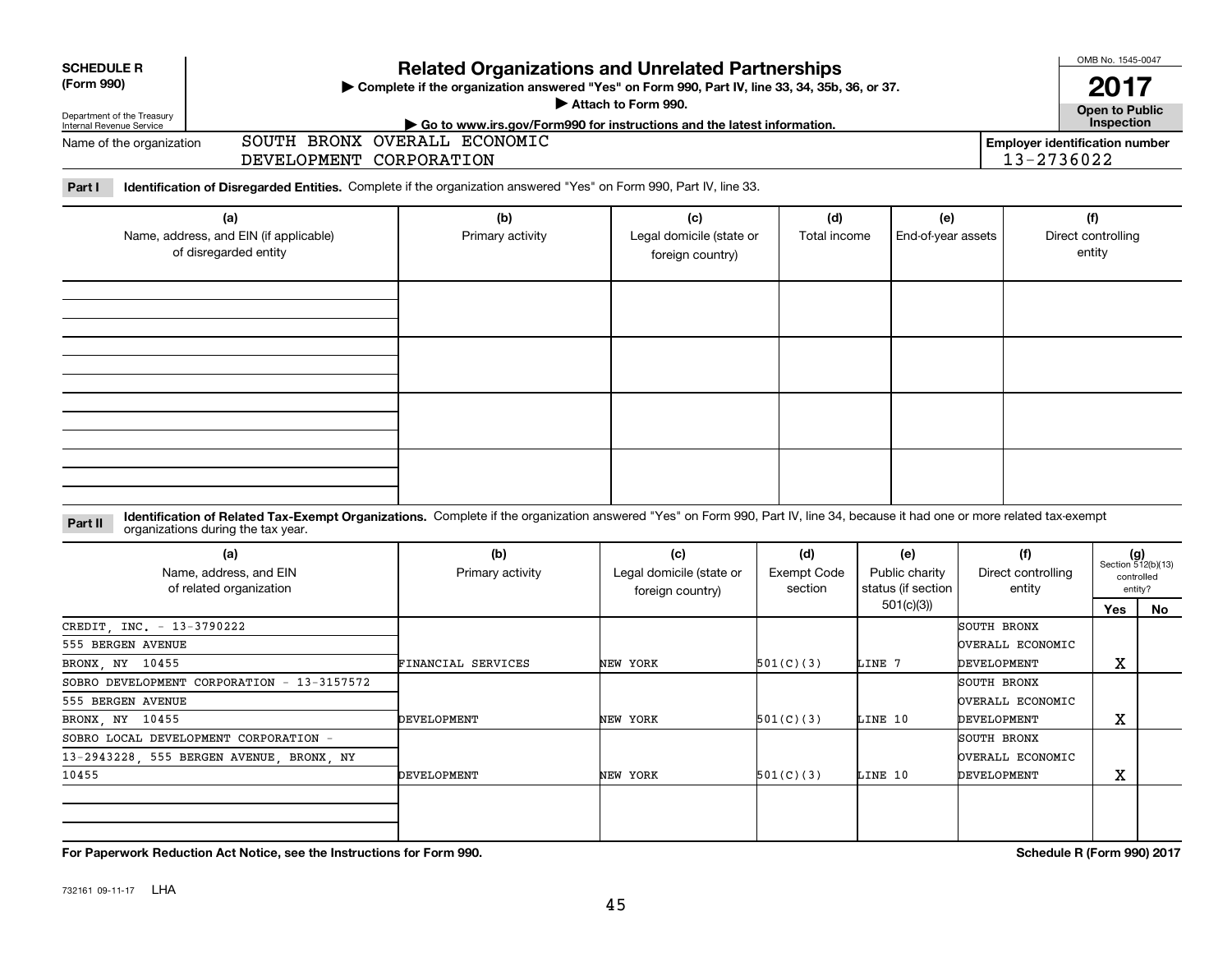### Schedule R (Form 990) 2017 **DEVELOPMENT CORPORATION** 1 3-2 7 3 6 0 2 2 <sub>Page</sub>

**2**

**Identification of Related Organizations Taxable as a Partnership.** Complete if the organization answered "Yes" on Form 990, Part IV, line 34, because it had one or more related **Part III** organizations treated as a partnership during the tax year.

| (a)                                               | (b)              | (c)                            | (d)                          | (e)                                          | (f)                      | (g)                     |         | (h)                              | (i)                                      | (j)      | (k)                                |
|---------------------------------------------------|------------------|--------------------------------|------------------------------|----------------------------------------------|--------------------------|-------------------------|---------|----------------------------------|------------------------------------------|----------|------------------------------------|
| Name, address, and EIN<br>of related organization | Primary activity | Legal<br>domicile<br>(state or | Direct controlling<br>entity | Predominant income<br>(related, unrelated,   | Share of total<br>income | Share of<br>end-of-year |         | Disproportionate<br>allocations? | Code V-UBI<br>amount in box              | managing | General or Percentage<br>ownership |
|                                                   |                  | foreign<br>country)            |                              | excluded from tax under<br>sections 512-514) |                          | assets                  | Yes $ $ | No                               | 20 of Schedule<br>K-1 (Form 1065) Yes No | partner? |                                    |
| BRONX NY EAST 188TH STREET                        |                  |                                |                              |                                              |                          |                         |         |                                  |                                          |          |                                    |
| APARTMENTS, LP - 45-3636766,                      |                  |                                |                              |                                              |                          |                         |         |                                  |                                          |          |                                    |
| 555 BERGEN AVENUE, BRONX, NY                      |                  |                                |                              |                                              |                          |                         |         |                                  |                                          |          |                                    |
| 10455                                             | DEVELOPMENT      | ΝY                             | N/A                          | N/A                                          |                          |                         |         | x                                | N/A                                      | x        |                                    |
| BRONX NY EAST 188TH STREET                        |                  |                                |                              |                                              |                          |                         |         |                                  |                                          |          |                                    |
| APARTMENTS, LLC - 45-3636705,                     |                  |                                |                              |                                              |                          |                         |         |                                  |                                          |          |                                    |
| 555 BERGEN AVENUE, BRONX, NY                      |                  |                                |                              |                                              |                          |                         |         |                                  |                                          |          |                                    |
| 10455                                             | DEVELOPMENT      | ΝY                             | N/A                          | N/A                                          |                          |                         |         |                                  | N/A                                      | X        |                                    |
| BUFNY II ASSOCIATES, LP -                         |                  |                                |                              |                                              |                          |                         |         |                                  |                                          |          |                                    |
| 13-4026540, 555 BERGEN                            |                  |                                |                              |                                              |                          |                         |         |                                  |                                          |          |                                    |
| AVENUE, BRONX, NY 10455                           | DEVELOPMENT      | ΝY                             | N/A                          | N/A                                          |                          |                         |         | IX                               | N/A                                      | x        |                                    |
|                                                   |                  |                                |                              |                                              |                          |                         |         |                                  |                                          |          |                                    |
| JASMINE COURT ASSOCIATES, LLC                     |                  |                                |                              |                                              |                          |                         |         |                                  |                                          |          |                                    |
| $-04-3728664, 555 BERGEN$                         |                  |                                |                              |                                              |                          |                         |         |                                  |                                          |          |                                    |
| AVENUE, BRONX, NY 10455                           | DEVELOPMENT      | NY                             | N/A                          | N/A                                          |                          |                         |         |                                  | N/A                                      | x        |                                    |

**Identification of Related Organizations Taxable as a Corporation or Trust.** Complete if the organization answered "Yes" on Form 990, Part IV, line 34, because it had one or more related **Part IV** organizations treated as a corporation or trust during the tax year.

| (a)<br>Name, address, and EIN<br>of related organization | (b)<br>Primary activity | (c)<br>Legal domicile<br>(state or<br>foreign | (d)<br>Direct controlling<br>entity | (e)<br>Type of entity<br>(C corp, S corp,<br>or trust) | (f)<br>Share of total<br>income | (g)<br>Share of<br>end-of-year<br>assets | (h)<br> Percentage <br>ownership |     | (i)<br>Section<br>512(b)(13)<br>controlled<br>entity? |
|----------------------------------------------------------|-------------------------|-----------------------------------------------|-------------------------------------|--------------------------------------------------------|---------------------------------|------------------------------------------|----------------------------------|-----|-------------------------------------------------------|
|                                                          |                         | country)                                      |                                     |                                                        |                                 |                                          |                                  | Yes | No                                                    |
| EAST 188TH STREET APT HDFC - 45-2942756                  |                         |                                               |                                     |                                                        |                                 |                                          |                                  |     |                                                       |
| 555 BERGEN AVENUE                                        |                         |                                               |                                     |                                                        |                                 |                                          |                                  |     |                                                       |
| BRONX, NY 10455                                          | DEVELOPMENT             | ΝY                                            | N/A                                 | CORP                                                   |                                 |                                          |                                  |     | X                                                     |
| EAST 188TH STREET APT., INC - 45-3621216                 |                         |                                               |                                     |                                                        |                                 |                                          |                                  |     |                                                       |
| 555 BERGEN AVENUE                                        |                         |                                               |                                     |                                                        |                                 |                                          |                                  |     |                                                       |
| BRONX, NY 10455                                          | DEVELOPMENT             | ΝY                                            | N/A                                 | CORP                                                   |                                 |                                          |                                  |     | X                                                     |
| JASMINE COURT HOUSING DEVELOPMENT FUND                   |                         |                                               | SOUTH BRONX                         |                                                        |                                 |                                          |                                  |     |                                                       |
| CORPORATION - 04-3728665, 555 BERGEN AVENUE,             |                         |                                               | OVERALL                             |                                                        |                                 |                                          |                                  |     |                                                       |
| BRONX, NY 10455                                          | DEVELOPMENT             | ΝY                                            | ECONOMIC                            | CORP                                                   |                                 |                                          | 100%                             | х   |                                                       |
| LONGWOOD APARTMENTS HOUSING DEVELOPMENT FUND             |                         |                                               | SOUTH BRONX                         |                                                        |                                 |                                          |                                  |     |                                                       |
| CORPORATION, 555 BERGEN AVENUE, BRONX, NY                |                         |                                               | OVERALL                             |                                                        |                                 |                                          |                                  |     |                                                       |
| 10455                                                    | DEVELOPMENT             | ΝY                                            | ECONOMIC                            | CORP                                                   |                                 |                                          | $100$ <sup>8</sup>               | х   |                                                       |
| SOBRO GATEWAY HDFC                                       |                         |                                               | SOUTH BRONX                         |                                                        |                                 |                                          |                                  |     |                                                       |
| 555 BERGEN AVENUE                                        |                         |                                               | OVERALL                             |                                                        |                                 |                                          |                                  |     |                                                       |
| BRONX, NY 10455                                          | DEVELOPMENT             | NY                                            | <b>ECONOMIC</b>                     | CORP                                                   |                                 |                                          |                                  | х   |                                                       |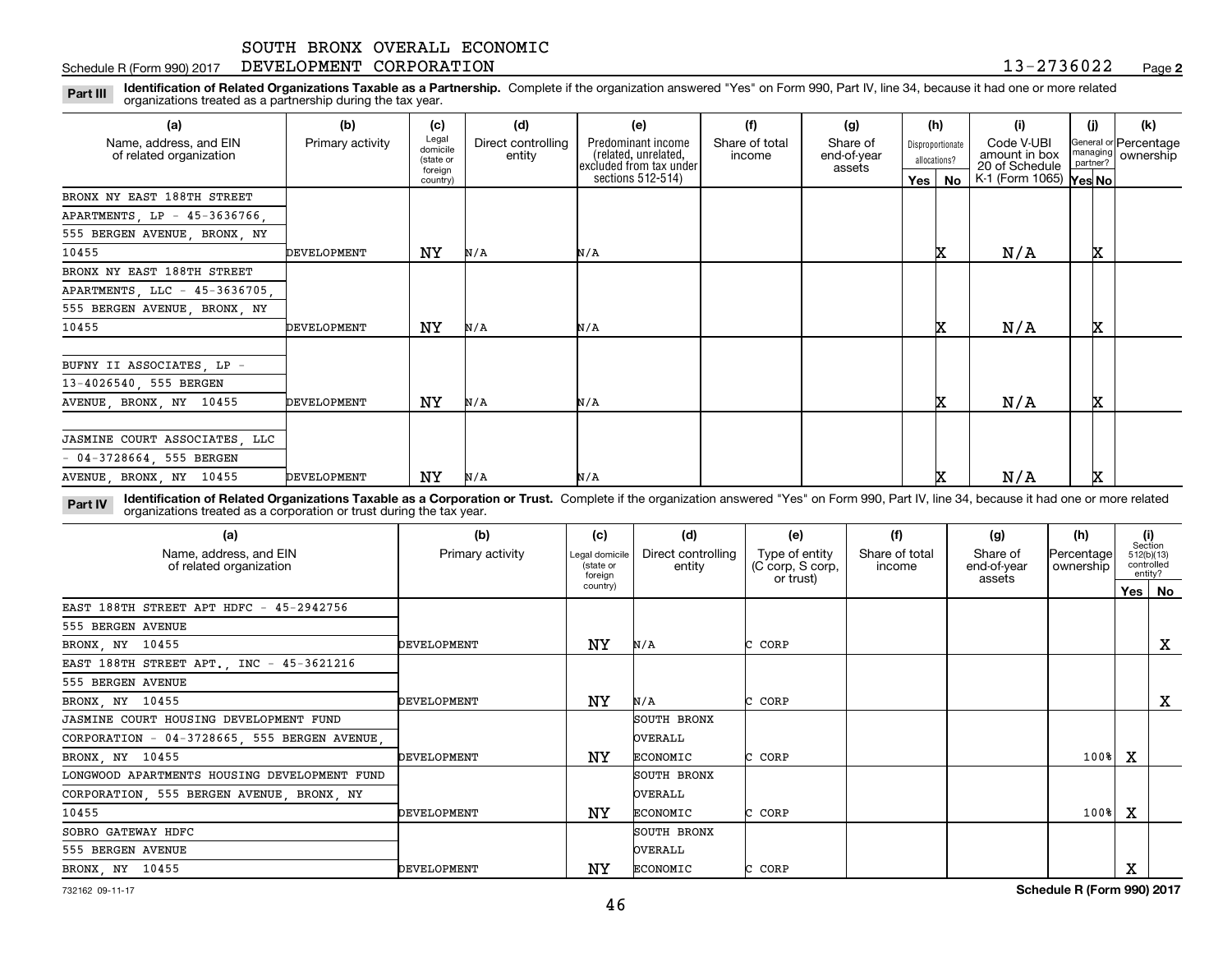Schedule R (Form 990)

DEVELOPMENT CORPORATION 13-2736022

**Part III Continuation of Identification of Related Organizations Taxable as a Partnership**

| (a)                                               | (b)                | (c)                  | (d)                          | (e)                                                                                        | (f)                      | (g)                   | (h)              | (i)                                                                        | (j) |          | (k)                                         |
|---------------------------------------------------|--------------------|----------------------|------------------------------|--------------------------------------------------------------------------------------------|--------------------------|-----------------------|------------------|----------------------------------------------------------------------------|-----|----------|---------------------------------------------|
| Name, address, and EIN<br>of related organization | Primary activity   | Legal<br>domicile    | Direct controlling<br>entity | Predominant income<br>(related, unrelated,<br>excluded from tax under<br>sections 512-514) | Share of total<br>income | Share of              | Disproportion-   | Code V-UBI<br>amount in box<br>20 of Schedule<br>K-1 (Form 1065)<br>Yes No |     |          | General or Percentage<br>managing ownership |
|                                                   |                    | (state or<br>foreign |                              |                                                                                            |                          | end-of-year<br>assets | ate allocations? |                                                                            |     |          |                                             |
|                                                   |                    | country)             |                              |                                                                                            |                          |                       | Yes   No         |                                                                            |     |          |                                             |
|                                                   |                    |                      |                              |                                                                                            |                          |                       |                  |                                                                            |     |          |                                             |
| LONGWOOD APARTMENTS, LP -                         |                    |                      |                              |                                                                                            |                          |                       |                  |                                                                            |     |          |                                             |
| 11-3666386, 555 BERGEN                            |                    |                      |                              |                                                                                            |                          |                       |                  |                                                                            |     |          |                                             |
| AVENUE, BRONX, NY 10455                           | DEVELOPMENT        | NY                   | N/A                          | N/A                                                                                        |                          |                       | x                | N/A                                                                        |     | x        |                                             |
|                                                   |                    |                      |                              |                                                                                            |                          |                       |                  |                                                                            |     |          |                                             |
| WOODYCREST, $LP - 03-0436382$                     |                    |                      |                              |                                                                                            |                          |                       |                  |                                                                            |     |          |                                             |
| 555 BERGEN AVENUE                                 |                    |                      |                              |                                                                                            |                          |                       |                  |                                                                            |     |          |                                             |
| BRONX, NY 10455                                   | <b>DEVELOPMENT</b> | NY                   | N/A                          | N/A                                                                                        |                          |                       | x                | N/A                                                                        |     | <b>x</b> |                                             |
|                                                   |                    |                      |                              |                                                                                            |                          |                       |                  |                                                                            |     |          |                                             |
|                                                   |                    |                      |                              |                                                                                            |                          |                       |                  |                                                                            |     |          |                                             |
|                                                   |                    |                      |                              |                                                                                            |                          |                       |                  |                                                                            |     |          |                                             |
|                                                   |                    |                      |                              |                                                                                            |                          |                       |                  |                                                                            |     |          |                                             |
|                                                   |                    |                      |                              |                                                                                            |                          |                       |                  |                                                                            |     |          |                                             |
|                                                   |                    |                      |                              |                                                                                            |                          |                       |                  |                                                                            |     |          |                                             |
|                                                   |                    |                      |                              |                                                                                            |                          |                       |                  |                                                                            |     |          |                                             |
|                                                   |                    |                      |                              |                                                                                            |                          |                       |                  |                                                                            |     |          |                                             |
|                                                   |                    |                      |                              |                                                                                            |                          |                       |                  |                                                                            |     |          |                                             |
|                                                   |                    |                      |                              |                                                                                            |                          |                       |                  |                                                                            |     |          |                                             |
|                                                   |                    |                      |                              |                                                                                            |                          |                       |                  |                                                                            |     |          |                                             |
|                                                   |                    |                      |                              |                                                                                            |                          |                       |                  |                                                                            |     |          |                                             |
|                                                   |                    |                      |                              |                                                                                            |                          |                       |                  |                                                                            |     |          |                                             |
|                                                   |                    |                      |                              |                                                                                            |                          |                       |                  |                                                                            |     |          |                                             |
|                                                   |                    |                      |                              |                                                                                            |                          |                       |                  |                                                                            |     |          |                                             |
|                                                   |                    |                      |                              |                                                                                            |                          |                       |                  |                                                                            |     |          |                                             |
|                                                   |                    |                      |                              |                                                                                            |                          |                       |                  |                                                                            |     |          |                                             |
|                                                   |                    |                      |                              |                                                                                            |                          |                       |                  |                                                                            |     |          |                                             |
|                                                   |                    |                      |                              |                                                                                            |                          |                       |                  |                                                                            |     |          |                                             |
|                                                   |                    |                      |                              |                                                                                            |                          |                       |                  |                                                                            |     |          |                                             |
|                                                   |                    |                      |                              |                                                                                            |                          |                       |                  |                                                                            |     |          |                                             |
|                                                   |                    |                      |                              |                                                                                            |                          |                       |                  |                                                                            |     |          |                                             |
|                                                   |                    |                      |                              |                                                                                            |                          |                       |                  |                                                                            |     |          |                                             |
|                                                   |                    |                      |                              |                                                                                            |                          |                       |                  |                                                                            |     |          |                                             |
|                                                   |                    |                      |                              |                                                                                            |                          |                       |                  |                                                                            |     |          |                                             |
|                                                   |                    |                      |                              |                                                                                            |                          |                       |                  |                                                                            |     |          |                                             |
|                                                   |                    |                      |                              |                                                                                            |                          |                       |                  |                                                                            |     |          |                                             |
|                                                   |                    |                      |                              |                                                                                            |                          |                       |                  |                                                                            |     |          |                                             |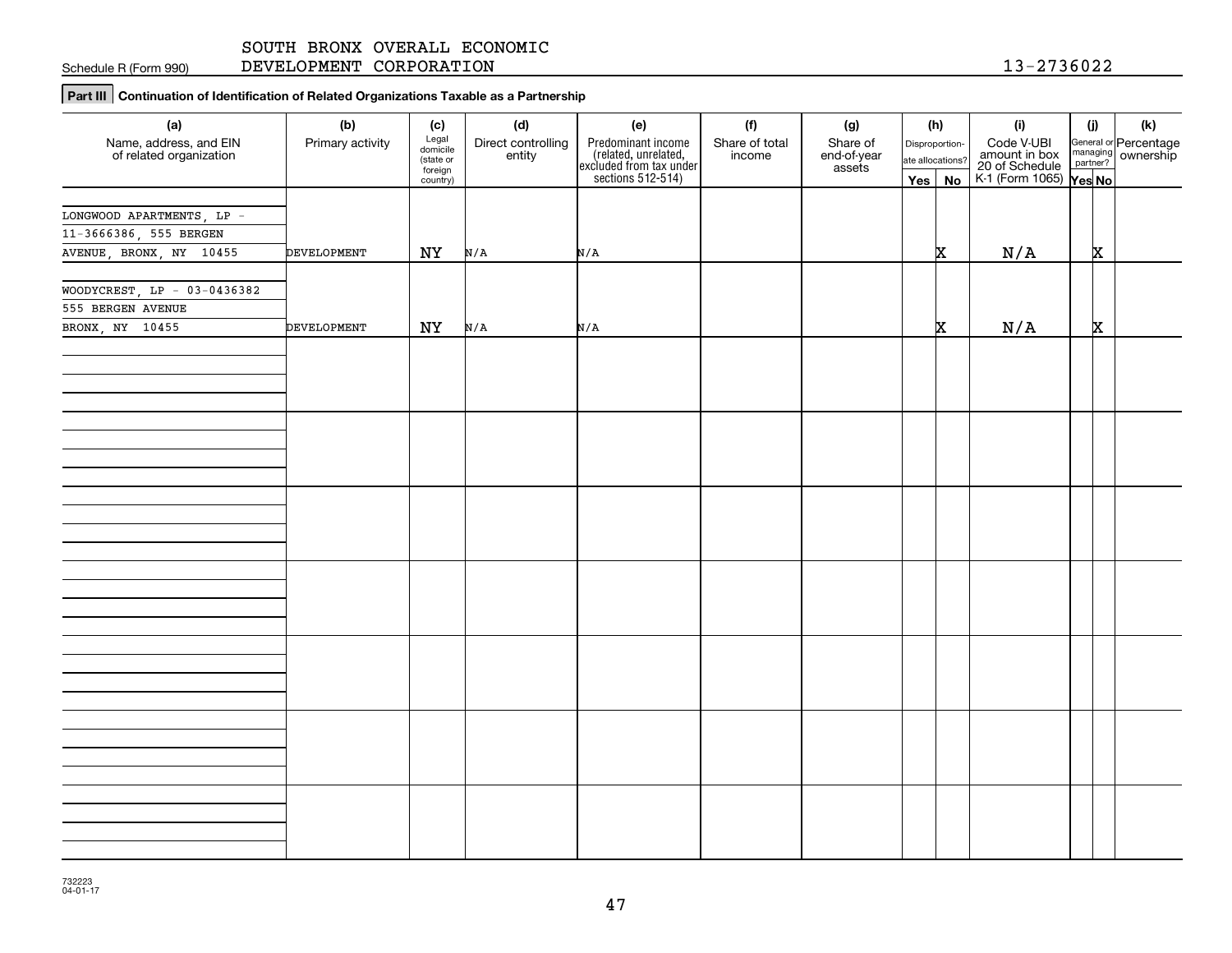Schedule R (Form 990)

DEVELOPMENT CORPORATION 13-2736022

**Part IV** Continuation of Identification of Related Organizations Taxable as a Corporation or Trust

| (a)<br>Name, address, and EIN<br>of related organization | (b)<br>Primary activity | (c)<br>Legal domicile<br>(state or<br>foreign | (d)<br>Direct controlling<br>entity | (e)<br>Type of entity<br>(C corp, S corp,<br>or trust) | (f)<br>Share of total<br>income | (g)<br>Share of<br>end-of-year<br>assets | (h)<br>Percentage<br>ownership |   | $\begin{array}{c} \textbf{(i)}\\ \text{Section}\\ 512 \text{(b)} \text{(13)}\\ \text{controlled} \end{array}$<br>entity? |
|----------------------------------------------------------|-------------------------|-----------------------------------------------|-------------------------------------|--------------------------------------------------------|---------------------------------|------------------------------------------|--------------------------------|---|--------------------------------------------------------------------------------------------------------------------------|
|                                                          |                         | country)                                      |                                     |                                                        |                                 |                                          |                                |   | Yes No                                                                                                                   |
| SOBRO LENOX CORP. - 43-2072406                           |                         |                                               | SOUTH BRONX                         |                                                        |                                 |                                          |                                |   |                                                                                                                          |
| 555 BERGEN AVENUE                                        |                         |                                               | <b>OVERALL</b>                      |                                                        |                                 |                                          |                                |   |                                                                                                                          |
| BRONX, NY 10455                                          | <b>DEVELOPMENT</b>      | NY                                            | <b>ECONOMIC</b>                     | C CORP                                                 |                                 |                                          | 100%                           | X |                                                                                                                          |
|                                                          |                         |                                               |                                     |                                                        |                                 |                                          |                                |   |                                                                                                                          |
| SOBRO MONROE COURT HOUSING DEVELOPMENT FUND              |                         |                                               |                                     |                                                        |                                 |                                          |                                |   |                                                                                                                          |
| CORP., 555 BERGEN AVENUE, BRONX, NY 10455                | DEVELOPMENT             | NY                                            | N/A                                 | C CORP                                                 |                                 |                                          |                                |   | $\mathbf x$                                                                                                              |
| WOODYCREST HOUSING DEVELOPMENT FUND CORP. -              |                         |                                               | SOUTH BRONX                         |                                                        |                                 |                                          |                                |   |                                                                                                                          |
| 56-2364943, 555 BERGEN AVENUE, BRONX, NY                 |                         |                                               | OVERALL                             |                                                        |                                 |                                          |                                |   |                                                                                                                          |
| 10455                                                    | DEVELOPMENT             | NY                                            | <b>ECONOMIC</b>                     | C CORP                                                 |                                 |                                          | $100$ <sup>\</sup> $\ X$       |   |                                                                                                                          |
|                                                          |                         |                                               |                                     |                                                        |                                 |                                          |                                |   |                                                                                                                          |
|                                                          |                         |                                               |                                     |                                                        |                                 |                                          |                                |   |                                                                                                                          |
|                                                          |                         |                                               |                                     |                                                        |                                 |                                          |                                |   |                                                                                                                          |
|                                                          |                         |                                               |                                     |                                                        |                                 |                                          |                                |   |                                                                                                                          |
|                                                          |                         |                                               |                                     |                                                        |                                 |                                          |                                |   |                                                                                                                          |
|                                                          |                         |                                               |                                     |                                                        |                                 |                                          |                                |   |                                                                                                                          |
|                                                          |                         |                                               |                                     |                                                        |                                 |                                          |                                |   |                                                                                                                          |
|                                                          |                         |                                               |                                     |                                                        |                                 |                                          |                                |   |                                                                                                                          |
|                                                          |                         |                                               |                                     |                                                        |                                 |                                          |                                |   |                                                                                                                          |
|                                                          |                         |                                               |                                     |                                                        |                                 |                                          |                                |   |                                                                                                                          |
|                                                          |                         |                                               |                                     |                                                        |                                 |                                          |                                |   |                                                                                                                          |
|                                                          |                         |                                               |                                     |                                                        |                                 |                                          |                                |   |                                                                                                                          |
|                                                          |                         |                                               |                                     |                                                        |                                 |                                          |                                |   |                                                                                                                          |
|                                                          |                         |                                               |                                     |                                                        |                                 |                                          |                                |   |                                                                                                                          |
|                                                          |                         |                                               |                                     |                                                        |                                 |                                          |                                |   |                                                                                                                          |
|                                                          |                         |                                               |                                     |                                                        |                                 |                                          |                                |   |                                                                                                                          |
|                                                          |                         |                                               |                                     |                                                        |                                 |                                          |                                |   |                                                                                                                          |
|                                                          |                         |                                               |                                     |                                                        |                                 |                                          |                                |   |                                                                                                                          |
|                                                          |                         |                                               |                                     |                                                        |                                 |                                          |                                |   |                                                                                                                          |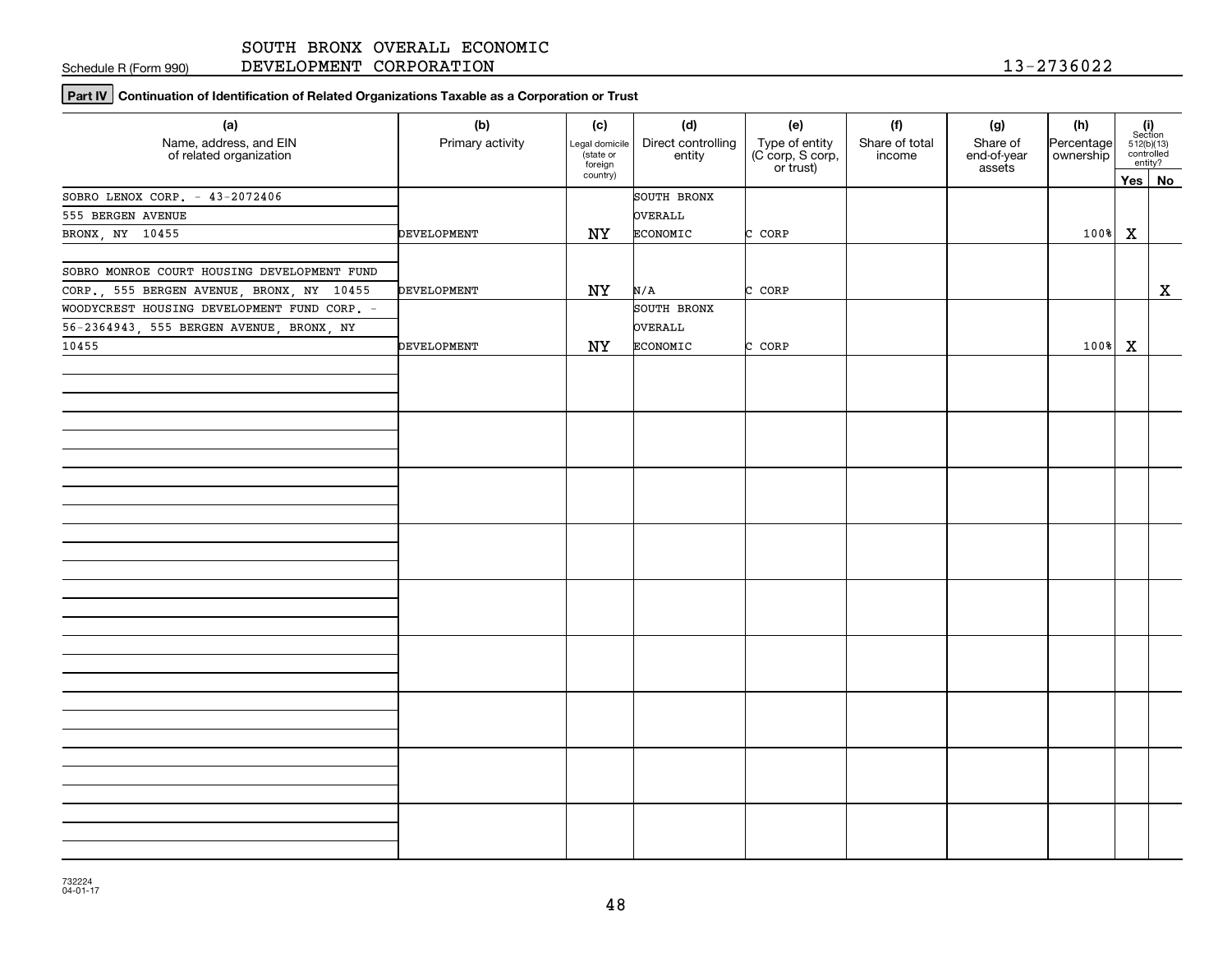$\overline{a}$ 

**Part V** T**ransactions With Related Organizations.** Complete if the organization answered "Yes" on Form 990, Part IV, line 34, 35b, or 36.

| Note: Complete line 1 if any entity is listed in Parts II, III, or IV of this schedule. |                                                                                                                                                                                                                                |                 |       |              |  |  |  |
|-----------------------------------------------------------------------------------------|--------------------------------------------------------------------------------------------------------------------------------------------------------------------------------------------------------------------------------|-----------------|-------|--------------|--|--|--|
|                                                                                         |                                                                                                                                                                                                                                |                 | Yes l | No           |  |  |  |
|                                                                                         | During the tax year, did the organization engage in any of the following transactions with one or more related organizations listed in Parts II-IV?                                                                            |                 |       |              |  |  |  |
|                                                                                         |                                                                                                                                                                                                                                | 1a              |       | X            |  |  |  |
|                                                                                         | b Gift, grant, or capital contribution to related organization(s) manufaction(s) and content to related organization(s) and contribution to related organization(s) manufactured content of the state of the state of Gift, gr | 1 <sub>b</sub>  |       | $\mathbf x$  |  |  |  |
|                                                                                         | c Gift, grant, or capital contribution from related organization(s) www.communities.com/www.communities.com/www.communities.com/www.communities.com/www.communities.com/www.communities.com/www.communities.com/www.communitie | 1c              | X     |              |  |  |  |
|                                                                                         | d Loans or loan guarantees to or for related organization(s) mature material content to consume the content of the content of the content of the content of the content of the content of the content of the content of the co | 1 <sub>d</sub>  |       | $\mathbf X$  |  |  |  |
|                                                                                         |                                                                                                                                                                                                                                | 1e              | X     |              |  |  |  |
|                                                                                         |                                                                                                                                                                                                                                |                 |       |              |  |  |  |
|                                                                                         | f Dividends from related organization(s) material contents and content to the content of the content of the content of the content of the content of the content of the content of the content of the content of the content o | 1f              |       | x            |  |  |  |
|                                                                                         | g Sale of assets to related organization(s) www.assettion.com/www.assettion.com/www.assettion.com/www.assettion.com/www.assettion.com/www.assettion.com/www.assettion.com/www.assettion.com/www.assettion.com/www.assettion.co | 1a              |       | X            |  |  |  |
|                                                                                         | h Purchase of assets from related organization(s) manufactured and content to content and content and content and content and content and content and content and content and content and content and content and content and  | 1 <sub>h</sub>  |       | X            |  |  |  |
|                                                                                         |                                                                                                                                                                                                                                | 1i              |       | X            |  |  |  |
|                                                                                         |                                                                                                                                                                                                                                | 1i              |       | X            |  |  |  |
|                                                                                         |                                                                                                                                                                                                                                |                 |       |              |  |  |  |
|                                                                                         | k Lease of facilities, equipment, or other assets from related organization(s) manufaction content and content to the assets from related organization(s) manufaction content and content and content and content and content  | 1k              |       | X            |  |  |  |
|                                                                                         |                                                                                                                                                                                                                                | 11              | Χ     |              |  |  |  |
|                                                                                         | m Performance of services or membership or fundraising solicitations by related organization(s)                                                                                                                                | 1 <sub>m</sub>  |       | $\mathbf{x}$ |  |  |  |
|                                                                                         |                                                                                                                                                                                                                                | 1n              | X     |              |  |  |  |
|                                                                                         | <b>o</b> Sharing of paid employees with related organization(s)                                                                                                                                                                | 10 <sub>o</sub> | X     |              |  |  |  |
|                                                                                         |                                                                                                                                                                                                                                |                 |       |              |  |  |  |
|                                                                                         |                                                                                                                                                                                                                                | 1p.             |       | X            |  |  |  |
|                                                                                         |                                                                                                                                                                                                                                | 1a              |       | $\mathbf x$  |  |  |  |
|                                                                                         |                                                                                                                                                                                                                                |                 |       |              |  |  |  |
|                                                                                         | r Other transfer of cash or property to related organization(s)                                                                                                                                                                | 1r              |       | X            |  |  |  |
|                                                                                         |                                                                                                                                                                                                                                | 1s              |       | X            |  |  |  |
|                                                                                         | 2 If the answer to any of the above is "Yes," see the instructions for information on who must complete this line, including covered relationships and transaction thresholds.                                                 |                 |       |              |  |  |  |

| (a)<br>Name of related organization    | (b)<br>Transaction<br>type (a-s) | (c)<br>Amount involved | (d)<br>Method of determining amount involved |
|----------------------------------------|----------------------------------|------------------------|----------------------------------------------|
| (1) SOBRO LOCAL DEVELOPMENT CORPORATON | Е                                | $45, 140.$ CASH        |                                              |
| (2)                                    |                                  |                        |                                              |
| (3)                                    |                                  |                        |                                              |
| (4)                                    |                                  |                        |                                              |
| (5)                                    |                                  |                        |                                              |
| (6)                                    |                                  |                        |                                              |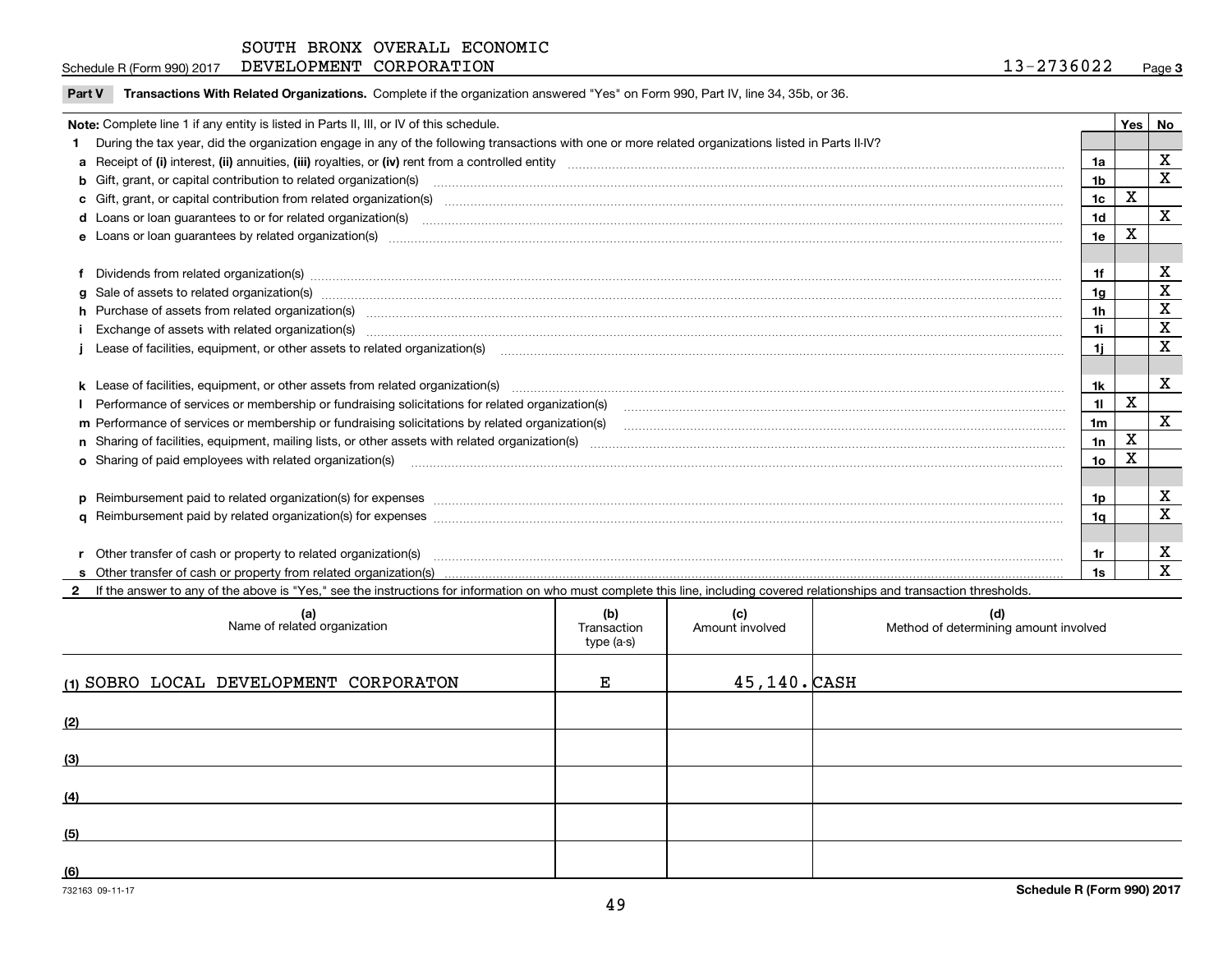**Part VI Unrelated Organizations Taxable as a Partnership. Complete if the organization answered "Yes" on Form 990, Part IV, line 37.** 

Provide the following information for each entity taxed as a partnership through which the organization conducted more than five percent of its activities (measured by total assets or gross revenue) that was not a related organization. See instructions regarding exclusion for certain investment partnerships.

| (a)<br>Name, address, and EIN<br>of entity | (b)<br>Primary activity | (c)<br>Legal domicile<br>(state or foreign<br>country) | (d)<br>Predominant income<br>(related, unrelated,<br>excluded from tax under<br>sections 512-514) | (e)<br>Are all<br>partners sec.<br>$501(c)(3)$<br>orgs.?<br>Yes No | (f)<br>Share of<br>total<br>income | (g)<br>Share of<br>end-of-year<br>assets | allocations?<br>Yes No | (h)<br>Dispropor-<br>tionate | (i)<br>Code V-UBI<br>amount in box 20 managing<br>of Schedule K-1<br>(Form 1065)<br>$\overline{Y}$ ves No | (i) | (k) |
|--------------------------------------------|-------------------------|--------------------------------------------------------|---------------------------------------------------------------------------------------------------|--------------------------------------------------------------------|------------------------------------|------------------------------------------|------------------------|------------------------------|-----------------------------------------------------------------------------------------------------------|-----|-----|
|                                            |                         |                                                        |                                                                                                   |                                                                    |                                    |                                          |                        |                              |                                                                                                           |     |     |
|                                            |                         |                                                        |                                                                                                   |                                                                    |                                    |                                          |                        |                              |                                                                                                           |     |     |
|                                            |                         |                                                        |                                                                                                   |                                                                    |                                    |                                          |                        |                              |                                                                                                           |     |     |
|                                            |                         |                                                        |                                                                                                   |                                                                    |                                    |                                          |                        |                              |                                                                                                           |     |     |
|                                            |                         |                                                        |                                                                                                   |                                                                    |                                    |                                          |                        |                              |                                                                                                           |     |     |
|                                            |                         |                                                        |                                                                                                   |                                                                    |                                    |                                          |                        |                              |                                                                                                           |     |     |
|                                            |                         |                                                        |                                                                                                   |                                                                    |                                    |                                          |                        |                              |                                                                                                           |     |     |
|                                            |                         |                                                        |                                                                                                   |                                                                    |                                    |                                          |                        |                              |                                                                                                           |     |     |

**Schedule R (Form 990) 2017**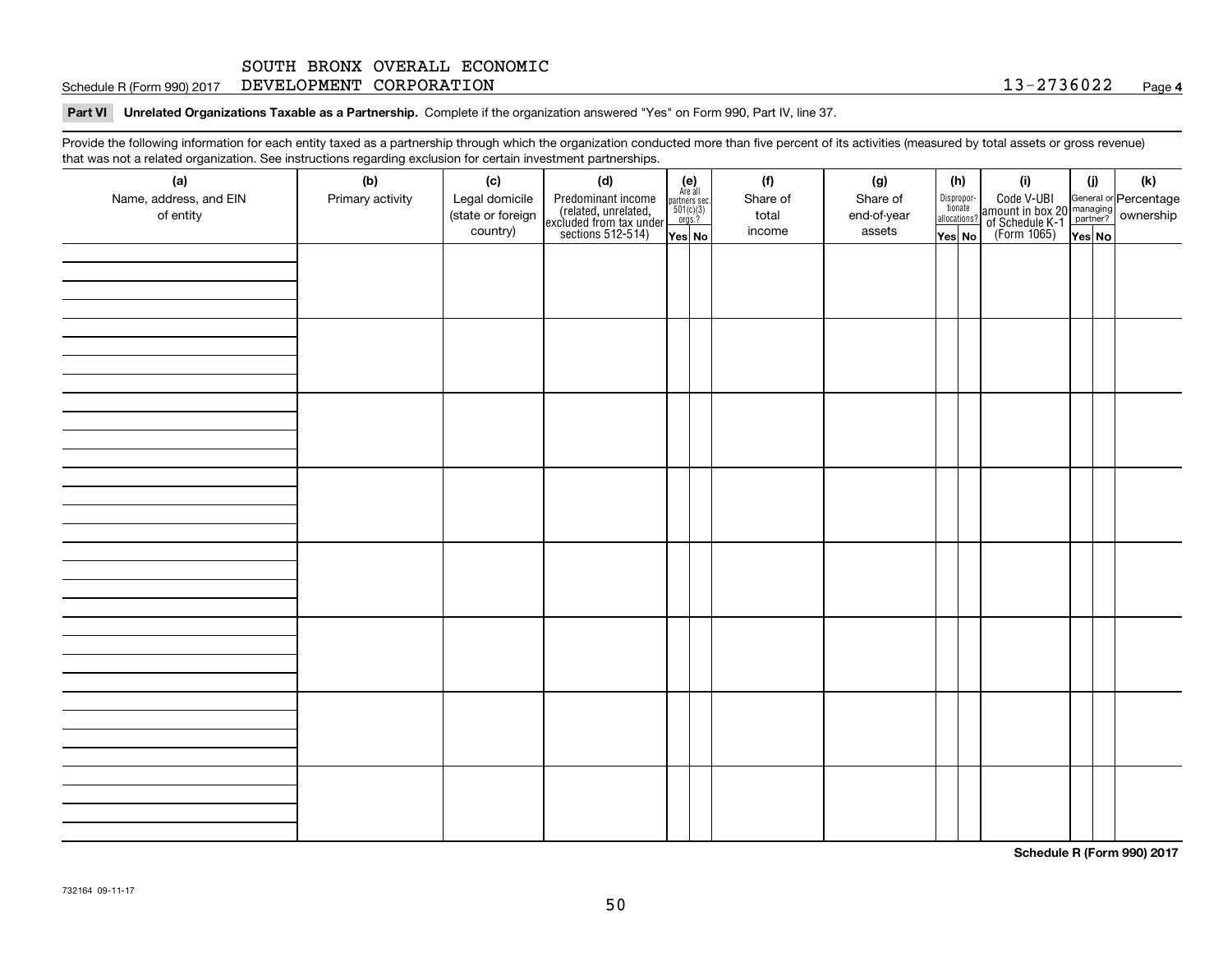# Schedule R (Form 990) 2017 Page DEVELOPMENT CORPORATION 13-2736022 SOUTH BRONX OVERALL ECONOMIC

# **Part VII Supplemental Information.**

Provide additional information for responses to questions on Schedule R. See instructions.

732165 09-11-17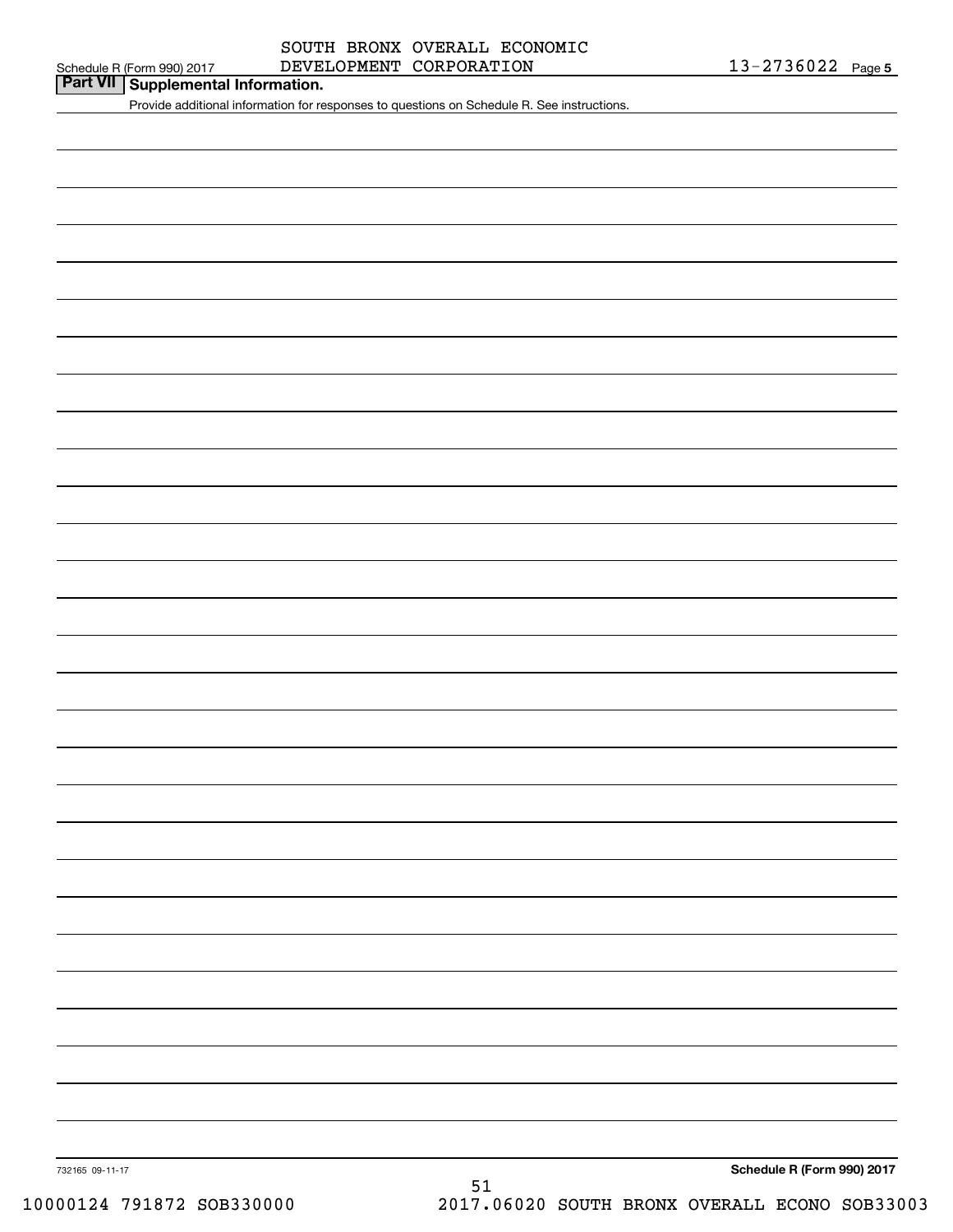NYS Annual Filing for Charitable Organizations www.CharitiesNYS.com

**Open to Public Inspection**

| <b>1.General Information</b>                                                                                                                                                                                                                                                                             |                                                                                                                                                                                                   |                                                                                                                                                           |                                 |                                                                                                                                                                                                                                                                                                                                                                                                                                                                 |  |  |
|----------------------------------------------------------------------------------------------------------------------------------------------------------------------------------------------------------------------------------------------------------------------------------------------------------|---------------------------------------------------------------------------------------------------------------------------------------------------------------------------------------------------|-----------------------------------------------------------------------------------------------------------------------------------------------------------|---------------------------------|-----------------------------------------------------------------------------------------------------------------------------------------------------------------------------------------------------------------------------------------------------------------------------------------------------------------------------------------------------------------------------------------------------------------------------------------------------------------|--|--|
| 04/01/2017<br>and Ending (mm/dd/yyyy) $03/31/2018$<br>For Fiscal Year Beginning (mm/dd/yyyy)                                                                                                                                                                                                             |                                                                                                                                                                                                   |                                                                                                                                                           |                                 |                                                                                                                                                                                                                                                                                                                                                                                                                                                                 |  |  |
| Check if Applicable:<br>Address Change                                                                                                                                                                                                                                                                   | Name of Organization:<br>SOUTH BRONX OVERALL ECONOMIC DEVELOPMENT                                                                                                                                 | Employer Identification Number (EIN):<br>13-2736022                                                                                                       |                                 |                                                                                                                                                                                                                                                                                                                                                                                                                                                                 |  |  |
| Name Change<br>Initial Filing                                                                                                                                                                                                                                                                            | Mailing Address:<br>555 BERGEN AVENUE                                                                                                                                                             | NY Registration Number:<br>$01 - 88 - 19$                                                                                                                 |                                 |                                                                                                                                                                                                                                                                                                                                                                                                                                                                 |  |  |
| <b>Final Filing</b><br>$\overline{\mathbf{X}}$<br><b>Amended Filing</b>                                                                                                                                                                                                                                  | City / State / ZIP:<br>10455<br>BRONX, NY                                                                                                                                                         |                                                                                                                                                           |                                 | Telephone:<br>718 732-3113                                                                                                                                                                                                                                                                                                                                                                                                                                      |  |  |
| Reg ID Pending                                                                                                                                                                                                                                                                                           | Website:<br>WWW.SOBRO.ORG                                                                                                                                                                         |                                                                                                                                                           |                                 | Email:<br>JMONINGO@SOBRO.ORG                                                                                                                                                                                                                                                                                                                                                                                                                                    |  |  |
| registration category:                                                                                                                                                                                                                                                                                   | Check your organization's<br>Confirm your Registration Category in the<br>$\boxed{\textbf{X}}$ DUAL (7A & EPTL)<br>EPTL only<br>EXEMPT*<br>7A only<br>Charities Registry at www.CharitiesNYS.com. |                                                                                                                                                           |                                 |                                                                                                                                                                                                                                                                                                                                                                                                                                                                 |  |  |
| 2. Certification                                                                                                                                                                                                                                                                                         |                                                                                                                                                                                                   |                                                                                                                                                           |                                 |                                                                                                                                                                                                                                                                                                                                                                                                                                                                 |  |  |
| two signatories.                                                                                                                                                                                                                                                                                         |                                                                                                                                                                                                   |                                                                                                                                                           |                                 | See instructions for certification requirements. Improper certification is a violation of law that may be subject to penalties. The certification requires                                                                                                                                                                                                                                                                                                      |  |  |
|                                                                                                                                                                                                                                                                                                          | they are true, correct and complete in accordance with the laws of the State of New York applicable to this report.                                                                               |                                                                                                                                                           |                                 | We certify under penalties of perjury that we reviewed this report, including all attachments, and to the best of our knowledge and belief,                                                                                                                                                                                                                                                                                                                     |  |  |
| President or Authorized Officer:                                                                                                                                                                                                                                                                         |                                                                                                                                                                                                   |                                                                                                                                                           | LOURDES ZAPATA<br>PRESIDENT/CEO |                                                                                                                                                                                                                                                                                                                                                                                                                                                                 |  |  |
|                                                                                                                                                                                                                                                                                                          | Signature                                                                                                                                                                                         |                                                                                                                                                           | Print Name and Title            | Date                                                                                                                                                                                                                                                                                                                                                                                                                                                            |  |  |
| Chief Financial Officer or Treasurer:                                                                                                                                                                                                                                                                    |                                                                                                                                                                                                   |                                                                                                                                                           | KAREN MCGUINNESS                |                                                                                                                                                                                                                                                                                                                                                                                                                                                                 |  |  |
|                                                                                                                                                                                                                                                                                                          | Signature                                                                                                                                                                                         |                                                                                                                                                           | <b>Print Name and Title</b>     | Date                                                                                                                                                                                                                                                                                                                                                                                                                                                            |  |  |
| 3. Annual Reporting Exemption                                                                                                                                                                                                                                                                            |                                                                                                                                                                                                   |                                                                                                                                                           |                                 |                                                                                                                                                                                                                                                                                                                                                                                                                                                                 |  |  |
|                                                                                                                                                                                                                                                                                                          | schedules and attachments and pay applicable fees.                                                                                                                                                |                                                                                                                                                           |                                 | Check the exemption(s) that apply to your filing. If your organization is claiming an exemption under one category (7A or EPTL only filers) or both<br>categories (DUAL filers) that apply to your registration, complete only parts 1, 2, and 3, and submit the certified Char500. No fee, schedules, or<br>additional attachments are required. If you cannot claim an exemption or are a DUAL filer that claims only one exemption, you must file applicable |  |  |
| 3a. 7A filing exemption: Total contributions from NY State including residents, foundations, government agencies, etc. did not<br>exceed \$25,000 and the organization did not engage a professional fund raiser (PFR) or fund raising counsel (FRC) to solicit<br>contributions during the fiscal year. |                                                                                                                                                                                                   |                                                                                                                                                           |                                 |                                                                                                                                                                                                                                                                                                                                                                                                                                                                 |  |  |
| 3b. EPTL filing exemption: Gross receipts did not exceed \$25,000 and the market value of assets did not exceed \$25,000 at any time<br>during the fiscal year.                                                                                                                                          |                                                                                                                                                                                                   |                                                                                                                                                           |                                 |                                                                                                                                                                                                                                                                                                                                                                                                                                                                 |  |  |
| 4. Schedules and Attachments                                                                                                                                                                                                                                                                             |                                                                                                                                                                                                   |                                                                                                                                                           |                                 |                                                                                                                                                                                                                                                                                                                                                                                                                                                                 |  |  |
| See the following page<br>for a checklist of<br>schedules and<br>attachments to<br>complete your filing.                                                                                                                                                                                                 | $\boxed{\text{X}}$ No<br>Yes<br>$\boxed{\mathbf{X}}$ Yes<br>No                                                                                                                                    | for fund raising activity in NY State? If yes, complete Schedule 4a.<br>4b. Did the organization receive government grants? If yes, complete Schedule 4b. |                                 | 4a. Did your organization use a professional fund raiser, fund raising counsel or commercial co-venturer                                                                                                                                                                                                                                                                                                                                                        |  |  |
| 5. Fee                                                                                                                                                                                                                                                                                                   |                                                                                                                                                                                                   |                                                                                                                                                           |                                 |                                                                                                                                                                                                                                                                                                                                                                                                                                                                 |  |  |
| See the checklist on the<br>next page to calculate your<br>fee(s). Indicate fee(s) you<br>are submitting here:                                                                                                                                                                                           | 7A filing fee:<br>\$<br>25.                                                                                                                                                                       | EPTL filing fee:<br>\$<br>25.                                                                                                                             | Total fee:<br>\$<br>50.         | Make a single check or money order<br>payable to:<br>"Department of Law"                                                                                                                                                                                                                                                                                                                                                                                        |  |  |
|                                                                                                                                                                                                                                                                                                          |                                                                                                                                                                                                   |                                                                                                                                                           |                                 |                                                                                                                                                                                                                                                                                                                                                                                                                                                                 |  |  |

CHAR500 Annual Filing for Charitable Organizations (Updated April 2018)

\*The "Exempt" category refers to an organization's NYS registration status. It does not refer to its IRS tax designation.

768451 04-27-18 1019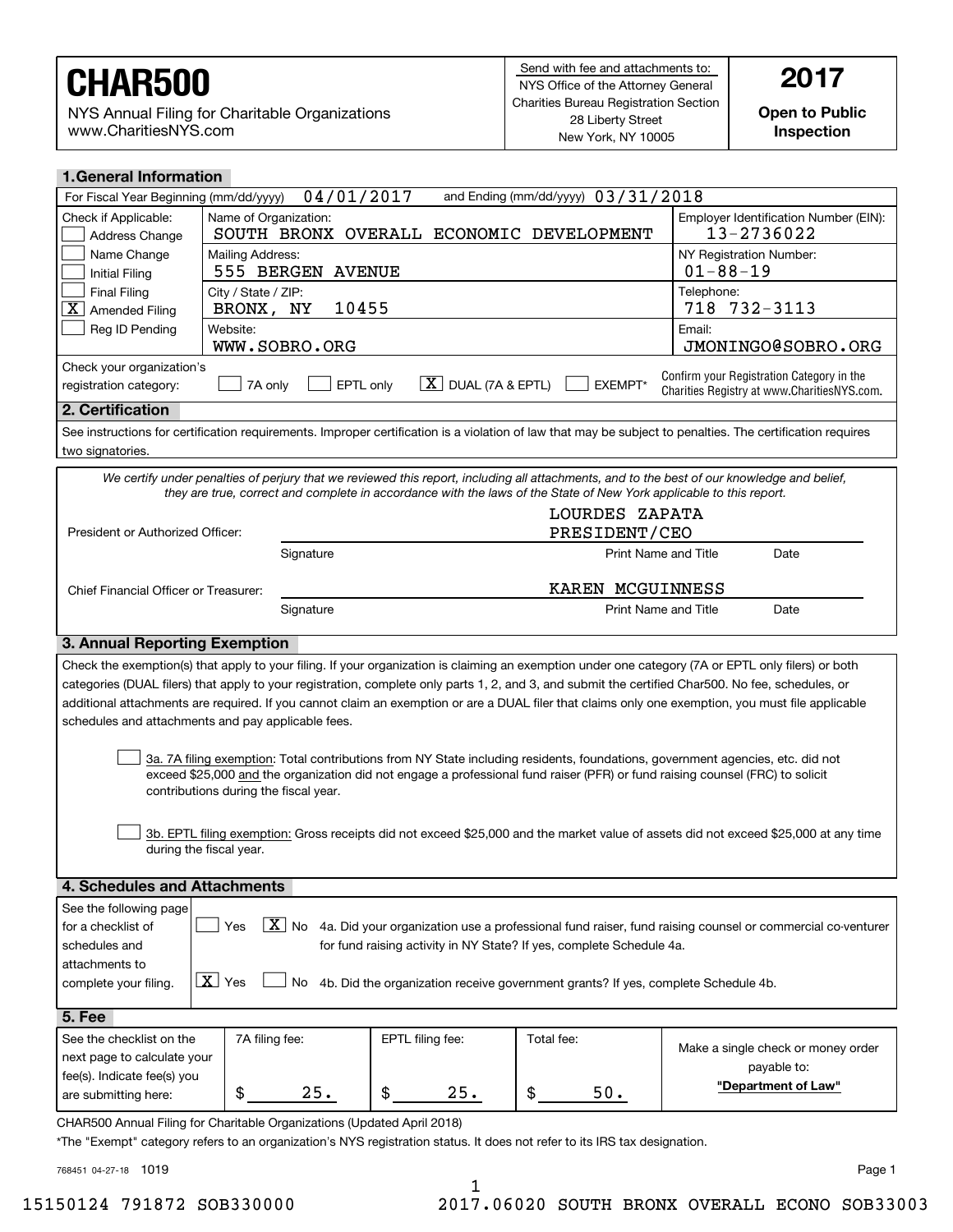# SOUTH BRONX OVERALL ECONOMIC DEVELOPMENT CORPORATION

| CHAR500                 |
|-------------------------|
| Annual Filing Checklist |

Simply submit the certified CHAR500 with no fee, schedule, or additional attachments IF: - Your organization is registered as 7A only and you marked the 7A filing exemption in Part 3. - Your organization is registered as EPTL only and you marked the EPTL filing exemption in Part 3. - Your organization is registered as DUAL and you marked both the 7A and EPTL filing exemption in Part 3.

### **Checklist of Schedules and Attachments**

Check the schedules you must submit with your CHAR500 as described in Part 4:

- If you answered "yes" in Part 4a, submit Schedule 4a: Professional Fund Raisers (PFR), Fund Raising Counsel (FRC), Commercial Co-Venturers (CCV)
- $\boxed{\textbf{X}}$  If you answered "yes" in Part 4b, submit Schedule 4b: Government Grants

Check the financial attachments you must submit with your CHAR500:

 $\boxed{\textbf{X}}$  IRS Form 990, 990-EZ, or 990-PF, and 990-T if applicable

 $\boxed{\textbf{X}}$  All additional IRS Form 990 Schedules, including Schedule B (Schedule of Contributors). Schedule B of public charities is exempt from disclosure and will not be available for public review.

Our organization was eligible for and filed an IRS 990-N e-postcard. Our revenue exceeded \$25,000 and/or our assets exceeded \$25,000 in the filing year. We have included an IRS Form 990-EZ for state purposes only.  $\mathcal{L}^{\text{max}}$ 

If you are a 7A only or DUAL filer, submit the applicable independent Certified Public Accountant's Review or Audit Report:

Review Report if you received total revenue and support greater than \$250,000 and up to \$750,000.

 $\boxed{\textbf{X}}$  Audit Report if you received total revenue and support greater than \$750,000

No Review Report or Audit Report is required because total revenue and support is less than \$250,000  $\mathcal{L}^{\text{max}}$ 

We are a DUAL filer and checked box 3a, no Review Report or Audit Report is required  $\mathcal{L}^{\text{max}}$ 

### **Calculate Your Fee**

For 7A and DUAL filers, calculate the 7A fee:

\$0, if you checked the 7A exemption in Part 3a  $\mathcal{L}^{\text{max}}$ 

 $\boxed{\textbf{X}}$  \$25, if you did not check the 7A exemption in Part 3a

For EPTL and DUAL filers, calculate the EPTL fee:

| \$0, if you checked the EPTL exemption in Part 3b                                    | activities for charitable purposes in NY.                         |  |  |  |
|--------------------------------------------------------------------------------------|-------------------------------------------------------------------|--|--|--|
| $\boxed{\textbf{X}}$ \$25, if the NET WORTH is less than \$50,000                    | <b>DUAL</b> filers are registered under both 7A and EPTL.         |  |  |  |
| $\Box$ \$50, if the NET WORTH is \$50,000 or more but less than \$250,000            | <b>EXEMPT</b> filers have registered with the NY Charities Bureau |  |  |  |
| $\Box$ \$100, if the NET WORTH is \$250,000 or more but less than \$1,000,000        | and meet conditions in Schedule E - Registration                  |  |  |  |
| \$250, if the NET WORTH is \$1,000,000 or more but less than \$10,000,000            | <b>Exemption for Charitable Organizations.</b> These              |  |  |  |
| $\rfloor$ \$750, if the NET WORTH is \$10,000,000 or more but less than \$50,000,000 | organizations are not required to file annual financial reports   |  |  |  |
| \$1500, if the NET WORTH is \$50,000,000 or more                                     | but may do so voluntarily.                                        |  |  |  |

### **Send Your Filing**

Send your CHAR500, all schedules and attachments, and total fee to:

NYS Office of the Attorney General Charities Bureau Registration Section 28 Liberty Street New York, NY 10005

*Need Assistance?*

Visit:Call:Email:Charities.Bureau@ag.ny.gov www.CharitiesNYS.com(212) 416-8401

Organizations are assigned a Registration Category upon registration with the NY Charities Bureau: *Is my Registration Category 7A, EPTL, DUAL or EXEMPT?* 

**7A** filers are registered to solicit contributions in New York under Article 7-A of the Executive Law ("7A")

**EPTL** filers are registered under the Estates, Powers & Trusts Law ("EPTL") because they hold assets and/or conduct activities for charitable purposes in NY.

Confirm your Registration Category and learn more about NY law at www.CharitiesNYS.com.

NET WORTH for fee purposes is calculated on: *Where do I find my organization's NET WORTH?*

- IRS Form 990 Part I, line 22
- IRS Form 990 EZ Part I, line 21
- 
- IRS Form 990 PF, calculate the difference between Total Assets at Fair Market Value (Part II, line 16(c)) and Total Liabilities (Part II, line 23(b)).

768461 04-27-18 1019 CHAR500 Annual Filing for Charitable Organizations (Updated April 2018) Page 2

2